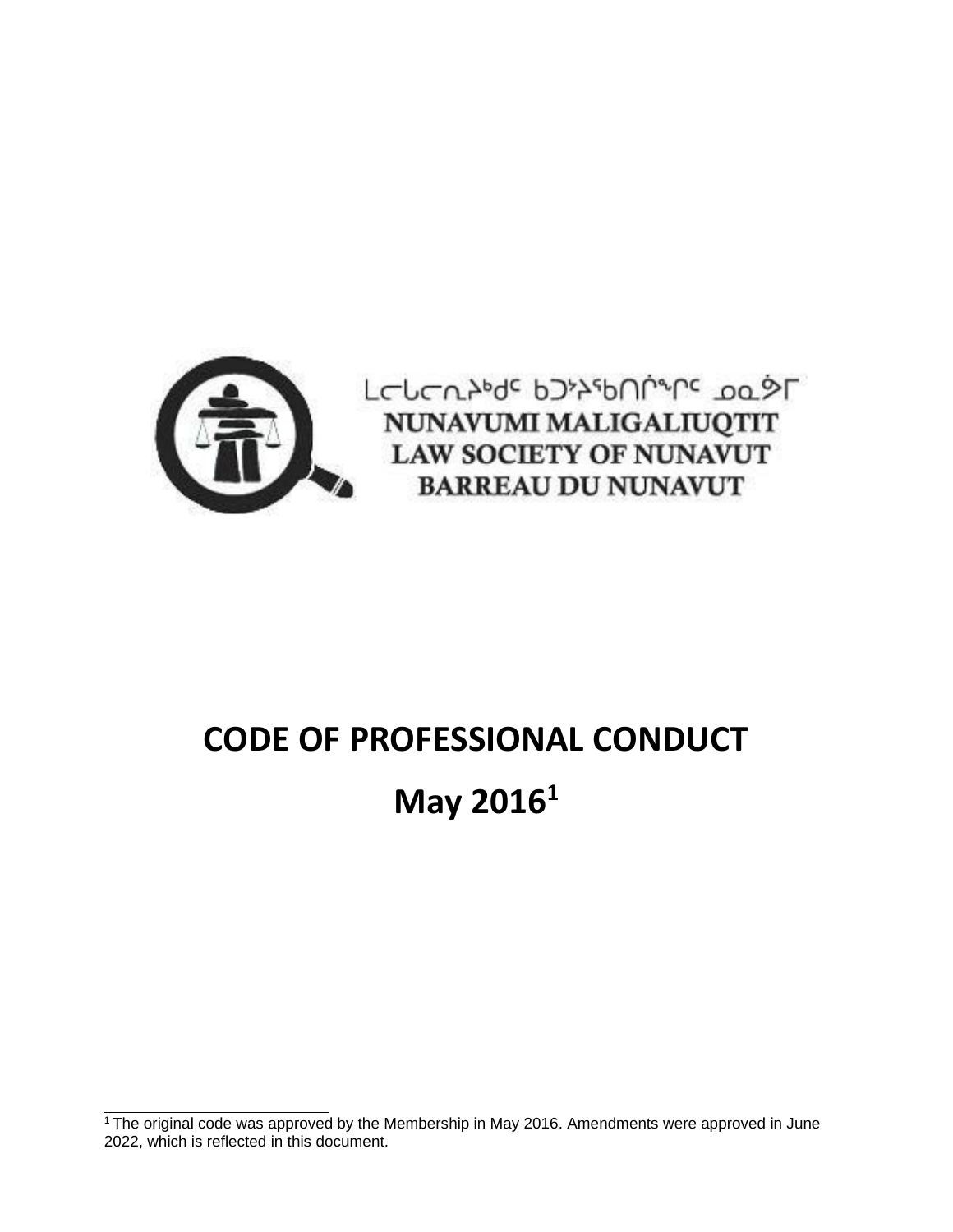#### **INTRODUCTION**

The implementation of interjurisdictional mobility across Canada now allows lawyers to practice in every province and territory in the country. The importance of uniform national ethical standards was recognized by the Federation of Law Societies of Canada which began development of the Model Code of Conduct. The Model Code is the template for the Nunavut Code of Professional Conduct. Lawyers will find much familiar content preserving rules, commentaries and practical guidance previously found in the Canadian Bar Association Code which served Nunavut lawyers for many years.

The Law Society of Nunavut created a mandate to review the Model Code with the objectives of maintaining uniformity and of making it consistent with local law, practice and a distinct court system. A small resident bar practising in often distant locations meets many special considerations. Resident and visiting lawyers may have difficulty accessing legal resources in remote settings. Special considerations also include a diverse population speaking a number of languages, possessing unique cultures and variable economic resources.

The Code is a work in progress. In future, Nunavut will benefit from the Federation's continuing work and the ability to contribute to future Code amendments.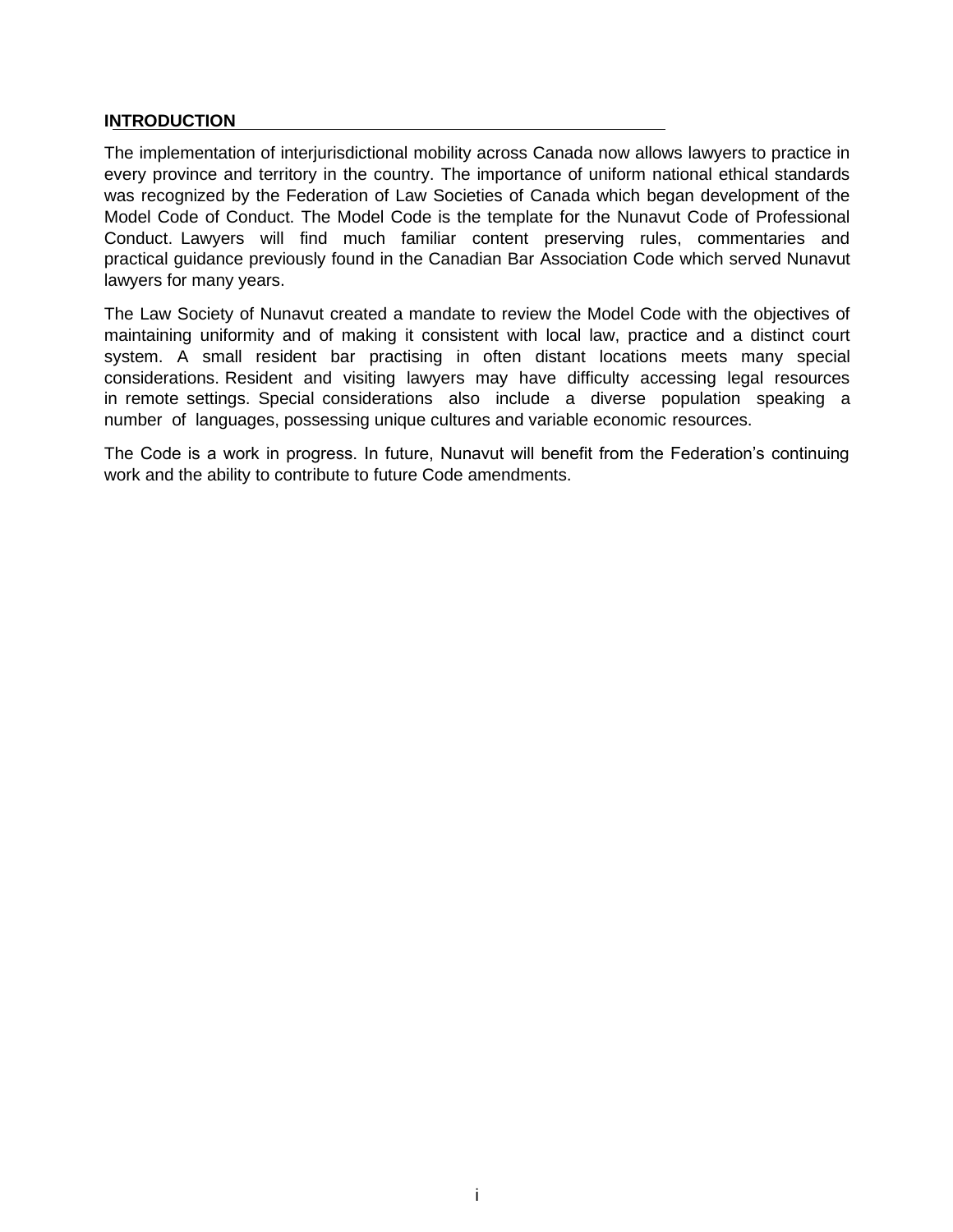#### **PREFACE**

One of the hallmarks of free and democratic society is the Rule of Law. Its importance is manifested in every legal activity in which citizens engage, from the sale of real property to the prosecution of murder to international trade. As participants in a justice system that advances the Rule of Law, lawyers hold a unique and privileged position in society. Self-regulatory powers have been granted to the legal profession on the understanding that the profession will exercise those powers in the public interest. Part of that responsibility is ensuring the appropriate regulation of the professional conduct of lawyers. Members of the legal profession who draft, argue, interpret and challenge the law of the land can attest to the robust legal system in Canada. They also acknowledge the public's reliance on the integrity of the people who work within the legal system and the authority exercised by the governing bodies of the profession. While lawyers are consulted for their knowledge and abilities, more is expected of them than forensic acumen. A special ethical responsibility comes with membership in the legal profession. This Code attempts to define and illustrate that responsibility in terms of a lawyer's professional relationships with clients, the Justice system and the profession.

The Code sets out statements of principle followed by exemplary rules and commentaries, which contextualize the principles enunciated. The principles are important statements of the expected standards of ethical conduct for lawyers and inform the more specific guidance in the rules and commentaries. The Code assists in defining ethical practice and in identifying what is questionable ethically. Some sections of the Code are of more general application, and some sections, in addition to providing ethical guidance, may be read as aspirational. The Code in its entirety should be considered a reliable and instructive guide for lawyers that establishes only the minimum standards of professional conduct expected of members of the profession. Some circumstances that raise ethical considerations may be sufficiently unique that the guidance in a rule or commentary may not answer the issue or provide the required direction. In such cases, lawyers should consult with the Law Society, senior practitioners or the courts for guidance.

A breach of the provisions of the Code may or may not be sanctionable. The decision to address a lawyer's conduct through disciplinary action based on a breach of the Code will be made on a case-by-case basis after an assessment of all relevant information. The rules and commentaries are intended to encapsulate the ethical standard for the practice of law in Canada. A failure to meet this standard may result in a finding that the lawyer has engaged in conduct unbecoming or professional misconduct.

The practice of law continues to evolve. Advances in technology, changes in the culture of those accessing legal services and the economics associated with practising law will continue to present challenges to lawyers. The ethical guidance provided to lawyers by their regulators should be responsive to this evolution. Rules of conduct should assist, not hinder, lawyers in providing legal services to the public in a way that ensures the public interest is protected. This calls for a framework based on ethical principles that, at the highest level, are immutable, and a profession that dedicates itself to practise according to the standards of competence, honesty and loyalty. The Law Society intends and hopes that this Code will be of assistance in achieving these goals.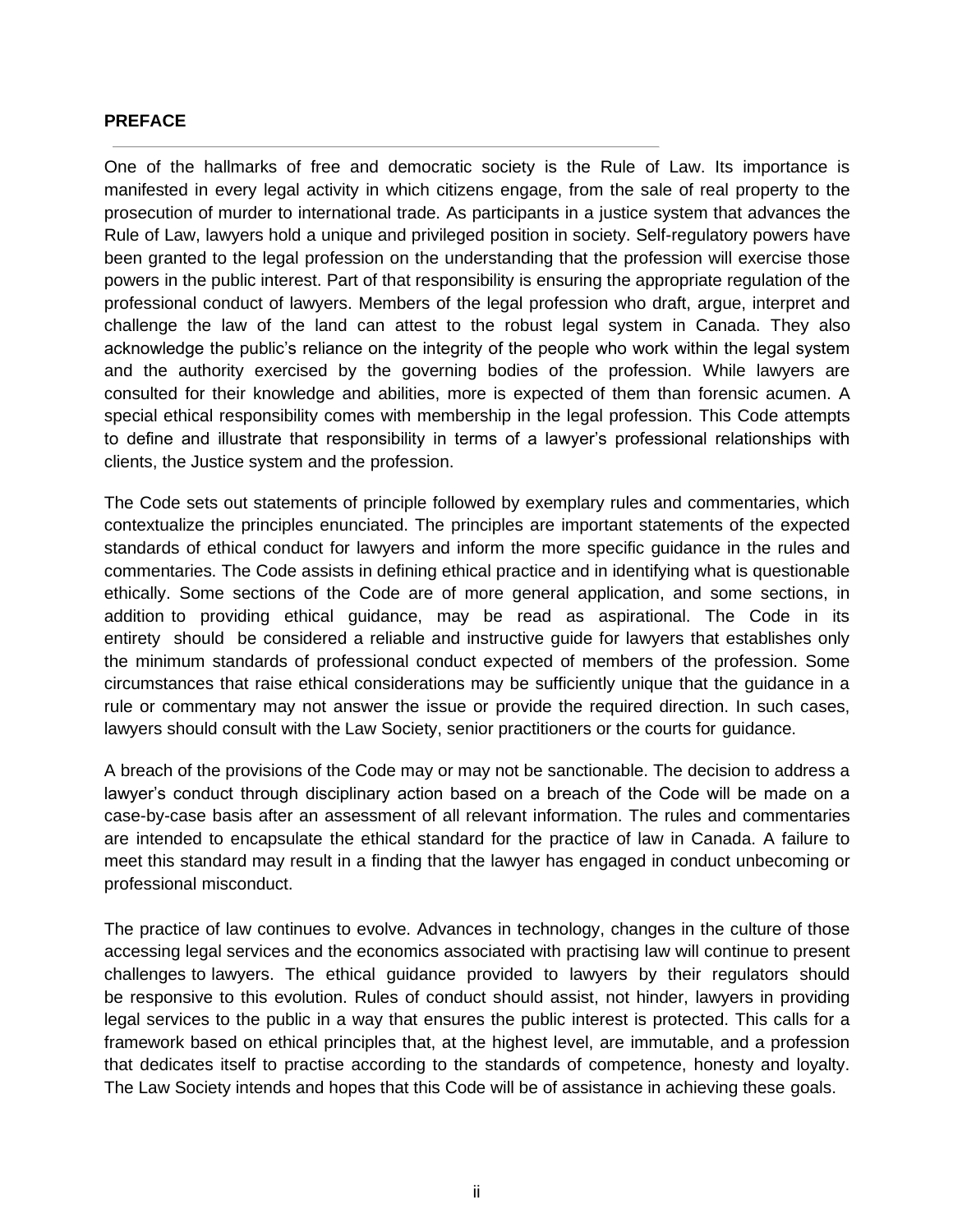#### **1.1 DEFINITIONS**

**1.1-1** In this Code, unless the context indicates otherwise,

**"associate"** includes:

- (a) a lawyer who practises law in a law firm through an employment or other contractual relationship; and
- (b) a non-lawyer employee of a multi-discipline practice providing services that support or supplement the practice of law;

**"client"** means a person who:

- (a) consults a lawyer and on whose behalf the lawyer renders or agrees to render legal services; or
- (b) having consulted the lawyer, reasonably concludes that the lawyer has agreed to render legal services on their behalf.

and includes a client of the law firm of which the lawyer is a partner or associate, whether or not the lawyer handles the client's work.

#### **Commentary**

[1] A lawyer-client relationship may be established without formality.

[2] When an individual consults a lawyer in a representative capacity, the client is the corporation, partnership, organization, or other legal entity that the individual is representing;

[3] For greater clarity, a client does not include a near-client, such as an affiliated entity, director, shareholder, employee or family member, unless there is objective evidence to demonstrate that such an individual had a reasonable expectation that a lawyer-client relationship would be established.

A "**conflict of interest"** means the existence of a substantial risk that a lawyer's loyalty to or representation of a client would be materially and adversely affected by the lawyer's own interest or the lawyer's duties to another client, a former client, or a third person.

**"consent"** means fully informed and voluntary consent after disclosure

- (a) in writing, provided that, if more than one person consents, each signs the same or a separate document recording the consent; or
- (b) orally, provided that each person consenting receives a separate written communication recording the consent as soon as practicable;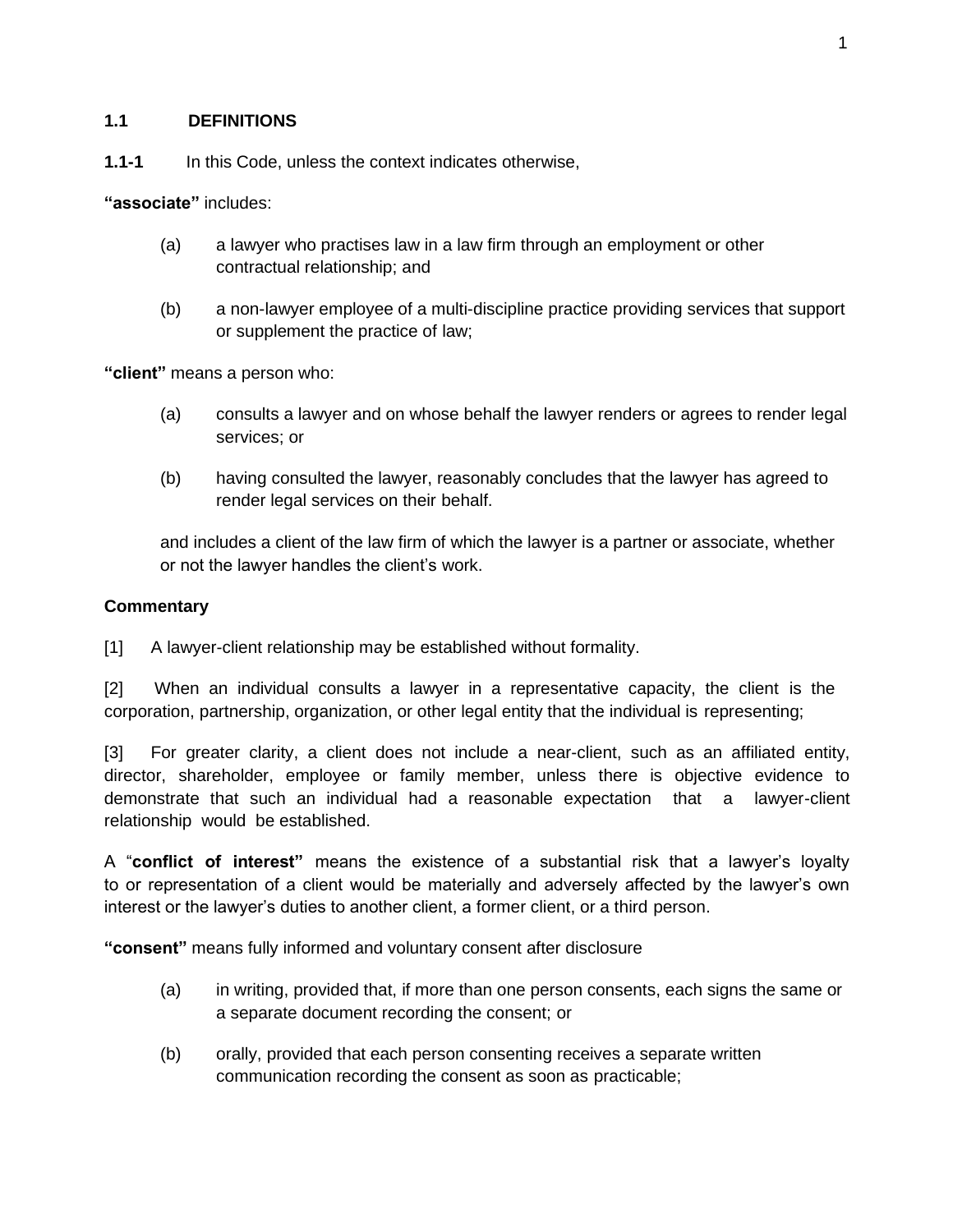**"law firm"** includes one or more lawyers practising:

- (a) in a sole proprietorship;
- (b) in a partnership;
- (c) as a clinic under the [provincial or territorial Act governing legal aid];
- (d) in a government, a Crown corporation or any other public body; or
- (e) in a corporation or other organization;

**"lawyer"** means a member of the Society, a student-at-law (articling student) serving articles of clerkship to a member of the Society approved by the Society, and includes a lawyer entitled to practise law in another jurisdiction who is also entitled to practise law in Nunavut pursuant to a Restricted Appearance Certificate;

**"limited scope retainer"** means the provision of legal services for part, but not all, of a client's legal matter by agreement with the client;

**"Society"** means the Law Society of Nunavut;

**"tribunal"** includes a court, board, arbitrator, mediator, administrative agency or other body that resolves disputes, regardless of its function or the informality of its procedures.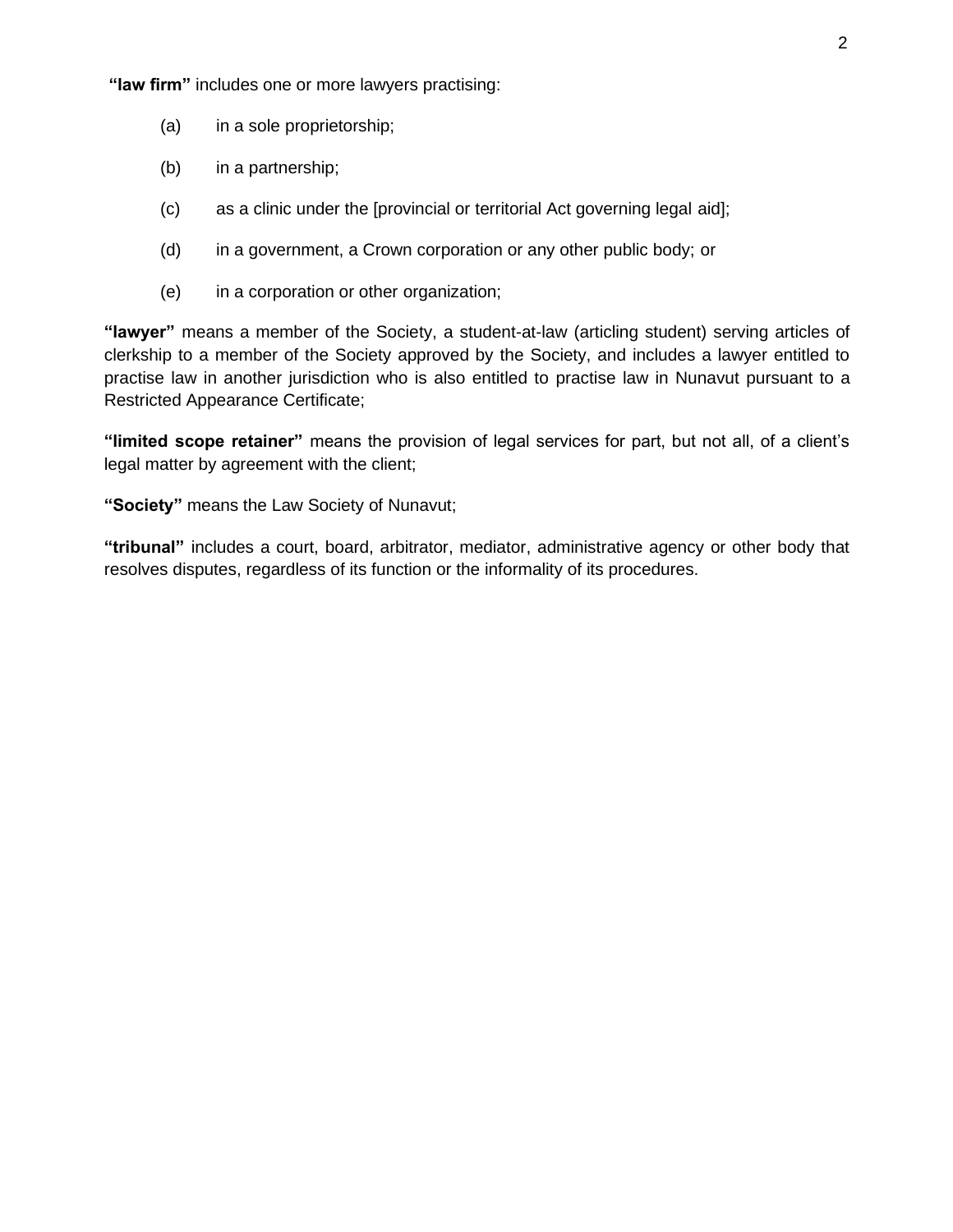## **CHAPTER 2 – STANDARDS OF THE LEGAL PROFESSION**

## **2.1 INTEGRITY**

**2.1-1** A lawyer has a duty to carry on the practice of law and discharge all responsibilities to clients, tribunals, the public and other members of the profession honourably and with integrity.

#### **Commentary**

[1] Integrity is the fundamental quality of any person who seeks to practise as a member of the legal profession. If a client has any doubt about their lawyer's trustworthiness, the essential element in the true lawyer-client relationship will be missing. If integrity is lacking, the lawyer's usefulness to the client and reputation within the profession will be destroyed, regardless of how competent the lawyer may be.

[2] Public confidence in the administration of justice and in the legal profession may be eroded by a lawyer's irresponsible conduct. Accordingly, a lawyer's conduct should reflect favourably on the legal profession, inspire the confidence, respect and trust of clients and of the community, and avoid even the appearance of impropriety.

[3] Dishonourable or questionable conduct on the part of a lawyer in either private life or professional practice will reflect adversely upon the integrity of the profession and the administration of justice. Whether within or outside the professional sphere, if the conduct is such that knowledge of it would be reasonably likely to impair a client's trust in the lawyer, the society may be justified in taking disciplinary action.

[4] Generally, however, the society will not be concerned with the purely private or extra- professional activities of a lawyer that do not bring into question the lawyer's professional integrity.

**2.1-2** A lawyer has a duty to uphold the standards and reputation of the legal profession and to assist in the advancement of its goals, organizations and institutions.

## **Commentary**

- [1] Collectively, lawyers are encouraged to enhance the profession through activities such as:
	- (a) sharing knowledge and experience with colleagues and students informally in dayto-day practice as well as through contribution to professional journals and publications, support of law school projects and participation in panel discussions, legal education seminars, bar admission courses and university lectures;
	- (b) participating in legal aid and community legal services programs or providing legal services on a pro bono basis;
	- (c) filling elected and volunteer positions with the Society;
	- (d) acting as directors, officers and members of local, territorial, provincial, national and international bar associations and their various committees and sections; and
	- (e) acting as directors, officers and members of non-profit or charitable organizations.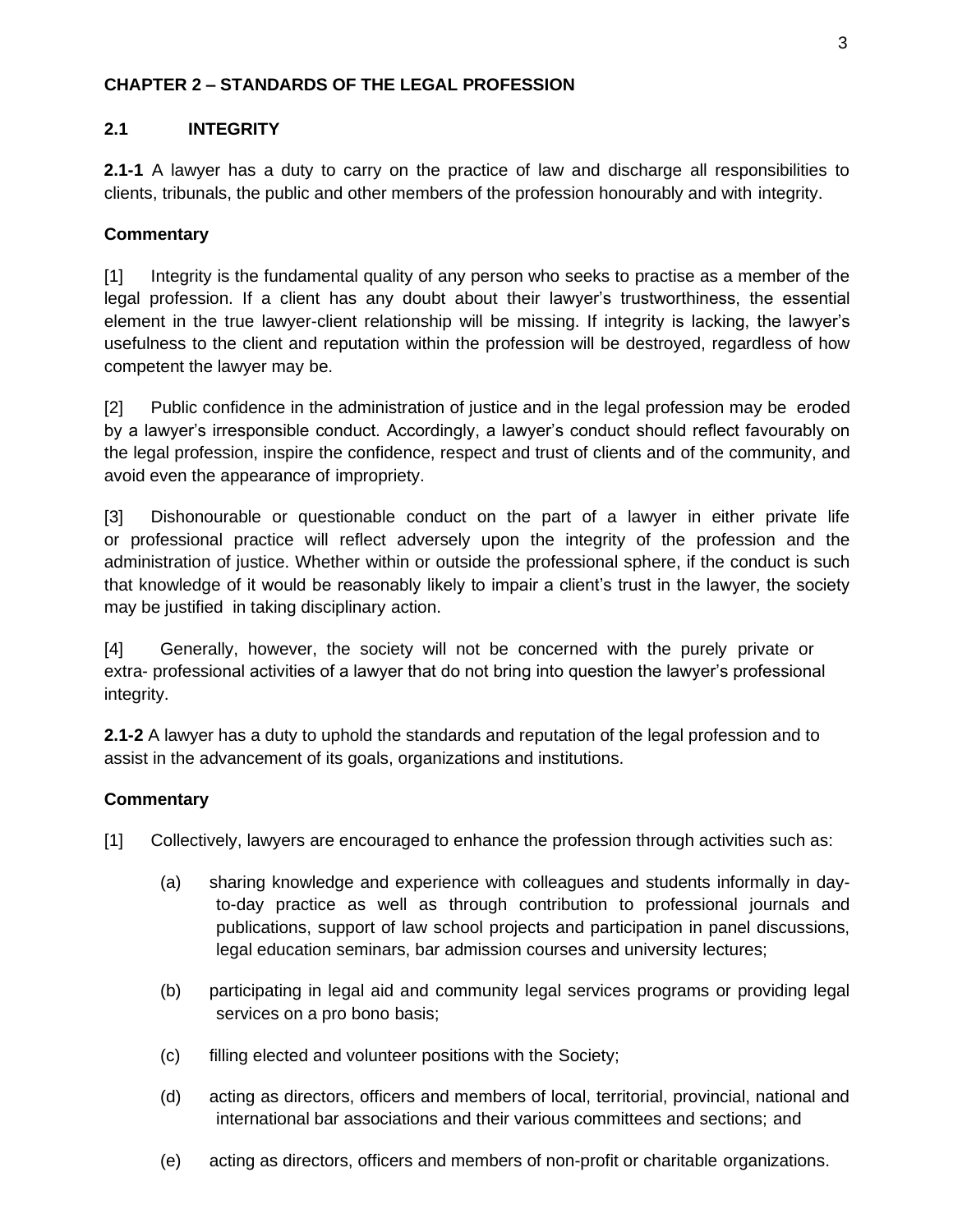#### **CHAPTER 3 – RELATIONSHIP TO CLIENTS**

#### **3.1 COMPETENCE**

#### **Definitions 3.1-1 In this section,**

**"Competent lawyer"** means a lawyer who has and applies relevant knowledge, skills and attributes in a manner appropriate to each matter undertaken on behalf of a client and the nature and terms of the lawyer's engagement, including:

- (a) knowing general legal principles and procedures and the substantive law and procedure for the areas of law in which the lawyer practises;
- (b) investigating facts, identifying issues, ascertaining client objectives, considering possible options and developing and advising the client on appropriate courses of action;
- (c) implementing as each matter requires, the chosen course of action through the application of appropriate skills, including:
	- (i) legal research;
	- (ii) analysis;
	- (iii) application of the law to the relevant facts;
	- (iv) writing and drafting;
	- (v) negotiation;
	- (vi) alternative dispute resolution;
	- (vii) advocacy; and
	- (viii) problem solving;
- (d) communicating at all relevant stages of a matter in a timely and effective manner;
- (e) performing all functions conscientiously, diligently and in a timely and cost-effective manner;
- (f) applying intellectual capacity, judgment and deliberation to all functions;
- (g) complying in letter and spirit with all rules pertaining to the appropriate professional conduct of lawyers;
- (h) recognizing limitations in one's ability to handle a matter or some aspect of it and taking steps accordingly to ensure the client is appropriately served;
- (i) managing one's practice effectively;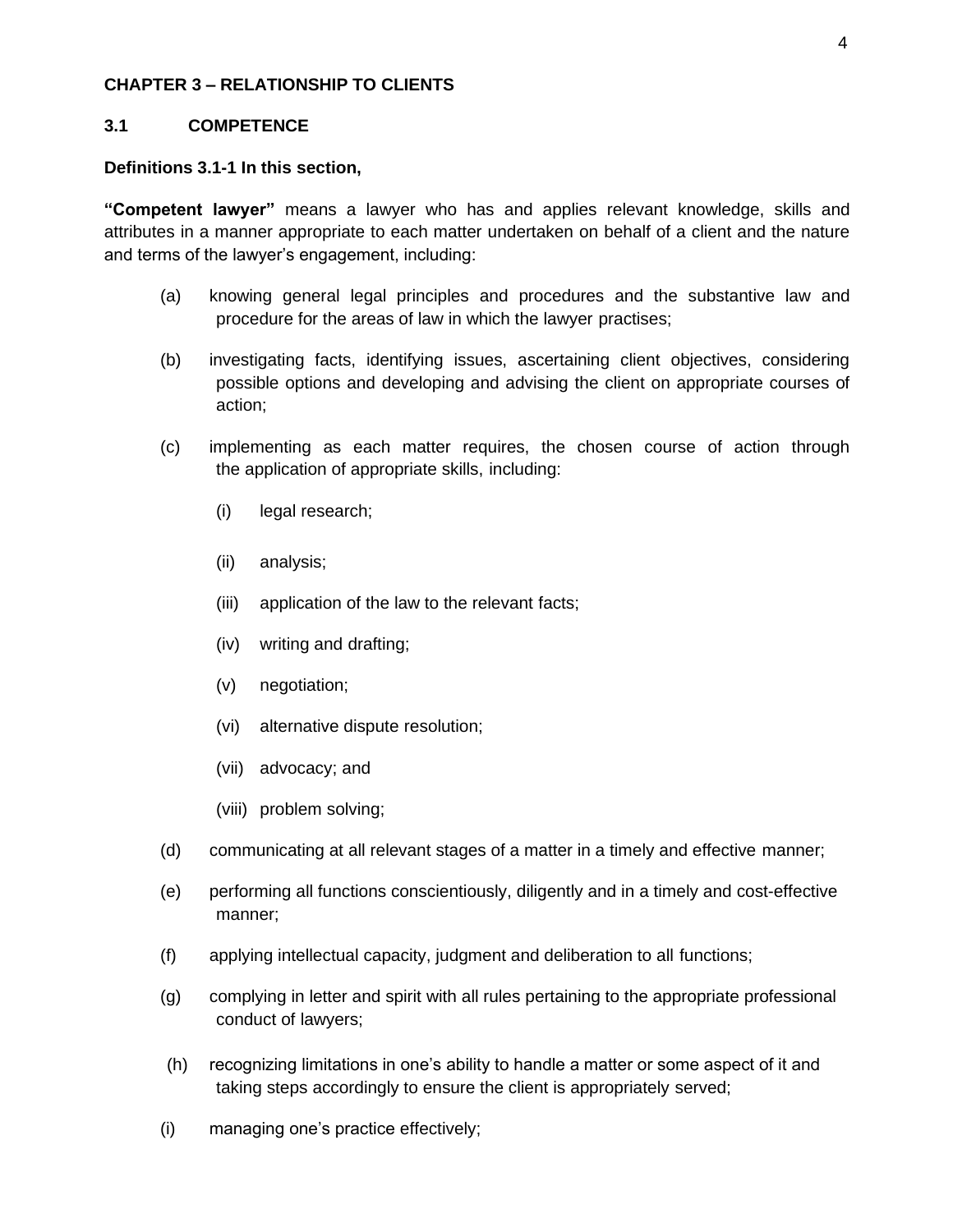- (j) pursuing appropriate professional development to maintain and enhance legal knowledge and skills; and
- (k) otherwise adapting to changing professional requirements, standards, techniques and practices.

## **Competence**

**3.1-2** A lawyer must perform all legal services undertaken on a client's behalf to the standard of a competent lawyer.

## **Commentary**

[1] As a member of the legal profession, a lawyer is held out as knowledgeable, skilled and capable in the practice of law. Accordingly, the client is entitled to assume that the lawyer has the ability and capacity to deal adequately with all legal matters to be undertaken on the client's behalf.

[2] Competence is founded upon both ethical and legal principles. This rule addresses the ethical principles. Competence involves more than an understanding of legal principles: it involves an adequate knowledge of the practice and procedures by which such principles can be effectively applied. To accomplish this, the lawyer should keep abreast of developments in all areas of law in which the lawyer practises.

[3] In deciding whether the lawyer has employed the requisite degree of knowledge and skill in a particular matter, relevant factors will include:

- (a) the complexity and specialized nature of the matter;
- (b) the lawyer's general experience;
- (c) the lawyer's training and experience in the field;
- (d) the preparation and study the lawyer is able to give the matter; and
- (e) whether it is appropriate or feasible to refer the matter to, or associate or consult with, a lawyer of established competence in the field in question.

[4] In some circumstances, expertise in a particular field of law may be required; often the necessary degree of proficiency will be that of the general practitioner.

[4A] To maintain the required level of competence, a lawyer should develop an understanding of, and ability to use, technology relevant to the nature and area of the lawyer's practice and responsibilities. A lawyer should understand the benefits and risks associated with relevant technology, recognizing the lawyer's duty to protect confidential information set out in section  $3.3$ .

<sup>2</sup> Amended in June 2022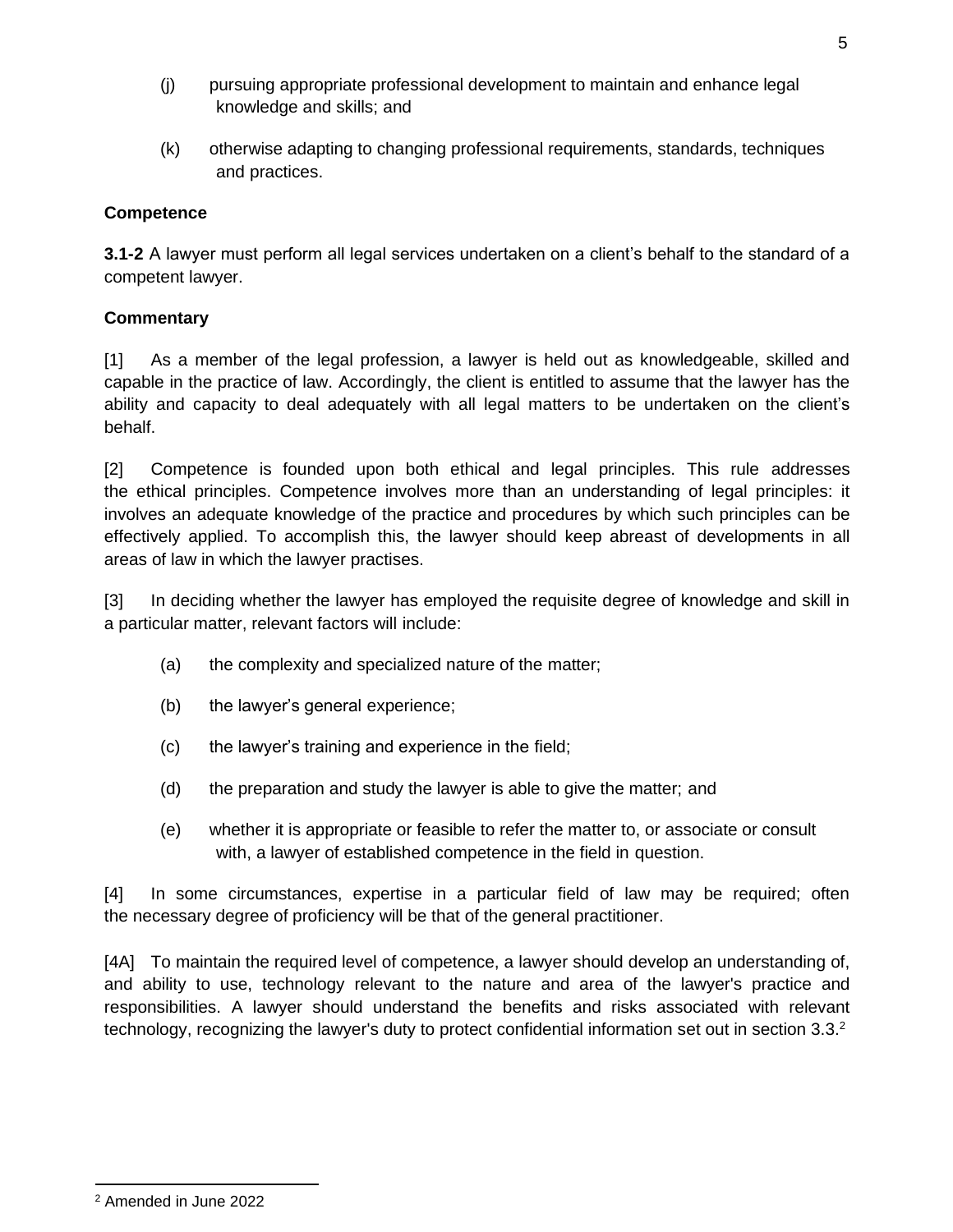[4B] The required level of technological competence will depend upon whether the use or understanding of technology is necessary to the nature and area of the lawyer's practice and responsibilities and whether the relevant technology is reasonably available to the lawyer. In determining whether technology is reasonably available, consideration should be given to factors including:

- (a) The lawyer's or law firm's practice areas;
- (b) The geographic locations of the lawyer's or firm's practice; and
- (c) The requirements of clients.<sup>2</sup>

[5] A lawyer should not undertake a matter without honestly feeling competent to handle it, or being able to become competent without undue delay, risk or expense to the client. The lawyer who proceeds on any other basis is not being honest with the client. This is an ethical consideration and is distinct from the standard of care that a tribunal would invoke for purposes of determining negligence.

[6] A lawyer must recognize a task for which the lawyer lacks competence and the disservice that would be done to the client by undertaking that task. If consulted about such a task, the lawyer should:

- (a) decline to act;
- (b) obtain the client's instructions to retain, consult or collaborate with a lawyer who is competent for that task; or
- (c) obtain the client's consent for the lawyer to become competent without undue delay, risk or expense to the client.

[7] A lawyer should also recognize that competence for a particular task may require seeking advice from or collaborating with experts in scientific, accounting or other non-legal fields, and, when it is appropriate, the lawyer should not hesitate to seek the client's instructions to consult experts.

[7A] When a lawyer considers whether to provide legal services under a limited scope retainer the lawyer must carefully assess in each case whether, under the circumstances, it is possible to render those services in a competent manner. An agreement for such services does not exempt a lawyer from the duty to provide competent representation. The lawyer should consider the legal knowledge, skill, thoroughness and preparation reasonably necessary for the representation. The lawyer should ensure that the client is fully informed of the nature of the arrangement and clearly understands the scope and limitation of the services. See also Rule 3.2- 1A.

[7B] In providing short-term summary legal services under Rules 3.4-2A – 3.4-2D, a lawyer should disclose to the client the limited nature of the services provided and determine whether any additional legal services beyond the short-term summary legal services may be required or are advisable, and encourage the client to seek such further assistance.

<sup>2</sup> Amended in June 2022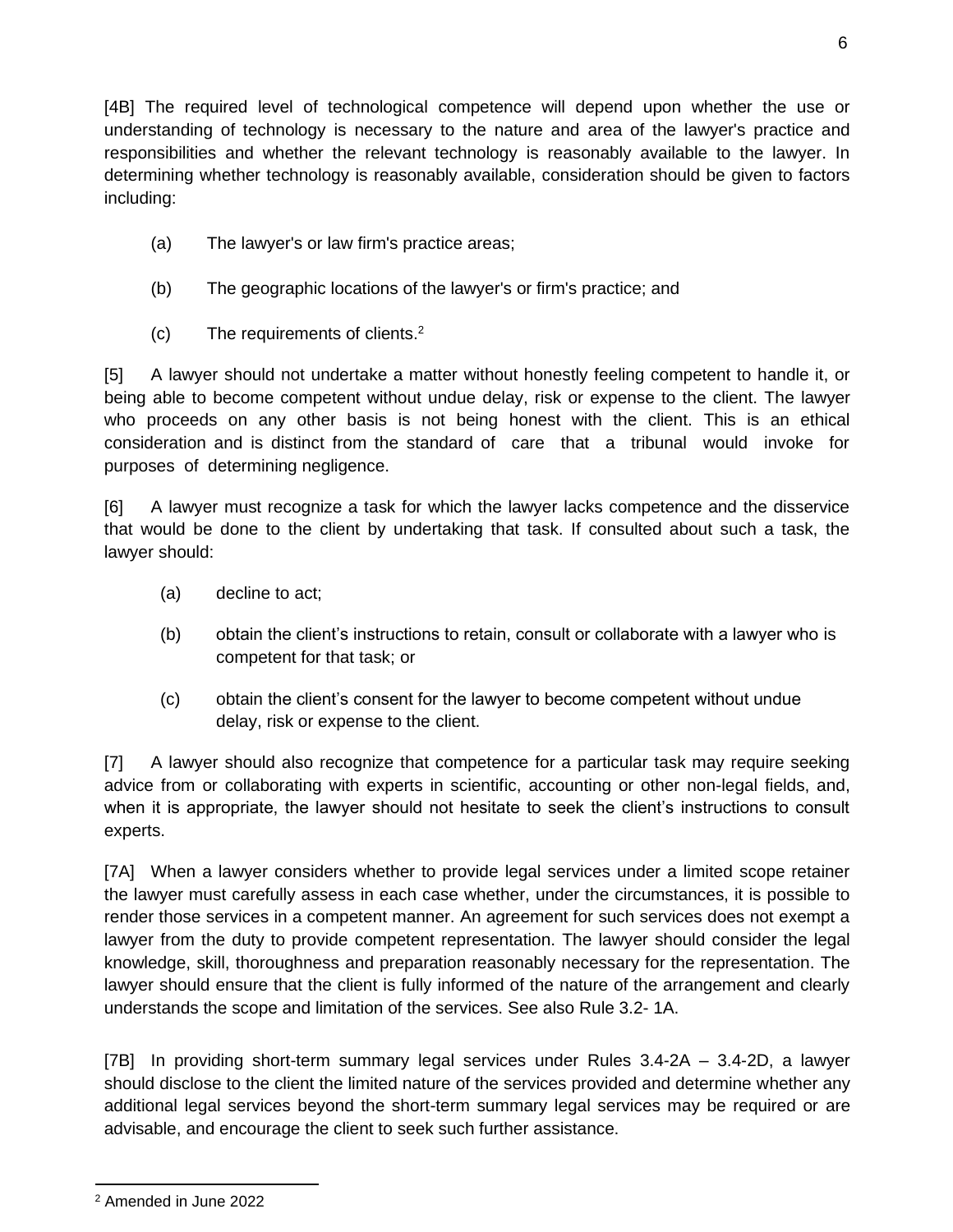[8] A lawyer should clearly specify the facts, circumstances and assumptions on which an opinion is based, particularly when the circumstances do not justify an exhaustive investigation and the resultant expense to the client. However, unless the client instructs otherwise, the lawyer should investigate the matter in sufficient detail to be able to express an opinion rather than mere comments with many qualifications. A lawyer should only express his or her legal opinion when it is genuinely held and is provided to the standard of a competent lawyer. $3$ 

[9] A lawyer should be wary of bold and over-confident assurances to the client, especially when the lawyer's employment may depend upon advising in a particular way.

[10] In addition to opinions on legal questions, a lawyer may be asked for or may be expected to give advice on non-legal matters such as the business, economic, policy or social complications involved in the question or the course the client should choose. In many instances the lawyer's experience will be such that the lawyer's views on non-legal matters will be of real benefit to the client. The lawyer who expresses views on such matters should, if necessary and to the extent necessary, point out any lack of experience or other qualification in the particular field and should clearly distinguish legal advice from other advice.

[10A] When it becomes apparent that the client has misunderstood or misconceived the position or what is really involved, the lawyer should explain, as well as advise, so that the client is apprised of the true position and fairly advised about the real issues or questions involved.<sup>4</sup>

[11] In a multi-discipline practice, a lawyer must ensure that the client is made aware that the legal advice from the lawyer may be supplemented by advice or services from a non-lawyer. Advice or services from non-lawyer members of the firm unrelated to the retainer for legal services must be provided independently of and outside the scope of the legal services retainer. The provision of non-legal advice or services unrelated to the legal services retainer will also be subject to the constraints outlined in the rules/by-laws/regulations governing multi-discipline practices.

[12] The requirement of conscientious, diligent and efficient service means that a lawyer should make every effort to provide timely service to the client. If the lawyer can reasonably foresee undue delay in providing advice or services, the client should be so informed.

[13] The lawyer should refrain from conduct that may interfere with or compromise their capacity or motivation to provide competent legal services to the client and be aware of any factor or circumstance that may have that effect.

[14] A lawyer who is incompetent does the client a disservice, brings discredit to the profession and may bring the administration of justice into disrepute. In addition to damaging the lawyer's own reputation and practice, incompetence may also injure the lawyer's partners and associates.

[15] Incompetence, Negligence and Mistakes - This rule does not require a standard of perfection. An error or omission, even though it might be actionable for damages in negligence or contract, will not necessarily constitute a failure to maintain the standard of professional competence described by the rule. However, evidence of gross neglect in a particular matter or a pattern of neglect or mistakes in different matters may be evidence of such a failure, regardless of tort liability. While damages may be awarded for negligence, incompetence can give rise to the

<sup>3</sup> Amended in June 2022

<sup>4</sup> Amended in June 2022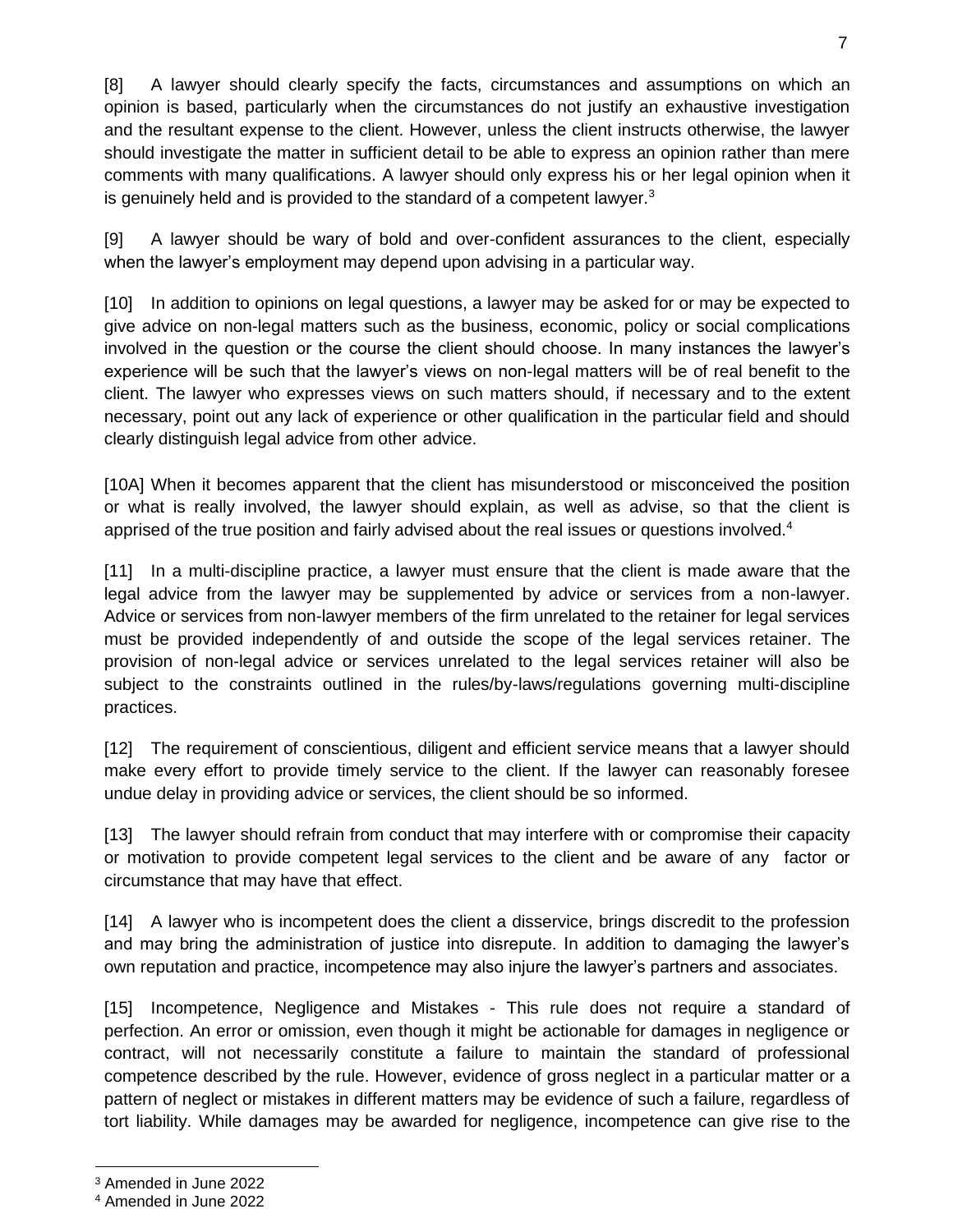additional sanction of disciplinary action.

## **3.2 QUALITY OF SERVICE**

#### **Quality of Service**

**3.2-1** A lawyer has a duty to provide courteous, thorough and prompt service to clients. The quality of service required of a lawyer is service that is competent, timely, conscientious, diligent, efficient and civil.

## **Commentary**

[1] This rule should be read and applied in conjunction with section 3.1 regarding competence.

[2] A lawyer has a duty to provide a quality of service at least equal to that which lawyers generally expect of a competent lawyer in a like situation. An ordinarily or otherwise competent lawyer may still occasionally fail to provide an adequate quality of service.

[3] A lawyer has a duty to communicate effectively with the client. What is effective will vary depending on the nature of the retainer, the needs and sophistication of the client and the need for the client to make fully informed decisions and provide instructions.

[4] A lawyer should ensure that matters are attended to within a reasonable time frame. If the lawyer can reasonably foresee undue delay in providing advice or services, the lawyer has a duty to so inform the client, so that the client can make an informed choice about their options, such as whether to retain new counsel.

#### **Examples of expected practices**

[5] The quality of service to a client may be measured by the extent to which a lawyer maintains certain standards in practice. The following list, which is illustrative and not exhaustive, provides key examples of expected practices in this area:

- (a) keeping a client reasonably informed;
- (b) answering reasonable requests from a client for information;
- (c) responding to a client's telephone calls;
- (d) keeping appointments with a client, or providing a timely explanation or apology when unable to keep such an appointment;
- (e) taking appropriate steps to do something promised to a client, or informing or explaining to the client when it is not possible to do so;
- (f) ensuring, where appropriate, that all instructions are in writing or confirmed in writing;
- (g) answering, within a reasonable time, any communication that requires a reply;
- (h) ensuring that work is done in a timely manner so that its value to the client is maintained;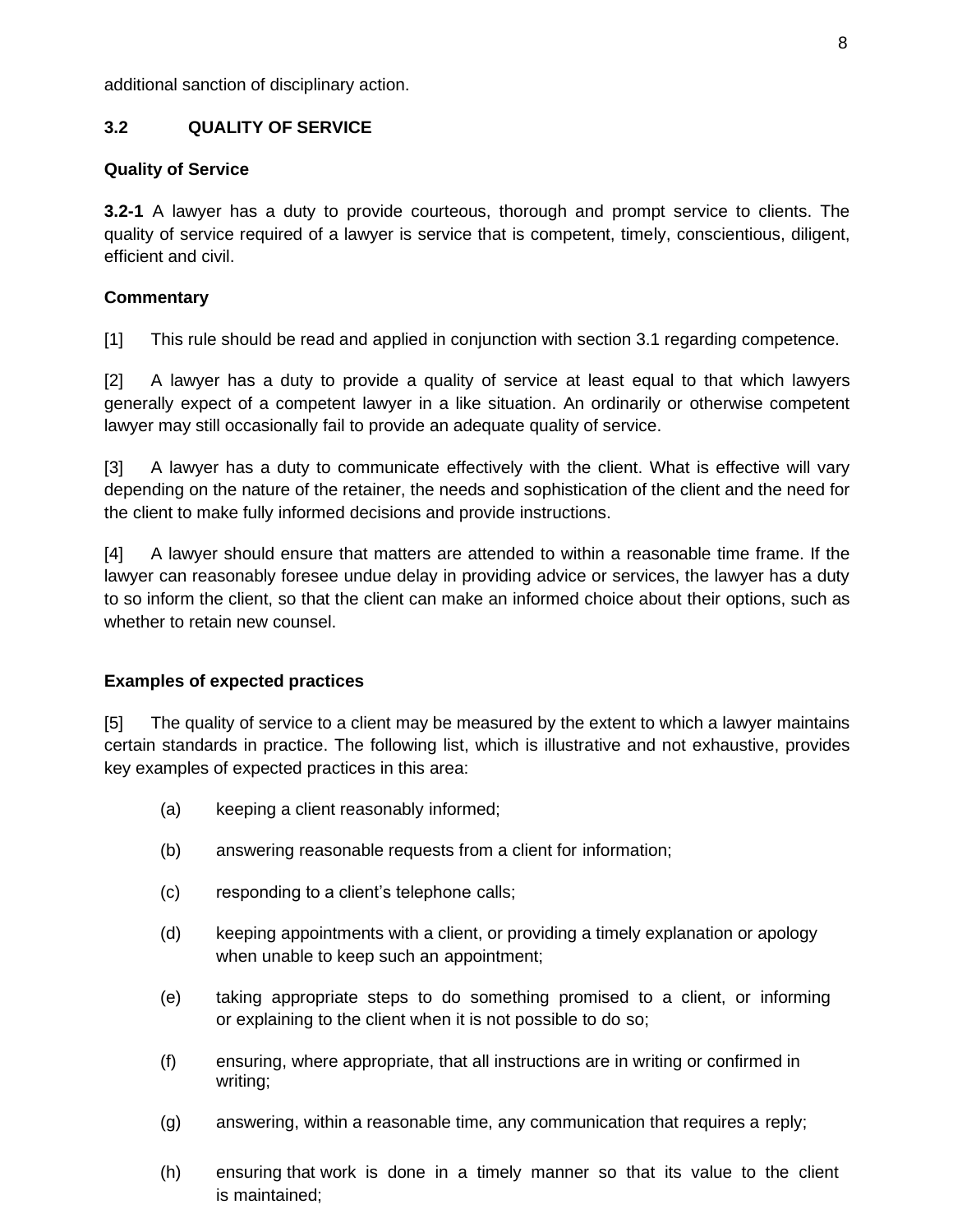- (i) providing quality work and giving reasonable attention to the review of documentation to avoid delay and unnecessary costs to correct errors or omissions;
- (j) maintaining office staff, facilities and equipment adequate to the lawyer's practice;
- (k) informing a client of a proposal of settlement, and explaining the proposal properly;
- (l) providing a client with complete and accurate relevant information about a matter;
- (m) making a prompt and complete report when the work is finished or, if a final report cannot be made, providing an interim report when one might reasonably be expected;
- (n) avoiding the use of intoxicants or drugs, that interferes with or prejudices the lawyer's services to the client;
- (o) being civil.

[6] A lawyer should meet deadlines, unless the lawyer is able to offer a reasonable explanation and ensure that no prejudice to the client will result. Whether or not a specific deadline applies, a lawyer should be prompt in handling<sup>5</sup> a matter, responding to communications and reporting developments to the client. In the absence of developments, contact with the client should be maintained to the extent the client reasonably expects.

#### **Limited Scope Retainers**

**3.2-1A** Before undertaking a limited scope retainer the lawyer must advise the client about the nature, extent and scope of the services that the lawyer can provide and must confirm in writing to the client as soon as practicable what services will be provided.

#### **Commentary**

[1] Reducing to writing the discussions and agreement with the client about the limited scope retainer assists the lawyer and client in understanding the limitations of the service to be provided and any risks of the retainer.

[2] A lawyer who is providing legal services under a limited scope retainer should be careful to avoid acting in a way that suggests that the lawyer is providing full services to the client.

[3] Where the limited services being provided include an appearance before a tribunal a lawyer must be careful not to mislead the tribunal as to the scope of the retainer and should consider whether disclosure of the limited nature of the retainer is required by the rules of practice or the circumstances.

[4] A lawyer who is providing legal services under a limited scope retainer should consider how communications from opposing counsel in a matter should be managed (See Rule 7.2-6A).

<sup>5</sup> Amended in June 2022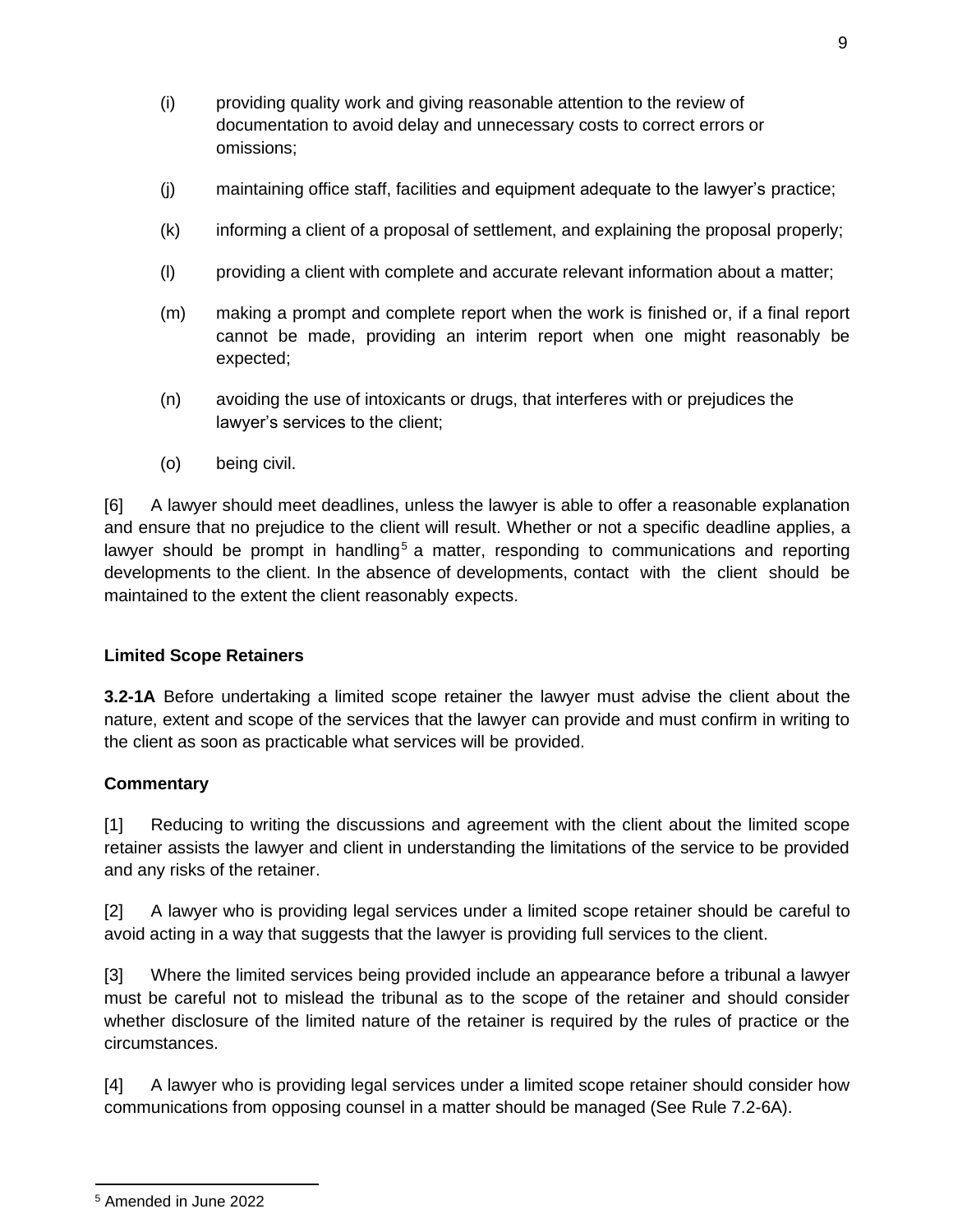[5] This rule does not apply to situations in which a lawyer is providing summary advice, for example over a telephone hotline or as duty counsel, or to initial consultations that may result in the client retaining the lawyer.

[6] When one party is receiving legal services pursuant to a limited scope retainer, the lawyers representing all the parties in the matter should consider how communications from opposing counsel in a matter should be managed.

[7] In Nunavut, the Rules of Court require a lawyer to inform the tribunal, where applicable, that the lawyer is retained for a limited or particular purpose.

## **Honesty and Candour**

**3.2-2** When advising a client, a lawyer must be honest and candid and must inform the client of all information known to the lawyer that may affect the interests of the client in the matter.

## **Commentary**

[1] A lawyer should disclose to the client all the circumstances of the lawyer's relations to the parties and interest in or connection with the matter, if any that might influence whether the client selects or continues to retain the lawyer.

[2] A lawyer's duty to a client who seeks legal advice is to give the client a competent opinion based on a sufficient knowledge of the relevant facts, an adequate consideration of the applicable law and the lawyer's own experience and expertise. The advice must be open and undisguised and must clearly disclose what the lawyer honestly thinks about the merits and probable results.

[3] Occasionally, a lawyer must be firm with a client. Firmness, without rudeness, is not a violation of the rule. In communicating with the client, the lawyer may disagree with the client's perspective, or may have concerns about the client's position on a matter, and may give advice that will not please the client. This may legitimately require firm and animated discussion with the client.

## **Language Rights**

**3.2-2A** A lawyer must, when appropriate, advise a client of the client's language rights, including the right to proceed in the official language of the client's choice.

**3.2-2B** Where a client wishes to retain a lawyer for representation in the official language of the client's choice, the lawyer should not undertake the matter unless the lawyer is competent to provide the required services in that language or arranges for the services of an interpreter.

# **Commentary**

[1] The lawyer should advise the client of the client's language rights as soon as possible.

[2] The choice of official language is that of the client not the lawyer. The lawyer should be aware of relevant statutory and Constitutional law relating to language rights including the *Canadian Charter of Rights and Freedoms*, s.19(1) and Part XVII of the Criminal Code regarding language rights in courts under federal jurisdiction and in criminal proceedings.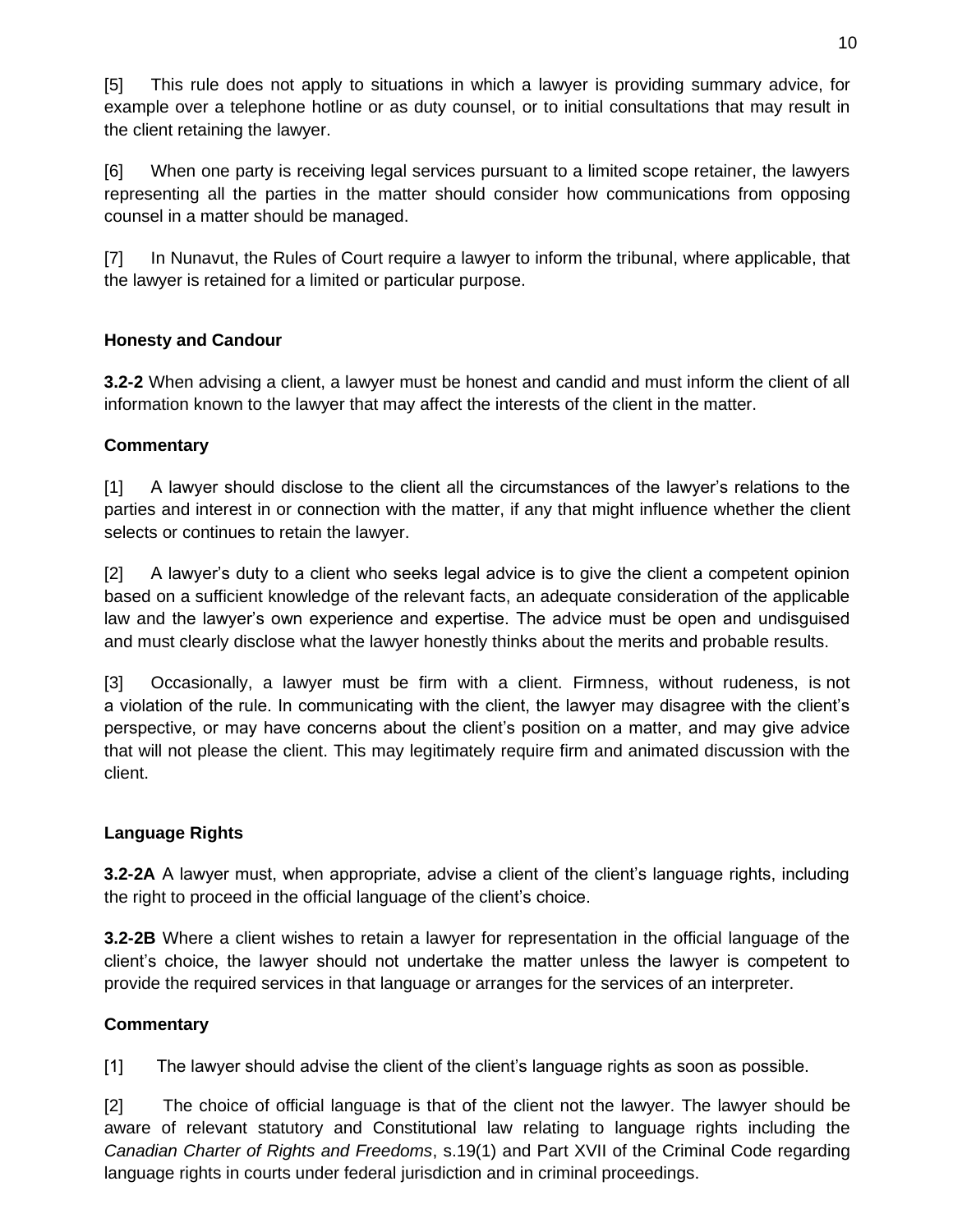[3] The lawyer should also be aware that the *Inuit Language Protection Act* and *Official Languages Act* of Nunavut may provide additional language rights, including in relation to the Inuit language.<sup>6</sup>

[4] When a lawyer considers whether to provide the required services in the official language chosen by the client, the lawyer should carefully consider whether it is possible to render those services in a competent manner as required by Rule 3.1-2 and related Commentary.

## **When the Client is an Organization or Government**

**3.2-3** Although a lawyer may receive instructions from an officer, employee, agent or representative, when a lawyer is employed or retained by an organization, including a corporation, the lawyer must act for the organization in exercising their duties and in providing professional services.

## **Commentary**

[1] This rule should guide the conduct of lawyers in private practice serving corporate or government clients. While it may have some relevance for lawyers employed within organizations, such lawyers should generally refer to Rule 3.2-3A.

[2] For the purposes of Rules 3.2-3, and 3.2-8, "organization" is to be interpreted broadly and includes a sole proprietor, partnership, joint venture, society and unincorporated association.

[3] A lawyer acting for an organization should keep in mind that the organization, as such, is the client and that a corporate client has a legal personality distinct from its shareholders, officers, directors and employees. While the organization or corporation acts and gives instructions through its officers, directors, employees, members, agents or representatives, the lawyer should ensure that it is the interests of the organization that are served and protected. Further, given that an organization depends on persons to give instructions, the lawyer should ensure that the person giving instructions for the organization is acting within that person's actual or ostensible authority.

[4] In addition to acting for the organization, a lawyer may also accept a joint retainer and act for a person associated with the organization. For example, a lawyer may advise an officer of an organization about liability insurance. In such cases the lawyer acting for an organization should be alert to the prospects of conflicts of interests and should comply with the rules about the avoidance of conflicts of interests (section 3.4).

**3.2-3A** A lawyer in corporate or government service must consider the corporation or government to be the lawyer's client.

# **Commentary**

[1] "Government" is to be understood in its broadest sense. A lawyer working in a division or department of the government is considered to be working for the government as a whole. A corporation ultimately controlled by the government is generally regarded as independent of that government and may instruct the lawyer accordingly.

<sup>6</sup> Amended in June 2022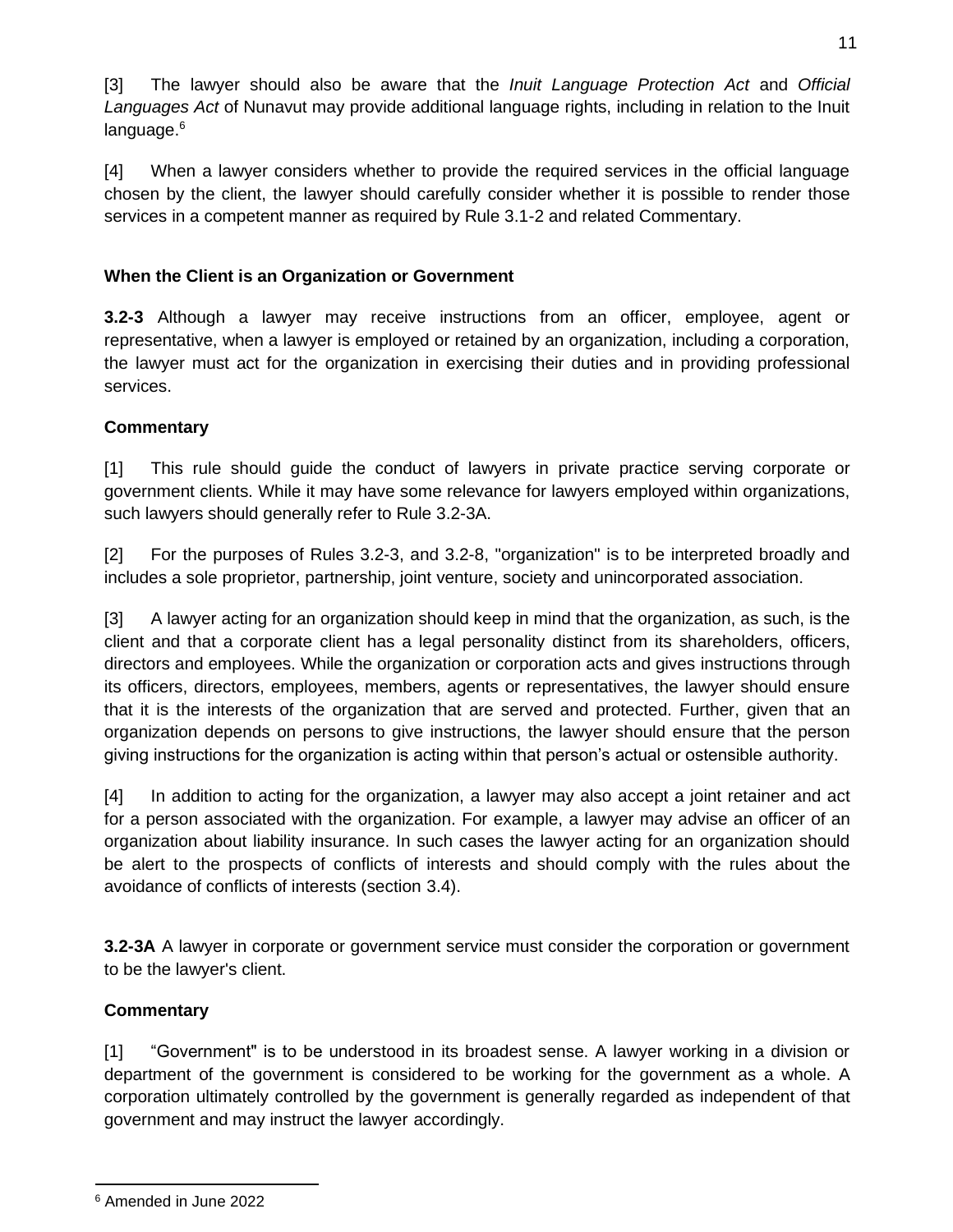[2] A lawyer in corporate or government service has a duty to act in the best interests of the corporation or government, as they are perceived by the corporation or government, subject to limitations imposed by law or professional ethics. A lawyer in government service may also have statutory duties under federal, provincial or territorial legislation, as well as broader general and ethical duties as a public servant.

[3] The client of a lawyer employed by a corporation is the corporation itself and not the board of directors, a shareholder, an officer or employee, or another component of the corporation. Likewise, the client of a lawyer employed by the government is the government itself and not a board, agency, minister or government corporation.

As an internal matter, a corporate or government client usually provides specific instructions regarding the lawyer's duties and responsibilities. These instructions may include a direction to accept instructions from and report to a particular person or group within the client organization; to keep certain information confidential from other persons or groups within the client; or to act for more than one of its components, in circumstances that would constitute a multiple representation if the corporation or government as a whole were not the client. A corporate or government lawyer is entitled to act in accordance with such instructions until they are countermanded or rescinded by the client.

[4] A corporate or government lawyer may be requested to perform legal services in circumstances in which another employee of the corporation or government expects that the lawyer will be protecting that person's interests. In some situations, it may appear that the corporation or government has no substantial interest in the matter, such as the purchase of a house by an employee. In other situations, such as the preparation of an employment contract, the corporation or government clearly has an interest that differs from that of the employee. In still others, such as the defence of both parties on a criminal or quasi-criminal charge, the corporation or government and the employee may seem to have a common interest. In any of these cases, however, the lawyer may acquire information from one party that could be significant to the other.

Before the lawyer undertakes the representation, therefore, the parties must agree that there will be a mutual sharing of material information. The other requirements of Rule 3.4-5 (conflicts of interest – joint retainers) must also be satisfied. For example, the lawyer must:

- determine that the representation is in the best interests of both parties after consideration of all relevant factors;
- stipulate that the lawyer will be compelled to cease to act in the matter if a dispute develops, unless at that time both parties consent to the lawyer's continuing to represent the corporation or government in the matter;
- obtain the consent of the parties based on full and fair disclosure of the advantages and disadvantages of the lawyer's acting versus the engagement of outside counsel. If the employee involved is, for example, the president of a corporate client, the consent of the corporation should issue from someone other than the president, such as the board of directors.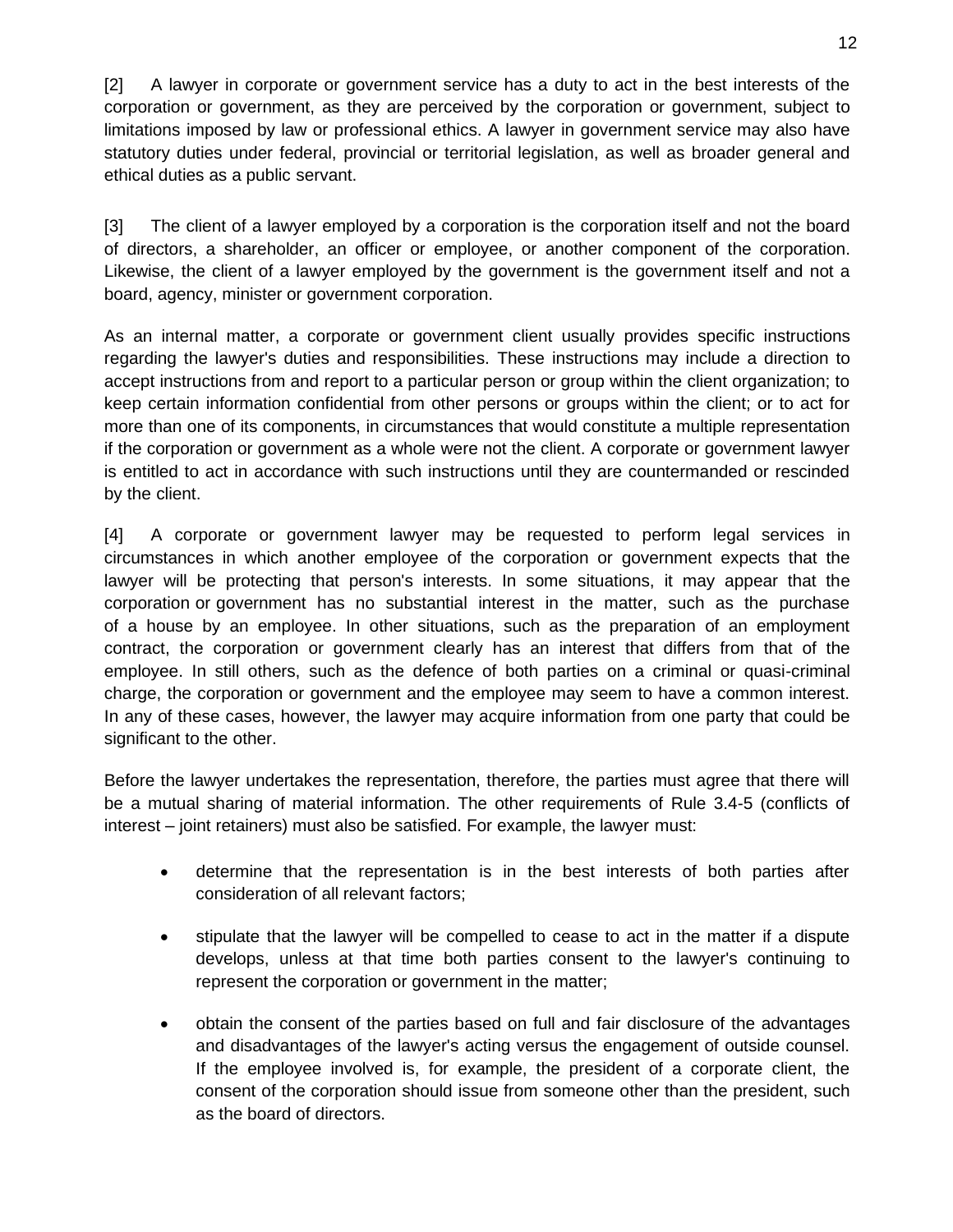If the lawyer considers the risk of diverging interests to be high, or if one of the parties is unwilling to agree to the mutual sharing of material information, the employee must retain independent counsel.

This commentary also applies in principle when a corporate or government lawyer is requested to represent a third party, such as an affiliated corporation, having an association with the corporation or government but not forming part of it.

## **Encouraging Compromise or Settlement**

**3.2-4** A lawyer must advise and encourage a client to compromise or settle a dispute whenever it is possible to do so on a reasonable basis and must discourage the client from commencing or continuing useless legal proceedings.

## **Commentary**

[1] A lawyer should consider the use of alternative dispute resolution (ADR) when appropriate, inform the client of ADR options and, if so instructed, take steps to pursue those options.

## **Threatening Criminal or Regulatory Proceedings**

**3.2-5** A lawyer must not, in an attempt to gain a benefit for a client, threaten, or advise a client to threaten:

- (a) to initiate or proceed with a criminal or quasi-criminal charge; or
- (b) to make a complaint to a regulatory authority.

## **Commentary**

[1] It is an abuse of the court or regulatory authority's process to threaten to make or advance a complaint in order to secure the satisfaction of a private grievance. Even if a client has a legitimate entitlement to be paid monies, threats to take criminal or quasi-criminal action are not appropriate.

[2] It is not improper, however, to notify the appropriate authority of criminal or quasi-criminal activities while also taking steps through the civil system. Nor is it improper for a lawyer to request that another lawyer comply with an undertaking or trust condition or other professional obligation or face being reported to the Society. The impropriety stems from threatening to use, or actually using, criminal or quasi-criminal proceedings to gain a civil advantage.

## **Inducement for Withdrawal of Criminal or Regulatory Proceedings**

**3.2-6** A lawyer must not:

(a) give or offer to give, or advise an accused or any other person to give or offer to give, any valuable consideration to another person in exchange for influencing the Crown or a regulatory authority's conduct of a criminal or quasi-criminal charge or a complaint, unless the lawyer obtains the consent of the Crown or the regulatory authority to enter into such discussions;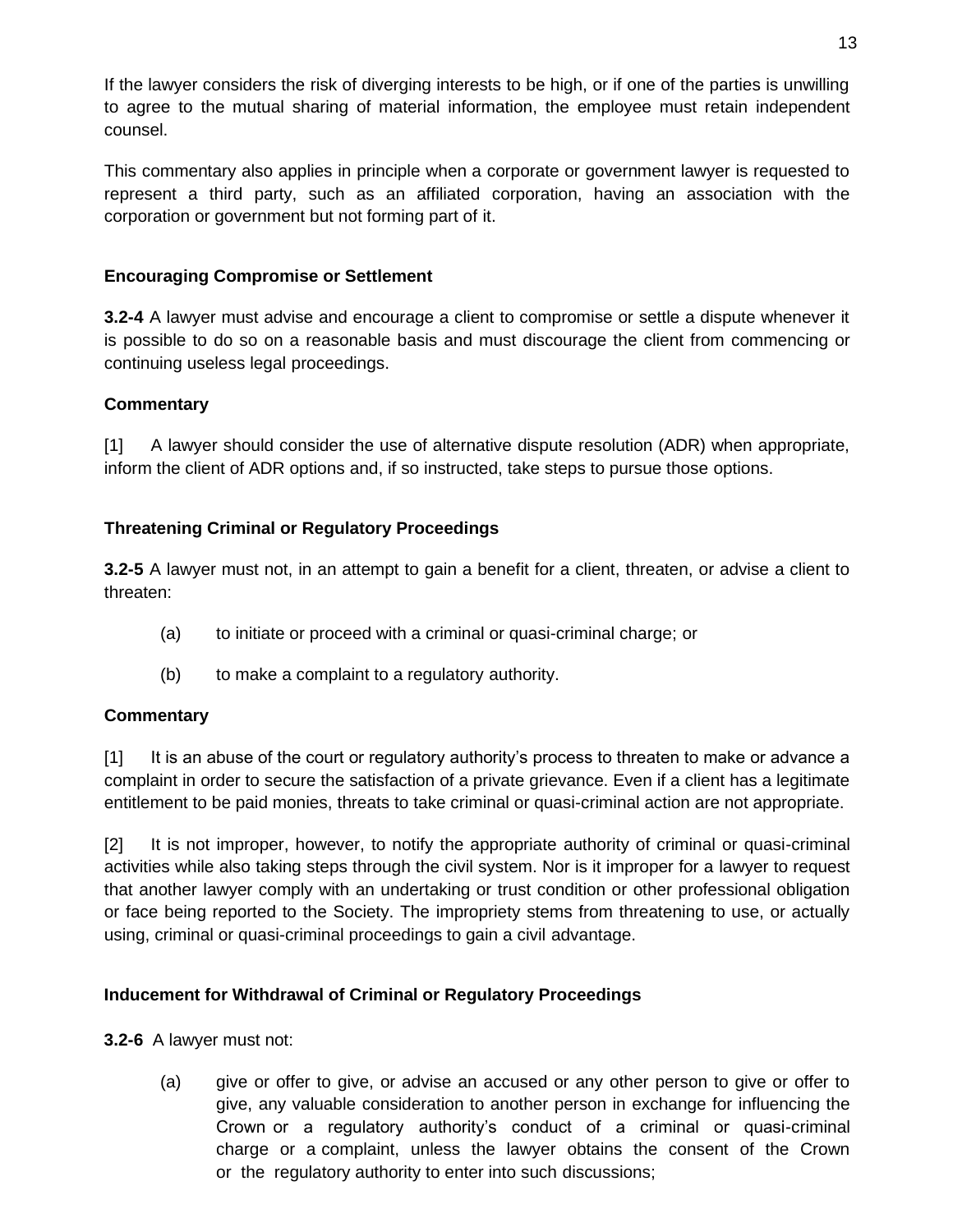- (b) accept or offer to accept, or advise a person to accept or offer to accept, any valuable consideration in exchange for influencing the Crown or a regulatory authority's conduct of a criminal or quasi-criminal charge or a complaint, unless the lawyer obtains the consent of the Crown or regulatory authority to enter such discussions; or
- (c) wrongfully influence any person to prevent the Crown or regulatory authority from proceeding with charges or a complaint or to cause the Crown or regulatory authority to withdraw the complaint or stay charges in a criminal or quasi-criminal proceeding.

## **Commentary**

[1] "Regulatory authority" includes professional and other regulatory bodies.

[2] A lawyer for an accused or potential accused must never influence a complainant or potential complainant not to communicate or cooperate with the Crown. However, this rule does not prevent a lawyer for an accused or potential accused from communicating with a complainant or potential complainant to obtain factual information, arrange for restitution or an apology from an accused, or defend or settle any civil matters between the accused and the complainant. When a proposed resolution involves valuable consideration being exchanged in return for influencing the Crown or regulatory authority not to proceed with a charge or to seek a reduced sentence or penalty, the lawyer for the accused must obtain the consent of the Crown or regulatory authority prior to discussing such proposal with the complainant or potential complainant. Similarly, lawyers advising a complainant or potential complainant with respect to any such negotiations can do so only with the consent of the Crown or regulatory authority.

[3] A lawyer cannot provide an assurance that the settlement of a related civil matter will result in the withdrawal of criminal or quasi-criminal charges, absent the consent of the Crown or regulatory authority.

[4] When the complainant or potential complainant is unrepresented, the lawyer should have regard to the rules respecting unrepresented persons and make it clear that the lawyer is acting exclusively in the interests of the accused. If the complainant or potential complainant is vulnerable, the lawyer should take care not to take unfair or improper advantage of the circumstances. When communicating with an unrepresented complainant or potential complainant, it is prudent to have a witness present.

## **Dishonesty, Fraud by Client or Others**

**3.2-7** A lawyer must never:

- (a) knowingly assist in or encourage any dishonesty, fraud, crime, or illegal conduct.
- (b) do or omit to do anything that the lawyer ought to know assists in or encourages any dishonesty, fraud, crime, or illegal conduct by a client or others, or
- (c) instruct a client or others on how to violate the law and avoid punishment.<sup>7</sup>

<sup>7</sup> Amended in June 2022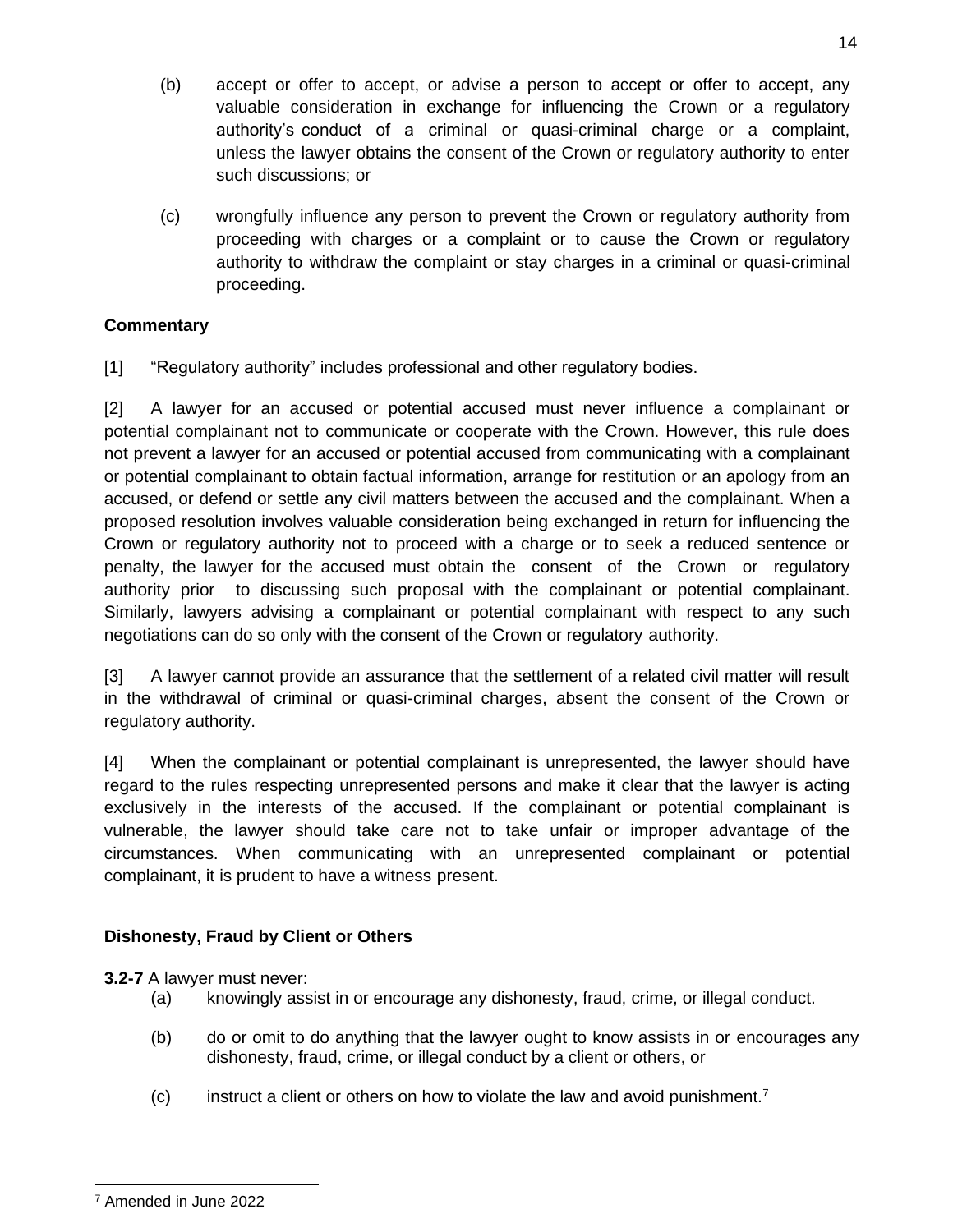## **Commentary**

[1] A lawyer should be on guard against becoming the tool or dupe of an unscrupulous client, or of others, whether or not associated with the unscrupulous client.

[2] A lawyer should be alert to and avoid unwittingly becoming involved with a client engaged in criminal activities such as mortgage fraud or money laundering. Vigilance is required because the means for these, and other criminal activities, may be transactions for which lawyers commonly provide services such as: establishing, purchasing or selling business entities; arranging financing for the purchase or sale or operation of business entities; arranging financing for the purchase or sale of business assets; and purchasing and selling real estate.

[3] Before accepting a retainer, or during a retainer, if a lawyer has suspicions or doubts about whether they might be assisting a client in fraud, crime or illegal conduct, the lawyer should make reasonable inquiries to obtain information about the client and about subject matter and objectives of the retainer. These should include verifying who are the legal or beneficial owners of property and business entities, verifying who has the control of business entities, and clarifying the nature and purpose of a complex or unusual transaction where the purpose is not clear. The lawyer should make a record of the results of these inquiries.

[4] A bona fide test case is not necessarily precluded by this rule and, so long as no injury to a person or violence is involved, a lawyer may properly advise and represent a client who, in good faith and on reasonable grounds, desires to challenge or test a law and the test can most effectively be made by means of a technical breach giving rise to a test case. In all situations, the lawyer should ensure that the client appreciates the consequences of bringing a test case.

[5] While this rule and Rule 3.2-8 are only intended to cover conduct that could lead to criminal, penal or administrative penalties or punishment, or contempt of court, or conduct of similar gravity, it may also be appropriate to advise a client that certain provisions of a legal document may be invalid or ineffective when a client persists in including them.

## **Dishonesty, Fraud when Client an Organization**

**3.2-8** A lawyer who is employed or retained by an organization to act in a matter in which the lawyer knows that the organization has acted, is acting or intends to act fraudulently, criminally, or illegally, must do the following, in addition to their obligations under Rule 3.2-7:

- (a) advise the person from whom the lawyer takes instructions and, where appropriate, the chief legal officer, or both the chief legal officer and the chief executive officer, that the proposed conduct is, was or would be fraudulent, criminal, or illegal and should be stopped;
- (b) if necessary because the person from whom the lawyer takes instructions, the chief legal officer or the chief executive officer<sup>8</sup> refuses to cause the proposed conduct to be stopped, advise progressively the next highest persons or groups, including ultimately, the board of directors, the board of trustees, or the appropriate committee of the board, that the proposed conduct was, is or would be, fraudulent, criminal, or illegal and should be stopped; and

<sup>8</sup> Amended in June 2022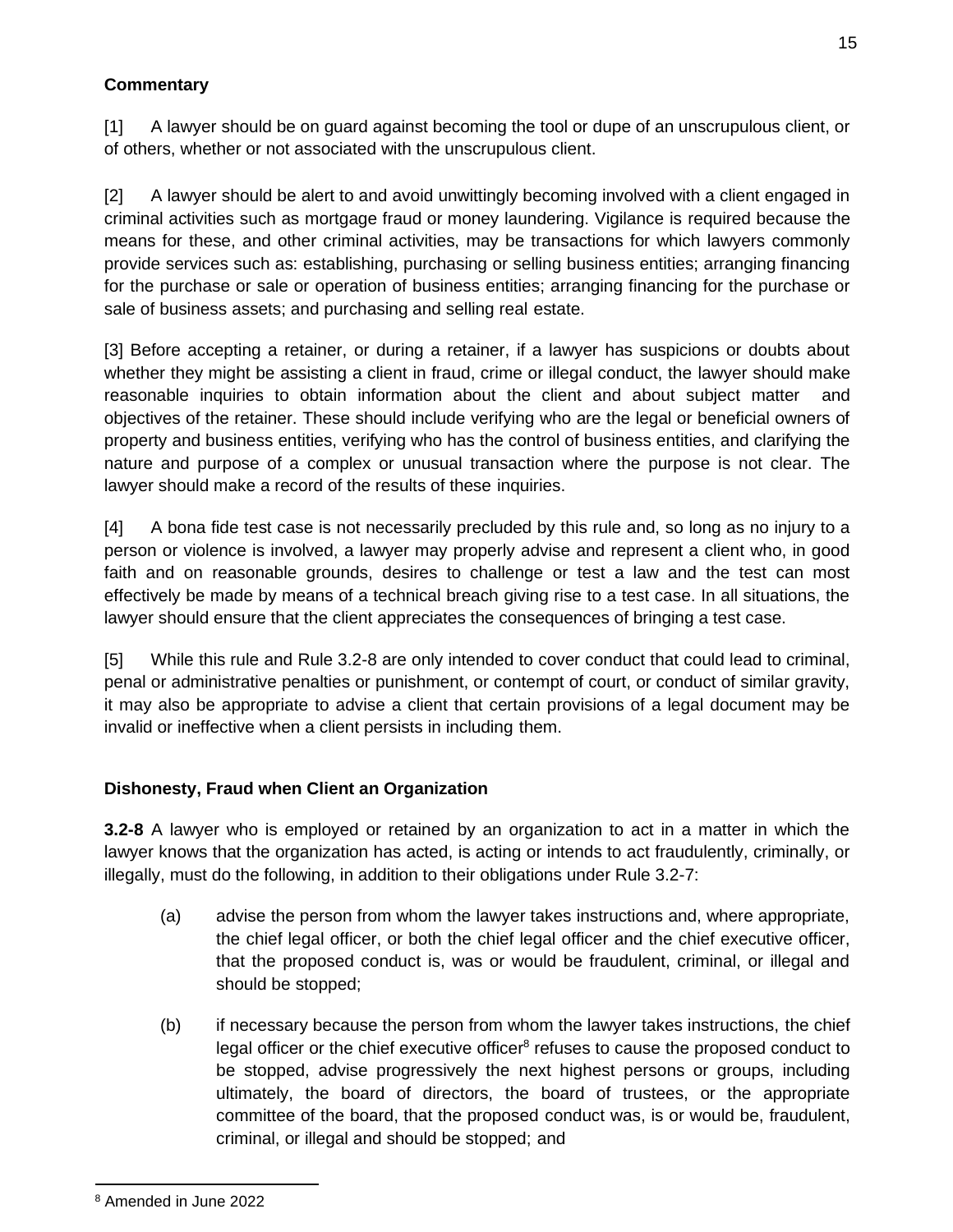(c) if the organization, despite the lawyer's advice, continues with or intends to pursue the proposed wrongful conduct, withdraw from acting in the matter in accordance with the rules in section  $3.7<sup>9</sup>$ 

## **Commentary**

[1] The past, present, or proposed misconduct of an organization may have harmful and serious consequences, not only for the organization and its constituency, but also for the public who rely on organizations to provide a variety of goods and services. In particular, the misconduct of publicly traded commercial and financial corporations may have serious consequences for the public at large. This rule addresses some of the professional responsibilities of a lawyer acting for an organization, including a corporation, when they learn that the organization has acted, is acting, or proposes to act in a way that is fraudulent, criminal or illegal. In addition to these rules, the lawyer may need to consider, for example, the rules and commentary about confidentiality (section 3.3).

[2] This rule speaks of conduct that is fraudulent, criminal or illegal. Such conduct includes acts of omission.<sup>10</sup>

[3] Such conduct includes acts of omission. Indeed, often it is the omissions of an organization, such as failing to make required disclosure or to correct inaccurate disclosures that constitute the wrongful conduct to which these rules relate. Conduct likely to result in substantial harm to the organization, as opposed to genuinely trivial misconduct by an organization, invokes these rules.

[4] In considering their responsibilities under this section, a lawyer should consider whether it is feasible and appropriate to give any advice in writing.

[5] A lawyer acting for an organization who learns that the organization has acted, is acting, or intends to act in a wrongful manner, may advise the chief executive officer and must advise the chief legal officer of the misconduct. If the wrongful conduct is not abandoned or stopped, the lawyer must report the matter "up the ladder" of responsibility within the organization until the matter is dealt with appropriately. If the organization, despite the lawyer's advice, continues with the wrongful conduct, the lawyer must withdraw from acting in the particular matter where required by Rule 3.7-7. In some but not all cases, withdrawal means resigning from his or her position or relationship with the organization and not simply withdrawing from acting in the particular matter.<sup>11</sup>

Rule 3.7-7 provides that withdrawal is mandatory when a client persists in instructions constituting a breach of ethics. In private practice, withdrawal is understood to mean ceasing to act in a particular matter and does not necessarily preclude a lawyer's continuing to act in other matters for the same client. Similarly, a corporate or government lawyer may "withdraw" from a given matter by refusing to implement the client's instructions in that matter, while continuing to advise the corporation or government in other respects.

In the case of a profound and fundamental disagreement between lawyer and client or a pervasive institutional policy of illegality involving the lawyer, withdrawal may also entail resignation. In most cases, however, a preferable approach is to refer the contentious matter to outside counsel, seek alternative instructions from other levels of authority in the corporation or government, or take similar action that falls short of resignation.

<sup>9</sup> Amended in June 2022

<sup>10</sup> Amended in June 2022

<sup>11</sup> Amended in June 2022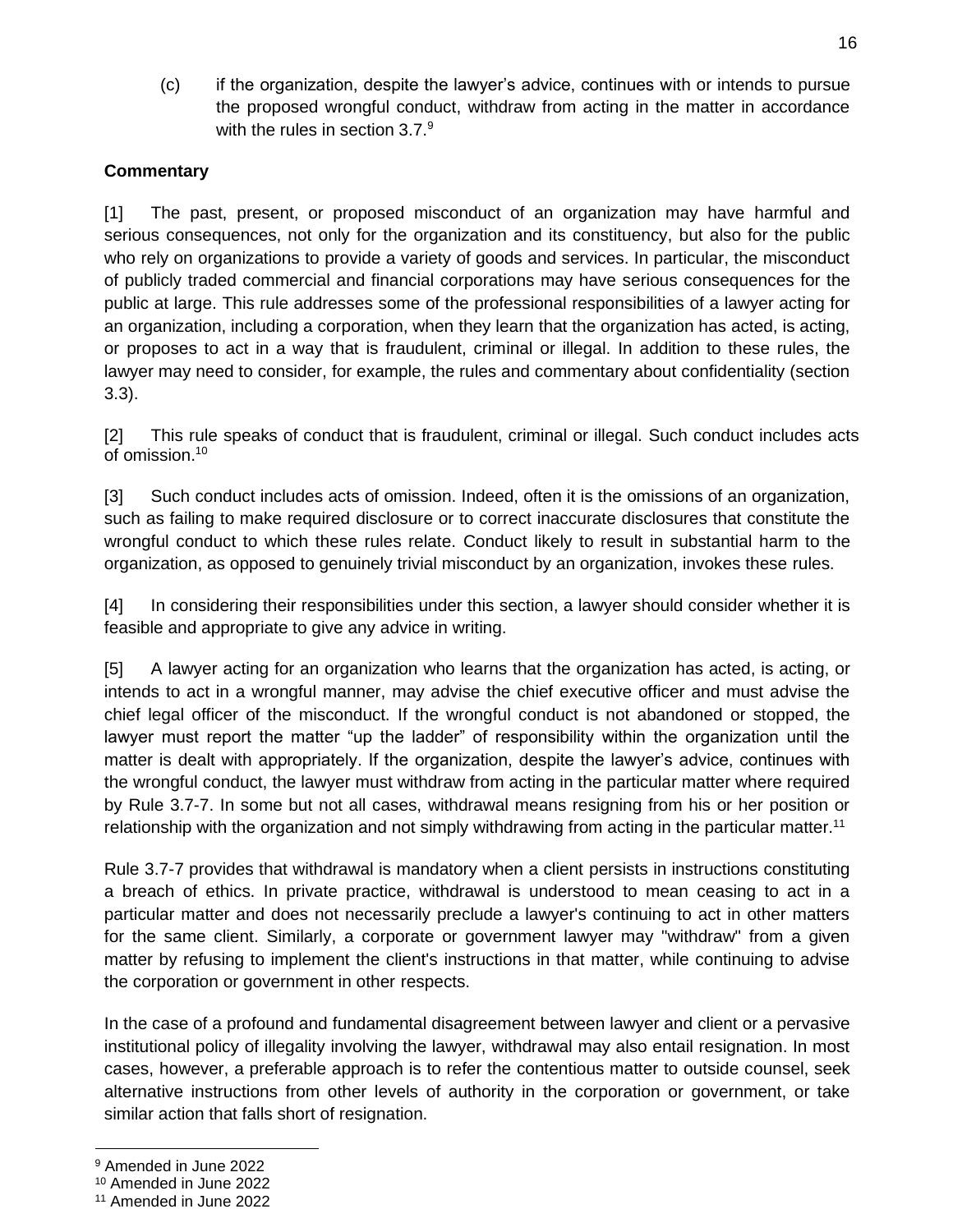[5.1] A lawyer in government service or acting for a government or public body should be aware of and respect the separation of the public service from the political level. While such a lawyer must advise progressively the next highest person within the public service and use any other mechanisms lawfully available to them, the lawyer should not violate the separation of the public service from the political level unless authorized to do so.

[6] This rule recognizes that lawyers as the legal advisers to organizations are in a central position to encourage organizations to comply with the law and to advise that it is in the organization's and the public's interest that organizations do not violate the law. Lawyers acting for organizations are often in a position to advise the executive officers of the organization, not only about the technicalities of the law, but also about the public relations and public policy concerns that motivated the government or regulator to enact the law. Moreover, lawyers for organizations, particularly in-house counsel, may guide organizations to act in ways that are legal, ethical, reputable and consistent with the organization's responsibilities to its constituents and to the public.

## **Clients with Diminished Capacity**

**3.2-9** When a client's ability to make decisions is impaired because of minority or mental disability, or for some other reason, the lawyer must, as far as reasonably possible, maintain a normal lawyer and client relationship.

#### **Commentary**

[1] A lawyer and client relationship presupposes that the client has the requisite mental ability to make decisions about their legal affairs and to give the lawyer instructions. A client's ability to make decisions depends on such factors as age, intelligence, experience and mental and physical health and on the advice, guidance and support of others. A client's ability to make decisions may change, for better or worse, over time. A client may be mentally capable of making some decisions but not others. The key is whether the client has the ability to understand the information relative to the decision that has to be made and is able to appreciate the reasonably foreseeable consequences of the decision or lack of decision. Accordingly, when a client is, or comes to be, under a disability that impairs their ability to make decisions, the lawyer will have to assess whether the impairment is minor or whether it prevents the client from giving instructions or entering into binding legal relationships.

[2] A lawyer who believes a person to be incapable of giving instructions should decline to act. However, if a lawyer reasonably believes that the person has no other agent or representative and a failure to act could result in imminent and irreparable harm, the lawyer may take action on behalf of the person lacking capacity only to the extent necessary to protect the person until a legal representative can be appointed. A lawyer undertaking to so act has the same duties under these rules to the person lacking capacity as the lawyer would with any client.

[3] If a client's incapacity is discovered or arises after the solicitor-client relationship is established, the lawyer may need to take steps to have a lawfully authorized representative, such as a litigation guardian, appointed or to obtain the assistance of the Office of the Public Trustee to protect the interests of the client. Whether that should be done depends on all relevant circumstances, including the importance and urgency of any matter requiring instruction. In any event, the lawyer has an ethical obligation to ensure that the client's interests are not abandoned.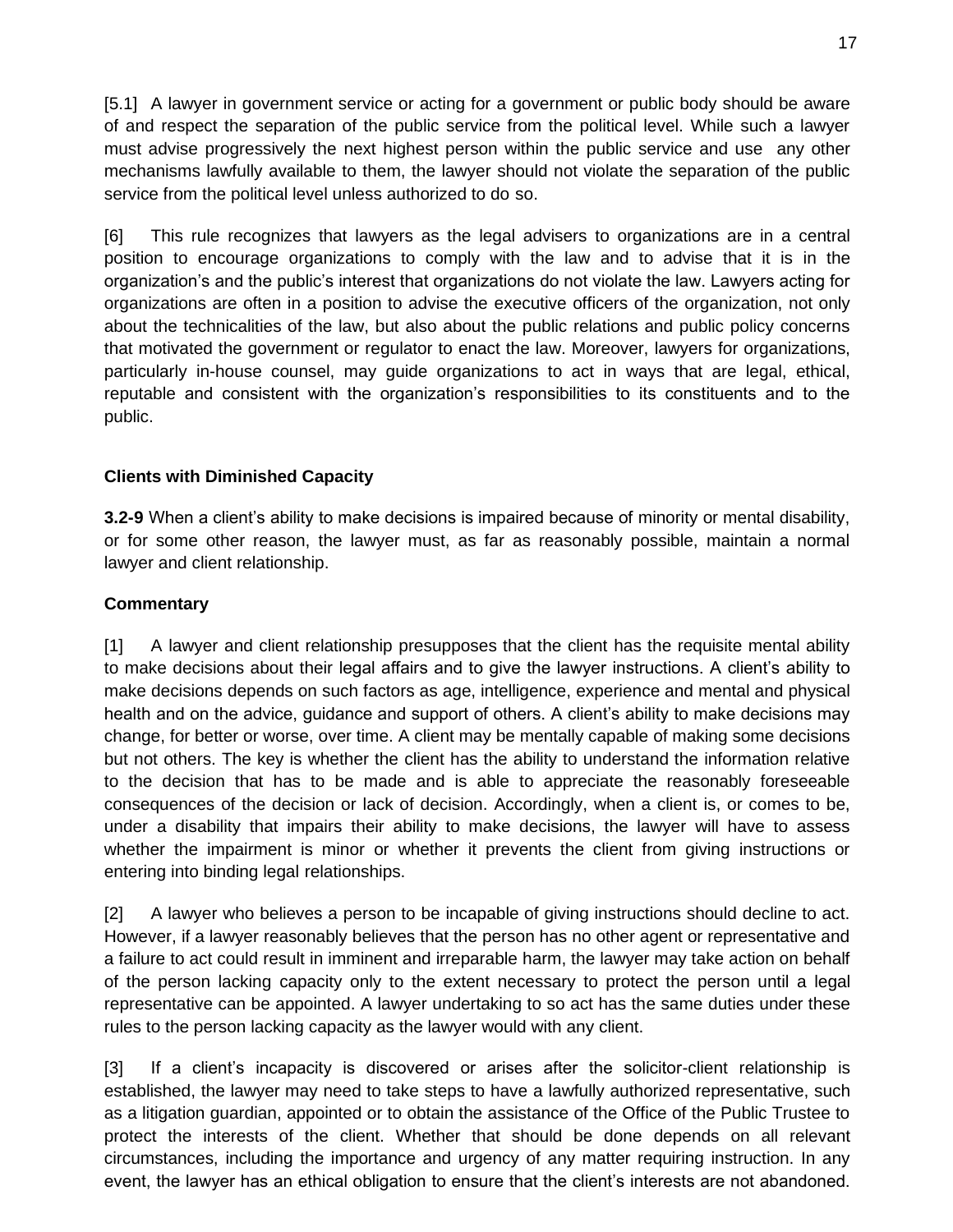Until the appointment of a legal representative occurs, the lawyer should act to preserve and protect the client's interests.

[4] In some circumstances when there is a legal representative, the lawyer may disagree with the legal representative's assessment of what is in the best interests of the client under a disability. So long as there is no lack of good faith or authority, the judgment of the legal representative should prevail. If a lawyer becomes aware of conduct or intended conduct of the legal representative that is clearly in bad faith or outside that person's authority, and contrary to the best interests of the client with diminished capacity, the lawyer may act to protect those interests. This may require reporting the misconduct to a person or institution such as a family member or the Public Trustee.

[5] When a lawyer takes protective action on behalf of a person or client lacking in capacity, the authority to disclose necessary confidential information may be implied in some circumstances: See Commentary under Rule 3.3-1 (Confidentiality) for a discussion of the relevant factors. If the court or other counsel becomes involved, the lawyer should inform them of the nature of the lawyer's relationship with the person lacking capacity.

## **Confidential Information**

**3.3-1** A lawyer at all times must hold in strict confidence all information concerning the business and affairs of a client acquired in the course of the professional relationship and must not divulge any such information unless:

- (a) expressly or impliedly authorized by the client;
- (b) required by law or a court to do so;
- (c) required to deliver the information to the Law Society; or
- (d) otherwise permitted by this rule.

#### **Commentary**

[1] A lawyer cannot render effective professional service to a client unless there is full and unreserved communication between them. At the same time, the client must feel completely secure and entitled to proceed on the basis that, without any express request or stipulation on the client's part, matters disclosed to or discussed with the lawyer will be held in strict confidence.

[2] This rule must be distinguished from the evidentiary rule of lawyer and client privilege, which is also a constitutionally protected right, concerning oral or documentary communications passing between the client and the lawyer. The ethical rule is wider and applies without regard to the nature or source of the information or the fact that others may share the knowledge.

[3] A lawyer owes the duty of confidentiality to every client without exception and whether or not the client is a continuing or casual client. The duty survives the professional relationship and continues indefinitely after the lawyer has ceased to act for the client, whether or not differences have arisen between them.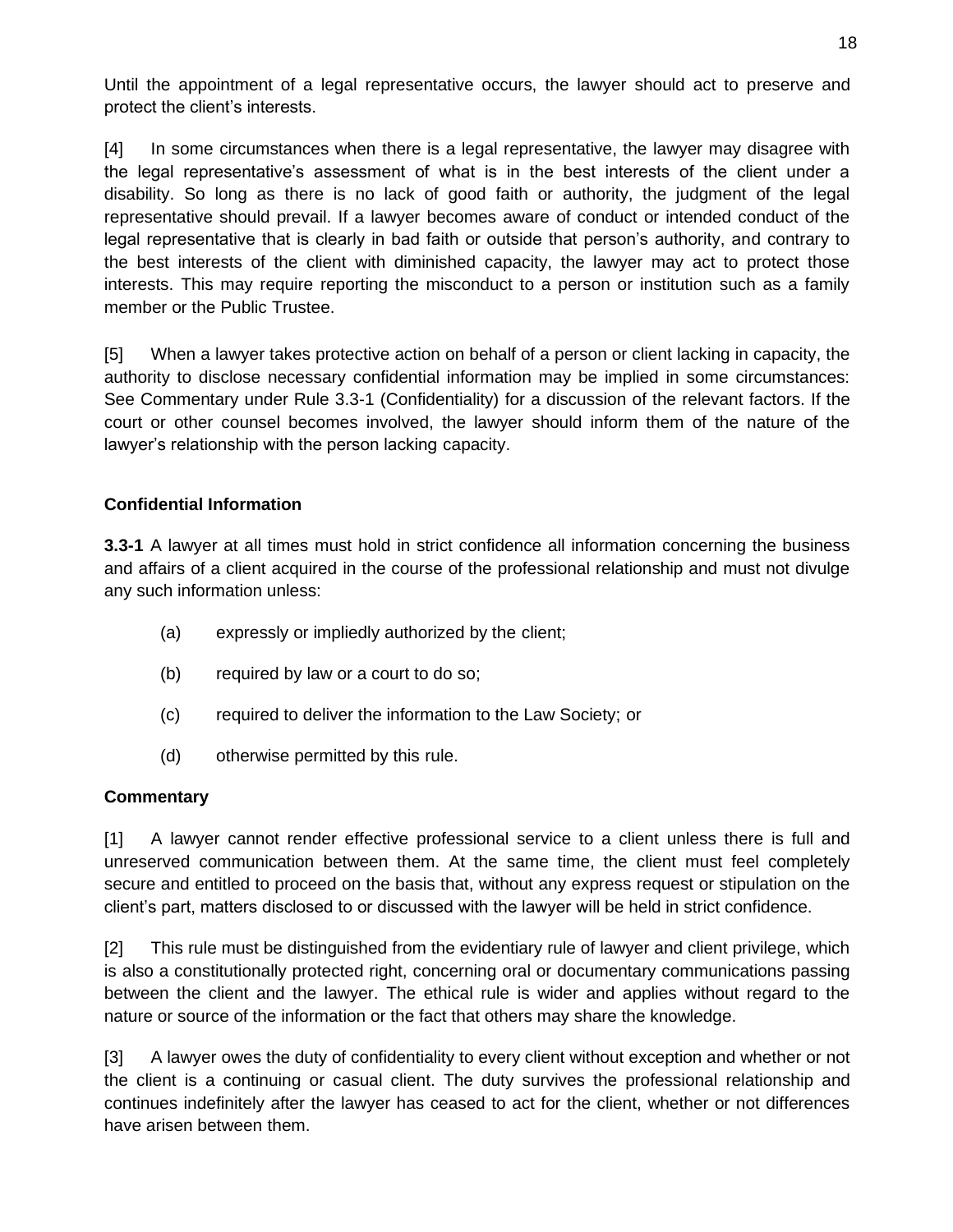[4] A lawyer also owes a duty of confidentiality to anyone seeking advice or assistance on a matter invoking a lawyer's professional knowledge, although the lawyer may not render an account or agree to represent that person. A solicitor and client relationship is often established without formality. A lawyer should be cautious in accepting confidential information on an informal or preliminary basis, since possession of the information may prevent the lawyer from subsequently acting for another party in the same or a related matter (see Rule 3.4-1 Conflicts).

[5] Generally, unless the nature of the matter requires such disclosure, a lawyer should not disclose having been:

- (a) retained by a person about a particular matter; or
- (b) consulted by a person about a particular matter, whether or not the lawyer-client relationship has been established between them.

[6] A lawyer should take care to avoid disclosure to one client of confidential information concerning or received from another client and should decline employment that might require such disclosure.

[7] Sole practitioners who practise in association with other lawyers in cost-sharing, spacesharing or other arrangements should be mindful of the risk of advertent or inadvertent disclosure of confidential information, even if the lawyers institute systems and procedures that are designed to insulate their respective practices. The issue may be heightened if a lawyer in the association represents a client on the other side of a dispute with the client of another lawyer in the association. Apart from conflict of interest issues such a situation may raise, the risk of such disclosure may depend on the extent to which the lawyers' practices are integrated, physically and administratively, in the association.

[8] A lawyer should avoid indiscreet conversations and other communications, even with the lawyer's spouse or family, about a client's affairs and should shun any gossip about such things even though the client is not named or otherwise identified. Similarly, a lawyer should not repeat any gossip or information about the client's business or affairs that is overheard or recounted to the lawyer. Apart altogether from ethical considerations or questions of good taste, indiscreet shoptalk among lawyers, if overheard by third parties able to identify the matter being discussed, could result in prejudice to the client. Moreover, the respect of the listener for lawyers and the legal profession will probably be lessened. Although the rule may not apply to facts that are public knowledge, a lawyer should guard against participating in or commenting on speculation concerning clients' affairs or business.

[9] In some situations, the authority of the client to disclose may be inferred. For example, in court proceedings some disclosure may be necessary in a pleading or other court document. Also, it is implied that a lawyer may, unless the client directs otherwise, disclose the client's affairs to partners and associates in the law firm and, to the extent necessary, to administrative staff and to others whose services are used by the lawyer. But this implied authority to disclose places the lawyer under a duty to impress upon associates, employees, students and other lawyers engaged under contract with the lawyer or with the firm of the lawyer the importance of nondisclosure (both during their employment and afterwards) and requires the lawyer to take reasonable care to prevent their disclosing or using any information that the lawyer is bound to keep in confidence.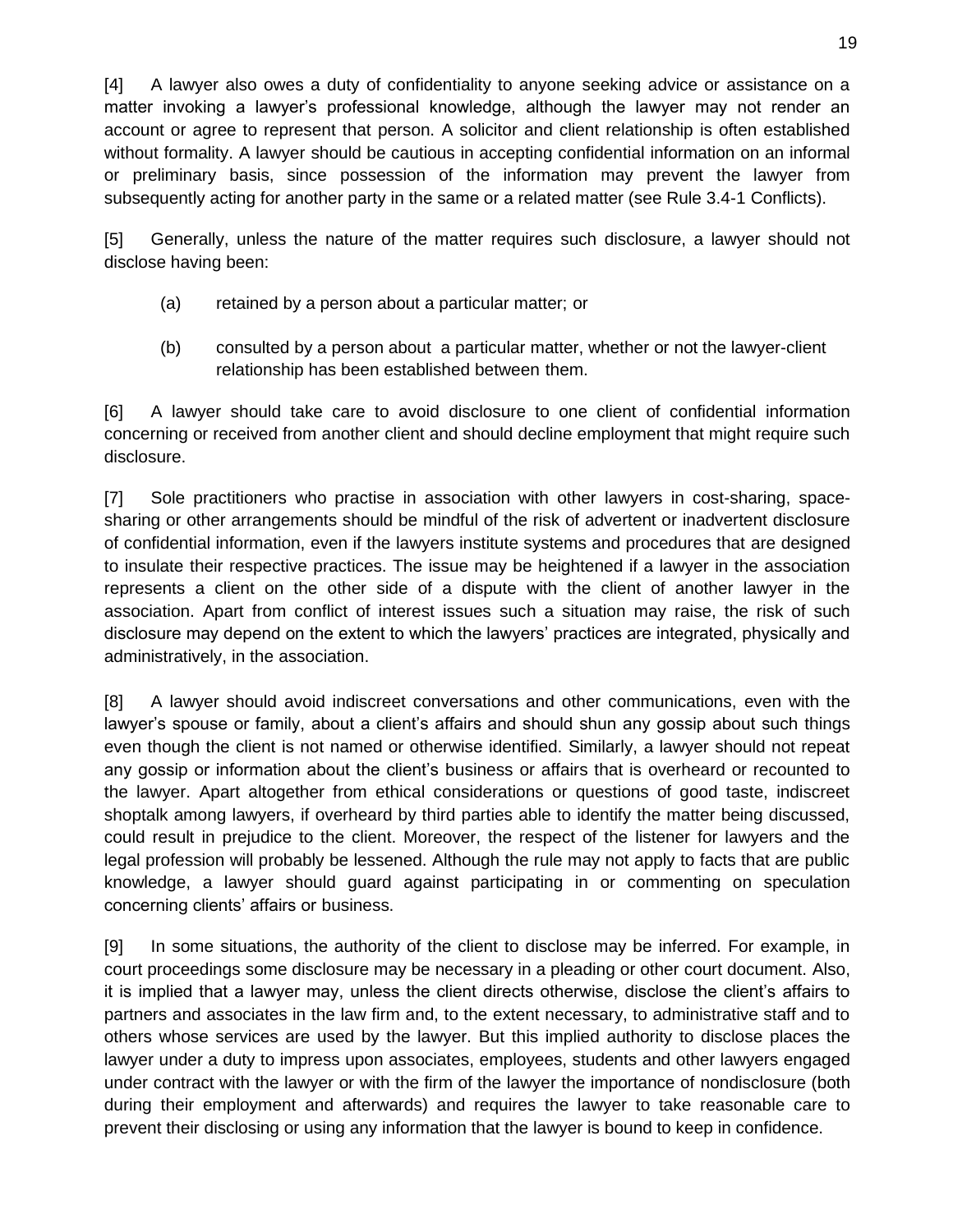[10] The client's authority for the lawyer to disclose confidential information to the extent necessary to protect the client's interest may also be inferred in some situations where the lawyer is taking action on behalf of the person lacking capacity to protect the person until a legal representative can be appointed. In determining whether a lawyer may disclose such information, the lawyer should consider all circumstances, including the reasonableness of the lawyer's belief the person lacks capacity, the potential harm that may come to the client if no action is taken, and any instructions the client may have given the lawyer when capable of giving instructions about the authority to disclose information. Similar considerations apply to confidential information given to the lawyer by a person who lacks the capacity to become a client but nevertheless requires protection.

[11] A lawyer may have an obligation to disclose information under Rules 5.5-2, 5.5-3 and 5.6-3. If client information is involved in those situations, the lawyer should be guided by the provisions of this rule.

## **Use of Confidential Information**

**3.3-2** A lawyer must not use or disclose a client's or former client's confidential information to the disadvantage of the client or former client, or for the benefit of the lawyer or a third person without the consent of the client or former client.

#### **Commentary**

[1] The fiduciary relationship between a lawyer and a client forbids the lawyer or a third person from benefiting from the lawyer's use of a client's confidential information. If a lawyer engages in literary works, such as a memoir or autobiography, the lawyer is required to obtain the client's or former client's consent before disclosing confidential information.

## **Future Harm / Public Safety Exception**

**3.3-3** A lawyer may disclose confidential information, but must not disclose more information than is required, when the lawyer believes on reasonable grounds that there is an imminent risk of death or serious bodily harm, and disclosure is necessary to prevent the death or harm.

#### **Commentary**

[1] Confidentiality and loyalty are fundamental to the relationship between a lawyer and a client because legal advice cannot be given and justice cannot be done unless clients have a large measure of freedom to discuss their affairs with their lawyers. However, in some very exceptional situations identified in this rule, disclosure without the client's permission might be warranted because the lawyer is satisfied that truly serious harm of the types identified is imminent and cannot otherwise be prevented. These situations will be extremely rare.

[2] The Supreme Court of Canada has considered the meaning of the words "serious bodily harm" in certain contexts, which may inform a lawyer in assessing whether disclosure of confidential information is warranted. In *Smith v Jones*, [1999] 1 SCR 455 at paragraph 83, the Court observed that serious psychological harm may constitute serious bodily harm if it substantially interferes with the health or well-being of the individual.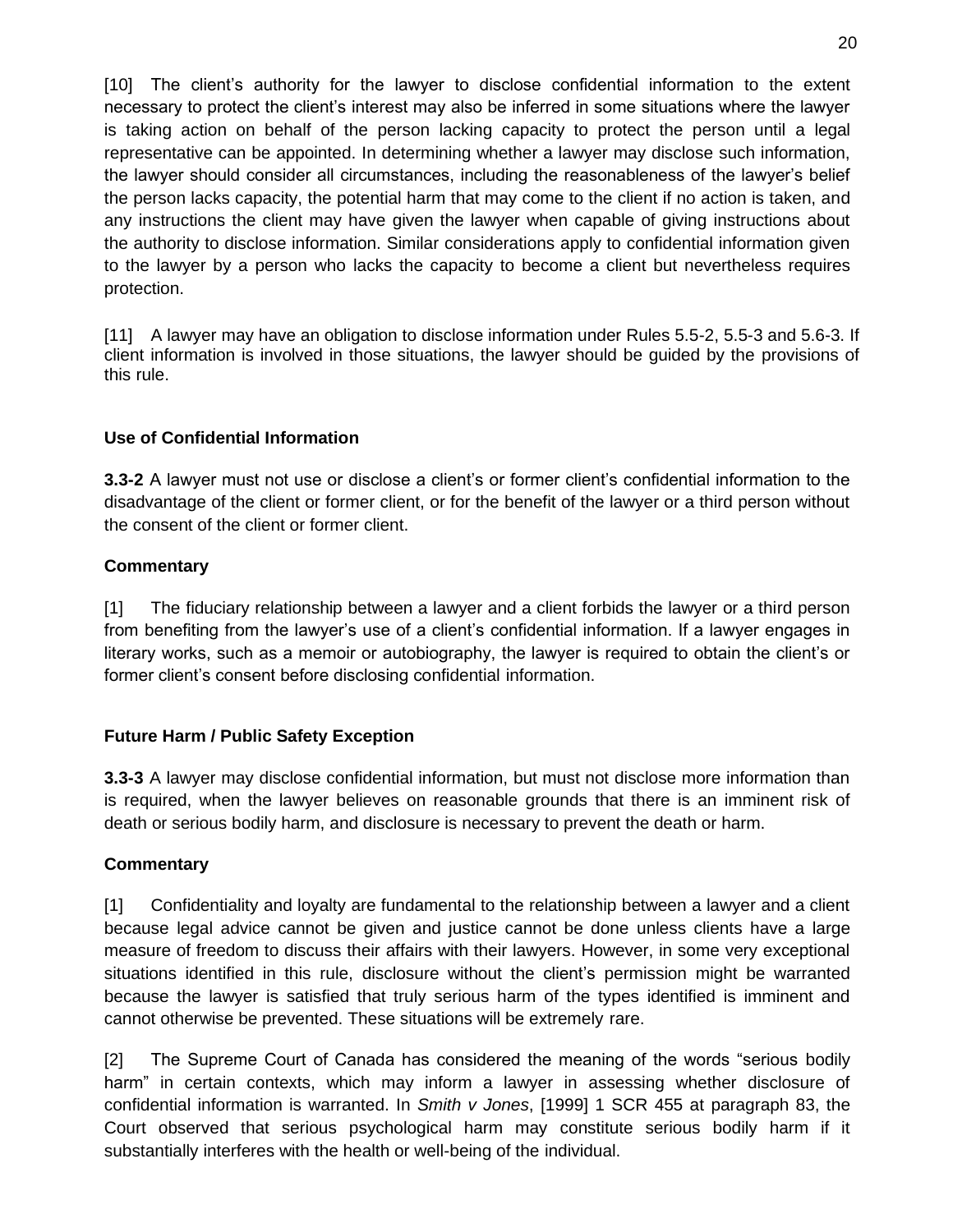[3] In assessing whether disclosure of confidential information is justified to prevent death or serious bodily harm, a lawyer should consider a number of factors, including:

- (a) the likelihood that the potential injury will occur and its imminence;
- (b) the apparent absence of any other feasible way to prevent the potential injury; and
- (c) the circumstances under which the lawyer acquired the information of the client's intent or prospective course of action.

[4] How and when disclosure should be made under this rule will depend upon the circumstances. A lawyer who believes that disclosure may be warranted should contact the local law society for ethical advice. When practicable and permitted, a judicial order may be sought for disclosure.

[5] If confidential information is disclosed under Rule 3.3-3, the lawyer should prepare a written note as soon as possible, which should include:

- (a) the date and time of the communication in which the disclosure is made;
- (b) the grounds in support of the lawyer's decision to communicate the information, including the harm intended to be prevented, the identity of the person who prompted communication of the information as well as the identity of the person or group of persons exposed to the harm; and
- (c) the content of the communication, the method of communication used and the identity of the person to whom the communication was made.

**3.3-4** If it is alleged that a lawyer or the lawyer's associates or employees:

- (a) have committed a criminal offence involving a client's affairs;
- (b) are civilly liable with respect to a matter involving a client's affairs;
- (c) have committed acts of professional negligence; or
- (d) have engaged in acts of professional misconduct or conduct unbecoming a lawyer, the lawyer may disclose confidential information in order to defend against the allegations, but must not disclose more information than is required.

**3.3-5** A lawyer may disclose confidential information in order to establish or collect the lawyer's fees, but must not disclose more information than is required.

**3.3-6** A lawyer may disclose confidential information to another lawyer to secure legal or ethical advice about the lawyer's proposed conduct.

**3.3-7** A lawyer may disclose confidential information to the extent reasonably necessary to detect and resolve conflicts of interest arising from the lawyer's change of employment or from changes in the composition or ownership of a law firm, but only if the information disclosed does not compromise the solicitor-client privilege or otherwise prejudice the client.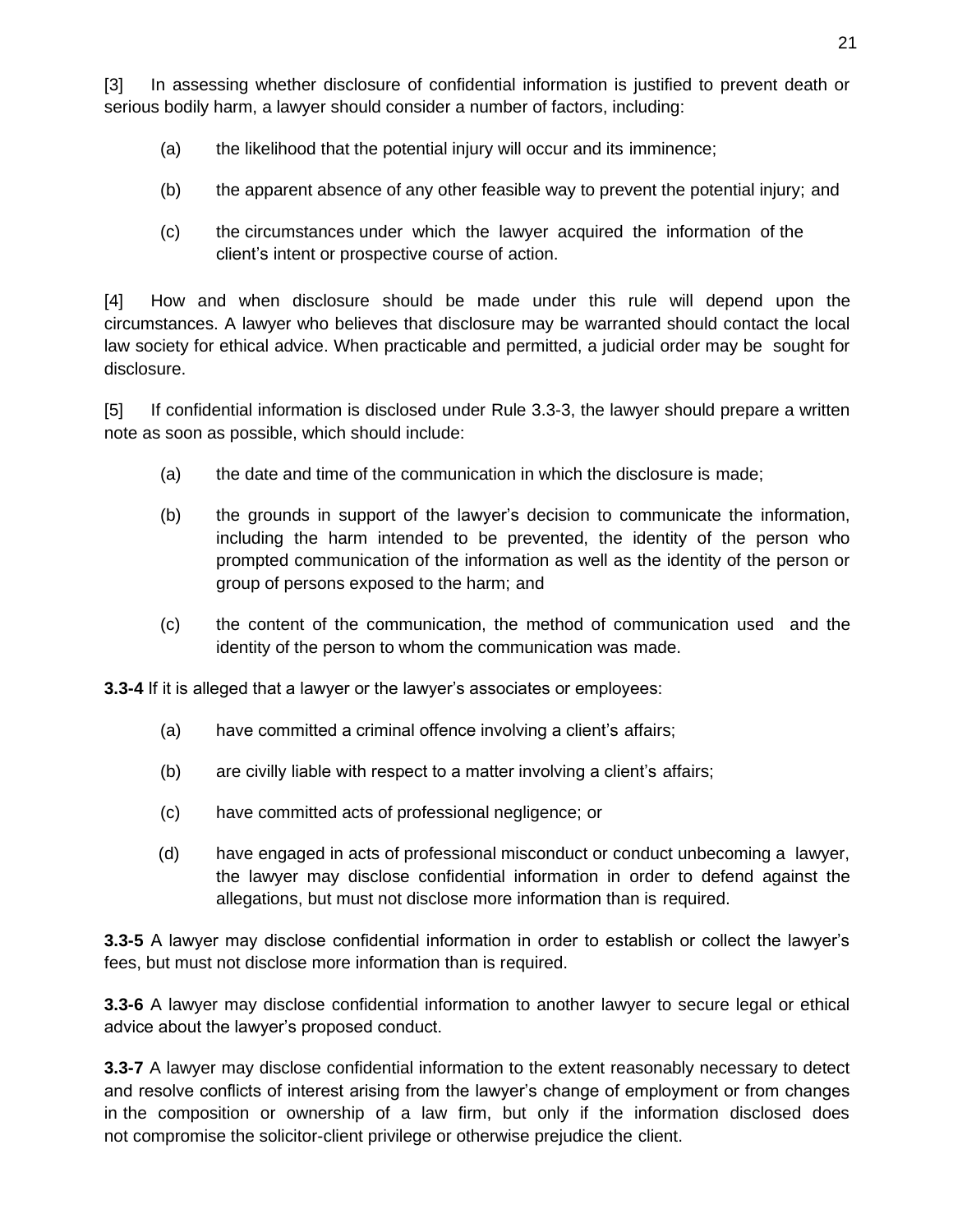#### **Commentary**

[1] As a matter related to clients' interests in maintaining a relationship with counsel of choice and protecting client confidences, lawyers in different firms may need to disclose limited information to each other to detect and resolve conflicts of interest, such as when a lawyer is considering an association with another firm, two or more firms are considering a merger, or a lawyer is considering the purchase of a law practice.

[2] In these situations (see Rules 3.4-17 to 3.4-23 on Conflicts From Transfer Between Law Firms), Rule 3.3-7 permits lawyers and law firms to disclose limited information. This type of disclosure would only be made once substantive discussions regarding the new relationship have occurred.

[3] This exchange of information between the firms needs to be done in a manner consistent with the transferring lawyer's and new firm's obligations to protect client confidentiality and privileged information and avoid any prejudice to the client. It ordinarily would include no more than the names of the persons and entities involved in a matter. Depending on the circumstances, it may include a brief summary of the general issues involved, and information about whether the representation has come to an end.

[4] The disclosure should be made to as few lawyers at the new law firm as possible, ideally to one lawyer of the new firm, such as a designated conflicts lawyer. The information should always be disclosed only to the extent reasonably necessary to detect and resolve conflicts of interest that might arise from the possible new relationship.

[5] As the disclosure is made on the basis that it is solely for the use of checking conflicts where lawyers are transferring between firms and for establishing screens, the disclosure should be coupled with an undertaking by the new law firm to the former law firm that it will:

- (a) limit access to the disclosed information;
- (b) not use the information for any purpose other than detecting and resolving conflicts; and
- (c) return, destroy, or store in a secure and confidential manner the information provided once appropriate confidentiality screens are established.

[6] The client's consent to disclosure of such information may be specifically addressed in a retainer agreement between the lawyer and client. In some circumstances, however, because of the nature of the retainer, the transferring lawyer and the new law firm may be required to obtain the consent of clients to such disclosure or the disclosure of any further information about the clients. This is especially the case where disclosure would compromise solicitor-client privilege or otherwise prejudice the client (e.g., the fact that a corporate client is seeking advice on a corporate takeover that has not been publicly announced; that a person has consulted a lawyer about the possibility of divorce before the person's intentions are known to the person's spouse; or that a person has consulted a lawyer about a criminal investigation that has not led to a public charge).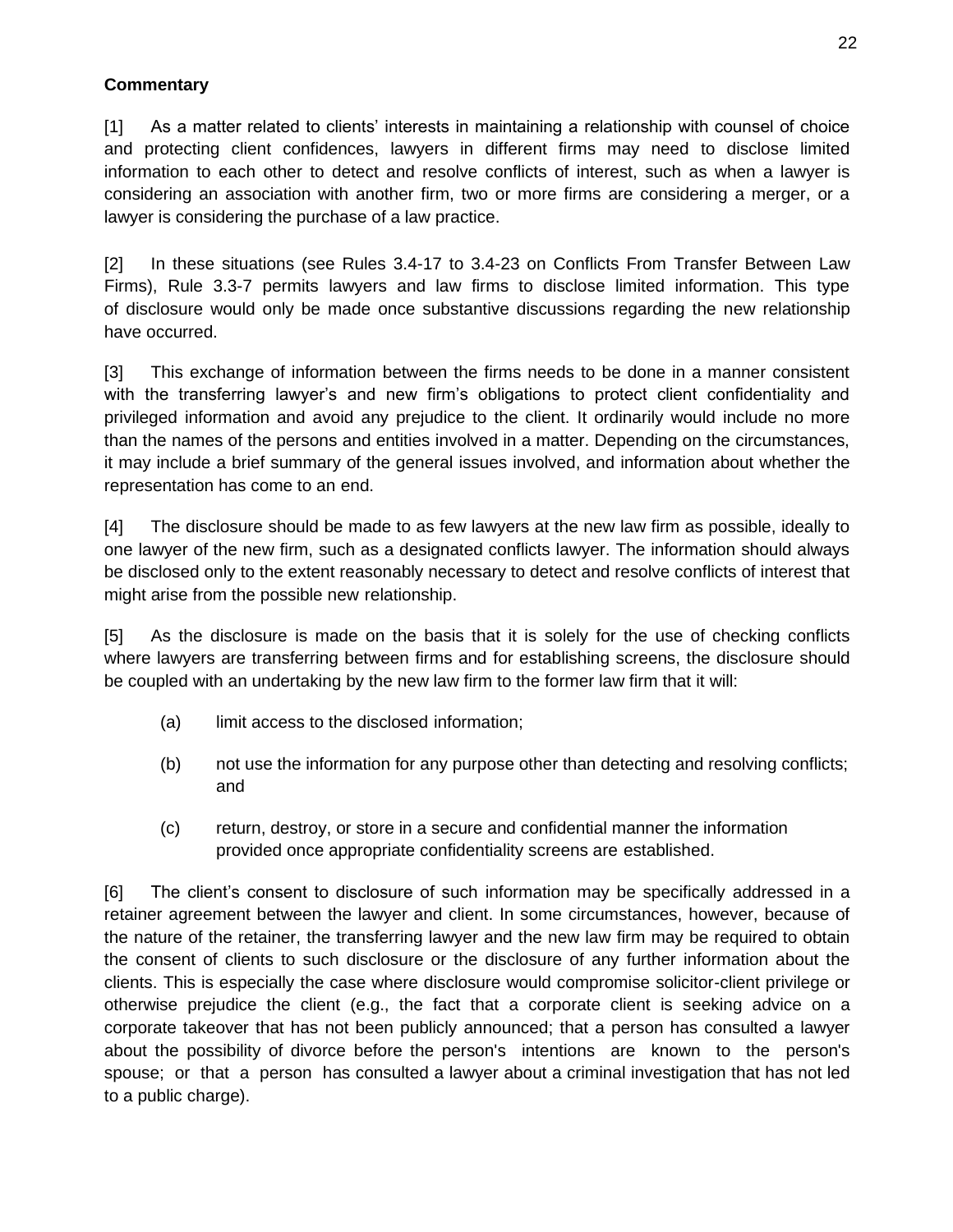## **3.4 CONFLICTS**

#### **Duty to Avoid Conflicts of Interest**

**3.4-1** A lawyer must not act or continue to act for a client where there is a conflict of interest, except as permitted under this Code.

#### **Commentary**

[1A] In Nunavut, lawyers should be aware of s. 48.1 of the *Legal Services Act*, RSNWT 1988, c L-4, which provides:

48.1 A lawyer employed by the Board or a regional committee does not commit a breach of a rule or the code of professional conduct of the Law Society relating to conflicts of interest by reason only of advising or representing a person in a dispute or case involving another person who is or has been advised or represented by another lawyer employed by the Board or a regional committee.

[1] Lawyers have an ethical duty to avoid conflicts of interest. Some cases involving conflicts of interest will fall within the scope of the bright line rule as articulated by the Supreme Court of Canada. The bright line rule prohibits a lawyer or law firm from representing one client whose legal interests are directly adverse to the immediate legal interests of another client even if the matters are unrelated unless the clients consent. However, the bright line rule cannot be used to support tactical abuses and will not apply in the exceptional cases where it is unreasonable for the client to expect that the lawyer or law firm will not act against it in unrelated matters. See also Rule 3.4-2 and commentary [6].

[2] In cases where the bright line rule is inapplicable, the lawyer or law firm will still be prevented from acting if representation of the client would create a substantial risk that the lawyer's representation of the client would be materially and adversely affected by the lawyer's own interests or by the lawyer's duties to another current client, a former client, or a third person. The risk must be more than a mere possibility; there must be a genuine, serious risk to the duty of loyalty or to client representation arising from the retainer.

[3] This rule applies to a lawyer's representation of a client in all circumstances in which the lawyer acts for, provides advice to or exercises judgment on behalf of a client. Effective representation may be threatened where a lawyer is tempted to prefer other interests over those of their own client: the lawyer's own interests, those of a current client, a former client, or a third party.

#### **The Fiduciary Relationship, the Duty of Loyalty and Conflicting Interests**

[4] The rule governing conflicts of interest is founded in the duty of loyalty which is grounded in the law governing fiduciaries. The lawyer-client relationship is based on trust. It is a fiduciary relationship and as such, the lawyer has a duty of loyalty to the client. To maintain public confidence in the integrity of the legal profession and the administration of justice, in which lawyers play a key role, it is essential that lawyers respect the duty of loyalty. Arising from the duty of loyalty are other duties, such as a duty to commit to the client's cause, the duty of confidentiality, the duty of candour and the duty to avoid conflicting interests.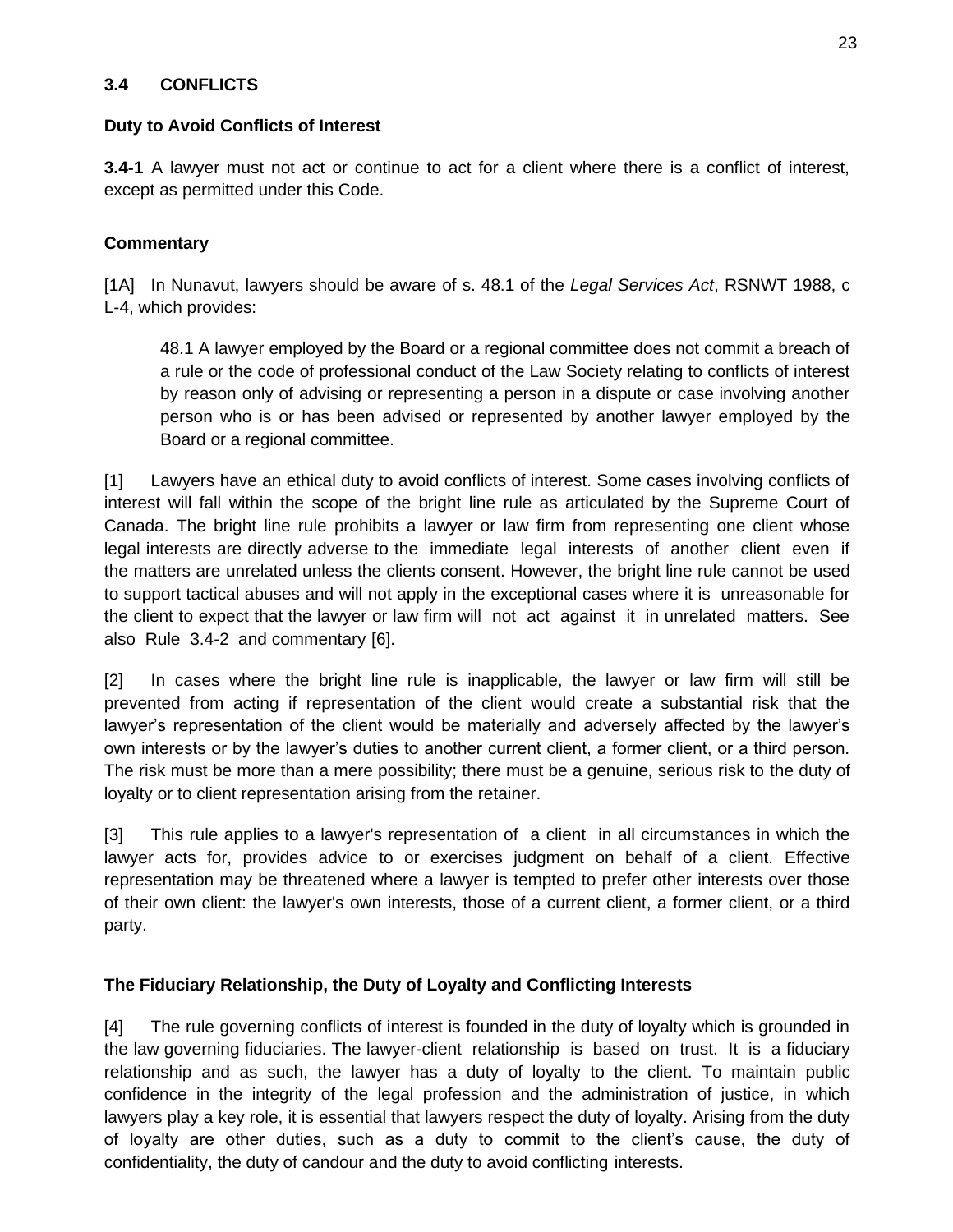[5] A client must be assured of the lawyer's undivided loyalty, free from any material impairment of the lawyer and client relationship. The relationship may be irreparably damaged where the lawyer's representation of one client is directly adverse to another client's immediate legal interests. One client may legitimately fear that the lawyer will not pursue the representation out of deference to the other client.

## **Other Duties Arising from the Duty of Loyalty**

[6] The lawyer's duty of confidentiality is owed to both current and former clients, with the related duty not to attack the legal work done during a retainer or to undermine the former client's position on a matter that was central to the retainer.

[7] The lawyer's duty of commitment to the client's cause prevents the lawyer from summarily and unexpectedly dropping a client to circumvent conflict of interest rules. The client may legitimately feel betrayed if the lawyer ceases to act for the client to avoid a conflict of interest.

[8] The duty of candour requires a lawyer or law firm to advise an existing client of all matters relevant to the retainer.

## **Identifying Conflicts**

[9] A lawyer should examine whether a conflict of interest exists not only from the outset but throughout the duration of a retainer because new circumstances or information may establish or reveal a conflict of interest. Factors for the lawyer's consideration in determining whether a conflict of interest exists include:

- (a) the immediacy of the legal interests;
- (b) whether the legal interests are directly adverse;
- (c) whether the issue is substantive or procedural;
- (d) the temporal relationship between the matters;
- (e) the significance of the issue to the immediate and long-term interests of the clients involved; and
- (f) the clients' reasonable expectations in retaining the lawyer for the particular matter or representation.

## **Examples of areas where conflicts of interest may occur**

[10] Conflicts of interest can arise in many different circumstances. The following examples are intended to provide illustrations of circumstances that may give rise to conflicts of interest. The examples are not exhaustive.

- (a) A lawyer acts as an advocate in one matter against a person when the lawyer represents that person on some other matter.
- (b) A lawyer provides legal advice on a series of commercial transactions to the owner of a small business and at the same time provides legal advice to an employee of the business on an employment matter, thereby acting for clients whose legal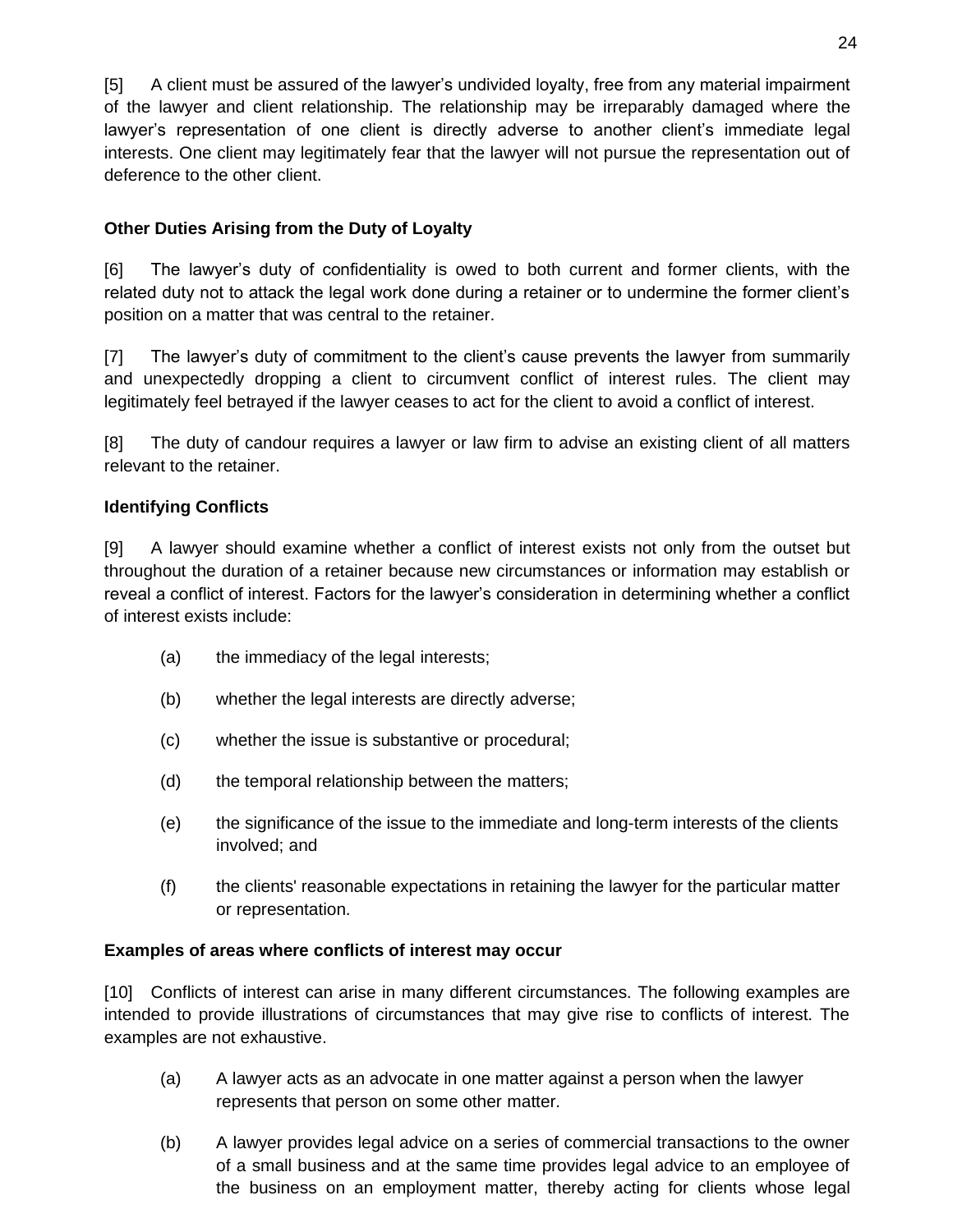interests are directly adverse.

- (c) A lawyer, an associate, a law partner or a family member has a personal financial interest in a client's affairs or in a matter in which the lawyer is requested to act for a client, such as a partnership interest in some joint business venture with a client.
	- i. A lawyer owning a small number of shares of a publicly traded corporation would not necessarily have a conflict of interest in acting for the corporation because the holding may have no adverse influence on the lawyer's judgment or loyalty to the client.
- (d) A lawyer has a sexual or close personal relationship with a client.
	- i. Such a relationship may conflict with the lawyer's duty to provide objective, disinterested professional advice to the client. The relationship may obscure whether certain information was acquired in the course of the lawyer and client relationship and may jeopardize the client's right to have all information concerning their affairs held in strict confidence. The relationship may in some circumstances permit exploitation of the client by their lawyer. If the lawyer is a member of a firm and concludes that a conflict exists, the conflict is not imputed to the lawyer's firm, but would be cured if another lawyer in the firm who is not involved in such a relationship with the client handled the client's work.
- (e) A lawyer or their law firm acts for a public or private corporation and the lawyer serves as a director of the corporation.
	- i. These two roles may result in a conflict of interest or other problems because they may
		- A. affect the lawyer's independent judgment and fiduciary obligations in either or both roles,
		- B. obscure legal advice from business and practical advice,
		- C. jeopardize the protection of lawyer and client privilege, and
		- D. disqualify the lawyer or the law firm from acting for the organization.
- (f) Sole practitioners who practise with other lawyers in cost-sharing or other arrangements represent clients on opposite sides of a dispute.
	- i. The fact or the appearance of such a conflict may depend on the extent to which the lawyers' practices are integrated, physically and administratively, in the association.

## **The Role of the Court and Law Societies**

[11] These rules set out ethical standards to which all members of the profession must adhere. The courts have a separate supervisory role over court proceedings. In that role, the courts apply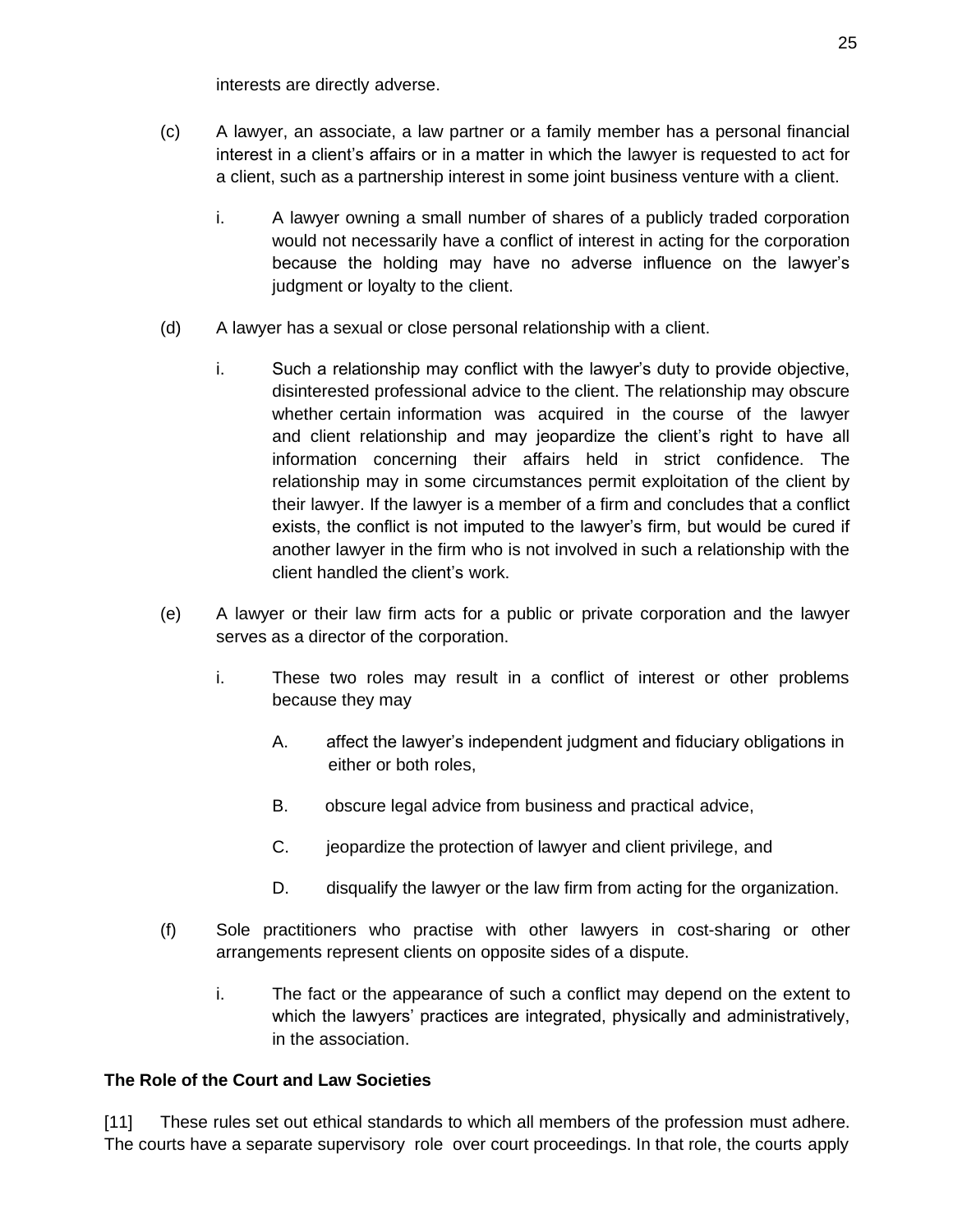fiduciary principles developed by the courts to govern lawyers' relationships with their clients, to ensure the proper administration of justice. A breach of the rules on conflicts of interest may lead to sanction by a law society even where a court dealing with the case may decline to order disqualification as a remedy. Before disqualifying a lawyer and where appropriate, a court may consider balancing certain competing factors:

- (a) The reasonable mobility of lawyers;
- (b) The client's right to choice of counsel which, in remote regions or specialized areas of practice, may mean the choices are very limited; and
- (c) The interests of the administration of justice itself where, for example, prejudicial delay may occur or vulnerable parties may go unrepresented.

## **Consent**

**3.4-2** A lawyer must not represent a client in a matter when there is a conflict of interest unless there is express or implied consent from all affected clients and the lawyer reasonably believes that they are able to represent the client without having a material adverse effect upon the representation of or loyalty to the client or another client.

- (a) Express consent must be fully informed and voluntary after disclosure.
- (b) Consent may be inferred and need not be in writing where all of the following apply:
	- i. the client is a government, financial institution, publicly traded or similarly substantial entity, or an entity with in-house counsel;
	- ii. the matters are unrelated;
	- iii. the lawyer has no relevant confidential information from one client that might reasonably affect the other; and
	- iv. the client has commonly consented to lawyers acting for and against it in unrelated matters.

## **Commentary**

#### **Disclosure and consent**

[1] Disclosure is an essential requirement to obtaining a client's consent and arises from the duty of candour owed to the client. Where it is not possible to provide the client with adequate disclosure because of the confidentiality of the information of another client, the lawyer must decline to act.

[2] Disclosure means full and fair disclosure of all information relevant to a person's decision in sufficient time for the person to make a genuine and independent decision, and the taking of reasonable steps to ensure understanding of the matters disclosed. The lawyer therefore should inform the client of the relevant circumstances and the reasonably foreseeable ways that the conflict of interest could adversely affect the client's interests. This would include the lawyer's relations to the parties and any interest in or connection with the matter.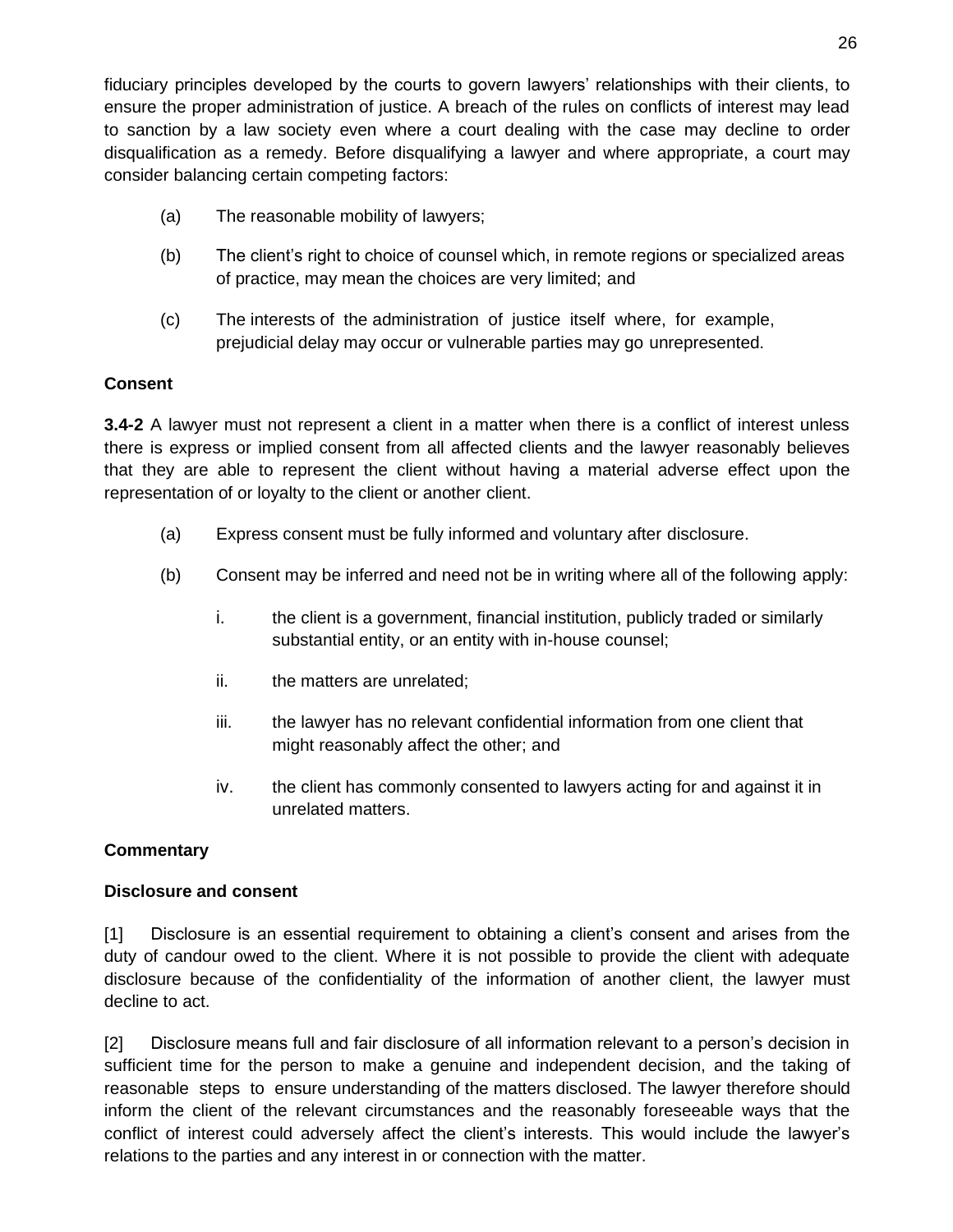[2A] While this rule does not require that a lawyer advise a client to obtain independent legal advice about the conflict of interest, in some cases the lawyer should recommend such advice. This is to ensure that the client's consent is informed, genuine and uncoerced, especially if the client is vulnerable or not sophisticated.

[3] Following the required disclosure, the client can decide whether to give consent. As important as it is to the client that the lawyer's judgment and freedom of action on the client's behalf not be subject to other interests, duties or obligations, in practice this factor may not always be decisive. Instead, it may be only one of several factors that the client will weigh when deciding whether or not to give the consent referred to in the rule. Other factors might include, for example, the availability of another lawyer of comparable expertise and experience, the stage that the matter or proceeding has reached, the extra cost, delay and inconvenience involved in engaging another lawyer, and the latter's unfamiliarity with the client and the client's affairs.

#### **Consent in Advance**

[4] A lawyer may be able to request that a client consent in advance to conflicts that might arise in the future. As the effectiveness of such consent is generally determined by the extent to which the client reasonably understands the material risks that the consent entails, the more comprehensive the explanation of the types of future representations that might arise and the actual and reasonably foreseeable adverse consequences of those representations, the greater the likelihood that the client will have the requisite understanding. A general, open-ended consent will ordinarily be ineffective because it is not reasonably likely that the client will have understood the material risks involved. If the client is an experienced user of the legal services involved and is reasonably informed regarding the risk that a conflict may arise, such consent is more likely to be effective, particularly if, for example, the client is independently represented by other counsel in giving consent and the consent is limited to future conflicts unrelated to the subject of the representation.

[5] While not a pre-requisite to advance consent, in some circumstances it may be advisable to recommend that the client obtain independent legal advice before deciding whether to provide consent. Advance consent must be recorded, for example in a retainer letter.

#### **Implied consent**

[6] In limited circumstances consent may be implied, rather than expressly granted. In some cases it may be unreasonable for a client to claim that it expected that the loyalty of the lawyer or law firm would be undivided and that the lawyer or law firm would refrain from acting against the client in unrelated matters. In considering whether the client's expectation is reasonable, the nature of the relationship between the lawyer and client, the terms of the retainer and the matters involved must be considered. Governments, chartered banks and entities that might be considered sophisticated consumers of legal services may accept that lawyers may act against them in unrelated matters where there is no danger of misuse of confidential information. The more sophisticated the client is as a consumer of legal services, the more likely it will be that an inference of consent can be drawn. The mere nature of the client is not, however, a sufficient basis upon which to assume implied consent; the matters must be unrelated, the lawyer must not possess confidential information from one client that could affect the other client, and there must be a reasonable basis upon which to conclude that the client has commonly accepted that lawyers may act against it in such circumstances.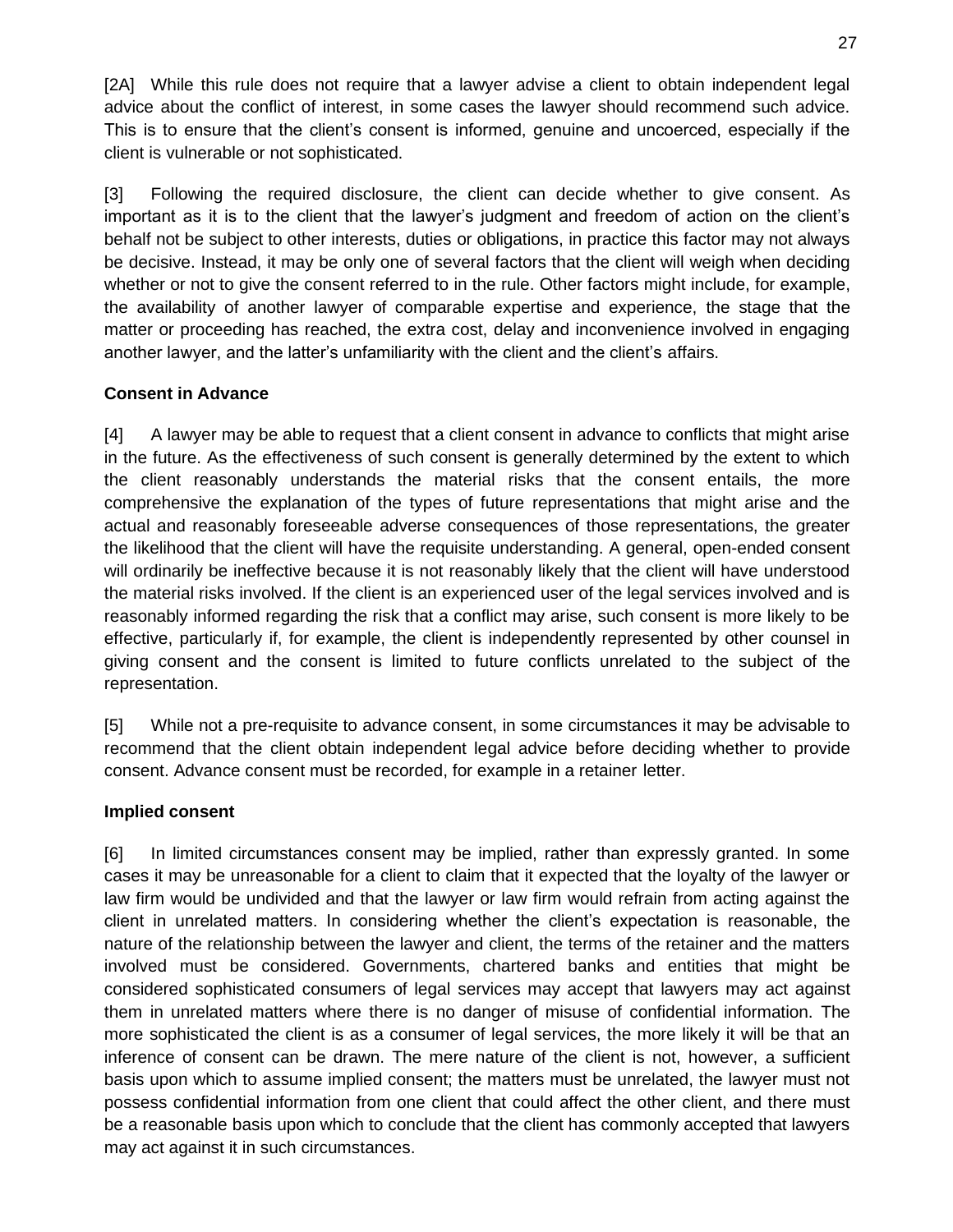#### **Short-term Summary Legal Services**

**3.4-2A** In Rules 3.4-2B to 3.4-2D "Short-term summary legal services" means advice or representation to a client under the auspices of a pro bono or not-for-profit legal services provider with the expectation by the lawyer and the client that the lawyer will not provide continuing legal services in the matter.

**3.4-2B** A lawyer may provide short-term summary legal services without taking steps to determine whether there is a conflict of interest.

**3.4-2C** Except with consent of the clients as provided in Rule 3.4-2, a lawyer must not provide, or must cease providing short-term summary legal services to a client where the lawyer knows or becomes aware that there is a conflict of interest.

**3.4-2D** A lawyer who provides short-term summary legal services must take reasonable measures to ensure that no disclosure of the client's confidential information is made to another lawyer in the lawyer's firm.

## **Commentary**

[1] In principle, Rules 3.4-2A-2D are intended mainly to facilitate access to justice and the lawyer's duty to provide pro bono services. Short-term summary legal service and duty counsel programs are usually offered in circumstances in which it may be difficult to systematically screen for conflicts of interest in a timely way, despite the best efforts and existing practices and procedures of the not-for-profit legal services provider and the lawyers and law firms who provide these services. Performing a full conflicts screening in circumstances in which the short-term summary services described in these rules are being offered can be very challenging given the timelines, volume and logistics of the setting in which the services are provided.

[2] The limited nature of short-term summary legal services significantly reduces the risk of conflicts of interest with other matters being handled by the lawyer's firm. Accordingly, the lawyer is disqualified from acting for a client receiving short-term summary legal services only if the lawyer has actual knowledge of a conflict of interest between the client receiving short-term summary legal services and an existing client of the lawyer or an existing client of the *pro bono* or not-for-profit legal services provider or between the lawyer and the client receiving short-term summary legal services.

[3] Confidential information obtained by a lawyer providing the services described in Rules 3.4- 2A-2D will not be imputed to the lawyers in the lawyer's firm or to non-lawyer partners or associates in a multi-discipline partnership. As such, these individuals may continue to act for another client adverse in interest to the client who is obtaining or has obtained short-term summary legal services, and may act in future for another client adverse in interest to the client who is obtaining or has obtained short-term summary legal services.

[4] In the provision of short-term summary legal services, the lawyer's knowledge about possible conflicts of interest is based on the lawyer's reasonable recollection and information provided by the client in the ordinary course of consulting with the pro bono or not-for-profit legal services provider to receive its services.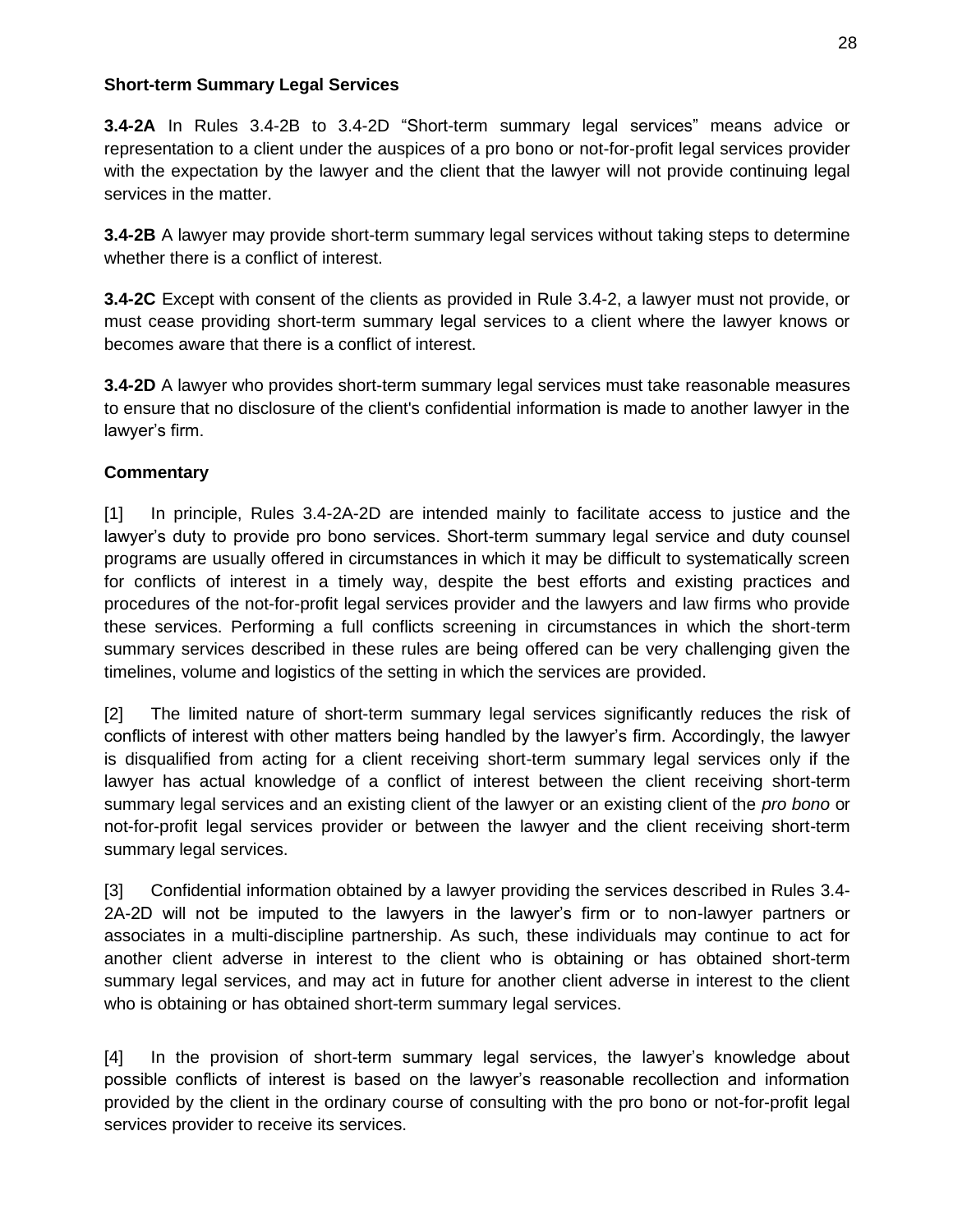## **Dispute**

**3.4-3** Despite Rule 3.4-2, a lawyer must not represent opposing parties in a dispute.

## **Commentary**

[1] A lawyer representing a client who is a party in a dispute with another party or parties must competently and diligently develop and argue the position of the client. In a dispute, the parties' immediate legal interests are clearly adverse. If the lawyer were permitted to act for opposing parties in such circumstances even with consent, the lawyer's advice, judgment and loyalty to one client would be materially and adversely affected by the same duties to the other client or clients. In short, the lawyer would find it impossible to act without offending these rules.

## **Concurrent Representation with protection of confidential client information**

**3.4-4** Where there is no dispute among the clients about the matter that is the subject of the proposed representation, two or more lawyers in a law firm may act for current clients with competing interests and may treat information received from each client as confidential and not disclose it to the other clients, provided that:

- (a) disclosure of the risks of the lawyers so acting has been made to each client;
- (b) the lawyer recommends each client receive independent legal advice, including on the risks of concurrent representation;
- (c) the clients each determine that it is in their best interests that the lawyers so act and consent to the concurrent representation;
- (d) each client is represented by a different lawyer in the firm;
- (e) appropriate screening mechanisms are in place to protect confidential information; and
- (f) all lawyers in the law firm withdraw from the representation of all clients in respect of the matter if a dispute that cannot be resolved develops among the clients.

#### **Commentary**

[1] This rule provides guidance on concurrent representation, which is permitted in limited circumstances. Concurrent representation is not contrary to the rule prohibiting representation where there is a conflict of interest provided that the clients are fully informed of the risks and understand that if a dispute arises among the clients that cannot be resolved the lawyers may have to withdraw, resulting in potential additional costs.

[2] An example is a law firm acting for a number of sophisticated clients in a matter such as competing bids in a corporate acquisition in which, although the clients' interests are divergent and may conflict, the clients are not in a dispute. Provided that each client is represented by a different lawyer in the firm and there is no real risk that the firm will not be able to properly represent the legal interests of each client, the firm may represent both even though the subject matter of the retainers is the same. Whether or not a risk of impairment of representation exists is a question of fact.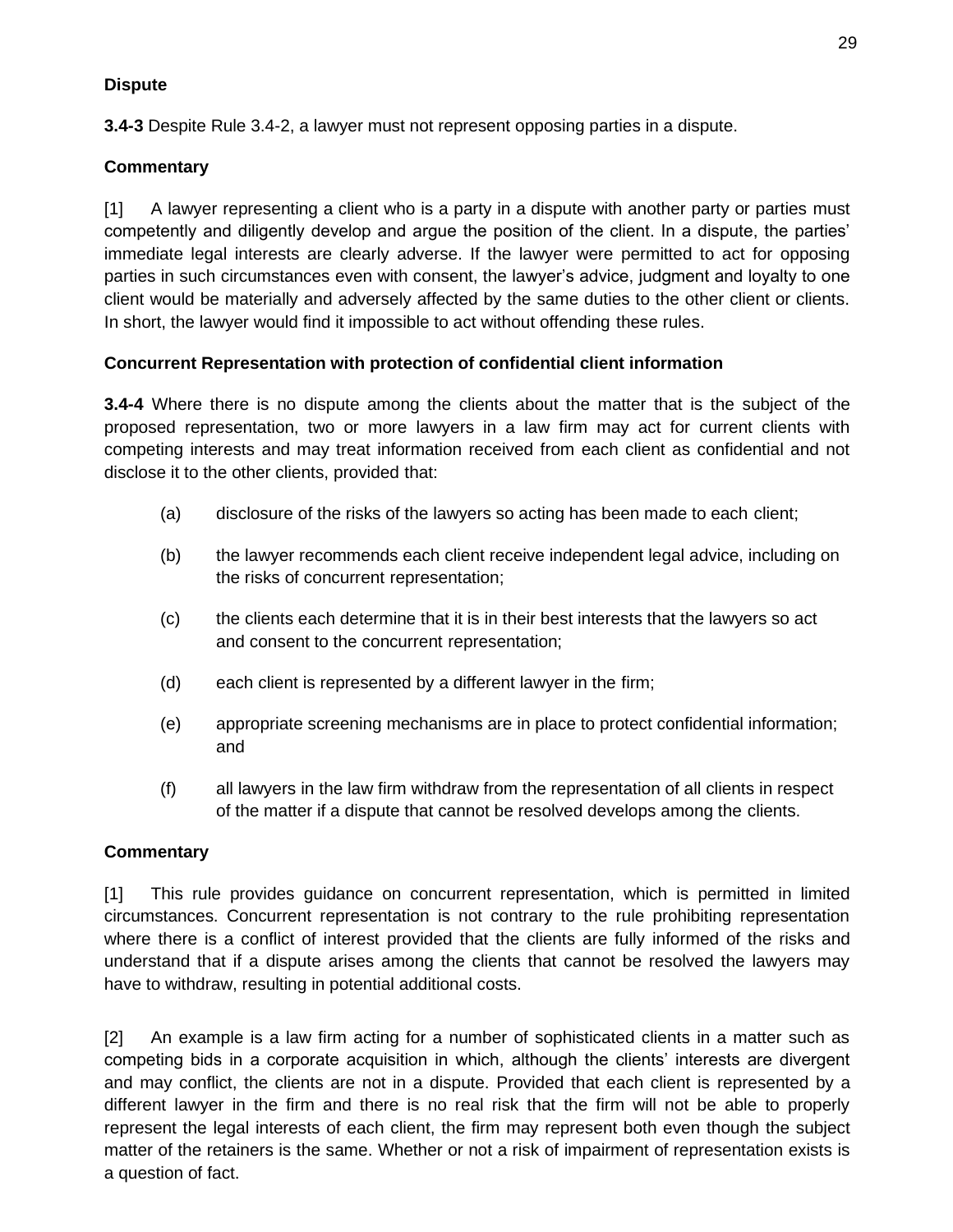[3] The basis for the advice described in the rule from both the lawyers involved in the concurrent representation and those giving the required independent legal advice is whether concurrent representation is in the best interests of the clients. Even where all clients consent, the lawyers should not accept a concurrent retainer if the matter is one in which one of the clients is less sophisticated or more vulnerable than the other.

[4] In cases of concurrent representation lawyers should employ, as applicable, the reasonable screening measures to ensure non-disclosure of confidential information within the firm set out in the rule on conflicts from transfer between law firms (see Rule 3.4-26).

## **Joint Retainers**

**3.4-5** Before a lawyer acts in a matter or transaction for more than one client, the lawyer must advise each of the clients that:

- (a) the lawyer has been asked to act for both or all of them;
- (b) no information received in connection with the matter from one client can be treated as confidential so far as any of the others are concerned; and
- (c) if a conflict develops that cannot be resolved, the lawyer cannot continue to act for both or all of them and may have to withdraw completely.

## **Commentary**

[1] Although this rule does not require that a lawyer advise clients to obtain independent legal advice before the lawyer may accept a joint retainer, in some cases, the lawyer should recommend such advice to ensure that the clients' consent to the joint retainer is informed, genuine and uncoerced. This is especially so when one of the clients is less sophisticated or more vulnerable than the other.

[2] A lawyer who receives instructions from spouses or partners to prepare one or more wills for them based on their shared understanding of what is to be in each will should treat the matter as a joint retainer and comply with Rule 3.4-5. Further, at the outset of this joint retainer, the lawyer should advise the spouses or partners that, if subsequently only one of them were to communicate new instructions, such as instructions to change or revoke a will:

- (a) the subsequent communication would be treated as a request for a new retainer and not as part of the joint retainer;
- (b) in accordance with Rule 3.3-1, the lawyer would be obliged to hold the subsequent communication in strict confidence and not disclose it to the other spouse or partner; and
- (c) the lawyer would have a duty to decline the new retainer, unless:
	- i. the spouses or partners had annulled their marriage, divorced, permanently ended their conjugal relationship or permanently ended their close personal relationship, as the case may be;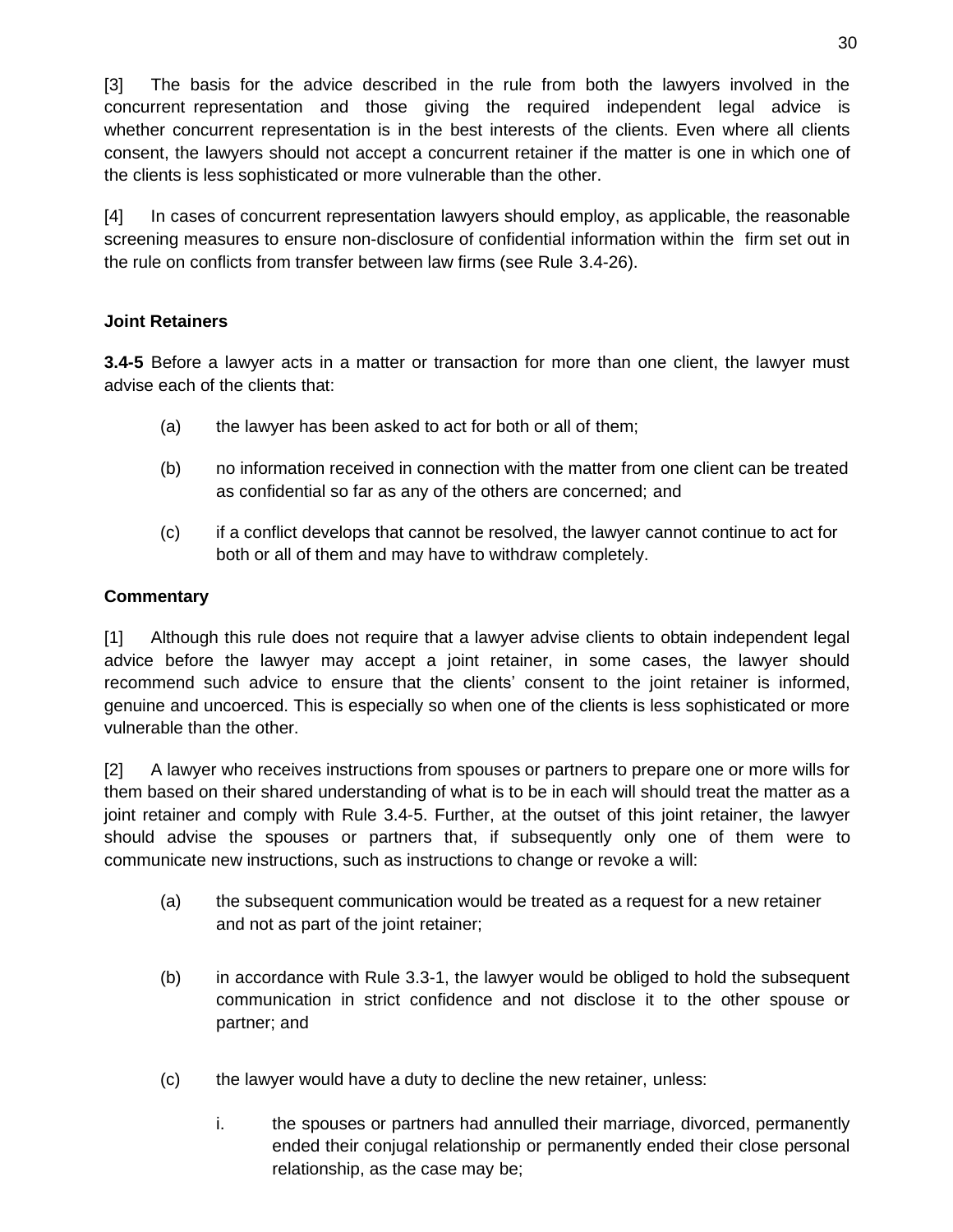- ii. the other spouse or partner had died; or
- iii. the other spouse or partner was informed of the subsequent communication and agreed to the lawyer acting on the new instructions.

[3] After advising the spouses or partners in the manner described above, the lawyer should obtain their consent to act in accordance with Rule 3.4-7.

[4] Identifying Conflicts in Joint Retainers

A joint retainer must be approached by a lawyer with caution, particularly in situations involving conflicting interests, rather than a potential conflict. It will generally be more difficult for a lawyer to justify acting in a situation involving actual conflicting interests. In each case, the lawyer must assess the likelihood of being able to demonstrate that each client received representation equal to that which would have been rendered by independent counsel.

A lawyer should examine whether a conflict of interest exists, not only from the outset, but also throughout the duration of a retainer, because new circumstances or information may establish or reveal a conflict of interest.

In appropriate circumstances, lawyers may act for clients who have conflicting interests or have a potential conflict. Clients may have conflicting interests where they have differing interests but there is no actual dispute. Examples include vendor and purchaser, mortgagor and mortgagee (see special notes below), insured and insurer, estranged spouses, and lessor and lessee.

A potential conflict exists when clients are aligned in interest and there is no dispute among them in fact, but the relationship or circumstances are such that there is a possibility of differences developing. Examples are co-plaintiffs; co-defendants; co-insured; co-accused; shareholders entering into a unanimous shareholder agreement; spouses granting a mortgage to secure a loan; common guarantors; beneficiaries under a will; and a trustee in bankruptcy or court appointed receiver/manager and the secured creditor who had the trustee or receiver/manager appointed. This list is not exhaustive.

[5] Assessing When the Joint Representation is in the Best Interests of the Parties

Many lawyers prefer not to act for more than one party in a transaction. From the client's perspective, however, this preference may interfere with the right to choose counsel and may appear to generate unwarranted costs, hostility and complexity. In addition, another lawyer having

the requisite expertise or experience may not be readily available, especially in smaller communities. Situations will therefore arise in which it is clearly in the best interests of the parties that a lawyer represents more than one of them in the same matter.

In determining whether it is in the best interests of the parties that a lawyer act for more than one party where there is no dispute but where there is a conflict or potential conflict, the lawyer must consider all relevant factors, including but not limited to:

the complexity of the matter;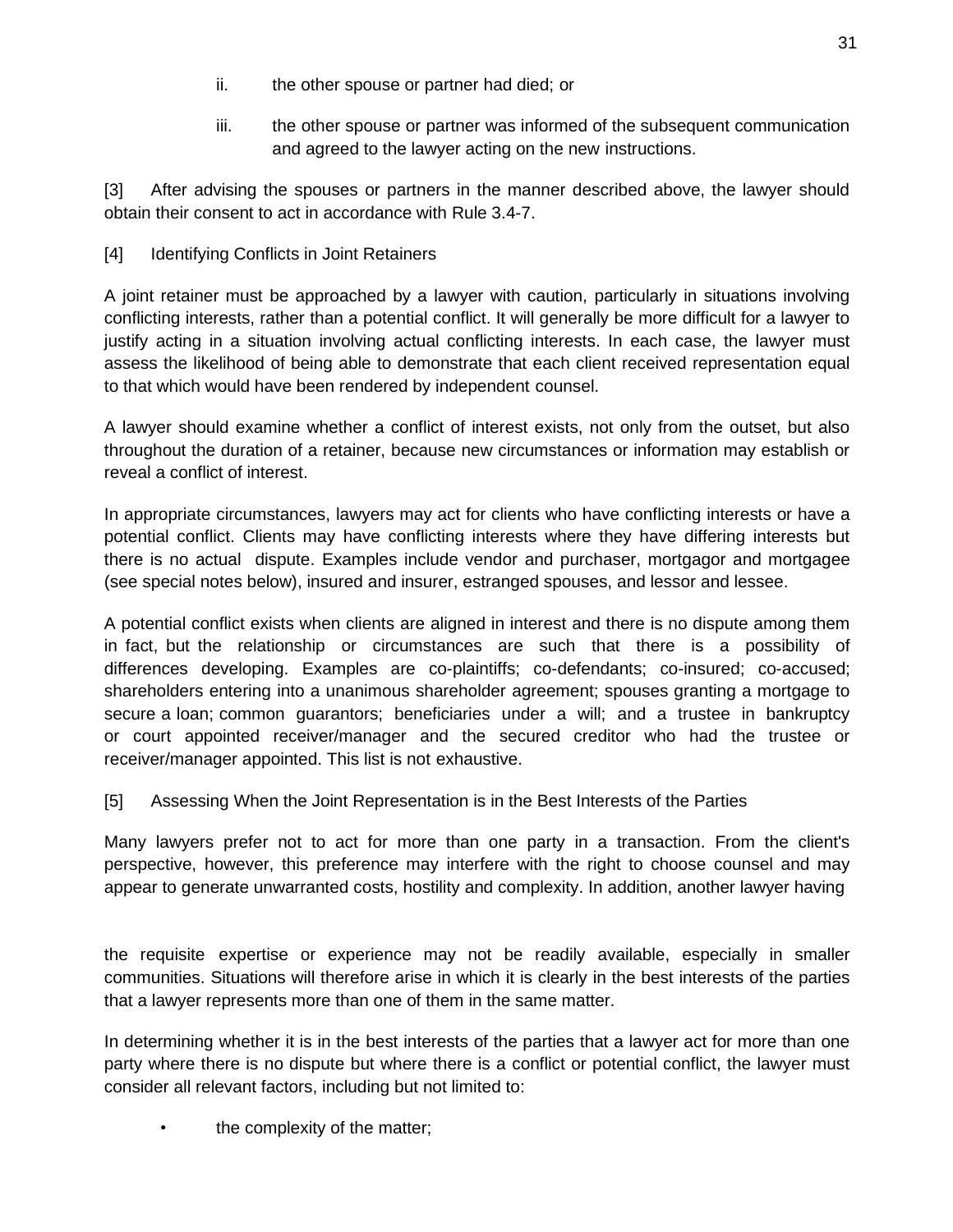- whether there are terms yet to be negotiated and the complexity and contentiousness of those terms;
- whether considerable extra cost, delay, hostility or inconvenience would result from using more than one lawyer;
- the availability of another lawyer of comparable skill;
- the degree to which the lawyer is familiar with the parties' affairs;
- the probability that the conflict or potential conflict will ripen into a dispute due to the respective positions or personalities of the parties, the history of their relationship or other factors;
- the likely effect of a dispute on the parties;
- whether it may be inferred from the relative positions or circumstances of the parties (such as a long-standing previous relationship of one party with the lawyer) that the lawyer would be motivated to favour the interests of one party over another; and
- the ability of the parties to make informed, independent decisions.

The requirement that the joint representation be in the clients' best interests will not be fulfilled unless the lawyer has made an independent evaluation and has concluded that this is the case. It is insufficient to rely on the clients' assessment in this regard.

Although the parties to a particular matter may expressly request joint representation, there are circumstances in which a lawyer may not agree. Even if all the parties consent, a lawyer should avoid acting for more than one client when it is likely that a dispute between them will arise or that their interests, rights or obligations will diverge as the matter progresses. For example, it is not advisable to represent opposing arm's-length parties in complex commercial transactions involving unique, heavily negotiated terms. In these situations, the risks of retaining a single lawyer outweigh the advantages.

If a lawyer proposes to act for a corporation and or more of its shareholders, directors, managers, officers or employees, the lawyer must be satisfied that the dual representation is a true reflection of the will and desire of the corporation as a separate entity. Having met all preliminary requirements, a lawyer acting in a conflict or potential conflict situation must represent each party's interests to the fullest extent. The fact of joint representation will not provide a justification for failing to fulfill the duties and responsibilities owed by the lawyer to each client.

[6] Informed Consent to Joint Representation

If a lawyer determines that joint representation is permissible, then the consent of the parties must be obtained. Consent will be valid only if the lawyer has provided disclosure of the advantages and disadvantages of, first, retaining one lawyer and, second, retaining independent counsel for each party. Disclosure must include the fact that no material information received in connection with the matter from one party can be treated as confidential so far as any of the other parties is concerned. In addition, the lawyer must stipulate that, if a dispute develops, the lawyer will be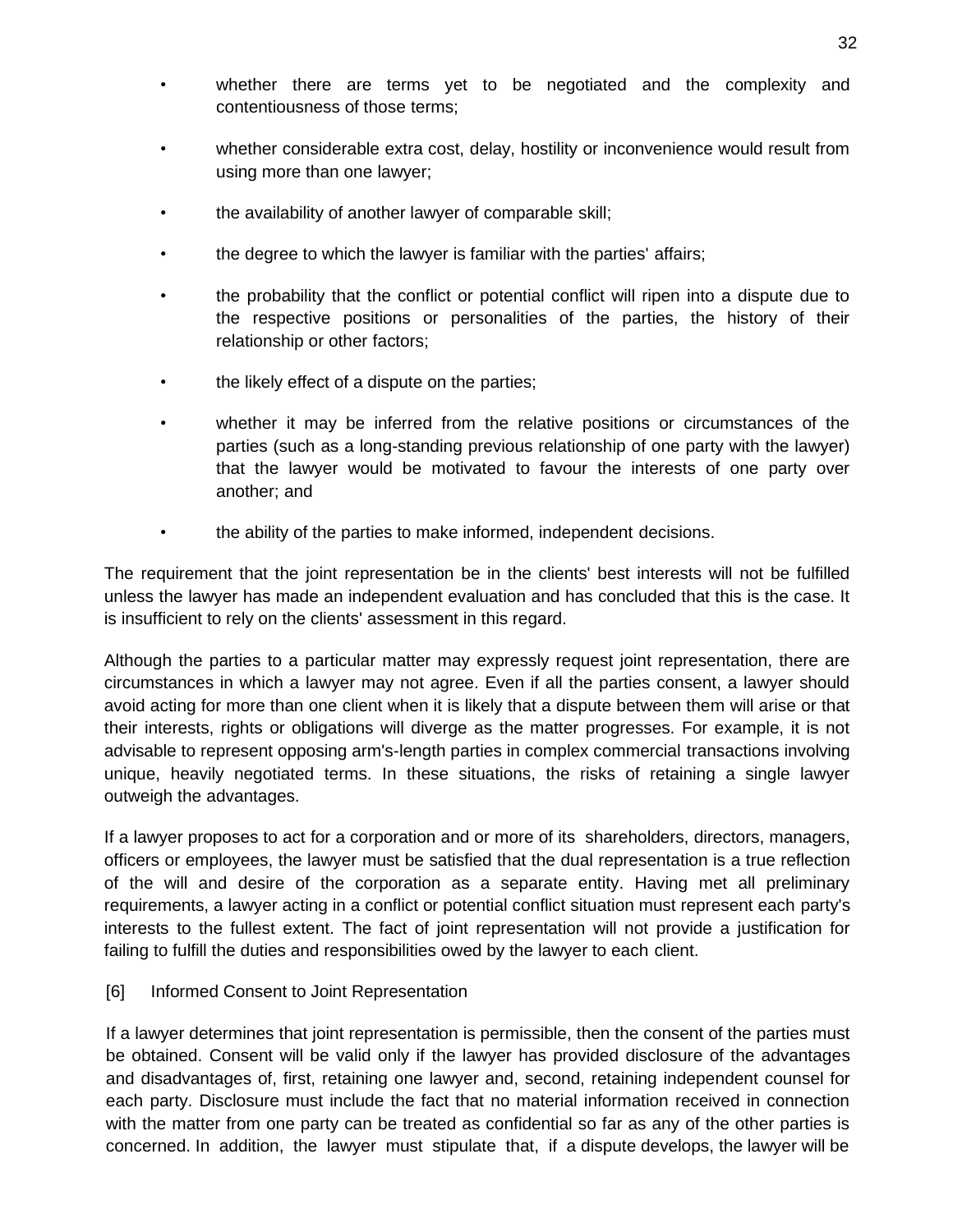compelled to cease acting altogether unless, at the time the dispute develops, all parties consent to the lawyer continuing to represent one of them. Advance consent may be ineffective since the party granting the consent may not at that time be in possession of all relevant information (see commentary to Rule 2.04(1)). Lawyers must disclose any relationships with the parties and any interest in or connection with the matter, if applicable.

While it is not mandatory that either disclosure or consent in connection with joint representation be in writing, the lawyer will have the onus of establishing that disclosure was provided and that consent was granted. Therefore, it is advisable to document the communication between the lawyer and client and to obtain written confirmation from the client.

This rule does not require that a lawyer advise the client to obtain independent legal advice about a conflicting interest. In some cases, especially when the client is not sophisticated or is vulnerable, the lawyer should recommend independent legal advice. If a lawyer has a continuing relationship with a client for whom the lawyer acts regularly, before the lawyer accepts joint employment for that client and another client in a matter, the lawyer should advise the other client of the continuing relationship and recommend that the client obtain independent legal advice about the joint retainer.

[7] Joint Representation of Lenders and Borrowers

See detailed Rules 3.4-12 to 3.4-16, Acting for Borrower and Lender.

In appropriate circumstances, a lawyer may act for or otherwise represent both lender and borrower in a mortgage or loan transaction. Consent must be obtained from both clients at the outset of the retainer.

A lender's acknowledgement of, and consent to, the terms of and consent to the joint retainer is usually confirmed in the documentation of the transaction, such as mortgage loan instructions, and the consent is generally acknowledged by a lender when the lawyer is requested by it to act.

[8] Single Client in Multiple Roles

Special considerations apply when a lawyer is representing one client acting in two possibly conflicting roles. For example, a lawyer acting for an estate when the executor is also a beneficiary must be sensitive to divergence of the obligations and interests of the executor in those two capacities. Such divergence could occur if the executor is a surviving spouse who is the beneficiary of only part of the estate. The individual may wish to apply to the court to receive a greater share of the estate. This course of action is, however, contrary to the interests of other beneficiaries and inconsistent with the neutral role of executor. The lawyer would accordingly be obliged to refer the executor elsewhere with respect to the application for relief which the individual is pursuing in a personal capacity.

**3.4-6** If a lawyer has a continuing relationship with a client for whom the lawyer acts regularly, before the lawyer accepts joint employment for that client and another client in a matter or transaction, the lawyer must advise the other client of the continuing relationship and recommend that the client obtain independent legal advice about the joint retainer.

**3.4-7** When a lawyer has advised the clients as provided under Rules 3.4-5 and 3.4-6 and the parties are content that the lawyer act, the lawyer must obtain their consent.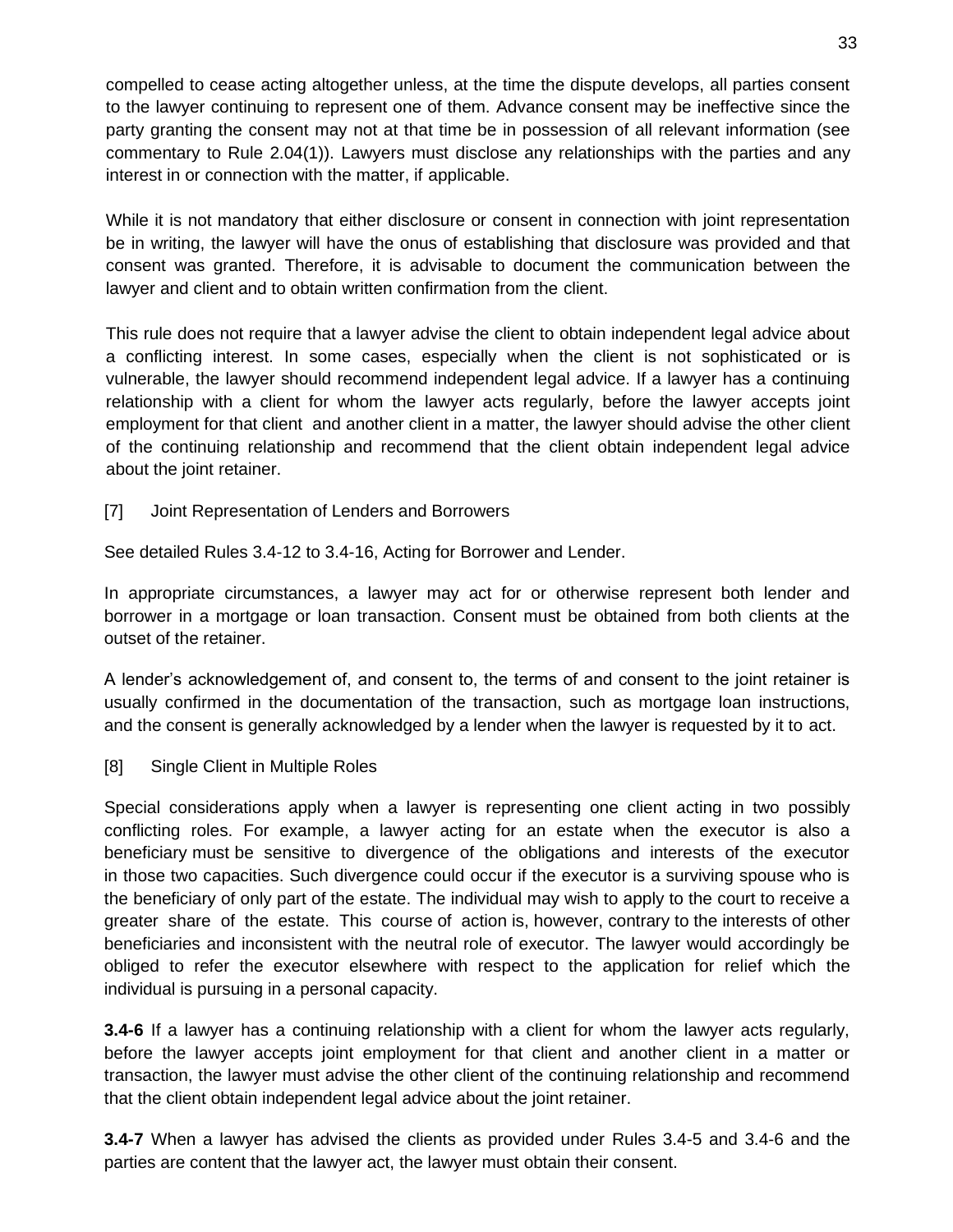[1] Consent in writing, or a record of the consent in a separate written communication to each client is required. Even if all the parties concerned consent, a lawyer should avoid acting for more than one client when it is likely that a contentious issue will arise between them or their interests, rights or obligations will diverge as the matter progresses.

**3.4-8** Except as provided by Rule 3.4-9, if a contentious issue arises between clients who have consented to a joint retainer,

- (a) the lawyer must not advise them on the contentious issue and must:
	- (i) refer the clients to other lawyers; or
	- (ii) advise the clients of their option to settle the contentious issue by direct negotiation in which the lawyer does not participate, provided:
		- A. no legal advice is required; and
		- B. the clients are sophisticated.
- (b) if the contentious issue is not resolved, the lawyer must withdraw from the joint representation.

#### **Commentary**

[1] This rule does not prevent a lawyer from arbitrating or settling, or attempting to arbitrate or settle a dispute between two or more clients or former clients who are not under any legal disability and who wish to submit the dispute to the lawyer.

[2] If, after the clients have consented to a joint retainer, an issue contentious between them or some of them arises, the lawyer is not necessarily precluded from advising them on noncontentious matters.

**3.4-9** Subject to this rule, if clients consent to a joint retainer and also agree that if a contentious issue arises the lawyer may continue to advise one of them, the lawyer may advise that client about the contentious matter and must refer the other or others to another lawyer.

# **Commentary**

[1] This rule does not relieve the lawyer of the obligation when the contentious issue arises to obtain the consent of the clients when there is or is likely to be a conflict of interest, or if the representation on the contentious issue requires the lawyer to act against one of the clients.

[2] When entering into a joint retainer, the lawyer should stipulate that, if a contentious issue develops, the lawyer will be compelled to cease acting altogether unless, at the time the contentious issue develops, all parties consent to the lawyer's continuing to represent one of them. Consent given before the fact may be ineffective since the party granting the consent will not at that time be in possession of all relevant information.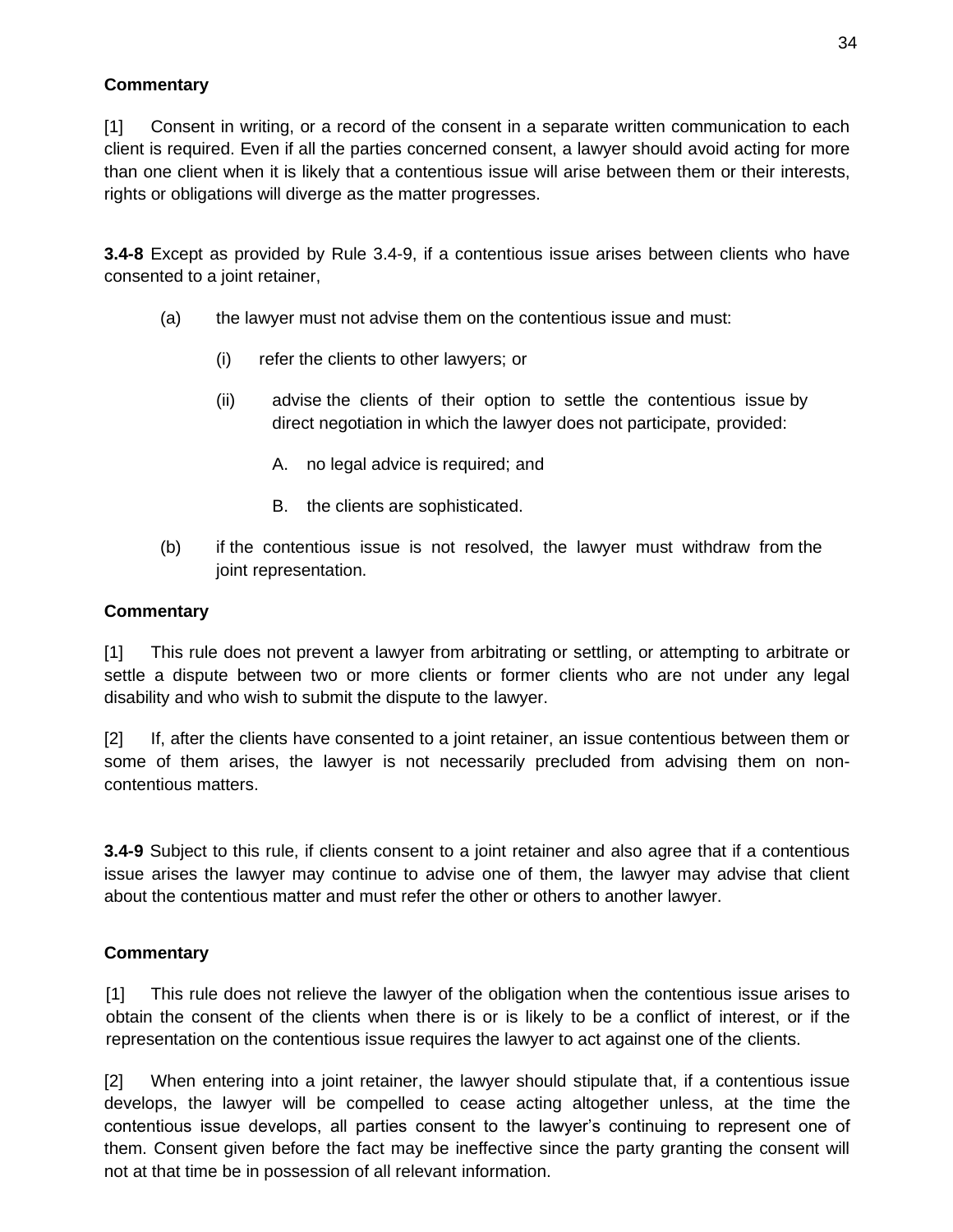#### **Acting Against Former Clients**

**3.4-10** Unless the former client consents, a lawyer must not act against a former client in:

- (a) the same matter,
- (b) any related matter, or
- (c) any other matter if the lawyer has relevant confidential information arising from the representation of the former client that may prejudice that client.

#### **Commentary**

[1] This rule guards against the misuse of confidential information from a previous retainer and ensures that a lawyer does not attack the legal work done during a previous retainer, or undermine the client's position on a matter that was central to a previous retainer. It is not improper for a lawyer to act against a former client in a fresh and independent matter wholly unrelated to any work the lawyer has previously done for that client if previously obtained confidential information is irrelevant to that matter.

**3.4-11** When a lawyer has acted for a former client and obtained confidential information relevant to a new matter, another lawyer ("the other lawyer") in the lawyer's firm may act in the new matter against the former client if:

- (a) the former client consents to the other lawyer acting; or
- (b) the law firm has:
	- (i) taken reasonable measures to ensure that there will be no disclosure of the former client's confidential information by the lawyer to any other lawyer, any other member or employee of the law firm, or any other person whose services the lawyer or the law firm has retained in the new matter; and
	- (ii) advised the lawyer's former client, if requested by the client, of the measures taken.

#### **Commentary**

[1] The Commentary to Rules 3.4-17 to 3.4-23 regarding conflicts from transfer between law firms provide valuable guidance for the protection of confidential information in the rare cases in which it is appropriate for another lawyer in the lawyer's firm to act against the former client.

#### **Acting for Borrower and Lender**

**3.4-12** Subject to Rule 3.4-14, a lawyer or two or more lawyers practicing in partnership or association must not act for or otherwise represent both lender and borrower in a mortgage or loan transaction.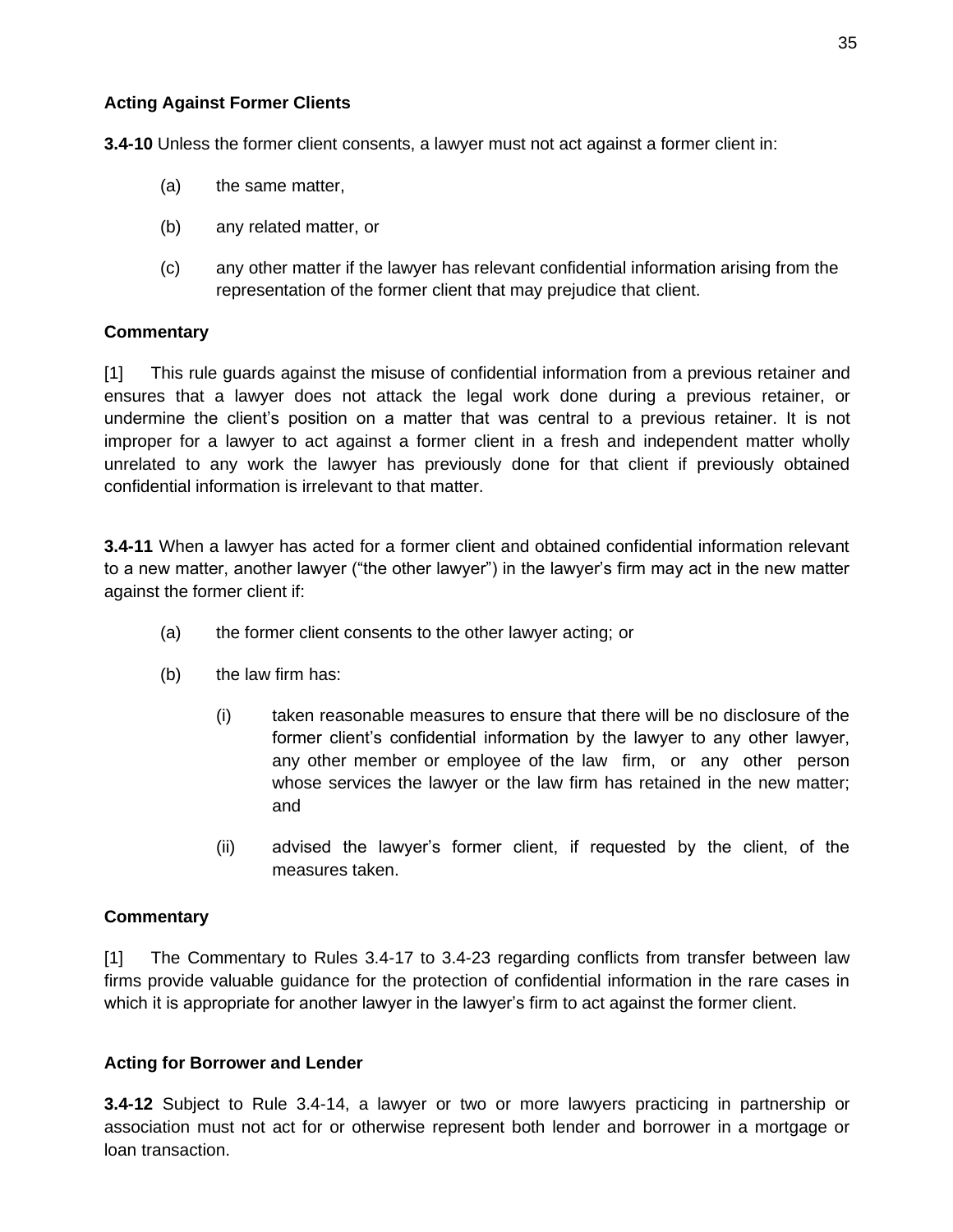**3.4-13** In Rules 3.4-14 to 3.4-16, "lending client" means a client that is a bank, trust company, insurance company, credit union or finance company that lends money in the ordinary course of its business.

**3.4-14** Provided there is compliance with this rule, and in particular Rules 3.4-5 to 3.4-9, a lawyer may act for or otherwise represent both lender and borrower in a mortgage or loan transaction in any of the following situations:

- (a) the lender is a lending client;
- (b) the lender is selling real property to the borrower and the mortgage represents part of the purchase price;
- (c) the lawyer practises in a remote location where there are no other lawyers that either party could conveniently retain for the mortgage or loan transaction; or
- (d) the lender and borrower are not at "arm's length" as defined in the *Income Tax Act* (Canada).

**3.4-15** When a lawyer acts for both the borrower and the lender in a mortgage or loan transaction, the lawyer must disclose to the borrower and the lender, in writing, before the advance or release of the mortgage or loan funds, all material information that is relevant to the transaction.

# **Commentary**

[1] What is material is to be determined objectively. Material information would be facts that would be perceived objectively as relevant by any reasonable lender or borrower. An example is a price escalation or "flip", where a property is re-transferred or re-sold on the same day or within a short time period for a significantly higher price. The duty to disclose arises even if the lender or the borrower does not ask for the specific information.

**3.4-16** If a lawyer is jointly retained by a client and a lending client in respect of a mortgage or loan from the lending client to the other client, including any guarantee of that mortgage or loan, the lending client's consent is deemed to exist upon the lawyer's receipt of written instructions from the lending client to act and the lawyer is not required to:

- (a) provide the advice described in Rule 3.4-5 to the lending client before accepting the retainer,
- (b) provide the advice described in Rule 3.4-6, or
- (c) obtain the consent of the lending client as required by Rule 3.4-7, including confirming the lending client's consent in writing, unless the lending client requires that its consent be reduced to writing.

# **Commentary**

[1] Rules 3.4-15 and 3.4-16 are intended to simplify the advice and consent process between a lawyer and institutional lender clients. Such clients are generally sophisticated. Their acknowledgement of the terms of and consent to joint retainer is usually confirmed in the documentation of the transaction (e.g., mortgage loan instructions) and the consent is generally acknowledged by such clients when the lawyer is requested to act.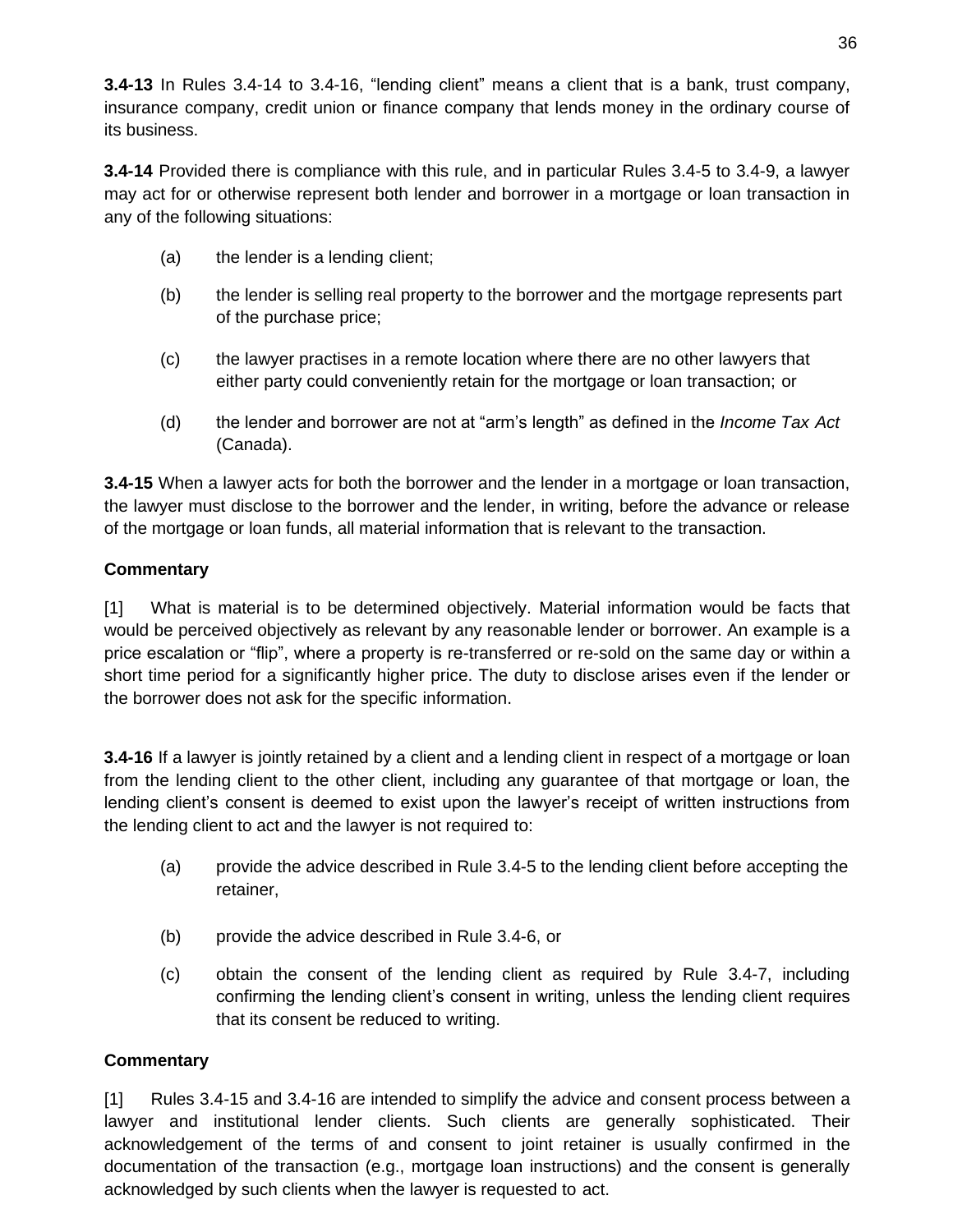[2] Rule 3.4-16 applies to all loans when a lawyer is acting jointly for both the lending client and another client regardless of the purpose of the loan, including, without restriction, mortgage loans, business loans and personal loans. It also applies where there is a guarantee of such a loan.

# **Conflicts from Transfer Between Law Firms**

#### **Application of Rule**

**3.4-17** In Rules 3.4-17 to 3.4-23,

**"matter"** means a case, a transaction, or other client representation, but within such representation does not include offering general "know-how" and, in the case of a government lawyer, providing policy advice unless the advice relates to a particular client representation.

**3.4-18** Rules 3.4-17 to 3.4-23 apply when a lawyer transfers from one law firm ("former law firm") to another ("new law firm"), and either the transferring lawyer or the new law firm is aware at the time of the transfer or later discovers that:

- (a) It is reasonable to believe the transferring lawyer has confidential information relevant to the new law firm's matter for its client; or
- (b)
- i. the new law firm represents a client in a matter that is the same as or related to a matter in which a former law firm represents or represented its client ("former client");
- ii. the interests of those clients in that matter conflict; and
- iii. the transferring lawyer actually possesses relevant information respecting that matter.

#### **Commentary**

[1] The purpose of the rule is to deal with actual knowledge. Imputed knowledge does not give rise to disqualification. As stated by the Supreme Court of Canada in *Macdonald Estate v Martin*, [1990] 3 SCR 1235, with respect to the partners or associates of a lawyer who has relevant confidential information, the concept of imputed knowledge is unrealistic in the era of the megafirm. Notwithstanding the foregoing, the inference to be drawn is that lawyers working together in the same firm will share confidences on the matters on which they are working, such that actual knowledge may be presumed. That presumption can be rebutted by clear and convincing evidence that shows that all reasonable measures, as discussed in Rule 3.4-20, have been taken to ensure that no disclosure will occur by the transferring lawyer to the member or members of the firm who are engaged against a former client.

[2] The duties imposed by this rule concerning confidential information should be distinguished from the general ethical duty to hold in strict confidence all information concerning the business and affairs of the client acquired in the course of the professional relationship, which duty applies without regard to the nature or source of the information or to the fact that others may share the knowledge.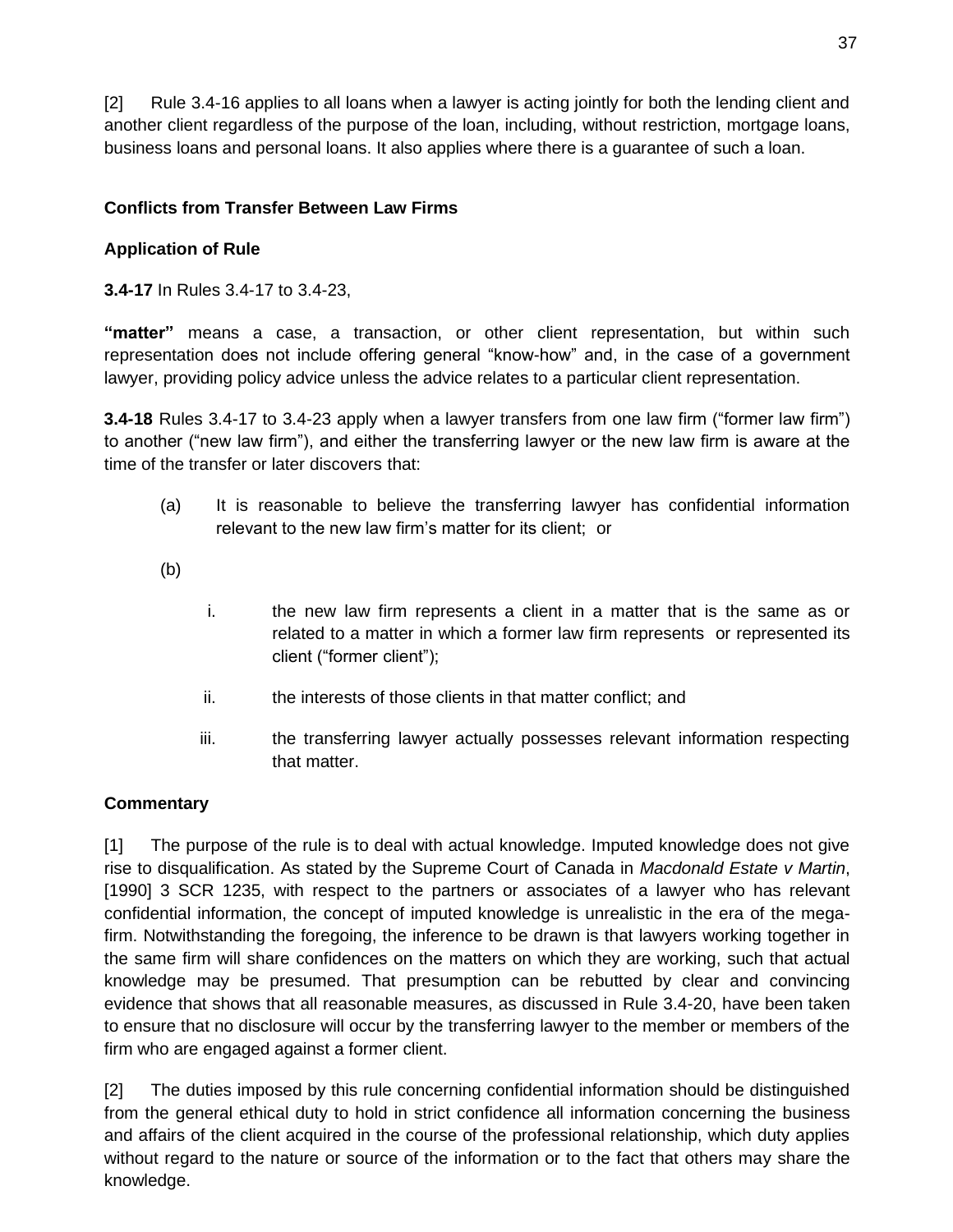[3] Law firms with multiple offices — This rule treats as one "law firm" such entities as the various legal services units of a government, a corporation with separate regional legal departments and an interjurisdictional law firm.

**3.4-19** Rules 3.4-20 to 3.4-22 do not apply to a lawyer employed by the federal, a provincial or a territorial government who, after transferring from one department, ministry or agency to another, continues to be employed by that government.

# **Commentary**

[1] Government employees and in-house counsel — The definition of "law firm" includes one or more lawyers practising in a government, a Crown corporation, any other public body or a corporation. Thus, the rule applies to lawyers transferring to or from government service and into or out of an in-house counsel position, but does not extend to purely internal transfers in which, after transfer, the employer remains the same.

# **Law Firm Disqualification**

**3.4-20** If the transferring lawyer actually possesses confidential information relevant to a matter respecting the former client that may prejudice the former client if disclosed to a member of the new law firm, the new law firm must cease its representation of its client in that matter unless:

- (a) the former client consents to the new law firm's continued representation of its client; or
- (b) the new law firm has:
	- i. taken reasonable measures to ensure that there will be no disclosure of the former client's confidential information by the transferring lawyer to any member of the new law firm; and
	- ii. advised the lawyer's former client, if requested by the client, of the measures taken.

# **Commentary**

[1] It is not possible to offer a set of "reasonable measures" that will be appropriate or adequate in every case. Instead, the new law firm that seeks to implement reasonable measures must exercise professional judgment in determining what steps must be taken "to ensure that no disclosure will occur to any member of the new law firm of the former client's confidential information." Such measures may include timely and properly constructed confidentiality screens.

[2] For example, the various legal services units of a government, a corporation with separate regional legal departments, an interjurisdictional law firm, or a legal aid program may be able to demonstrate that, because of its institutional structure, reporting relationships, function, nature of work, and geography, relatively fewer "measures" are necessary to ensure the non-disclosure of client confidences. If it can be shown that, because of factors such as the above, lawyers in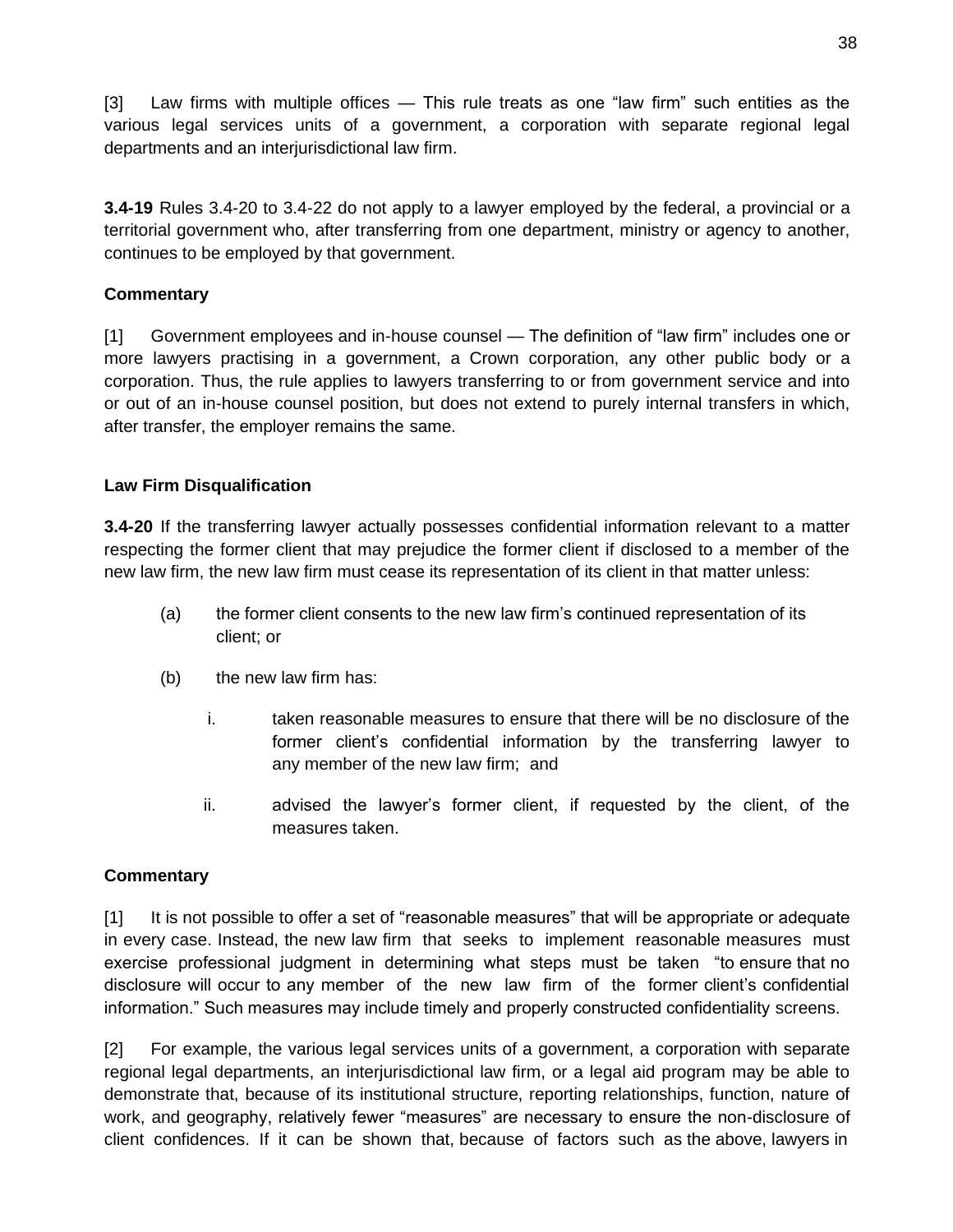separate units, offices or departments do not "work together" with other lawyers in other units, offices or departments, this will be taken into account in the determination of what screening measures are "reasonable."

[3] The quidelines that follow are intended as a checklist of relevant factors to be considered. Adoption of only some of the guidelines may be adequate in some cases, while adoption of them all may not be sufficient in others.

#### **Guidelines: How to Screen/Measures to be taken**

- 1. The screened lawyer should have no involvement in the new law firm's representation of its client in the matter.
- 2. The screened lawyer should not discuss the current matter or any information relating to the representation of the former client (the two may be identical) with anyone else in the new law firm.
- 3. No member of the new law firm should discuss the current matter or the previous representation with the screened lawyer.
- 4. The firm should take steps to preclude the screened lawyer from having access to any part of the file.
- 5. The new law firm should document the measures taken to screen the transferring lawyer, the time when these measures were put in place (the sooner the better), and should advise all affected lawyers and support staff of the measures taken.
- 6. These Guidelines apply with necessary modifications to situations in which nonlawyer staff leave one law firm to work for another and a determination is made, before hiring the individual, on whether any conflicts of interest will be created and whether the potential new hire actually possesses relevant confidential information.

# **How to Determine If a Conflict Exists Before Hiring a Potential Transferee**

[4] When a law firm ("new law firm") considers hiring a lawyer, or an articled law student ("transferring lawyer") from another law firm ("former law firm"), the transferring lawyer and the new law firm need to determine, before the transfer, whether any conflicts of interest will be created. Conflicts can arise with respect to clients of the law firm that the transferring lawyer is leaving and with respect to clients of a firm in which the transferring lawyer worked at some earlier time.

[5] After completing the interview process and before hiring the transferring lawyer, the new law firm should determine whether any conflicts exist. In determining whether the transferring lawyer actually possesses relevant confidential information, both the transferring lawyer and the new law firm must be very careful, during any interview of a potential transferring lawyer, or other recruitment process, to ensure that they do not disclose client confidences. See Rule 3.3-7 which provides that a lawyer may disclose confidential information to the extent the lawyer reasonably believes necessary to detect and resolve conflicts of interest where lawyers transfer between firms.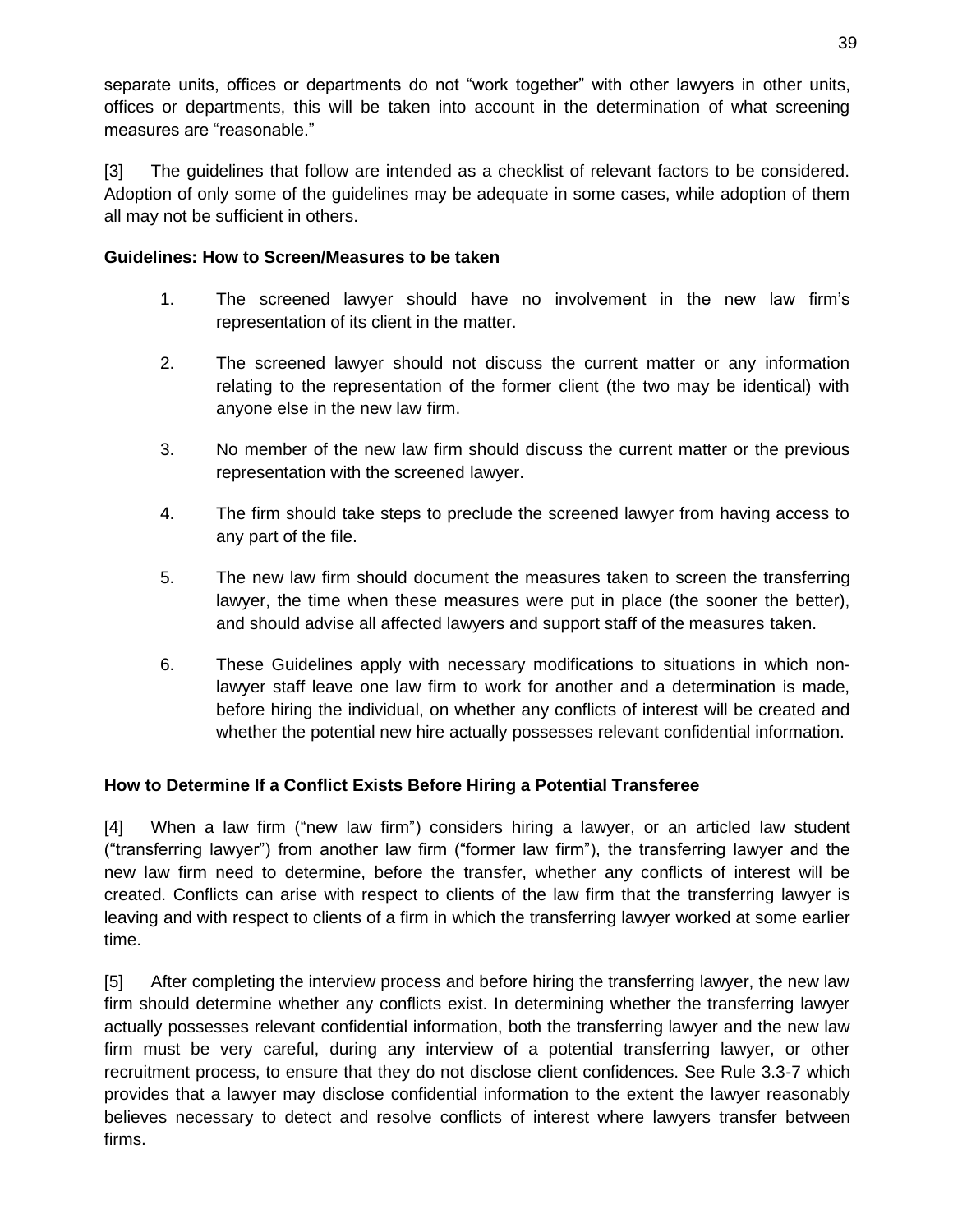[6] A lawyer's duty to the lawyer's firm may also govern a lawyer's conduct when exploring an association with another firm and is beyond the scope of these rules.

# **Transferring Lawyer Disqualification**

**3.4-21** Unless the former client consents, a transferring lawyer referred to in Rule 3.4-20 must not:

- (a) participate in any manner in the new law firm's representation of its client in the matter; or
- (b) disclose any confidential information respecting the former client except as permitted by Rule 3.3-7.

**3.4-22** Unless the former client consents, members of the new law firm must not discuss the new law firm's representation of its client or the former law firm's representation of the former client in that matter with a transferring lawyer referred to in Rule 3.4-20 except as permitted by Rule 3.3-7.

#### **Lawyer Due-Diligence for non-lawyer staff**

**3.4-23** A lawyer or a law firm must exercise due diligence in ensuring that each member and employee of the law firm, and each other person whose services the lawyer or the law firm has retained:

- (a) complies with Rules 3.4-17 to 3.4-23; and
- (b) does not disclose confidential information:
	- i. of clients of the firm; or
	- ii. any other law firm in which the person has worked.

#### **Commentary**

[1] This rule is intended to regulate lawyers and articled law students who transfer between law firms. It also imposes a general duty on lawyers and law firms to exercise due diligence in the supervision of non-lawyer staff to ensure that they comply with the rule and with the duty not to disclose confidences of clients of the lawyer's firm and confidences of clients of other law firms in which the person has worked.

[2] Certain non-lawyer staff in a law firm routinely have full access to and work extensively on client files. As such, they may possess confidential information about the client. If these staff move from one law firm to another and the new firm acts for a client opposed in interest to the client on whose files the staff worked, unless measures are taken to screen the staff, it is reasonable to conclude that confidential information may be shared. It is the responsibility of the lawyer/law firm to ensure that staff who may have confidential information that if disclosed, may prejudice the interests of the client of the former firm, have no involvement with and no access to information relating to the relevant client of the new firm.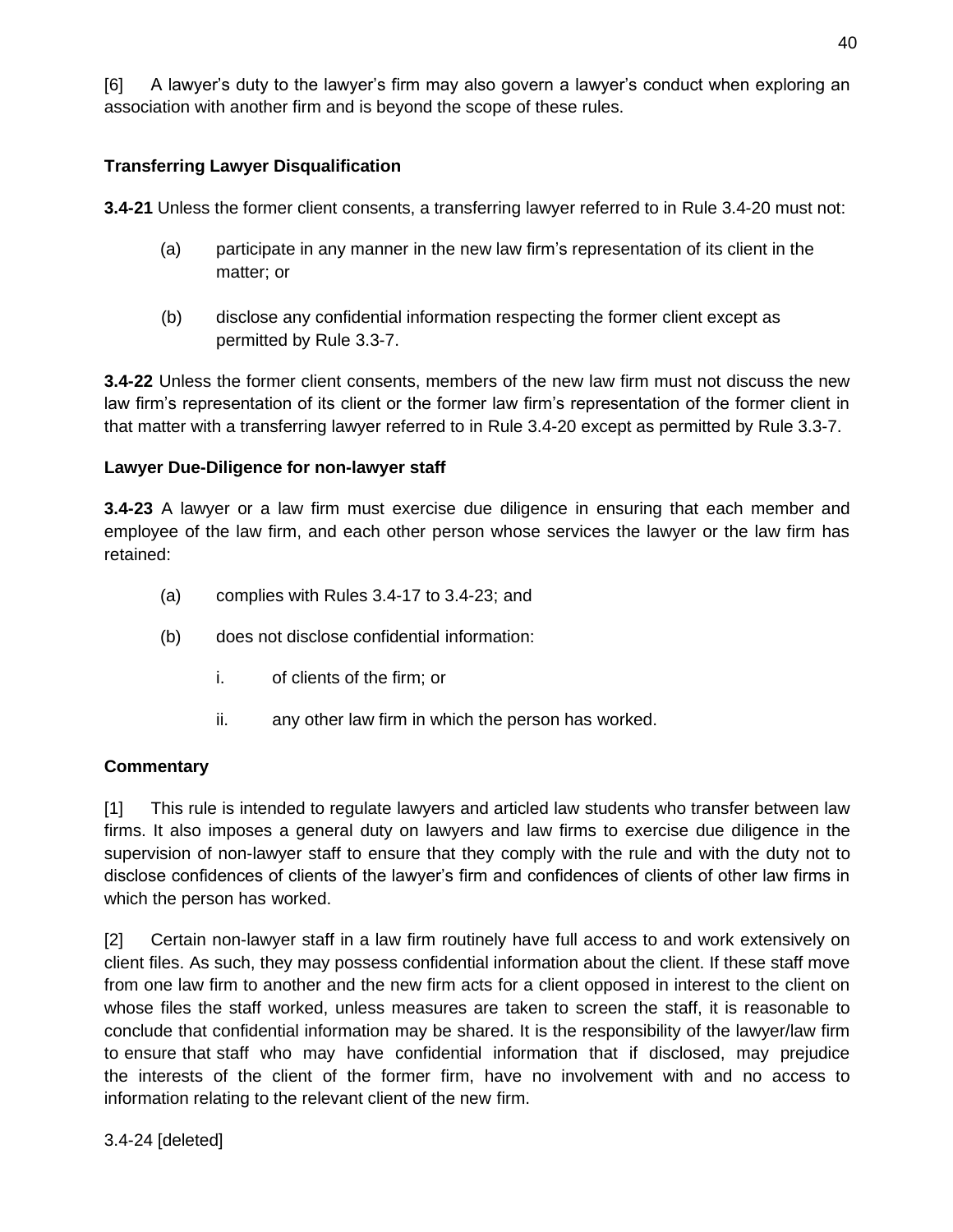3.4-25 [deleted]

3.4-26 [deleted]

# **Doing Business with a Client**

# **Definitions**

**3.4-27** In Rules 3.4-27 to 3.4-41,

**"independent legal advice"** means a retainer in which:

- (a) the retained lawyer, who may be a lawyer employed as in-house counsel for the client, has no conflicting interest with respect to the client's transaction,
- (b) the client's transaction involves doing business with
	- i. another lawyer, or
	- ii. a corporation or other entity in which the other lawyer has an interest other than a corporation or other entity whose securities are publicly traded,
- (c) the retained lawyer has advised the client that the client has the right to independent legal representation,
- (d) the client has expressly waived the right to independent legal representation and has elected to receive no legal representation or legal representation from another lawyer,
- (e) the retained lawyer has explained the legal aspects of the transaction to the client, who appeared to understand the advice given, and
- (f) the retained lawyer informed the client of the availability of qualified advisers in other fields who would be in a position to give an opinion to the client as to the desirability or otherwise of a proposed investment from a business point of view;

# **"independent legal representation"** means a retainer in which

- (a) the retained lawyer, who may be a lawyer employed as in-house counsel for the client, has no conflicting interest with respect to the client's transaction, and
- (b) the retained lawyer will act as the client's lawyer in relation to the matter;

# **Commentary**

[1] If a client elects to waive independent legal representation and to rely on independent legal advice only, the retained lawyer has a responsibility that should not be lightly assumed or perfunctorily discharged.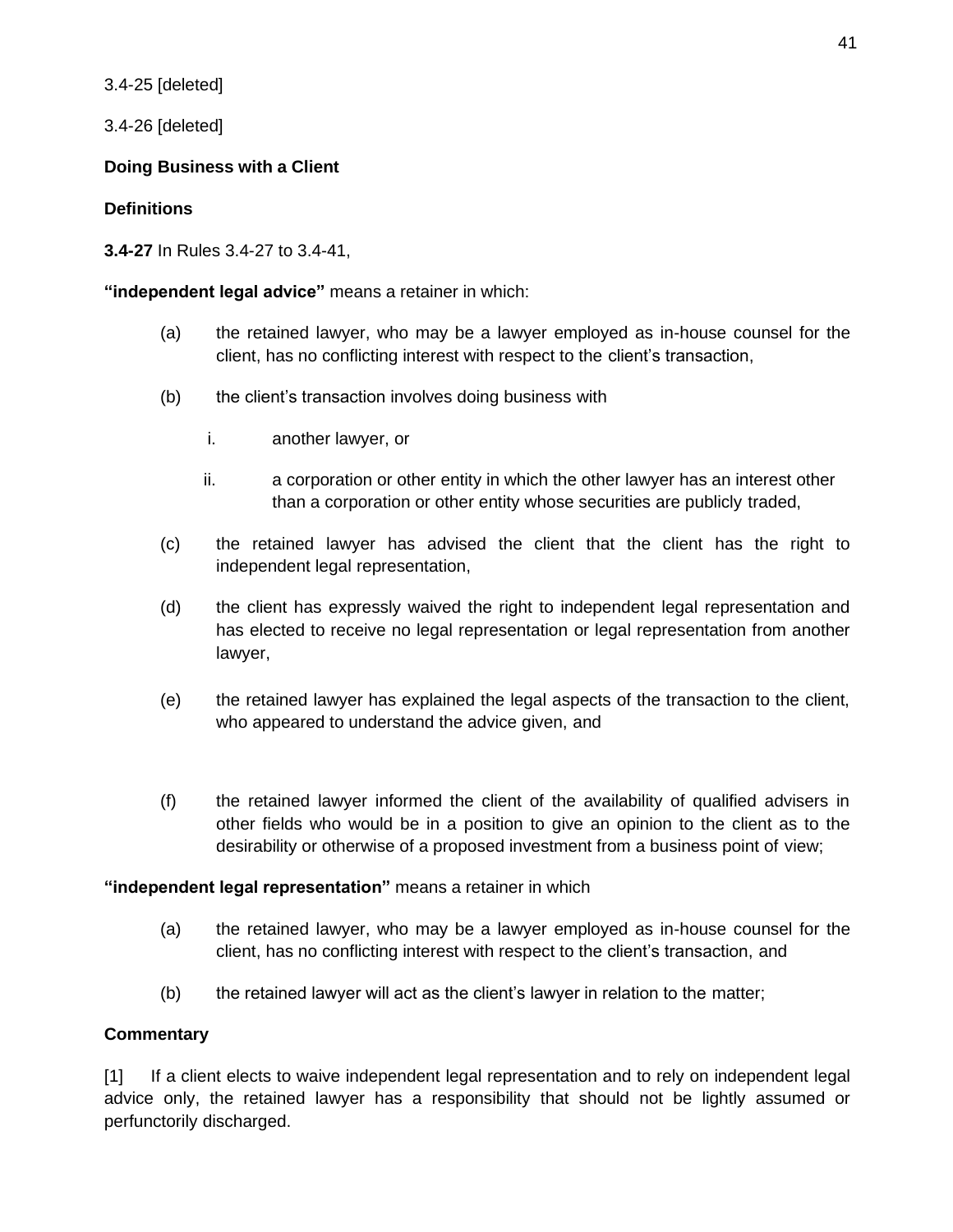**"lawyer"** includes an associate or partner of the lawyer, related persons as defined below, and a trust or estate in which the lawyer has a beneficial interest or for which the lawyer acts as a trustee or in a similar capacity.

**"related persons"** means related persons as defined in the *Income Tax Act* (Canada) which generally describes individuals connected to the lawyer by a blood relationship, marriage or common-law partnership or adoption, and includes a corporation owned or controlled directly or indirectly by the lawyer, or other related persons as described, either individually or in combination with one another.

# **Transactions With Clients**

**3.4-28** A lawyer must not enter into a transaction with a client unless the transaction with the client is fair and reasonable to the client.

**3.4-29** Subject to Rules 3.4-30 to 3.4-36, where a transaction involves: lending or borrowing money, buying or selling property or services having other than nominal value, giving or acquiring ownership, security or other pecuniary interest in a company or other entity, recommending an investment, or entering into a common business venture, a lawyer must, in sequence,

- (a) disclose the nature of any conflicting interest or how a conflict might develop later;
- (b) consider whether the circumstances reasonably require that the client receive independent legal advice with respect to the transaction; and
- (c) obtain the client's consent to the transaction after the client receives such disclosure and legal advice.

**3.4-30** Rule 3.4-29 does not apply where:

- (a) a client intends to enter into a transaction with a corporation or other entity whose securities are publicly traded in which the lawyer has an interest, or
- (b) a lawyer borrows money from a client that is a bank, trust company, insurance company, credit union or finance company that lends money in the ordinary course of business.

# **Commentary**

[1] The relationship between lawyer and client is a fiduciary one. The lawyer has a duty to act in good faith. A lawyer should be able to demonstrate that the transaction with the client is fair and reasonable to the client.

[2] In some circumstances, the lawyer may also be retained to provide legal services for the transaction in which the lawyer and a client participate. A lawyer should not uncritically accept a client's decision to have the lawyer act. It should be borne in mind that if the lawyer accepts the retainer the lawyer's first duty will be to the client. If the lawyer has any misgivings about being able to place the client's interests first, the retainer should be declined. This is because the lawyer cannot act in a transaction with a client where there is a substantial risk that the lawyer's loyalty to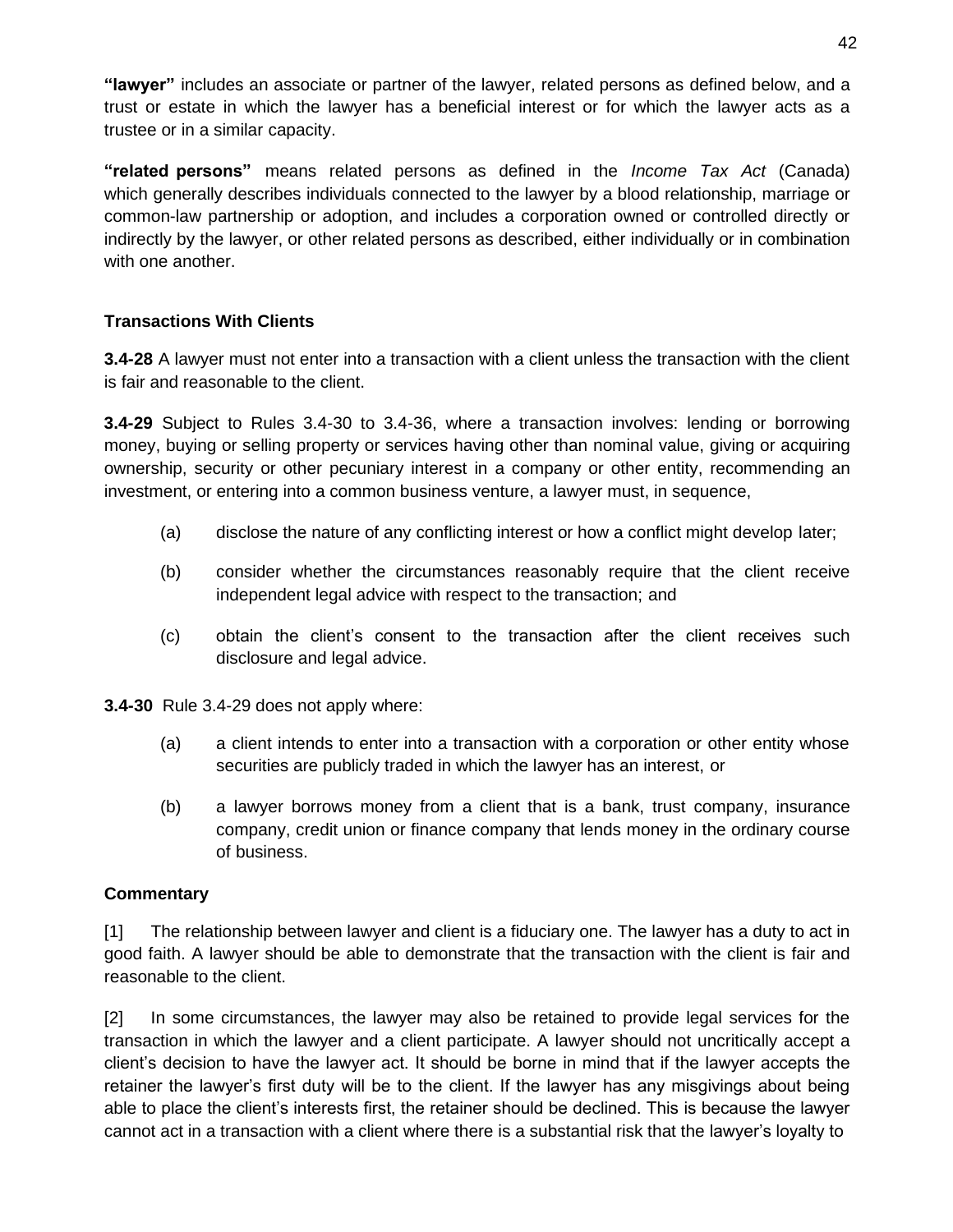or representation of the client would be materially and adversely affected by the lawyer's own interest, unless the client consents and the lawyer reasonably believes that they are able to act for the client without having a material adverse effect on loyalty or the representation.

[3] If the lawyer chooses not to disclose the conflicting interest or cannot disclose without breaching confidence, the lawyer must decline the retainer.

[4] Generally, in disciplinary proceedings under this rule, the burden will rest upon the lawyer to show good faith, that adequate disclosure was made in the matter, that independent legal advice was received by the client, where required, and that the client's consent was obtained.

# **Documenting Independent Legal Advice**

[5] A lawyer retained to give independent legal advice relating to a transaction should document the independent legal advice by doing the following:

- (a) provide the client with a written certificate that the client has received independent legal advice,
- (b) obtain the client's signature on a copy of the certificate of independent legal advice; and
- (c) send the signed copy to the lawyer with whom the client proposes to transact business.

# **Borrowing from Clients**

**3.4-31** A lawyer must not borrow money from a client unless

- (a) the client is a lending institution, financial institution, insurance company, trust company or any similar corporation whose business includes lending money to members of the public; or
- (b) the client is a related person as defined by the *Income Tax Act* (Canada) and the lawyer:
	- i. discloses to the client the nature of the conflicting interest; and
	- ii. requires that the client receive independent legal advice or, where the circumstances reasonably require, independent legal representation.

**3.4-32** Subject to Rule 3.4-31, if a corporation, syndicate or partnership in which either or both of the lawyer and the lawyer's spouse has a direct or indirect substantial interest borrows money from a client, the lawyer must:

- (a) disclose to the client the nature of the conflicting interest; and
- (b) require that the client obtain independent legal representation.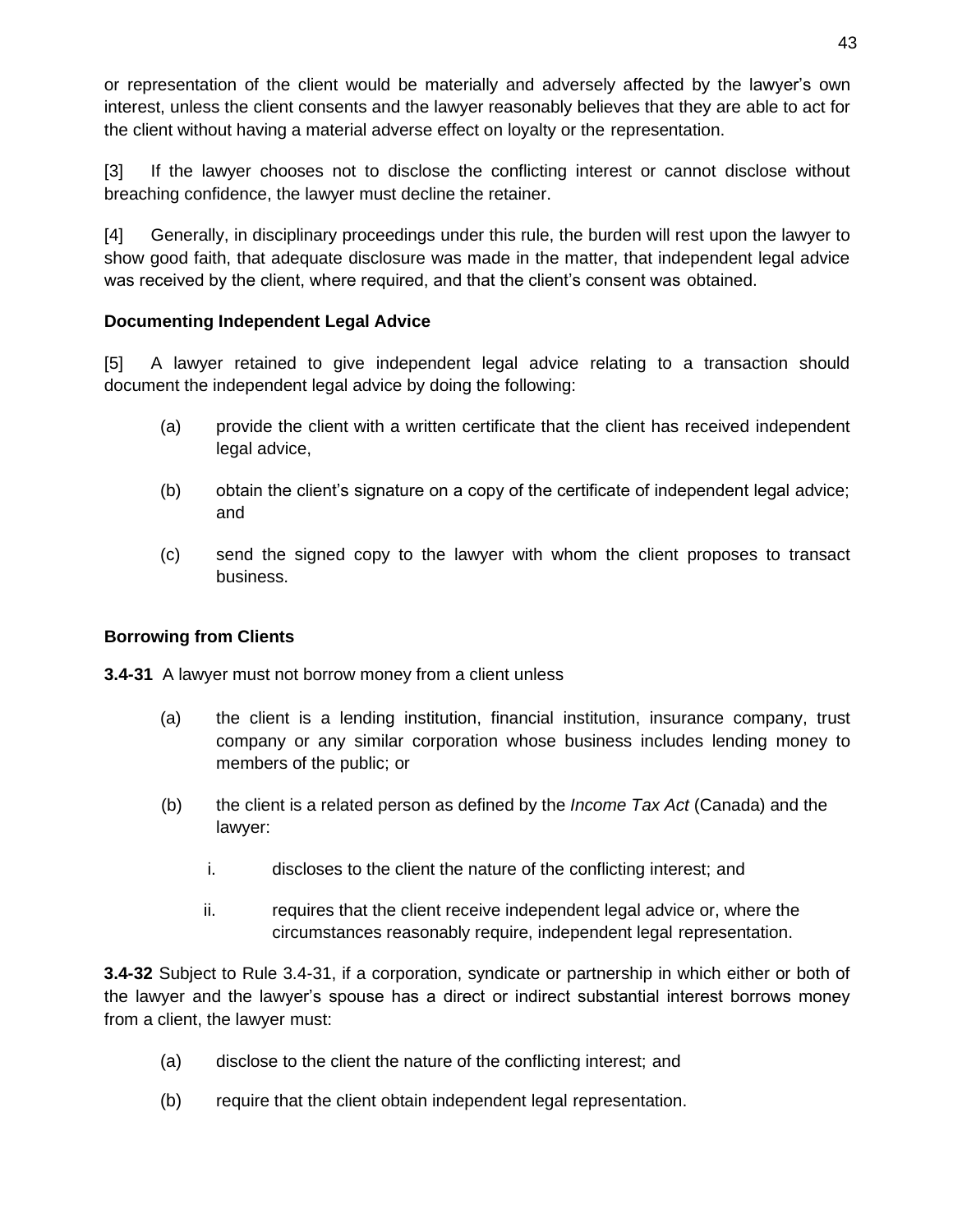[1] Whether a person is considered a client within Rules 3.4-31 and 3.4-32 when lending money to a lawyer on that person's own account or investing money in a security in which the lawyer has an interest is determined having regard to all circumstances. If the circumstances are such that the lender or investor might reasonably feel entitled to look to the lawyer for guidance and advice about the loan or investment, the lawyer is bound by the same fiduciary obligation that attaches to a lawyer in dealings with a client.

[2] Given the definition of "lawyer" applicable to these Doing Business with a Client rules, a lawyer's spouse or a corporation controlled by the lawyer would be prohibited from borrowing money from a lawyer's unrelated client. Rule 3.4-32 addresses situations where a conflicting interest may not be immediately apparent to a potential lender. As such, in the transactions described in the rule, the lawyer must make disclosure and require that the unrelated client from whom the entity in which the lawyer or the lawyer's spouse has a direct or indirect substantial interest is borrowing has independent legal representation.

#### **Lending to Clients**

**3.4-33** A lawyer must not lend money to a client unless before making the loan, the lawyer

- (a) discloses to the client the nature of the conflicting interest;
- (b) requires that the client
	- (i) receive independent legal representation, or
	- (ii) if the client is a related person as defined as defined in this Code, receive independent legal advice; and
- (c) obtains the client's consent.

#### **Guarantees by a Lawyer**

**3.4-34** Except as provided by Rule 3.4-36, a lawyer retained to act with respect to a transaction in which a client is a borrower or a lender must not guarantee personally, or otherwise provide security for, any indebtedness in respect of which a client is the borrower or lender.

**3.4-35** A lawyer may give a personal guarantee in the following circumstances:

- (a) the lender is a bank, trust company, insurance company, credit union or finance company that lends money in the ordinary course of business, and the lender is directly or indirectly providing funds solely for the lawyer, the lawyer's spouse, parent or child;
- (b) the transaction is for the benefit of a non-profit or charitable institution, and the lawyer provides a guarantee as a member or supporter of such institution, either individually or together with other members or supporters of the institution; or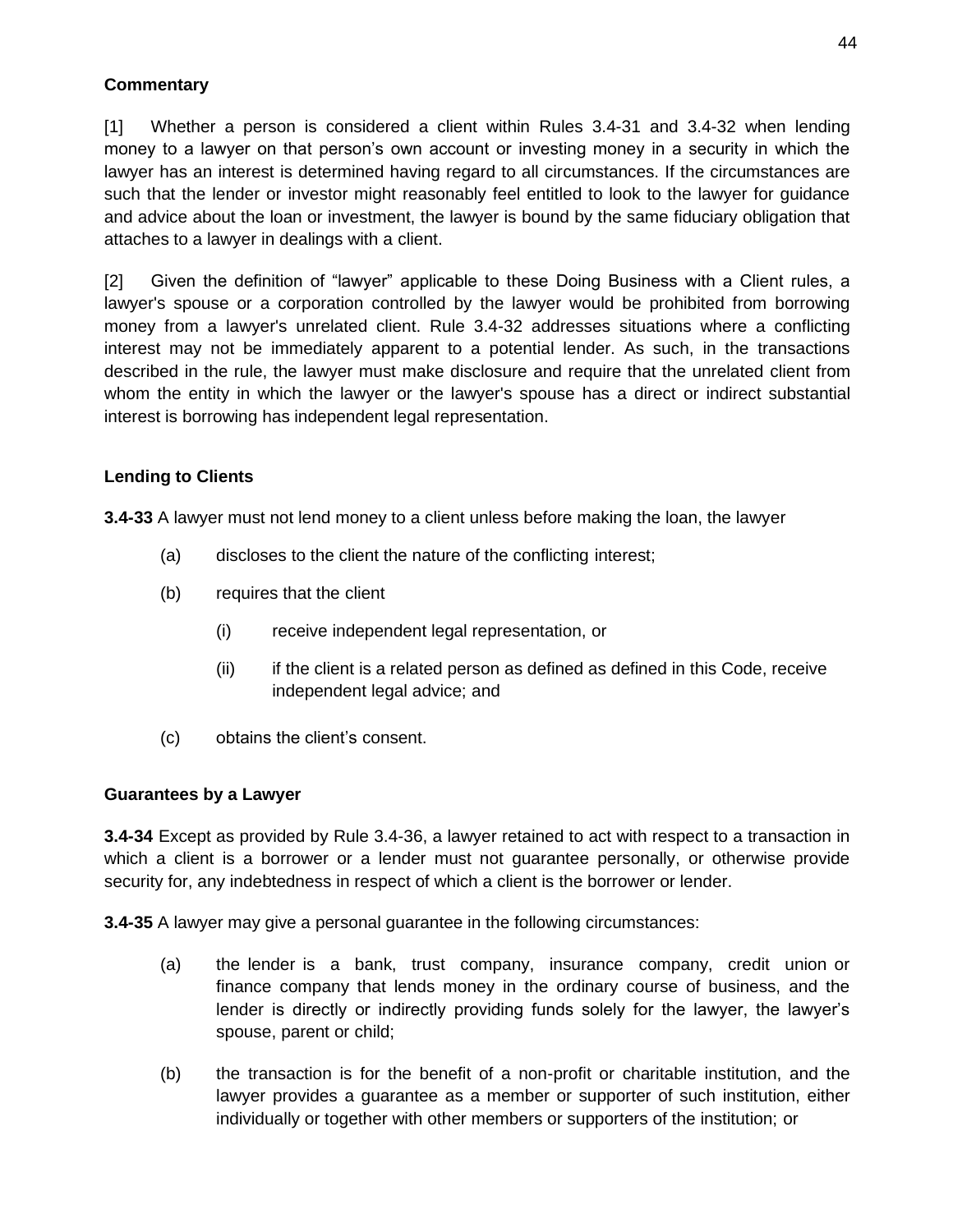- (c) the lawyer has entered into a business venture with a client and a lender requires personal guarantees from all participants in the venture as a matter of course and:
	- i. the lawyer has complied with Rules 3.4-28 to 3.4-36; and
	- ii. the lender and participants in the venture who are clients or former clients of the lawyer have independent legal representation.

# **Payment for Legal Services**

**3.4-36** When a client intends to for legal services by transferring to a lawyer a share, participation or other interest in property or in an enterprise, other than a nonmaterial interest in a publicly traded enterprise, the lawyer must recommend but need not require that the client receive independent legal advice before accepting a retainer.

# **Commentary**

[1] The remuneration paid to a lawyer by a client for the legal work undertaken by the lawyer for the client does not give rise to a conflicting interest.

# **Gifts and Testamentary Instruments**

**3.4-37** A lawyer must not accept a gift that is more than nominal from a client unless the client has received independent legal advice.

**3.4-38** A lawyer must not include in a client's will a clause directing the executor to retain the lawyer's services in the administration of the client's estate unless the client expressly instructs the lawyer to do so and the direction also confirms that the executor has the ultimate right to retain a lawyer of the executor's choice.

**3.4-39** Unless the client is a family member of the lawyer, a lawyer must not prepare or cause to be prepared an instrument giving the lawyer a gift or benefit from the client, including a testamentary gift.

# **Judicial Interim Release**

**3.4-40** A lawyer must not act as a surety for, deposit money or other valuable security for or act in a supervisory capacity to an accused person for whom the lawyer acts.

**3.4-41** A lawyer may act as a surety for, deposit money or other valuable security for or act in a supervisory capacity to an accused who is in a family relationship with the lawyer when the accused is represented by the lawyer's partner or associate.

# **3.5 PRESERVATION OF CLIENTS' PROPERTY**

# **Preservation of Clients' Property**

**3.5-1** In this rule, "property" includes a client's money, securities as defined in territorial or provincial legislation, original documents such as wills, title deeds, minute books, licences, certificates and the like, and all other papers such as client's correspondence, files, reports,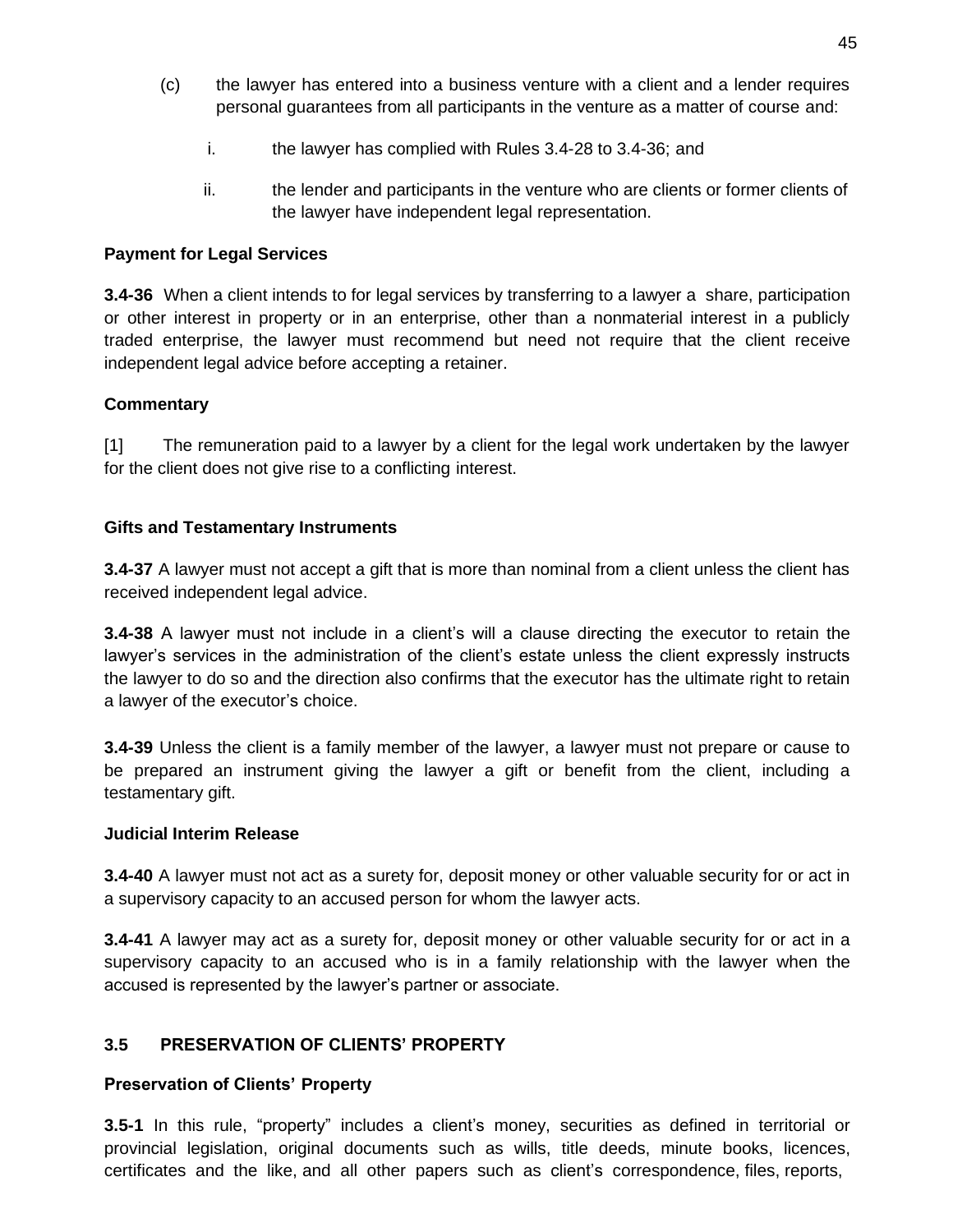invoices and other such documents, as well as personal property including precious and semiprecious metals, jewellery and the like.

**3.5-2** A lawyer must:

- (a) care for a client's property as a careful and prudent owner would when dealing with like property; and
- (b) observe all relevant rules and law about the preservation of a client's property entrusted to a lawyer.

# **Commentary**

[1] The duties concerning safekeeping, preserving, and accounting for clients' monies and other property are set out in the [rules/regulations/by-laws of the relevant Law Society].

[2] These duties are closely related to those regarding confidential information. A lawyer is responsible for maintaining the safety and confidentiality of the files of the client in the possession of the lawyer and should take all reasonable steps to ensure the privacy and safekeeping of a client's confidential information. A lawyer should keep the client's papers and other property out of sight as well as out of reach of those not entitled to see them.

[3] Subject to any rights of lien, the lawyer should promptly return a client's property to the client on request or at the conclusion of the lawyer's retainer.

[4] If the lawyer withdraws from representing a client, the lawyer is required to comply with Rule 3.7-1 (Withdrawal from Representation).

# **Notification of Receipt of Property**

**3.5-3** A lawyer must promptly notify a client of the receipt of any money or other property of the client, unless satisfied that the client is aware that they have come into the lawyer's custody.

#### **Identifying Clients' Property**

**3.5-4** A lawyer must clearly label and identify clients' property and place it in safekeeping distinguishable from the lawyer's own property.

**3.5-5** A lawyer must maintain such records as necessary to identify clients' property that is in the lawyer's custody.

#### **Accounting and Delivery**

**3.5-6** A lawyer must account promptly for clients' property that is in the lawyer's custody and deliver it to the order of the client on request or, if appropriate, at the conclusion of the retainer.

**3.5-7** If a lawyer is unsure of the proper person to receive a client's property, the lawyer must apply to a tribunal of competent jurisdiction for direction.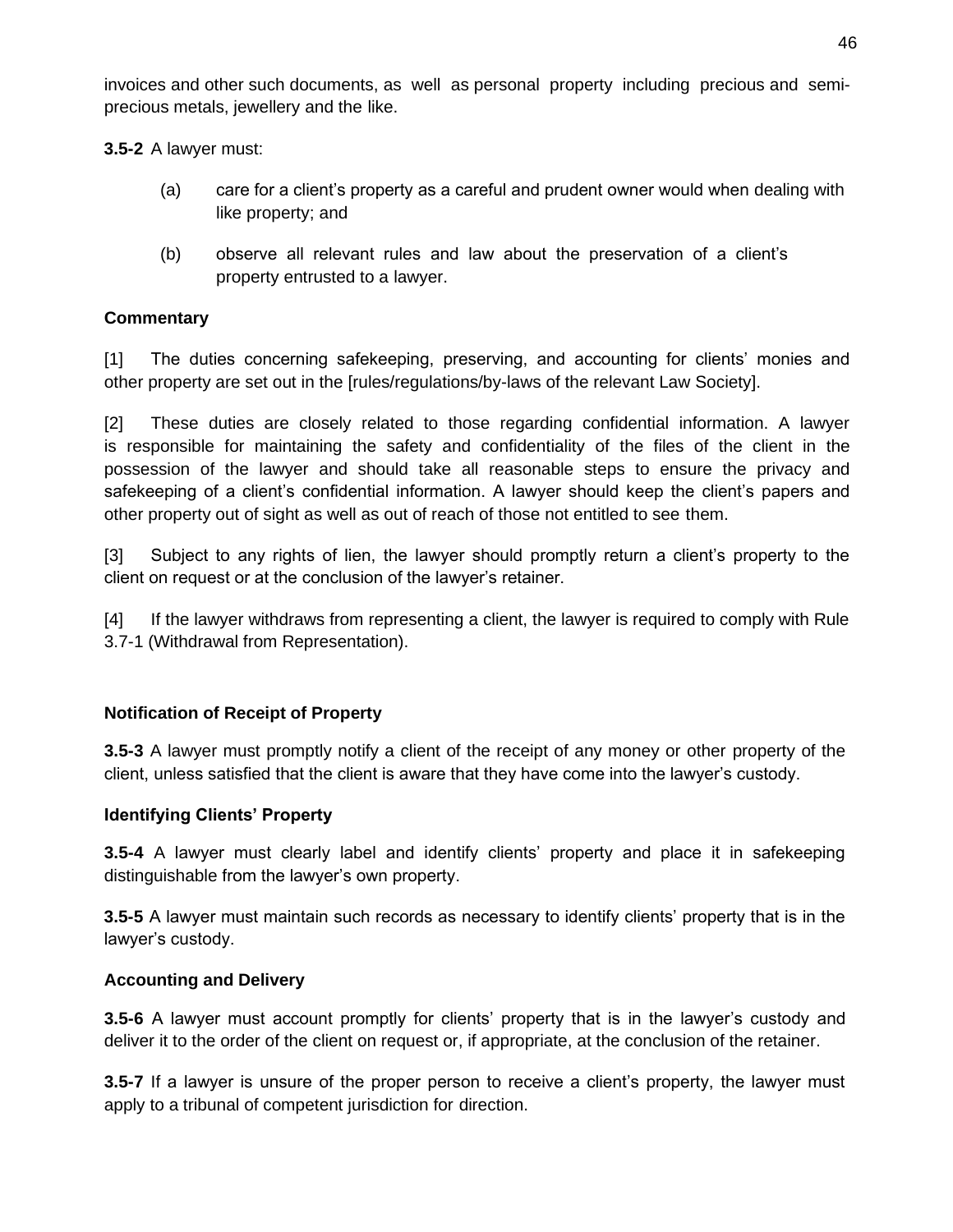[1] A lawyer should be alert to the duty to claim on behalf of a client any privilege in respect of property seized or attempted to be seized by an external authority or in respect of third party claims made against the property. In this regard, the lawyer should be familiar with the nature of the client's common law privilege and with such relevant constitutional and statutory provisions as those found in the *Income Tax Act* (Canada), the *Charter* and the *Criminal Code*.

# **3.6 FEES AND DISBURSEMENTS**

# **Reasonable Fees and Disbursements**

**3.6-1** A lawyer must not charge or accept a fee or disbursement, including interest, unless it is fair and reasonable and has been disclosed in a timely fashion.

#### **Commentary**

- [1] What is a fair and reasonable fee depends on such factors as:
	- (a) the time and effort required and spent;
	- (b) the difficulty of the matter and the importance of the matter to the client;
	- (c) whether special skill or service has been required and provided;
	- (d) the results obtained;
	- (e) fees authorized by statute or regulation;
	- (f) special circumstances, such as the postponement of payment, uncertainty of reward, or urgency;
	- (g) the likelihood, if made known to the client, that acceptance of the retainer will result in the lawyer's inability to accept other employment;
	- (h) any relevant agreement between the lawyer and the client;
	- (i) the experience and ability of the lawyer;
	- (j) any estimate or range of fees given by the lawyer; and
	- $(k)$  the client's prior consent to the fee.

[2] The fiduciary relationship between lawyer and client requires full disclosure in all financial dealings between them and prohibits the acceptance by the lawyer of any hidden fees. No fee, extra fees, reward, costs, commission, interest, rebate, agency or forwarding allowance, or other compensation related to professional employment may be taken by the lawyer from anyone other than the client without full disclosure to and the consent of the client or, where the lawyer's fees are being paid by someone other than the client, such as a legal aid agency, a borrower, or a personal representative, without the consent of such agency or other person.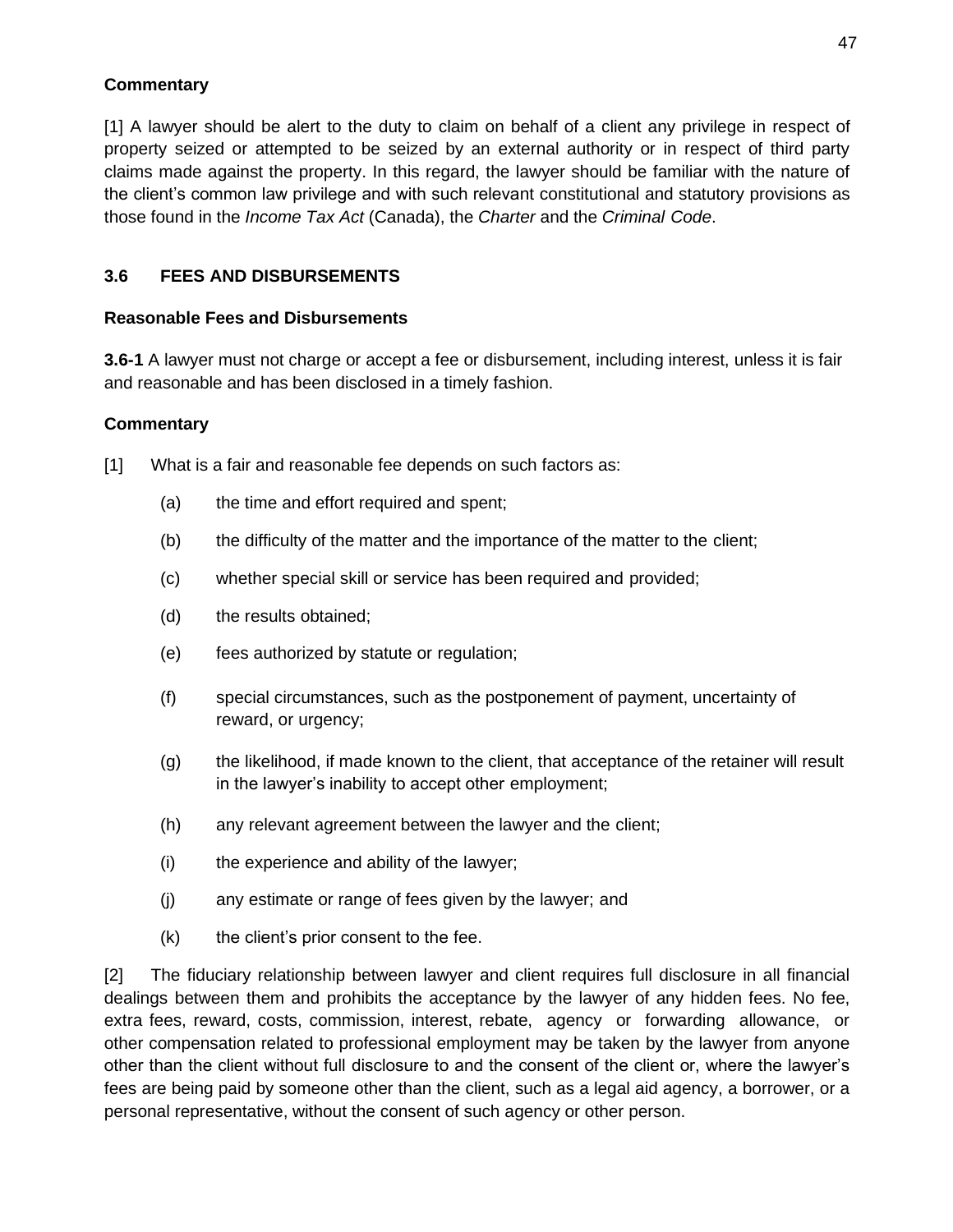[3] A lawyer should provide to the client in writing, before or within a reasonable time after commencing a representation, as much information regarding fees and disbursements, and interest, as is reasonable and practical in the circumstances, including the basis on which fees will be determined.

[3A] In Nunavut, the principles set out in Commentary [1] above also govern lawyers' fees. The unique northern geography may mean that lawyers should consider the cost of travel time and expense when setting fees, incurring disbursements and rendering accounts. In Nunavut, travel expenses may not always be recovered as court costs.

[4] A lawyer should be ready to explain the basis of the fees and disbursement charged to the client. This is particularly important concerning fee charges or disbursements that the client might not reasonably be expected to anticipate. When something unusual or unforeseen occurs that may substantially affect the amount of a fee or disbursement, the lawyer should give to the client an immediate explanation. A lawyer should confirm with the client in writing the substance of all fee discussions that occur as a matter progresses, and a lawyer may revise an initial estimate of fees and disbursements.

# **Contingent Fees and Contingent Fee Agreements**

**3.6-2** Subject to Rule 3.6-1, a lawyer may enter into a written agreement in accordance with governing legislation that provides that the lawyer's fee is contingent, in whole or in part, on the outcome of the matter for which the lawyer's services are to be provided.

#### **Commentary**

[1] In determining the appropriate percentage or other basis of a contingency fee, a lawyer and client should consider a number of factors, including the likelihood of success, the nature and complexity of the claim, the expense and risk of pursuing it, the amount of the expected recovery and who is to receive an award of costs. The lawyer and client may agree that, in addition to the fee payable under the agreement, any amount arising as a result of an award of costs or costs obtained as a part of a settlement is to be paid to the lawyer, which may require judicial approval under the governing legislation. In such circumstances, a smaller percentage of the award than would otherwise be agreed upon for the contingency fee, after considering all relevant factors, will generally be appropriate. The test is whether the fee, in all of the circumstances, is fair and reasonable.

[2] Although a lawyer is generally permitted to terminate the professional relationship with a client and withdraw services if there is justifiable cause as set out in Rule 3.7-1, special circumstances apply when the retainer is pursuant to a contingency agreement. In such circumstances, the lawyer has impliedly undertaken the risk of not being paid in the event the suit is unsuccessful. Accordingly, a lawyer cannot withdraw from representation for reasons other than those set out in Rule 3.7-7 (Obligatory Withdrawal) unless the written contingency contract specifically states that the lawyer has a right to do so and sets out the circumstances under which this may occur.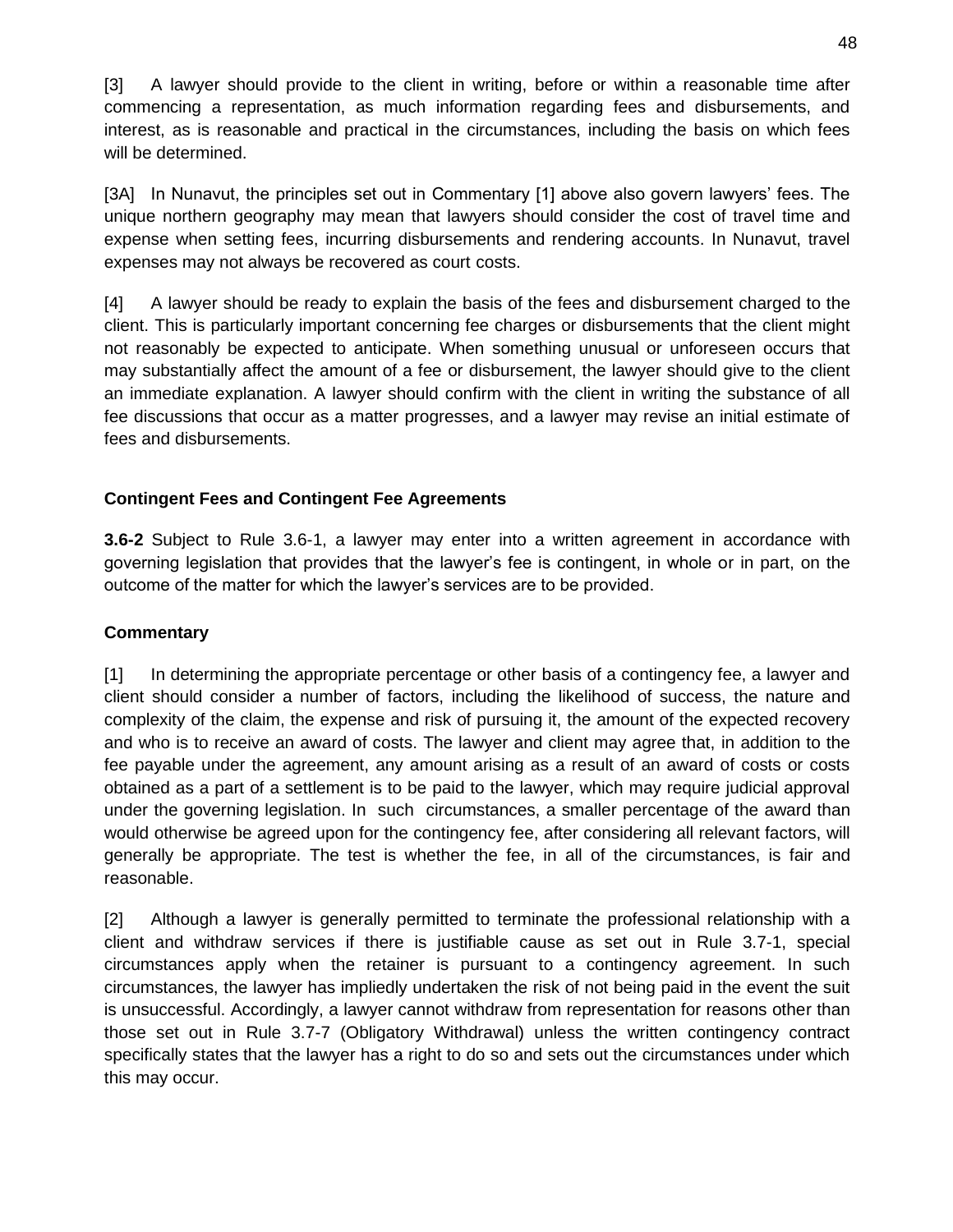#### **Statement of Account**

**3.6-3** In a statement of an account delivered to a client, a lawyer must clearly and separately detail the amounts charged as fees and disbursements.

#### **Commentary**

[1] The two main categories of charges on a statement of account are fees and disbursements. A lawyer may charge as disbursements only those amounts that have been paid or are required to be paid to a third party by the lawyer on a client's behalf. However, a subcategory entitled "Other Charges" may be included under the fees heading if a lawyer wishes to separately itemize charges such as paralegal, word processing or computer costs that are not disbursements, provided that the client has agreed, in writing, to such costs.

[2] Party-and-party costs received by a lawyer are the property of the client and should therefore be accounted for to the client. While an agreement that the lawyer will be entitled to costs is not uncommon, it does not affect the lawyer's obligation to disclose the costs to the client.

#### **Joint Retainer**

**3.6-4** If a lawyer acts for two or more clients in the same matter, the lawyer must divide the fees and disbursements equitably between them, unless there is an agreement by the clients otherwise.

#### **Division of Fees and Referral Fees**

**3.6-5** If there is consent from the client, fees for a matter may be divided between lawyers who are not in the same firm, provided that the fees are divided in proportion to the work done and the responsibilities assumed.

**3.6-6** If a lawyer refers a matter to another lawyer because of the expertise and ability of the other lawyer to handle the matter, and the referral was not made because of a conflict of interest, the referring lawyer may accept, and the other lawyer may pay, a referral fee, provided that:

- (a) the fee is reasonable and does not increase the total amount of the fee charged to the client; and
- (b) the client is informed and consents.

**3.6-7** A lawyer must not:

- (a) directly or indirectly share, split, or divide their fees with any person who is not a lawyer; or
- (b) give any financial or other reward for the referral of clients or client matters to any person who is not a lawyer.

# **Commentary**

[1] This rule prohibits lawyers from entering into arrangements to compensate or reward nonlawyers for the referral of clients. It does not prevent a lawyer from engaging in promotional activities involving reasonable expenditures on promotional items or activities that might result in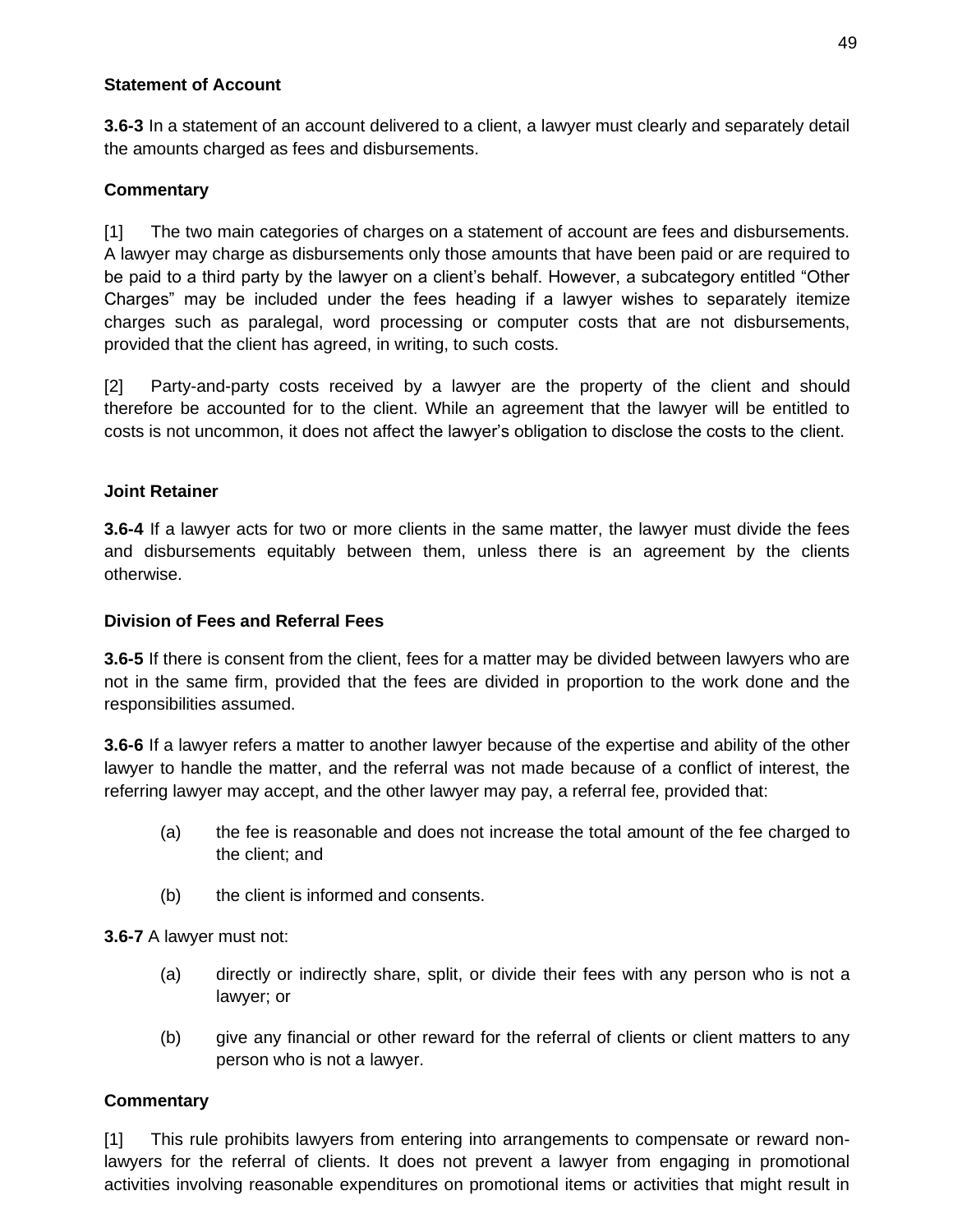the referral of clients generally by a non-lawyer. Accordingly, this rule does not prohibit a lawyer from:

- (a) making an arrangement respecting the purchase and sale of a law practice when the consideration payable includes a percentage of revenues generated from the practice sold;
- (b) entering into a lease under which a landlord directly or indirectly shares in the fees or revenues generated by the law practice;
- (c) paying an employee for services, other than for referring clients, based on the revenue of the lawyer's firm or practice; or
- (d) occasionally entertaining potential referral sources by purchasing meals providing tickets to, or attending at, sporting or other activities or sponsoring client functions.

#### **Exception for Multi-discipline Practices and Interjurisdictional Law Firms**

**3.6-8** Rule 3.6-7 does not apply to:

- (a) multi-discipline practices of lawyer and non-lawyer partners if the partnership agreement provides for the sharing of fees, cash flows or profits among the members of the firm; and
- (b) sharing of fees, cash flows or profits by lawyers who are members of an interjurisdictional law firm.

#### **Commentary**

[1] An affiliation is different from a multi-disciplinary practice established in accordance with the rules/regulations/by-laws under the governing legislation, an interjurisdictional law firm, however structured. An affiliation is subject to Rule 3.6-7. In particular, an affiliated entity is not permitted to share in the lawyer's revenues, cash flows or profits, either directly or indirectly through excessive inter-firm charges, for example, by charging inter-firm expenses above their fair market value.

# **Payment and Appropriation of Funds**

**3.6-9** If a lawyer and client agree that the lawyer will act only if the lawyer's retainer is paid in advance, the lawyer must confirm that agreement in writing with the client and specify a payment date.

**3.6-10** A lawyer must not appropriate any client funds held in trust or otherwise under the lawyer's control for or on account of fees, except as permitted by the governing legislation.

# **Commentary**

[1] The rule is not intended to be an exhaustive statement of the considerations that apply to payment of a lawyer's account from trust. The handling of trust money is generally governed by the rules of the Law Society.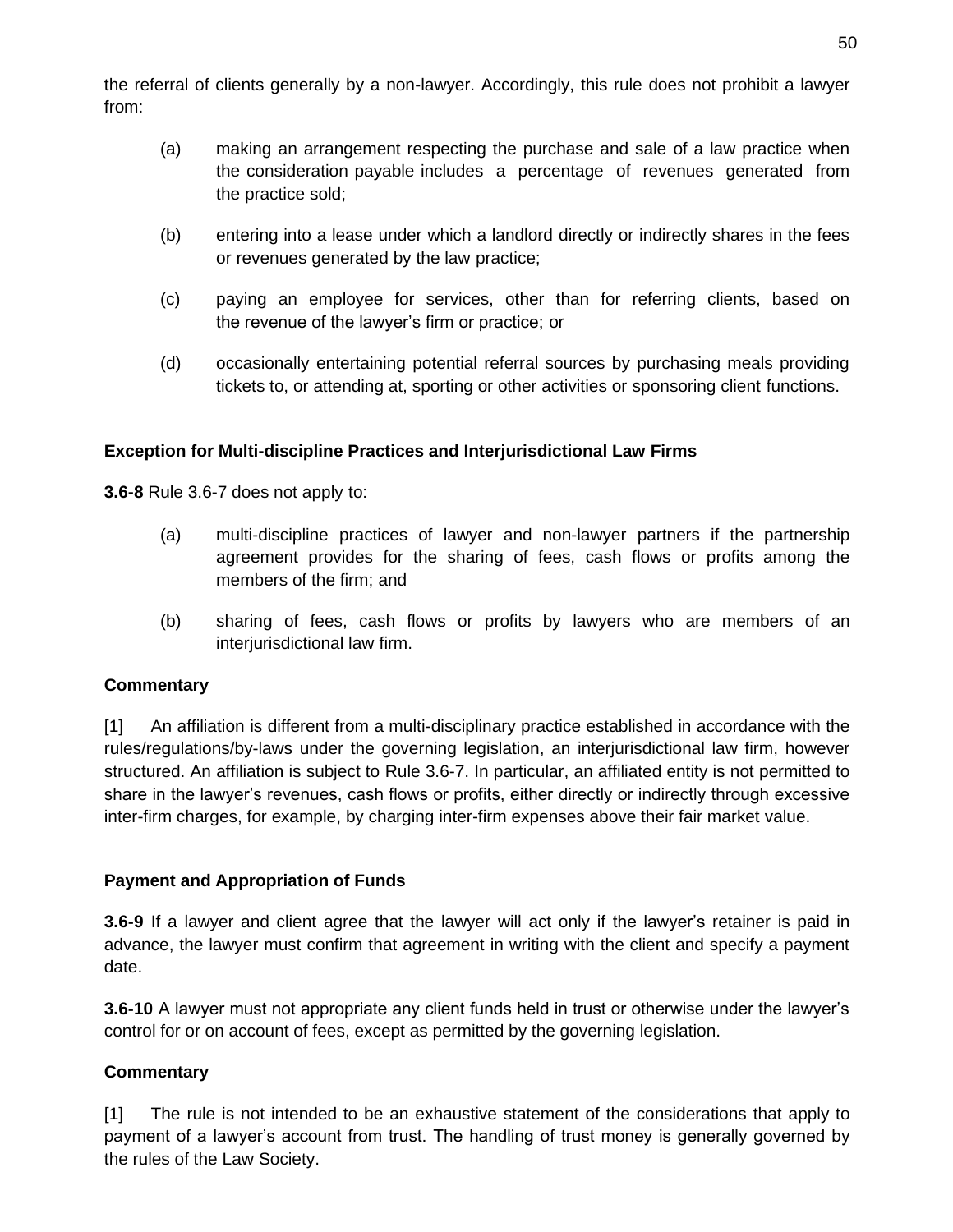[2] Refusing to reimburse any portion of advance fees for work that has not been carried out when the contract of professional services with the client has terminated is a breach of the obligation to act with integrity.

**3.6-11** If the amount of fees or disbursements charged by a lawyer is reduced on a review or assessment, the lawyer must repay the monies to the client as soon as is practicable.

# **Prepaid Legal Services Plan**

**3.6-12** A lawyer who accepts a client referred by a prepaid legal services plan must advise the client in writing of:

- (a) the scope of work to be undertaken by the lawyer under the plan; and
- (b) the extent to which a fee or disbursement will be payable by the client to the lawyer.

# **3.7 WITHDRAWAL FROM REPRESENTATION**

# **Withdrawal from Representation**

**3.7-1** A lawyer must not withdraw from representation of a client except for good cause and on reasonable notice to the client.

# **Commentary**

[1] Although the client has the right to terminate the lawyer-client relationship at will, a lawyer does not enjoy the same freedom of action. Having undertaken the representation of a client, the lawyer should complete the task as ably as possible unless there is justifiable cause for terminating the relationship. It is inappropriate for a lawyer to withdraw on capricious or arbitrary grounds.

[2] An essential element of reasonable notice is notification to the client, unless the client cannot be located after reasonable efforts. No hard and fast rules can be laid down as to what constitutes reasonable notice before withdrawal and how quickly a lawyer may cease acting after notification will depend on all relevant circumstances. When the matter is covered by statutory provisions or rules of court, these will govern. In other situations, the governing principle is that the lawyer should protect the client's interests to the best of the lawyer's ability and should not desert the client at a critical stage of a matter or at a time when withdrawal would put the client in a position of disadvantage or peril. As a general rule, the client should be given sufficient time to retain and instruct replacement counsel. Nor should withdrawal or an intention to withdraw be permitted to waste court time or prevent other counsel from reallocating time or resources scheduled for the matter in question (see Rule 3.7-8 Manner of Withdrawal).

[3] Every effort should be made to ensure that withdrawal occurs at an appropriate time in the proceedings in keeping with the lawyer's obligations. The court, opposing parties and others directly affected should also be notified of the withdrawal.

[4] [deleted]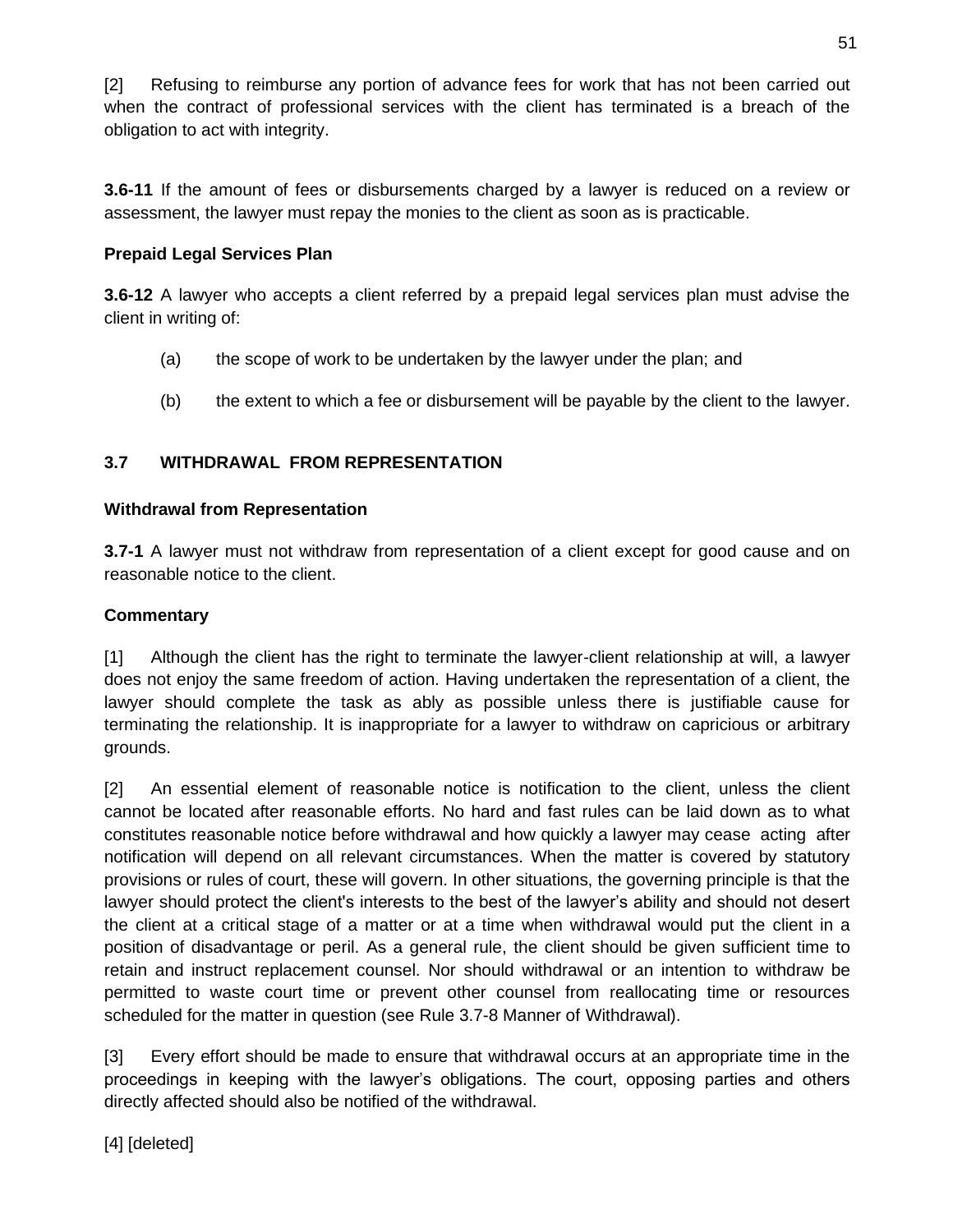#### **Optional Withdrawal**

**3.7-2** If there has been a serious loss of confidence between the lawyer and the client, the lawyer may withdraw.

### **Commentary**

[1] A lawyer may have a justifiable cause for withdrawal in circumstances indicating a loss of confidence, for example, if a lawyer is deceived by his client, the client refuses to accept and act upon the lawyer's advice on a significant point, a client is persistently unreasonable or uncooperative in a material respect, or the lawyer is facing difficulty in obtaining adequate instructions from the client. However, the lawyer should not use the threat of withdrawal as a device to force a hasty decision by the client on a difficult question.

#### **Non-payment of Fees**

**3.7-3** If, after reasonable notice, the client fails to provide a retainer or funds on account of disbursements or fees, a lawyer may withdraw unless serious prejudice to the client would result.

#### **Commentary**

[1] When the lawyer withdraws because the client has not paid the lawyer's fee, the lawyer should ensure that there is sufficient time for the client to obtain the services of another lawyer and for that other lawyer to prepare adequately for trial.

#### **Withdrawal from Criminal Proceedings**

**3.7-4** If a lawyer has agreed to act in a criminal case and the interval between a withdrawal and the trial of the case is sufficient to enable the client to obtain another lawyer and to allow such other lawyer adequate time for preparation, the lawyer who has agreed to act may withdraw because the client has not paid the agreed fee or for other adequate cause provided that the lawyer:

- (a) notifies the client, in writing, that the lawyer is withdrawing because the fees have not been paid or for other adequate cause;
- (b) accounts to the client for any monies received on account of fees and disbursements;
- (c) notifies Crown counsel in writing that the lawyer is no longer acting;
- (d) in a case when the lawyer's name appears on the records of the court as acting for the accused, notifies the clerk or registrar of the appropriate court in writing that the lawyer is no longer acting; and
- (e) complies with the applicable Rules of Court.

# **Commentary**

[1A] In Nunavut, when a lawyer seeks to withdraw in criminal proceedings, the usual practice is to apply for leave in open court.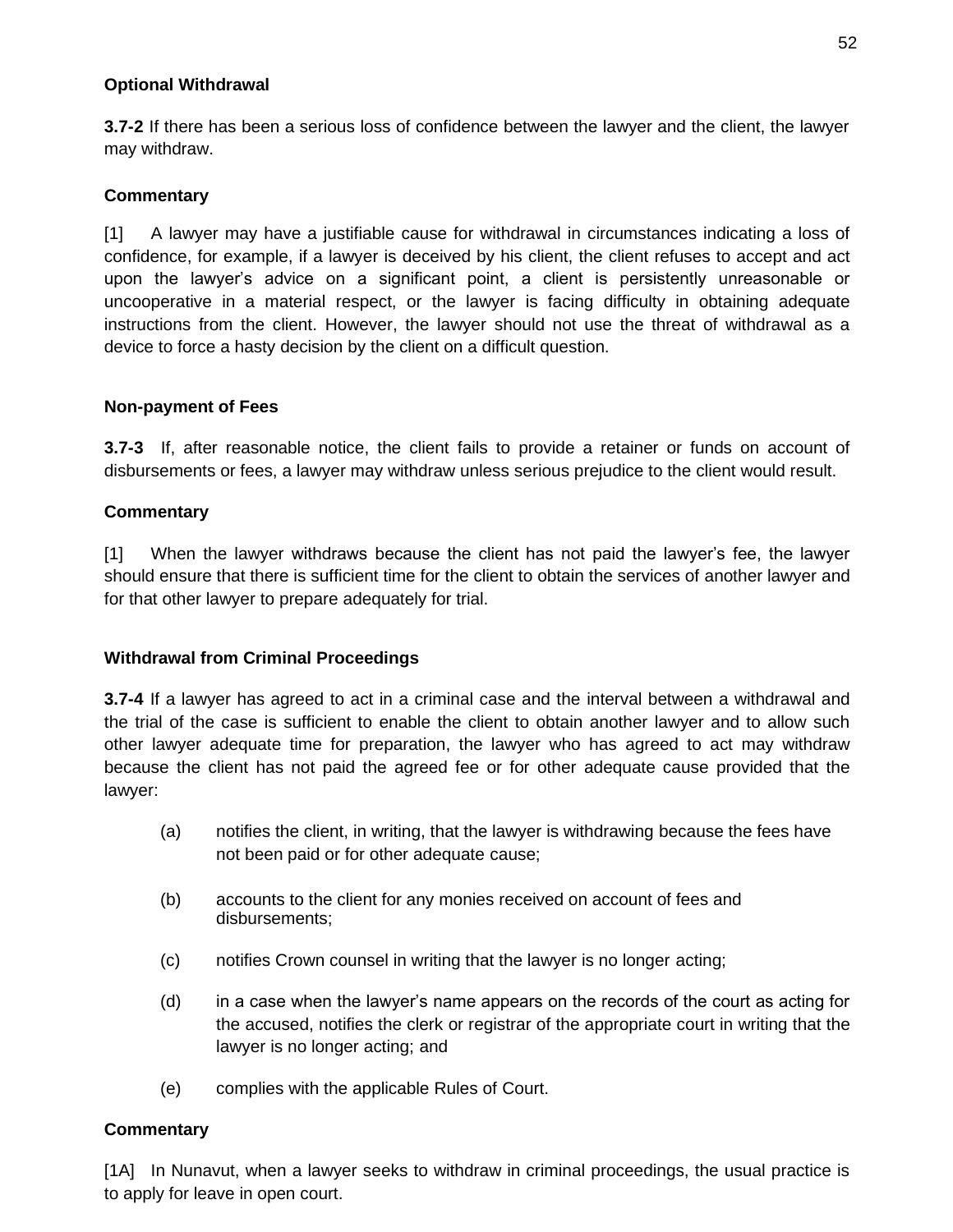[1] A lawyer who has withdrawn because of conflict with the client should not indicate in the notice addressed to the court or Crown counsel the cause of the conflict or make reference to any matter that would violate the privilege that exists between lawyer and client. The notice should merely state that the lawyer is no longer acting and has withdrawn.

**3.7-5** If a lawyer has agreed to act in a criminal case and the date set for trial is not such as to enable the client to obtain another lawyer or to enable another lawyer to prepare adequately for trial and an adjournment of the trial date cannot be obtained without adversely affecting the client's interests, the lawyer who agreed to act must not withdraw because of non-payment of fees.

**3.7-6** If a lawyer is justified in withdrawing from a criminal case for reasons other than nonpayment of fees and there is not a sufficient interval between a notice to the client of the lawyer's intention to withdraw and the date on which the case is to be tried to enable the client to obtain another lawyer and to enable such lawyer to prepare adequately for trial, the first lawyer, unless instructed otherwise by the client, should attempt to have the trial date adjourned and may withdraw from the case only with the permission of the court before which the case is to be tried.

#### **Commentary**

[1] If circumstances arise that, in the opinion of the lawyer, require an application to the court for leave to withdraw, the lawyer should promptly inform Crown counsel and the court of the intention to apply for leave in order to avoid or minimize any inconvenience to the court and witnesses.

#### **Obligatory Withdrawal**

**3.7-7** A lawyer must withdraw if:

- (a) discharged by a client;
- (b) a client persists in instructing the lawyer to act contrary to professional ethics; or
- (c) the lawyer is not competent to continue to handle a matter.

# **Leaving a Law Firm<sup>12</sup>**

**3.7-7A** When a lawyer leaves a law firm, the lawyer and the law firm must:

- (a) ensure that clients who have current matters for which the departing lawyer has conduct or substantial involvement are given reasonable notice that the lawyer is departing and are advised of their options for retaining counsel; and;
- (b) take reasonable steps to obtain the instructions of each affected client as to who they will retain.

#### **Commentary**

[1] When a lawyer leaves a firm to practise elsewhere, it may result in the termination of the

<sup>12</sup> Amended in June 2022; including Rule 3.7-7B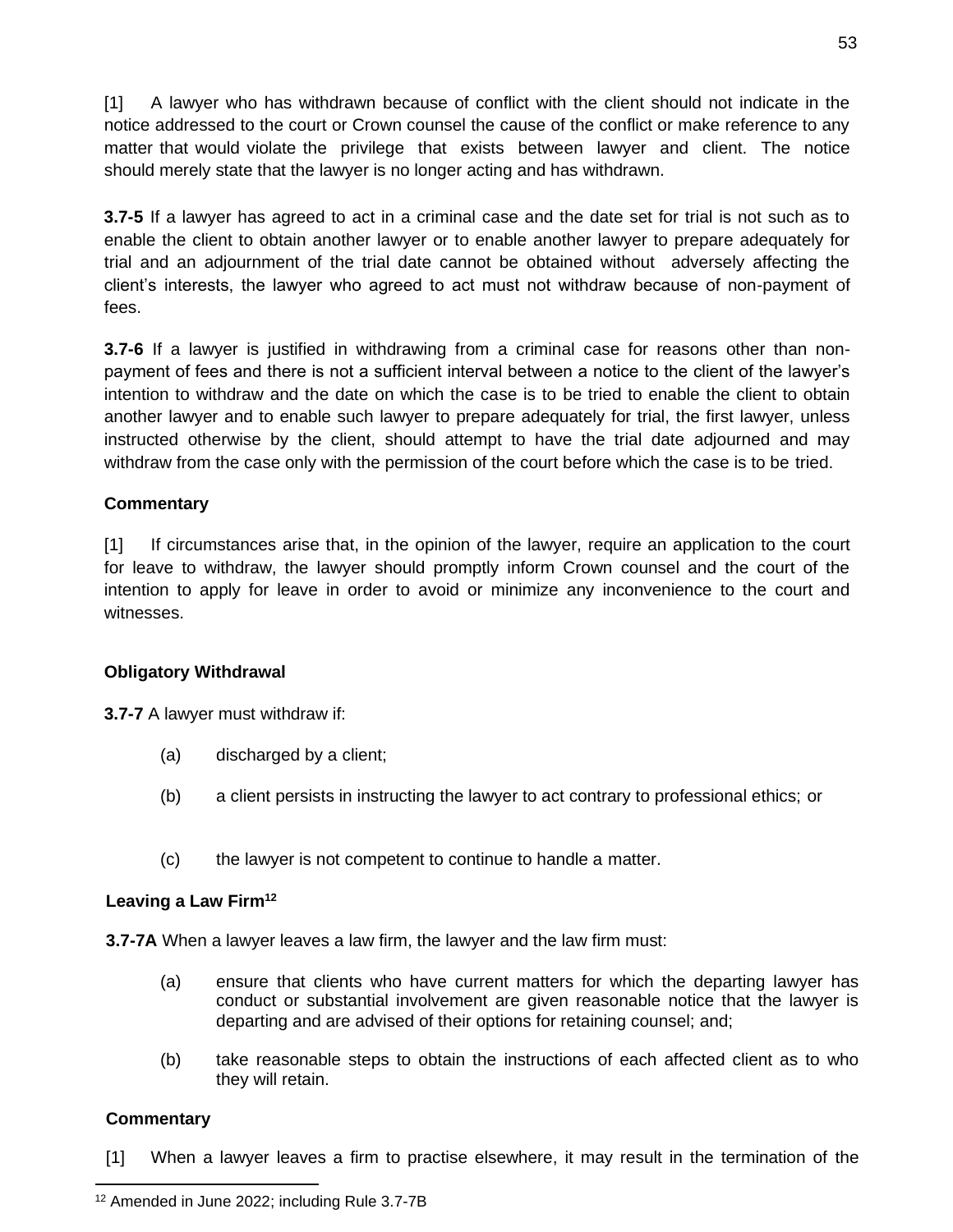lawyer-client relationship between that lawyer and a client.

[2] The client's interests are paramount. Clients must be free to decide whom to retain as counsel without undue influence or pressure by the lawyer or the firm. The client should be provided with sufficient information to make an informed decision about whether to continue with the departing lawyer, remain with the firm where that is possible, or retain new counsel.

[3] The lawyer and the law firm should cooperate to ensure that the client receives the necessary information on the available options. While it is preferable to prepare a joint notification setting forth such information, factors to consider in determining who should provide it to the client include the extent of the lawyer's work for the client, the client's relationship with other lawyers in the law firm and access to client contact information. In the absence of agreement, both the departing lawyer and the law firm should provide the notification.

[4] If a client contacts a law firm to request a departed lawyer's contact information, the law firm should provide the professional contact information where reasonably possible.

[5] Where a client chooses to remain with the departing lawyer, the instructions referred to in the rule should include written authorizations for the transfer of files and client property. In all cases, the situation should be managed in a way that minimizes the expense and avoids prejudice to the client.

[6] In advance of providing notice to clients of their intended departure the lawyer should provide such notice to the firm as is reasonable in the circumstances.

[7] When a client chooses to remain with the firm, the firm should consider whether it is reasonable in the circumstances to charge the client for time expended by another firm member to become familiar with the file.

[8] The principles outlined in this rule and commentary will apply to the dissolution of a law firm. When a law firm is dissolved the lawyer-client relationship may end with one or more of the lawyers involved in the retainer. The client should be notified of the dissolution and provided with sufficient information to decide who to retain as counsel. The lawyers who are no longer retained by the client should try to minimize expense and avoid prejudice to the client.

[9] See also Rules 3.7-8 to 3.7-10 and related commentary regarding enforcement of a solicitor's lien and the duties of former and successor counsel.

**3.7-7B** [Rule 3.7-7A] does not apply to a lawyer leaving

- (a) a government, a Crown corporation or any other public body or
- (b) a corporation or other organization for which the lawyer is employed as in house counsel.

#### **Manner of Withdrawal**

**3.7-8** When a lawyer withdraws, the lawyer must try to minimize expense and avoid prejudice to the client and must do all that can reasonably be done to facilitate the orderly transfer of the matter to the successor lawyer.

**3.7-9** On discharge or withdrawal, a lawyer must:

- (a) notify the client in writing, stating:
	- i. the fact that the lawyer has withdrawn;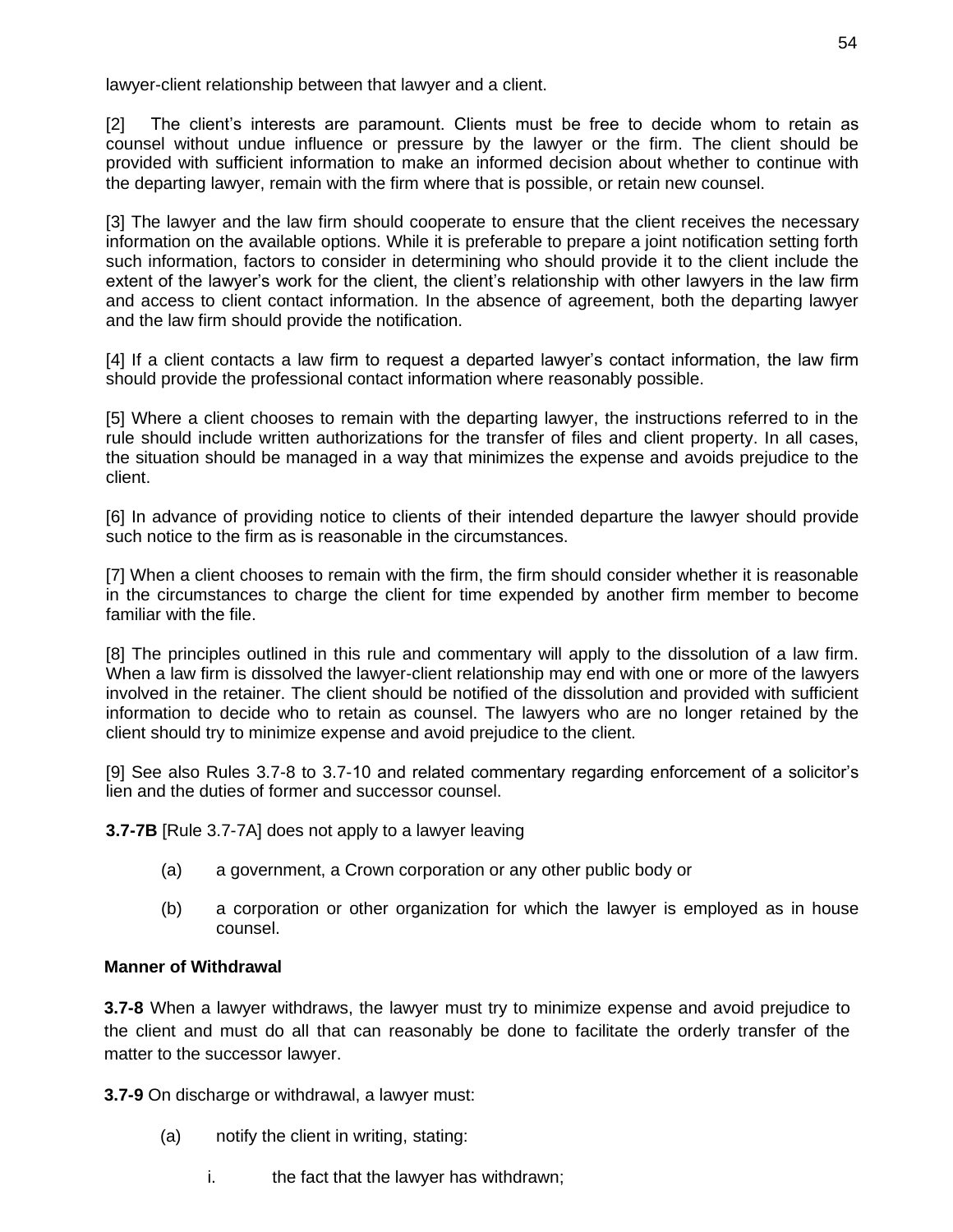- ii. the reasons, if any, for the withdrawal; and
- iii. in the case of litigation, that the client should expect that the hearing or trial will proceed on the date scheduled and that the client should retain new counsel promptly;
- (b) subject to the lawyer's right to a lien, deliver to or to the order of the client all papers and property to which the client is entitled;
- (c) subject to any applicable trust conditions, give the client all relevant information in connection with the case or matter;
- (d) account for all funds of the client then held or previously dealt with, including the refunding of any remuneration not earned during the representation;
- (e) promptly render an account for outstanding fees and disbursements;
- (f) co-operate with the successor lawyer in the transfer of the file so as to minimize expense and avoid prejudice to the client; and
- (g) comply with the applicable Rules of Court.

[1] If the lawyer who is discharged or withdraws is a member of a firm, the client should be notified that the lawyer and the firm are no longer acting for the client.

[2] If the question of a right of lien for unpaid fees and disbursements arises on the discharge or withdrawal of the lawyer, the lawyer should have due regard to the effect of its enforcement on the client's position. Generally speaking, a lawyer should not enforce a lien if to do so would prejudice materially a client's position in any uncompleted matter.

[3] The obligation to deliver papers and property is subject to a lawyer's right of lien. In the event of conflicting claims to such papers or property, the lawyer should make every effort to have the claimants settle the dispute.

[4] Co-operation with the successor lawyer will normally include providing any memoranda of fact and law that have been prepared by the lawyer in connection with the matter, but confidential information not clearly related to the matter should not be divulged without the written consent of the client.

[5] A lawyer acting for several clients in a case or matter who ceases to act for one or more of them should co-operate with the successor lawyer or lawyers to the extent required by the rules and should seek to avoid any unseemly rivalry, whether real or apparent.

# **Duty of Successor Lawyer**

**3.7-10** Before agreeing to represent a client, a successor lawyer must be satisfied that the former lawyer has withdrawn or has been discharged by the client.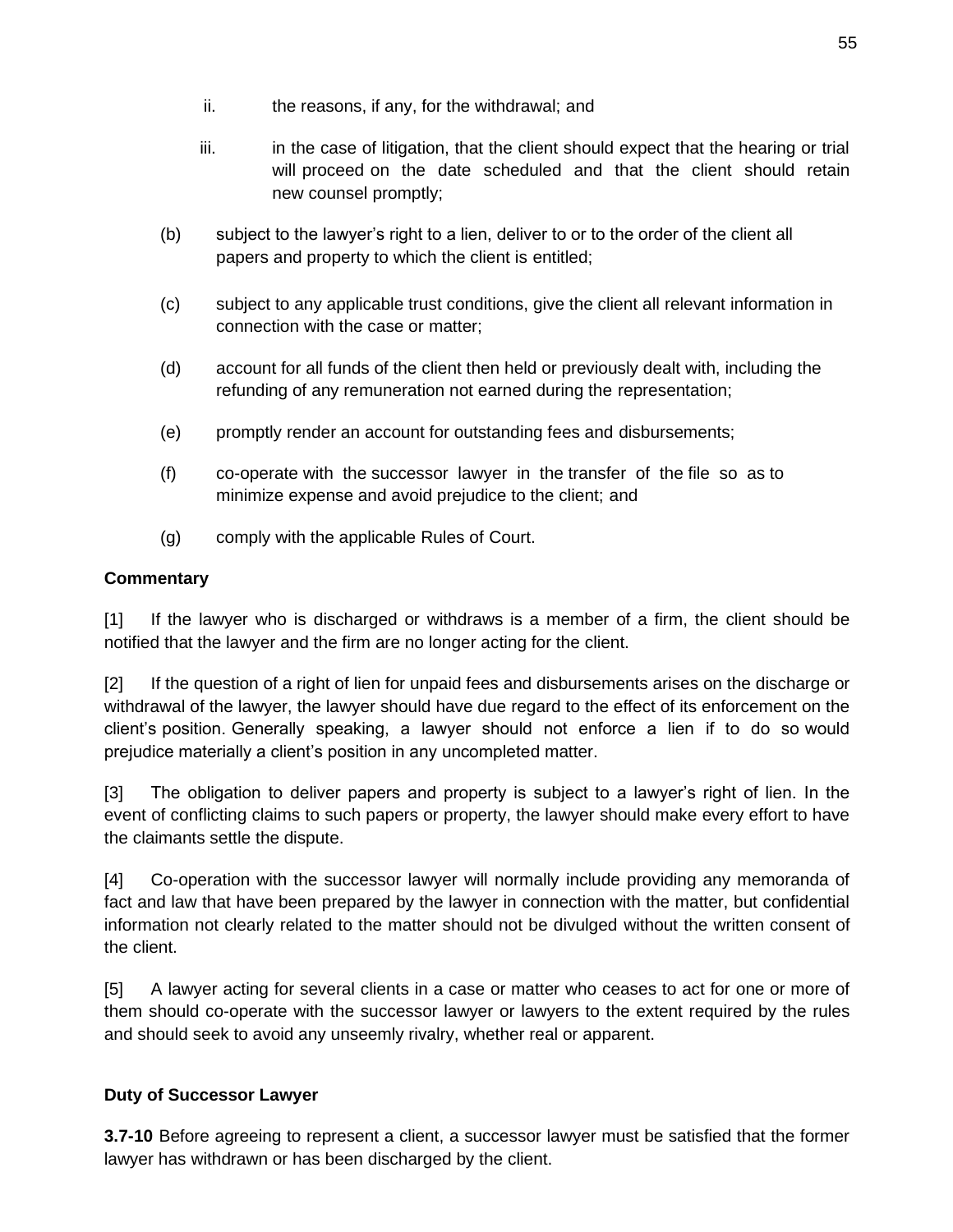[1] It is quite proper for the successor lawyer to urge the client to settle or take reasonable steps towards settling or securing any outstanding account of the former lawyer, especially if the latter withdrew for good cause or was capriciously discharged. But, if a trial or hearing is in progress or imminent, or if the client would otherwise be prejudiced, the existence of an outstanding account should not be allowed to interfere with the successor lawyer acting for the client.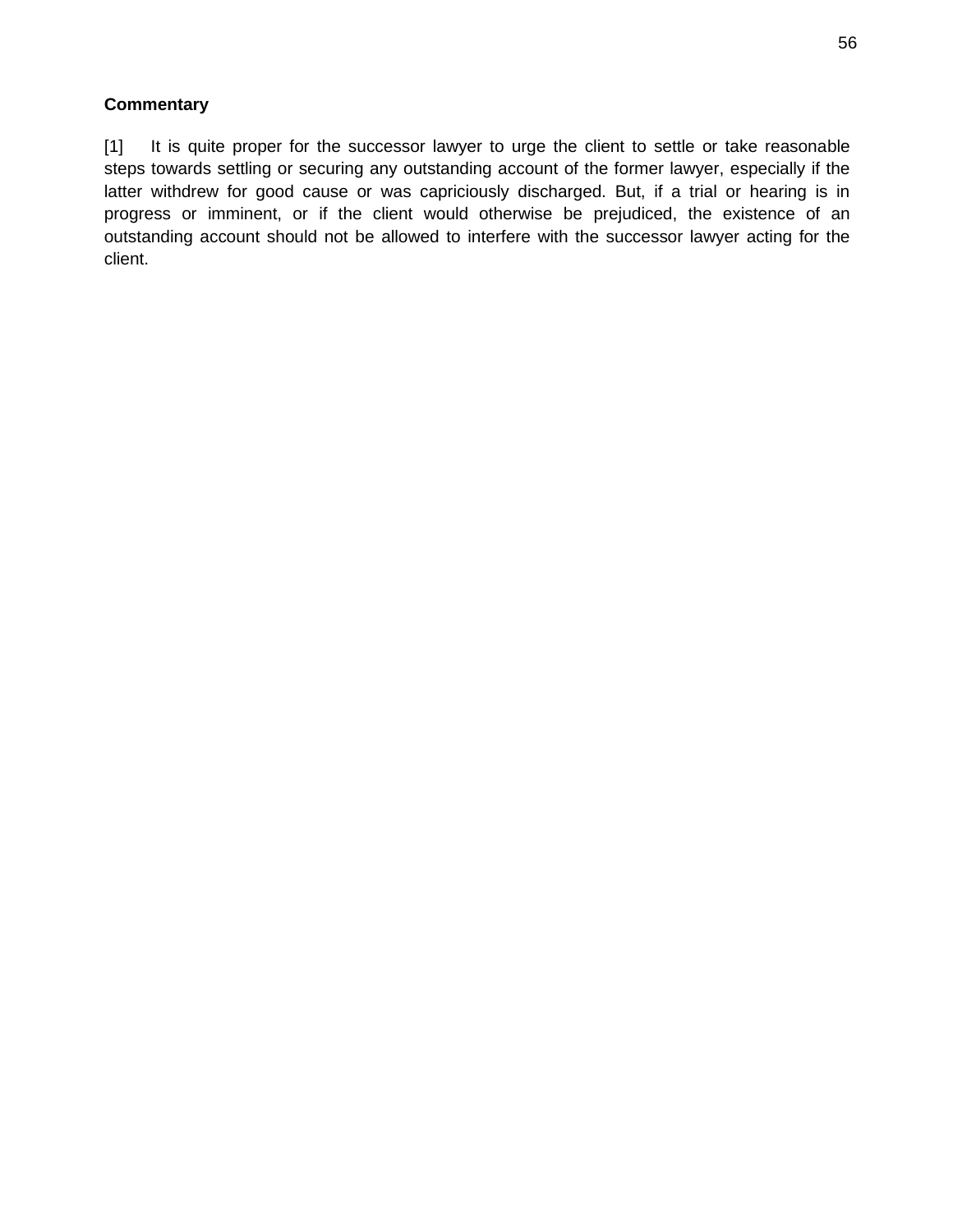#### **CHAPTER 4 – MARKETING OF LEGAL SERVICES**

#### **MAKING LEGAL SERVICES AVAILABLE**

#### **4.1 Making Legal Services Available**

**4.1-1** A lawyer must make legal services available to the public efficiently and conveniently and, subject to Rule 4.1-2, may offer legal services to a prospective client by any means.

#### **Commentary**

[1] A lawyer may assist in making legal services available by participating in the Legal Aid Plan and lawyer referral services and by engaging in programs of public information, education or advice concerning legal matters.

[2] As a matter of access to justice, it is in keeping with the best traditions of the legal profession to provide services pro bono and to reduce or waive a fee when there is hardship or poverty or the client or prospective client would otherwise be deprived of adequate legal advice or representation. The Society encourages lawyers to provide public interest legal services and to support organizations that provide services to persons of limited means.

[3] A lawyer who knows or has reasonable grounds to believe that a client is entitled to legal aid should advise the client of the right to apply for legal aid, unless the circumstances indicate that the client has waived or does not need such assistance.

[4] Right to Decline Representation - A lawyer has a general right to decline a particular representation (except when assigned as counsel by a tribunal), but it is a right to be exercised prudently, particularly if the probable result would be to make it difficult for a person to obtain legal advice or representation.<sup>13</sup> Generally, a lawyer should not exercise the right merely because a person seeking legal services or that person's cause is unpopular or notorious, or because powerful interests or allegations of misconduct or malfeasance are involved, or because of the lawyer's private opinion about the guilt of the accused. A lawyer declining representation should assist in obtaining the services of another lawyer qualified in the particular field and able to act. When a lawyer offers assistance to a client or prospective client in finding another lawyer, the assistance should be given willingly and, except where a referral fee is permitted by section 3.6-6, without charge.

[4A] This rule addresses the general duty of a lawyer to assist in facilitating access to justice. Canada does not follow a "cab rank rule", so a lawyer is not obliged to accept every case.

Factors to consider in declining a representation may include the lawyer's competence in a particular field of practice and the lawyer's availability at the time or geographically. A lawyer should not decline a representation merely because the person or his cause is unpopular or notorious or because of the lawyer's private opinion about the guilt of an accused. A lawyer declining representation should assist in obtaining the services of another lawyer qualified in the particular field and able to act.

<sup>13</sup> Amended in June 2022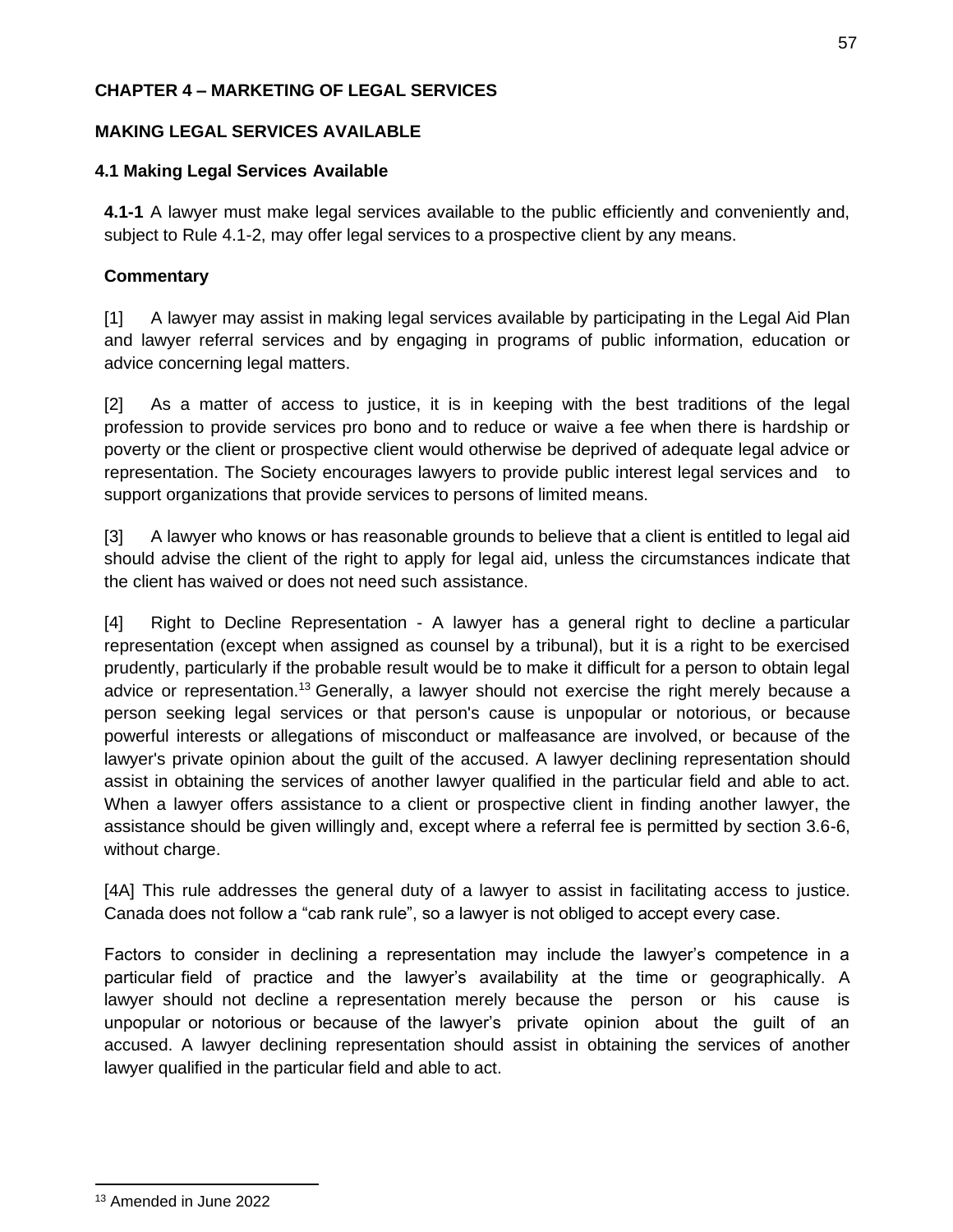#### **Restrictions**

**4.1-2** In offering legal services, a lawyer must not use means that:

- (a) are false or misleading;
- (b) amount to coercion, duress, or harassment;
- (c) take advantage of a person who is vulnerable or who has suffered a traumatic experience and has not yet recovered; or
- (d) otherwise bring the profession or the administration of justice into disrepute.

#### **Commentary**

[1] A person who is vulnerable or who has suffered a traumatic experience and has not recovered may need the professional assistance of a lawyer, and this rule does not prevent a lawyer from offering assistance to such a person. A lawyer is permitted to provide assistance to a person if a close relative or personal friend of the person contacts the lawyer for this purpose, and to offer assistance to a person with whom the lawyer has a close family or professional relationship. The rule prohibits the lawyer from using unconscionable, exploitive or other means that bring the profession or the administration of justice into disrepute.

#### **4.2 MARKETING**

#### **Marketing of Professional Services**

**4.2-1** A lawyer may market professional services, provided that the marketing is:

- (a) demonstrably true, accurate and verifiable;
- (b) neither misleading, confusing or deceptive, nor likely to mislead, confuse or deceive;
- (c) in the best interests of the public and consistent with a high standard of professionalism.

#### **Commentary**

- [1] Examples of marketing that may contravene this rule include:
	- (a) stating an amount of money that the lawyer has recovered for a client or referring to the lawyer's degree of success in past cases, unless such statement is accompanied by a further statement that past results are not necessarily indicative of future results and that the amount recovered and other litigation outcomes will vary according to the facts in individual cases;
	- (b) suggesting qualitative superiority to other lawyers;
	- (c) raising expectations unjustifiably;
	- (d) suggesting or implying the lawyer is aggressive;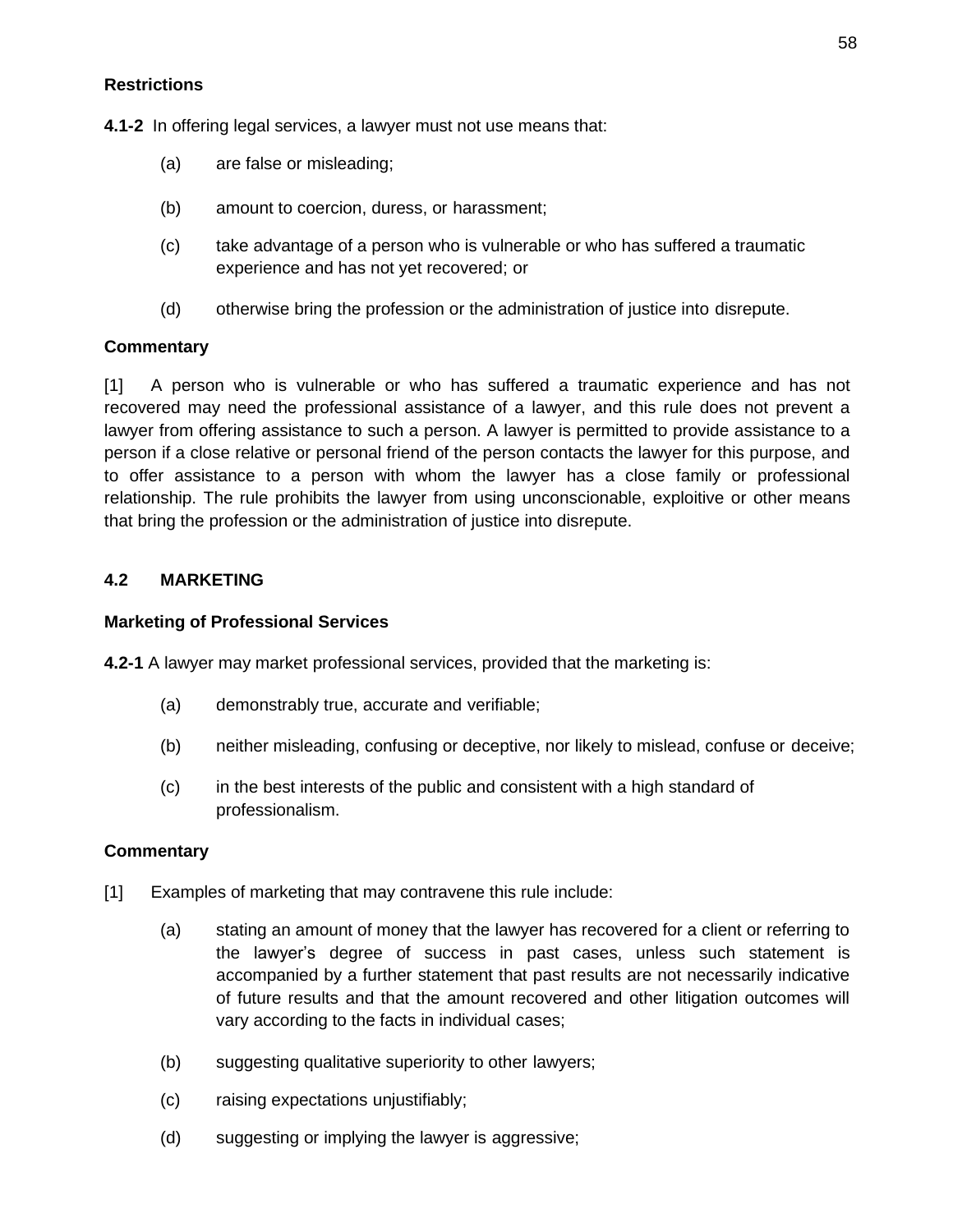- (e) disparaging or demeaning other persons, groups, organizations or institutions;
- (f) taking advantage of a vulnerable person or group; and
- (g) using testimonials or endorsements that contain emotional appeals.

#### **Advertising of Fees**

**4.2-2** A lawyer may advertise fees charged for their services provided that:

- (a) the advertising is reasonably precise as to the services offered for each fee quoted;
- (b) the advertising states whether other amounts, such as disbursements and taxes, will be charged in addition to the fee; and
- (c) the lawyer strictly adheres to the advertised fee in every applicable case.

# **4.3 ADVERTISING NATURE OF PRACTICE**

**4.3-1** A lawyer must not advertise that the lawyer is a specialist in a specified field unless the lawyer has been so certified by the Society.

#### **Commentary**

[1] The Law Society of Nunavut does not have a process for certifying specialists.

[2] Lawyers' advertisements may be designed to provide information to assist a potential client to choose a lawyer who has the appropriate skills and knowledge for the client's particular legal matter.

[3] A lawyer who is not a certified specialist is not permitted to use any designation from which a person might reasonably conclude that the lawyer is a certified specialist. A claim that a lawyer is a specialist or expert, or specializes in an area of law, implies that the lawyer has met some objective standard or criteria of expertise, presumably established or recognized by a Law Society. In the absence of Law Society recognition or a certification process, an assertion by a lawyer that the lawyer is a specialist or expert is misleading and improper.

[4] If a firm practises in more than one jurisdiction, some of which certify or recognize specialization, an advertisement by such a firm that makes reference to the status of a firm member as a specialist or expert, in media circulated concurrently in Nunavut and the certifying jurisdiction, does not offend this rule if the certifying authority or organization is identified.

[5] A lawyer may advertise areas of practice, including preferred areas of practice or a restriction to a certain area of law. An advertisement may also include a description of the lawyer's or law firm's proficiency or experience in an area of law. In all cases, the representations made must be accurate (that is, demonstrably true) and must not be misleading.

[6] A limited liability partnership must ensure that any trade name used by the partnership clearly indicates the limited liability status of its partners.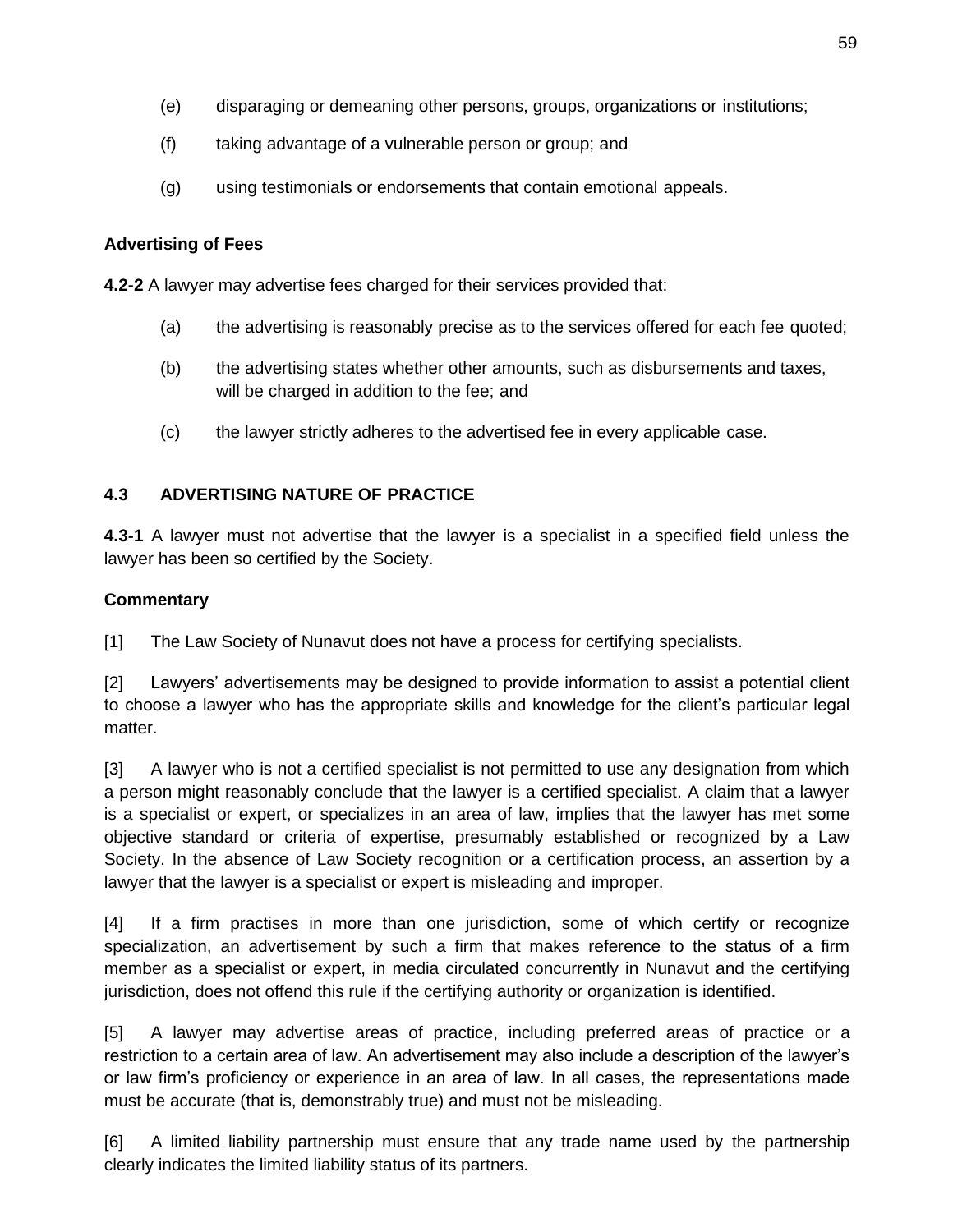# **CHAPTER 5 - RELATIONSHIP TO THE ADMINISTRATION OF JUSTICE**

# **5.1 THE LAWYER AS ADVOCATE**

# **Advocacy**

**5.1-1** When acting as an advocate, a lawyer must represent the client resolutely and honourably within the limits of the law, while treating the tribunal with candour, fairness, courtesy and respect.

# **Commentary**

[1] Role in Adversarial Proceedings – In adversarial proceedings, the lawyer has a duty to the client to raise fearlessly every issue, advance every argument and ask every question, however distasteful, that the lawyer thinks will help the client's case and to endeavour to obtain for the client the benefit of every remedy and defence authorized by law. The lawyer must discharge this duty by fair and honourable means, without illegality and in a manner that is consistent with the lawyer's duty to treat the tribunal with candour, fairness, courtesy and respect and in a way that promotes the parties' right to a fair hearing in which justice can be done. Maintaining dignity, decorum and courtesy in the courtroom is not an empty formality because, unless order is maintained, rights cannot be protected.

[2] This rule applies to the lawyer as advocate, and therefore extends not only to court proceedings but also to appearances and proceedings before boards, administrative tribunals, arbitrators, mediators and others who resolve disputes, regardless of their function or the informality of their procedures.

[3] The lawyer's function as advocate is openly and necessarily partisan. Accordingly, the lawyer is not obliged (except as required by law or under these rules and subject to the duties of a prosecutor set out below) to assist an adversary or advance matters harmful to the client's case.

[4] In adversarial proceedings that will likely affect the health, welfare or security of a child, a lawyer should advise the client to take into account the best interests of the child, if this can be done without prejudicing the legitimate interests of the client.

[5] A lawyer should refrain from expressing the lawyer's personal opinions on the merits of a client's case to a court or tribunal.

[6] When opposing interests are not represented, for example, in without notice or uncontested matters or in other situations in which the full proof and argument inherent in the adversarial system cannot be achieved, the lawyer must take particular care to be accurate, candid and comprehensive in presenting the client's case so as to ensure that the tribunal is not misled.

[7] The lawyer should never waive or abandon the client's legal rights, such as an available defence under a statute of limitations, without the client's informed consent.

[8] In civil proceedings, a lawyer should avoid and discourage the client from resorting to frivolous or vexatious objections, attempts to gain advantage from slips or oversights not going to the merits or tactics that will merely delay or harass the other side. Such practices can readily bring the administration of justice and the legal profession into disrepute.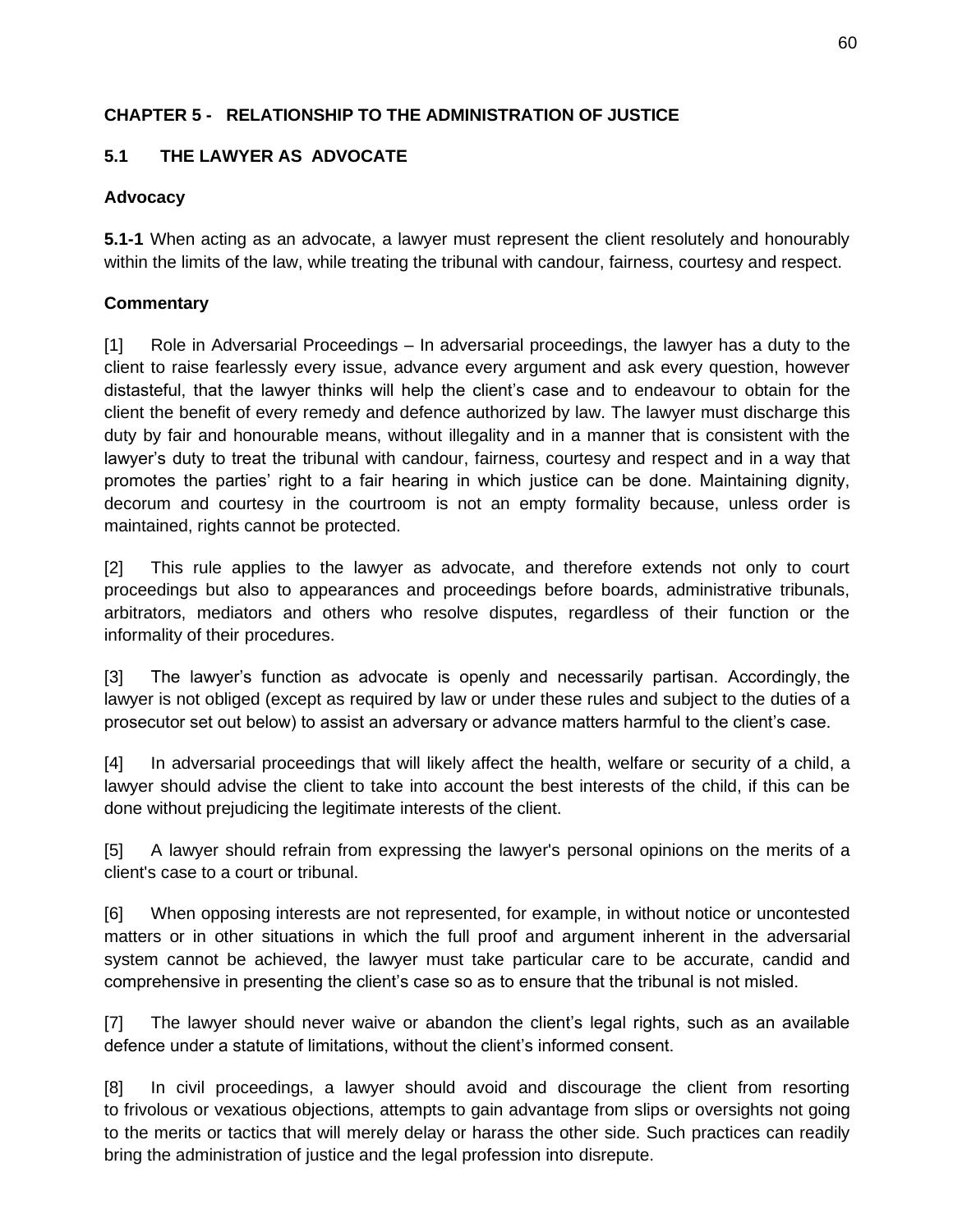[9] Duty as Defence Counsel – When defending an accused person, a lawyer's duty is to protect the client as far as possible from being convicted, except by a tribunal of competent jurisdiction and upon legal evidence sufficient to support a conviction for the offence with which the client is charged. Accordingly, and notwithstanding the lawyer's private opinion on credibility or the merits, a lawyer may properly rely on any evidence or defences, including so-called technicalities, not known to be false or fraudulent.

[10] Admissions made by the accused to a lawyer may impose strict limitations on the conduct of the defence, and the accused should be made aware of this. For example, if the accused clearly admits to the lawyer the factual and mental elements necessary to constitute the offence, the lawyer, if convinced that the admissions are true and voluntary, may properly take objection to the jurisdiction of the court, the form of the indictment or the admissibility or sufficiency of the evidence, but must not suggest that some other person committed the offence or call any evidence that, by reason of the admissions, the lawyer believes to be false. Nor may the lawyer set up an affirmative case inconsistent with such admissions, for example, by calling evidence in support of an alibi intended to show that the accused could not have done or, in fact, has not done the act. Such admissions will also impose a limit on the extent to which the lawyer may attack the evidence for the prosecution. The lawyer is entitled to test the evidence given by each individual witness for the prosecution and argue that the evidence taken as a whole is insufficient to amount to proof that the accused is guilty of the offence charged, but the lawyer should go no further than that.

**5.1-2** When acting as an advocate, a lawyer must not:

- (a) abuse the process of the tribunal by instituting or prosecuting proceedings that, although legal in themselves, are clearly motivated by malice on the part of the client and are brought solely for the purpose of injuring the other party;
- (b) knowingly assist or permit a client to do anything that the lawyer considers to be dishonest or dishonourable;<sup>14</sup>
- (c) appear before a judicial officer when the lawyer, the lawyer's associates or the client have business or personal relationships with the officer that give rise to or might reasonably appear to give rise to pressure, influence or inducement affecting the impartiality of the officer, unless all parties consent and it is in the interests of justice;
- (d) endeavour or allow anyone else to endeavour, directly or indirectly, to influence the decision or action of a tribunal or any of its officials in any case or matter by any means other than open persuasion as an advocate;
- (e) knowingly attempt to deceive a tribunal or influence the course of justice by offering false evidence, misstating facts or law, presenting or relying upon a false or deceptive affidavit, suppressing what ought to be disclosed or otherwise assisting in any fraud, crime or illegal conduct;
- (f) knowingly misstate the contents of a document, the testimony of a witness, the substance of an argument or the provisions of a statute or like authority;

<sup>14</sup> Amended in June 2022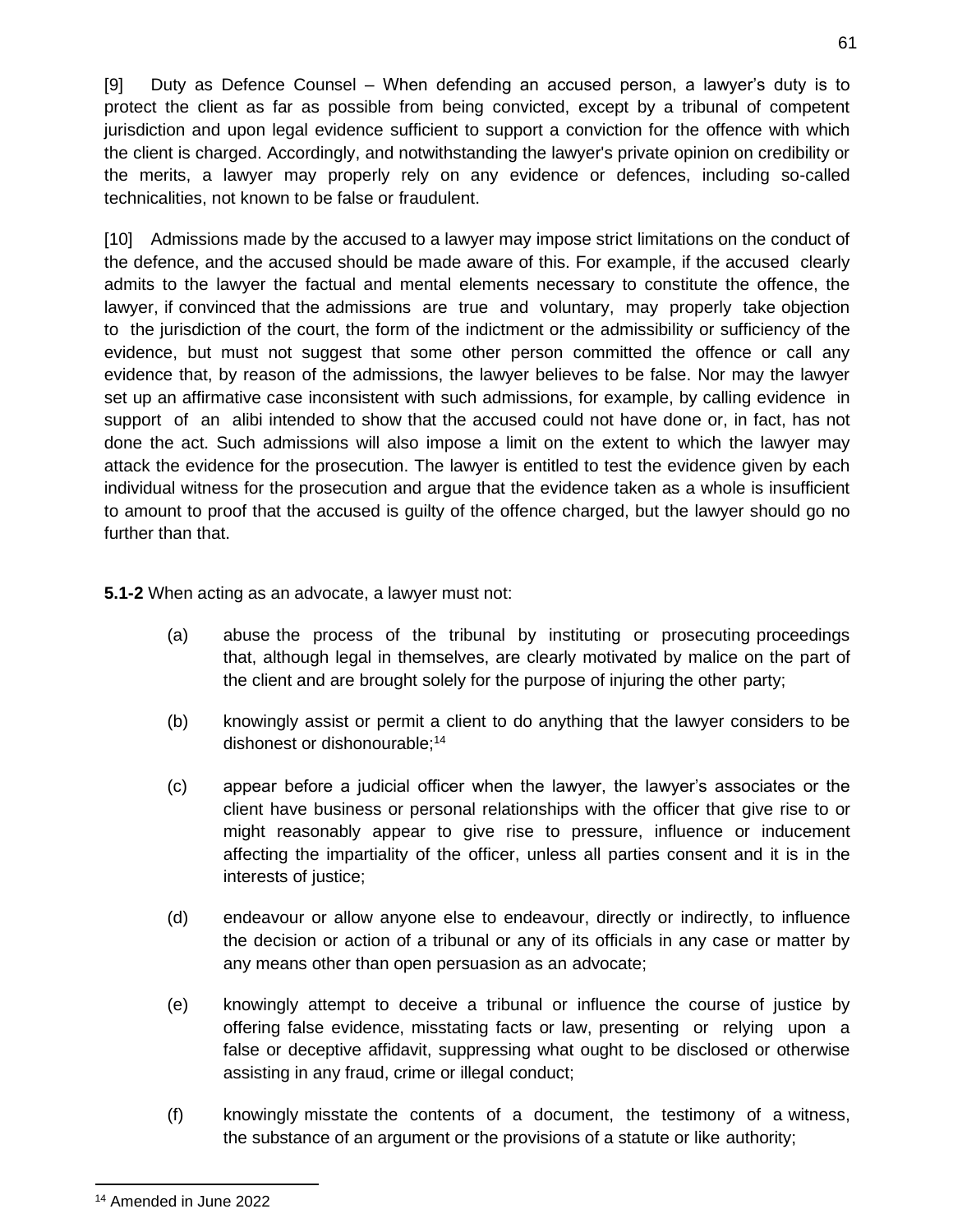- (g) knowingly assert as true a fact when its truth cannot reasonably be supported by the evidence or as a matter of which notice may be taken by the tribunal;
- (h) make suggestions to a witness recklessly or knowing them to be false;
- (i) deliberately refrain from informing a tribunal of any binding authority that the lawyer considers to be directly on point and that has not been mentioned by another party;
- (j) improperly dissuade a witness from giving evidence or advise a witness to be absent;
- (k) knowingly permit a witness or party to be presented in a false or misleading way or to impersonate another;
- (l) knowingly misrepresent the client's position in the litigation or the issues to be determined in the litigation;
- (m) needlessly abuse, hector or harass a witness;
- (n) when representing a complainant or potential complainant, attempt to gain a benefit for the complainant by threatening the laying of a criminal or quasi- criminal charge or complaint to a regulatory authority or by offering to seek or to procure the withdrawal of a criminal or quasi-criminal charge or complaint to a regulatory authority;
- (o) needlessly inconvenience a witness; or
- (p) appear before a court or tribunal drug while under the influence of alcohol or a drug or when it may be reasonably foreseen that the lawyer will be unable for any reason to provide competent services.

[1] In civil proceedings, a lawyer has a duty not to mislead the tribunal about the position of the client in the adversarial process. Thus, a lawyer representing a party to litigation who has made or is party to an agreement made before or during the trial by which a plaintiff is guaranteed recovery by one or more parties, notwithstanding the judgment of the court, should immediately reveal the existence and particulars of the agreement to the court and to all parties to the proceedings.

[2] A lawyer representing an accused or potential accused may communicate with a complainant or potential complainant, for example, to obtain factual information, to arrange for restitution or an apology from the accused, or to defend or settle any civil claims between the accused and the complainant. However, when the complainant or potential complaint is vulnerable, the lawyer must take care not to take unfair or improper advantage of the circumstances. If the complainant or potential complainant is unrepresented, the lawyer should be governed by the rules about unrepresented persons and make it clear that the lawyer is acting exclusively in the interests of the accused or potential accused. When communicating with an unrepresented complainant or potential complainant, it is prudent to have a witness present.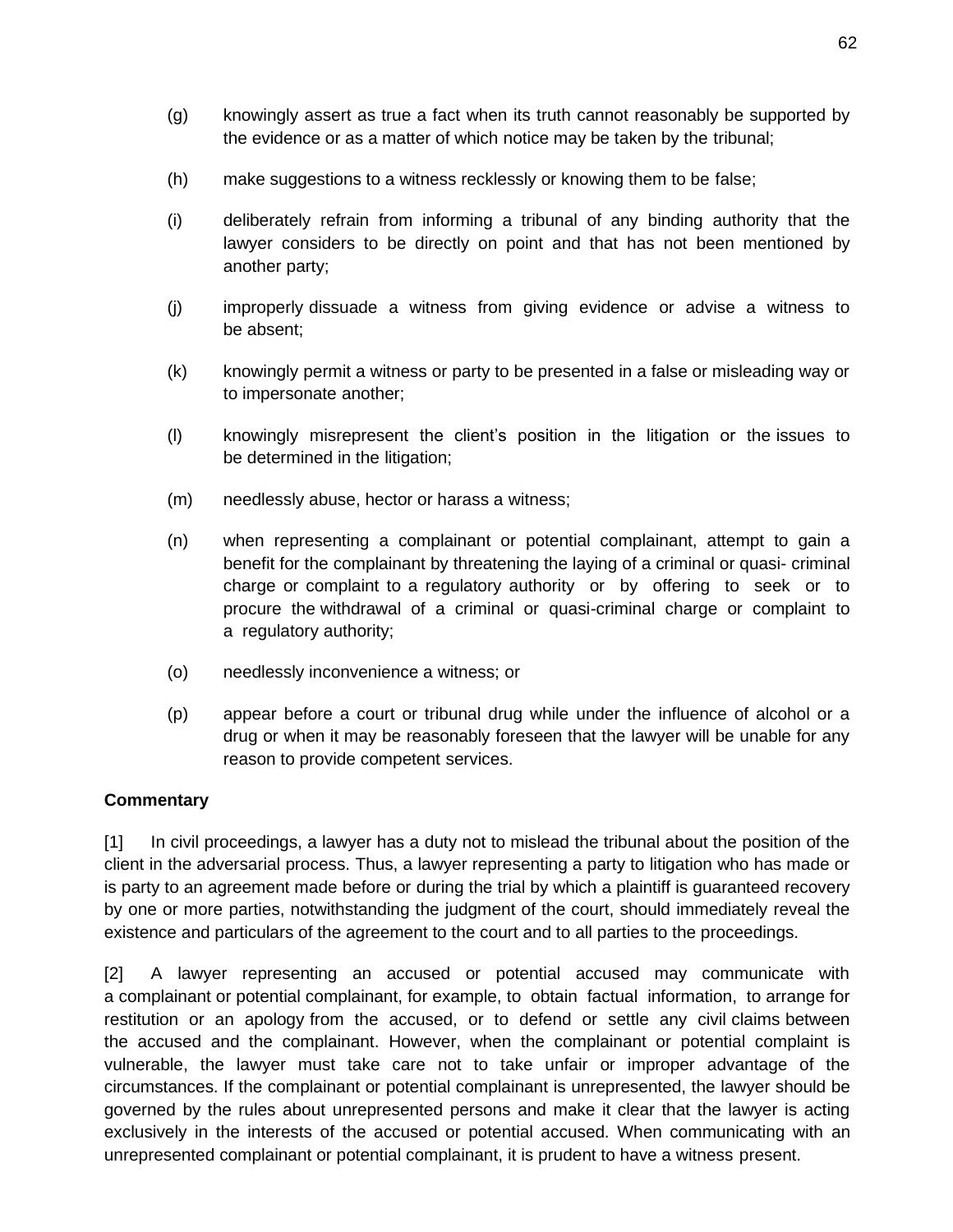[3] It is an abuse of the court's process to threaten to bring an action or to offer to seek withdrawal of a criminal charge in order to gain a benefit. See also Rules 3.2-5 and 3.2-6 and accompanying commentary.

[4] When examining a witness, a lawyer may pursue any hypothesis that is honestly advanced on the strength of reasonable inference, experience or intuition.

# **Incriminating Physical Evidence**

**5.1-2A** A lawyer must not counsel or participate in the concealment, destruction or alteration of incriminating physical evidence or otherwise act so as to obstruct or attempt to obstruct the course of justice.

# **Commentary**

[1] In this rule, "evidence" does not depend upon admissibility before a tribunal or upon the existence of criminal charges. It includes documents, electronic information, objects or substances relevant to a crime, criminal investigation or a criminal prosecution. It does not include documents or communications that are solicitor-client privileged or that the lawyer reasonably believes are otherwise available to the authorities.

[2] This rule does not apply where a lawyer is in possession of evidence tending to establish the innocence of a client, such as evidence relevant to an alibi. However, a lawyer must exercise prudent judgment in determining whether such evidence is wholly exculpatory, and therefore falls outside of the application of this rule. For example, if the evidence is both incriminating and exculpatory, improperly dealing with it may result in a breach of the rule and also expose a lawyer to criminal charges.

[3] A lawyer is never required to take or keep possession of incriminating physical evidence or to disclose its mere existence. Possession of illegal things could constitute an offense. A lawyer in possession of incriminating physical evidence should carefully consider their options. These options include, as soon as reasonably possible:

- (a) delivering the evidence to law enforcement authorities or the prosecution, either directly or anonymously;
- (b) delivering the evidence to the tribunal in the relevant proceeding, which may also include seeking the direction of the tribunal to facilitate access by the prosecution or defence for testing or examination; or
- (c) disclosing the existence of the evidence to the prosecution and, if necessary, preparing to argue before a tribunal the appropriate uses, disposition or admissibility of it.

[4] A lawyer should balance the duty of loyalty and confidentiality owed to the client with the duties owed to the administration of justice. When a lawyer discloses or delivers incriminating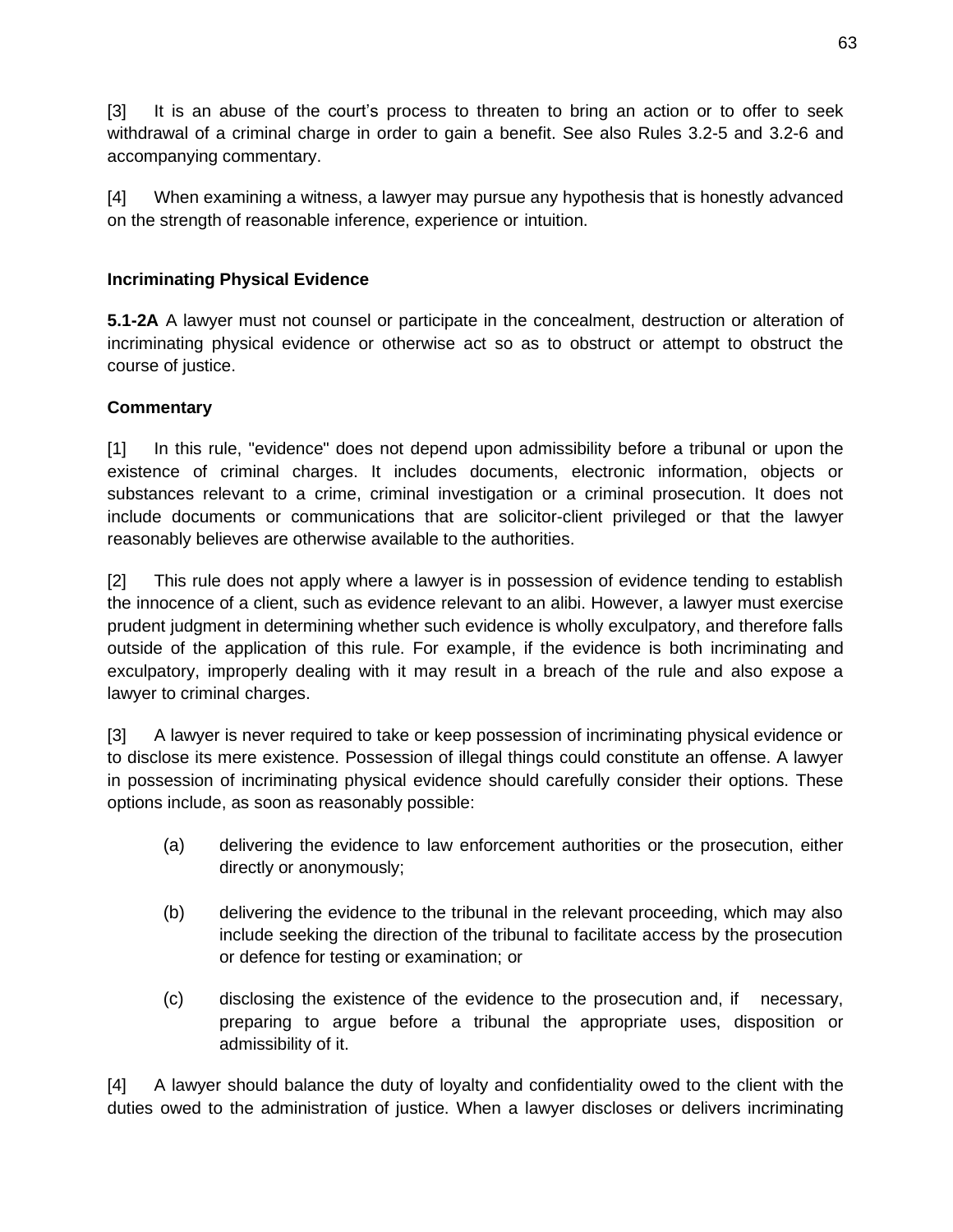physical evidence to law enforcement authorities or the prosecution, the lawyer has a duty to protect client confidentiality, including the client's identity, and to preserve solicitor-client privilege.

This may be accomplished by the lawyer retaining independent counsel, who is not informed of the identity of the client and who is instructed not to disclose the identity of the instructing lawyer, to disclose or deliver the evidence.

[5] A lawyer has no obligation to assist the authorities in gathering physical evidence of crime but cannot act or advise anyone to hinder an investigation or a prosecution. The lawyer's advice to a client that the client has the right to refuse to divulge the location of physical evidence does not constitute hindering an investigation.<sup>15</sup> A lawyer who becomes aware of the existence of incriminating physical evidence or declines to take possession of it must not counsel or participate in its concealment, destruction or alteration.

[6] A lawyer may determine that non-destructive testing, examination or copying of documentary or electronic information is needed. A lawyer should ensure that there is no concealment, destruction or any alteration of the evidence and should exercise caution in this area. For example, opening or copying an electronic document may alter it. A lawyer who has decided to copy, test or examine evidence before delivery or disclosure should do so without delay.

# **Duty as Prosecutor**

**5.1-3** When acting as a prosecutor, a lawyer must act for the public and the administration of justice resolutely and honourably within the limits of the law while treating the tribunal with candour, fairness, courtesy and respect.

# **Commentary**

[1] When engaged as a prosecutor, the lawyer's primary duty is not to seek to convict but to see that justice is done through a fair trial on the merits. The prosecutor exercises a public function involving much discretion and power and must act fairly and dispassionately. The prosecutor should not do anything that might prevent the accused from being represented by counsel or communicating with counsel and, to the extent required by law and accepted practice, should make timely disclosure to defence counsel or directly to an unrepresented accused of all relevant and known facts and witnesses, whether tending to show guilt or innocence.

# **Disclosure of Error or Omission**

**5.1-4** A lawyer who has unknowingly done or failed to do something that, if done or omitted knowingly, would have been in breach of this rule and who discovers it, must, subject to section 3.3 (Confidentiality), disclose the error or omission and do all that can reasonably be done in the circumstances to rectify it.

<sup>15</sup> Amended in June 2022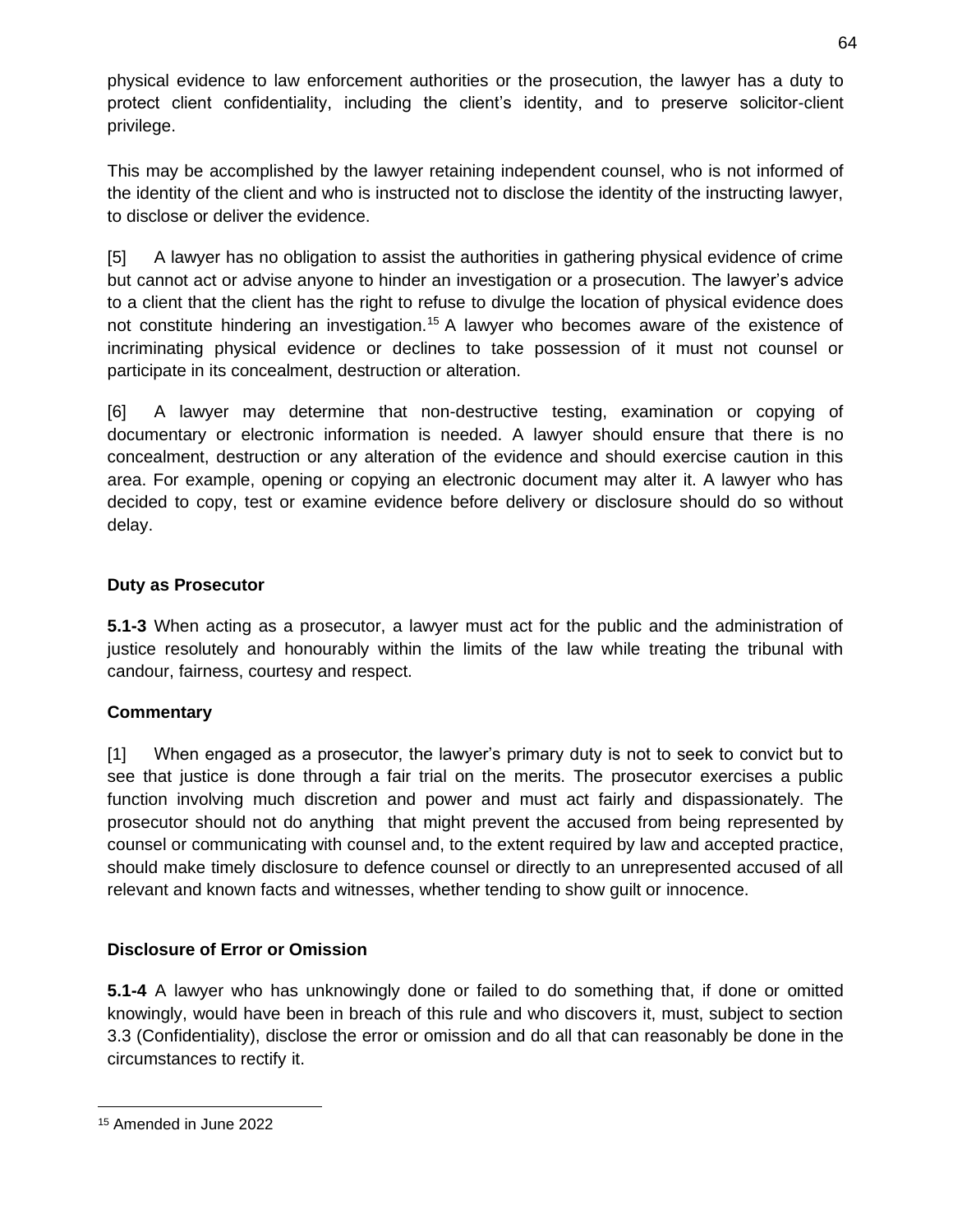[1] If a client desires that a course be taken that would involve a breach of this rule, the lawyer must refuse and do everything reasonably possible to prevent it. If that cannot be done, the lawyer should, subject to Rule 3.7-1 (Withdrawal from Representation), withdraw or seek leave to do so.

# **Courtesy<sup>16</sup>**

**5.1-5** A lawyer must be courteous and civil and act in good faith to the tribunal and all persons with whom the lawyer has dealings.

#### **Commentary**

[1] Legal contempt of court and the professional obligation outlined here are not identical, and a consistent pattern of rude, provocative or disruptive conduct by a lawyer, even though unpunished as contempt, may constitute professional misconduct.

#### **Undertakings**

**5.1-6** A lawyer must strictly and scrupulously fulfill any undertakings given and honour any trust conditions accepted in the course of litigation.

#### **Commentary**

[1] A lawyer should also be guided by the provisions of Rule 7.2-11 (Undertakings and Trust Conditions).

#### **Agreement on Guilty Plea**

**5.1-7** Before a charge is laid or at any time after a charge is laid, a lawyer for an accused or potential accused may discuss with the prosecutor the possible disposition of the case, unless the client instructs otherwise.

**5.1-8** A lawyer for an accused or potential accused may enter into an agreement with the prosecutor about a guilty plea if, following investigation,

- (a) the lawyer advises their client about the prospects for an acquittal or finding of guilt;
- (b) the lawyer advises the client of the implications and possible consequences of a guilty plea and particularly of the sentencing authority and discretion of the court, including the fact that the court is not bound by any agreement about a guilty plea;
- (c) the client voluntarily is prepared to admit the necessary factual and mental elements of the offence charged; and

<sup>16</sup> Amended in June 2022; including commentary.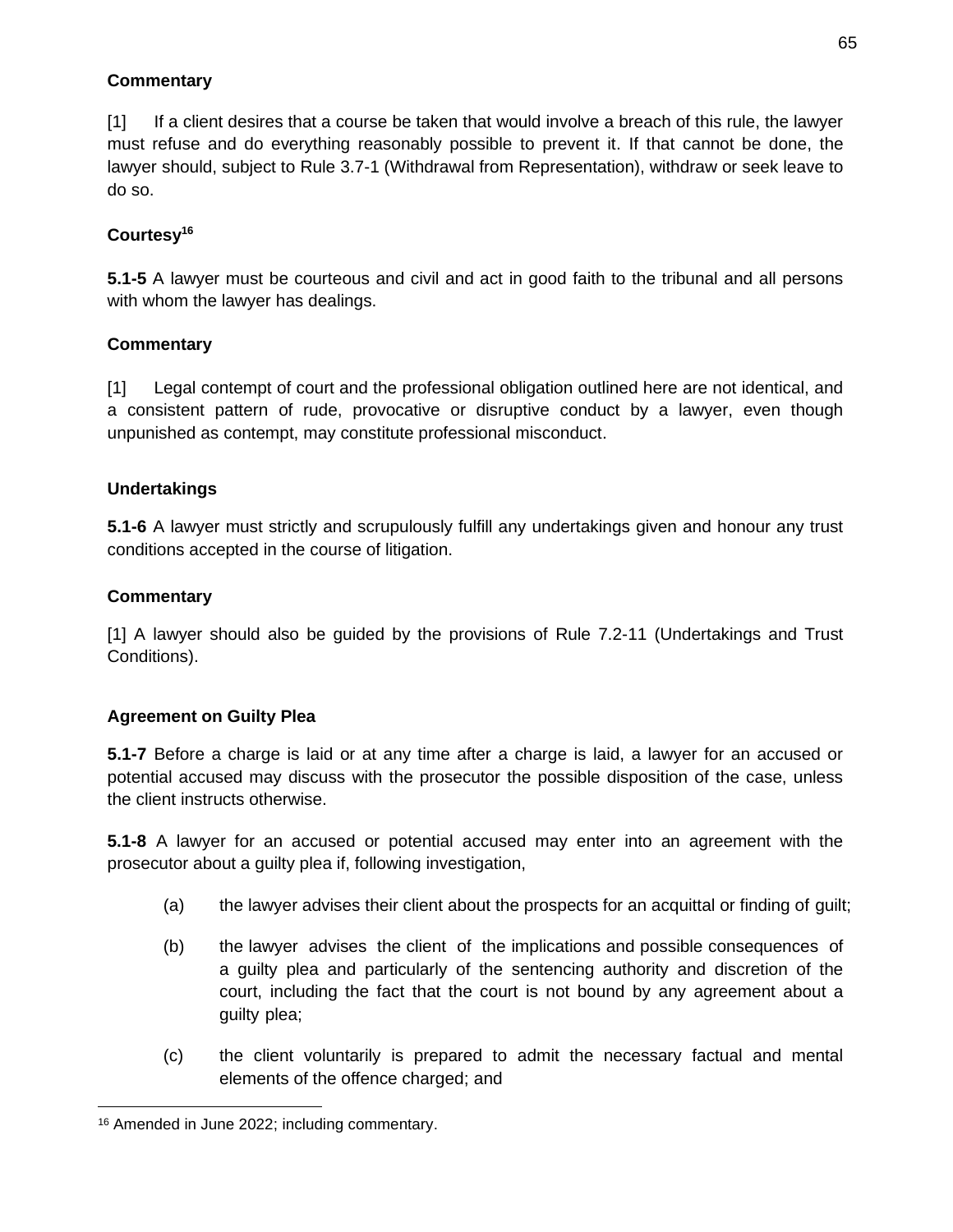(d) the client voluntarily instructs the lawyer to enter into an agreement as to a guilty plea.

### **Commentary**

[1] The public interest in the proper administration of justice should not be sacrificed in the interest of expediency.

# **5.2 THE LAWYER AS WITNESS**

# **Submission of Evidence**

**5.2-1** A lawyer who appears as advocate must not testify or submit their own affidavit evidence before the tribunal unless permitted to do so by law, the tribunal, the rules of court or the rules of procedure of the tribunal, or unless the matter is purely formal or uncontroverted.

# **Commentary**

[1] A lawyer should not express personal opinions or beliefs or assert as a fact anything that is properly subject to legal proof, cross-examination or challenge. The lawyer should not, in effect, appear as an unsworn witness or put the lawyer's own credibility in issue. The lawyer who is a necessary witness should testify and entrust the conduct of the case to another lawyer. There are no restrictions on the advocate's right to cross-examine another lawyer, however, and the lawyer who does appear as a witness should not expect or receive special treatment because of professional status.

#### **Appeals**

**5.2-2** A lawyer who is a witness in proceedings must not appear as advocate in any appeal from the decision in those proceedings, unless the matter about which they testified is purely formal or uncontroverted.

#### **Commentary**

[1] This rule does not apply to a lawyer who is self-represented.

5.3 [Deleted]

# **5.4 COMMUNICATING WITH WITNESSES**

**5.4-1** A lawyer may seek information from any potential witness, provided that:

- (a) before doing so, the lawyer discloses the lawyer's interest in the matter;
- (b) the lawyer does not encourage the witness to suppress evidence or to refrain from providing information to other parties in the matter; and
- (c) the lawyer observes Rules 7.2-6 to 7.2-8 on communicating with represented parties.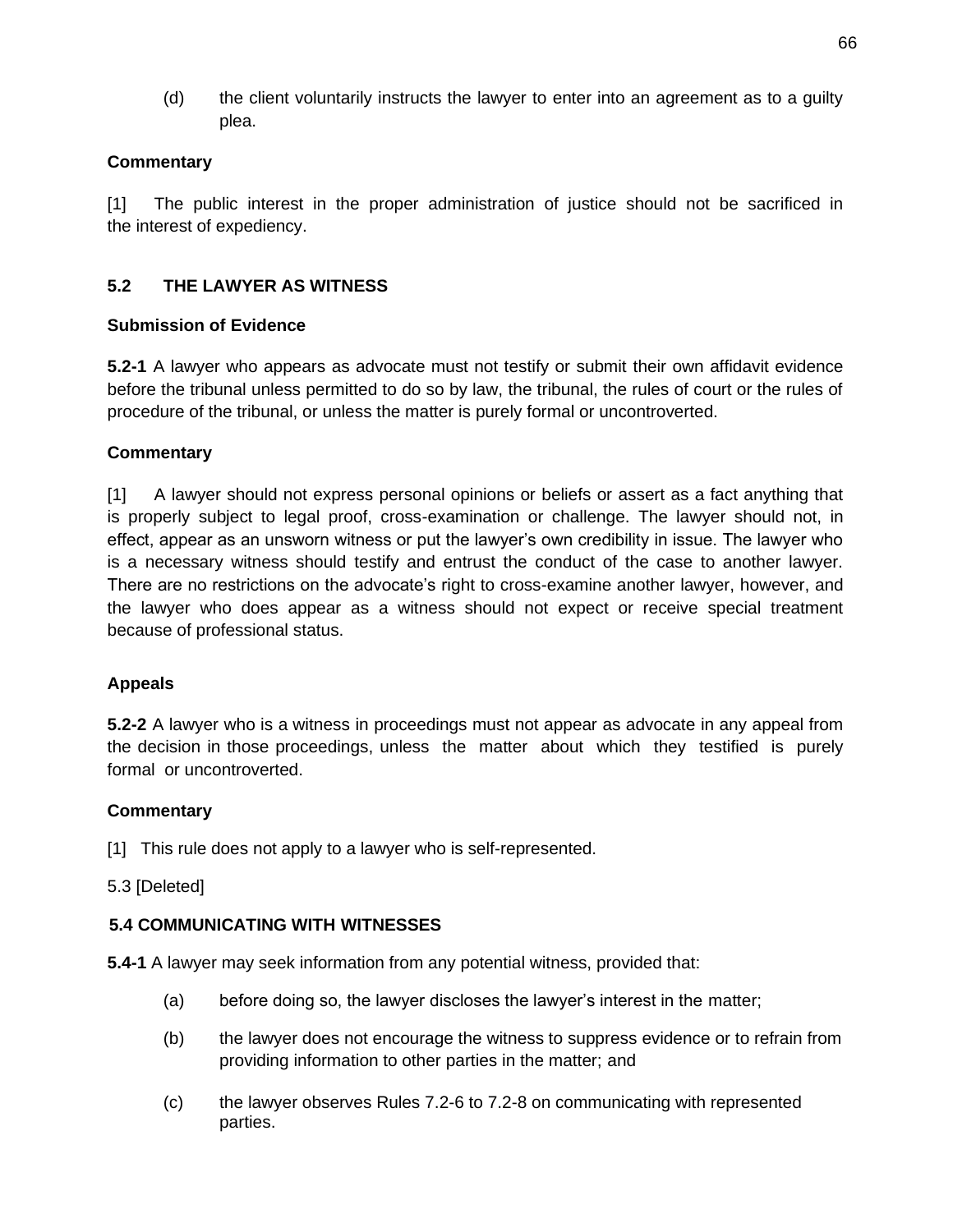[1] There is generally no property in a witness. To achieve the truth-seeking goal of the justice system, any person having information relevant to a proceeding should be free to impart it voluntarily and in the absence of improper influence. A lawyer should not advise a potential witness to refrain from speaking to other parties except as provided in this rule.

# **Expert witnesses**

[2] Special considerations may apply when communicating with expert witnesses. Depending on the area of practice and the jurisdiction, there may be legal or procedural limitations on the permissible scope of a lawyer's contact with an expert witness, including the application of litigation or solicitor client privilege. This may include notifying an opposing party's counsel prior to communicating with that party's expert witness.

# **Conduct during Witness Preparation and Testimony**

**5.4-2** A lawyer must not influence a witness or potential witness to give evidence that is false, misleading or evasive.

**5.4-3** A lawyer involved in a proceeding must not obstruct an examination or cross-examination in any manner.

# **Commentary**

# **General Principles**

[1] The ethical duty against improperly influencing a witness or a potential witness applies at all stages of a proceeding, including while preparing a witness to give evidence or to make a statement, and during testimony under oath or affirmation. The role of an advocate is to assist the witness in bringing forth the evidence in a manner that ensures fair and accurate comprehension by the tribunal and opposing parties.

[2] A lawyer may prepare a witness, for discovery and for appearances before tribunals, by discussing courtroom and questioning procedures and the issues in the case, reviewing facts, refreshing memory, and by discussing admissions, choice of words and demeanour. It is, however, improper to direct or encourage a witness to misstate or misrepresent the facts or to give evidence that is intentionally evasive or vague.

# **Communicating with Witnesses Under Oath or Affirmation**

[3] During any witness testimony under oath or affirmation, a lawyer should not engage in conduct designed to improperly influence the witness' evidence.

[4] The ability of a lawyer to communicate with a witness at a specific stage of a proceeding will be influenced by the practice, procedures or directions of the relevant tribunal, and may be modified by agreement of counsel with the approval of the tribunal. Lawyers should become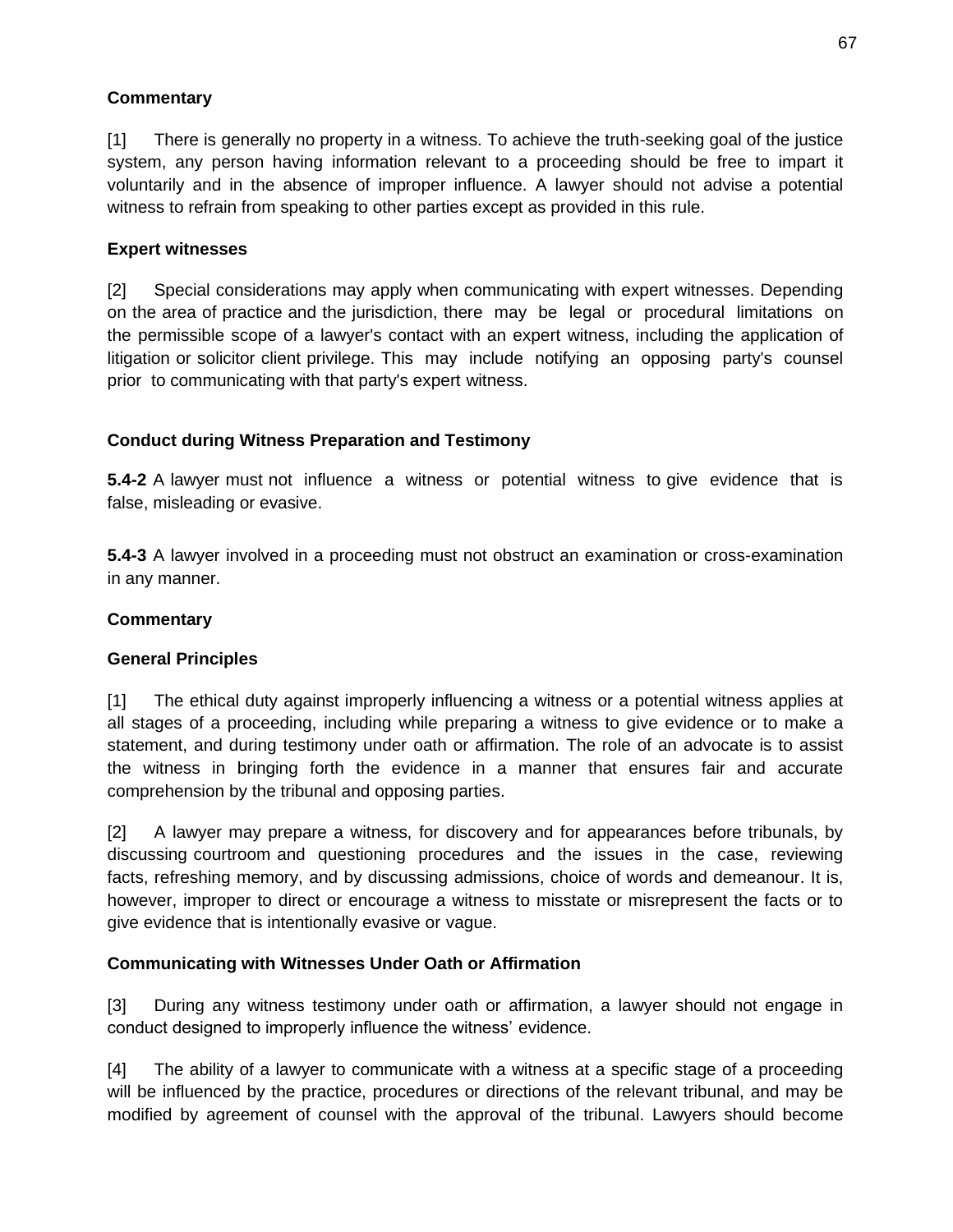familiar with the rules and practices of the relevant tribunal governing communication with witnesses during examination-in-chief and cross-examination, and prior to or during reexamination.

[5] A lawyer may communicate with a witness during examination-in-chief. However, there may be local exceptions to this practice.

[6] It is generally accepted that a lawyer is not permitted to communicate with the witness during cross examination except with leave of the tribunal or with the agreement of counsel. The opportunity to conduct a full-ranging and uninterrupted cross-examination is fundamental to the adversarial system. It is counterbalanced by an opposing advocate's ability to ensure clarity of testimony through initial briefing, direct examination and re-examination of that lawyer's witnesses. There is therefore no justification for obstruction of cross-examination by unreasonable interruptions, repeated objections to proper questions, attempts to have the witness change or tailor evidence, or other similar conduct while the examination is ongoing.

[7] A lawyer should seek approval from the tribunal before speaking with a witness after cross examination and before re-examination.

#### **Discoveries and Other Examinations**

[8] Rule 5.4 also applies to examinations under oath or affirmation that are not before a tribunal including examinations for discovery, examinations on affidavits and examinations in aid of execution. Lawyers should scrupulously avoid any attempts to influence witness testimony, particularly as the tribunal is unable to directly monitor compliance. This rule is not intended to prevent discussions or consultations that are necessary to fulfil undertakings given during such examinations.

# **5.5 RELATIONS WITH JURORS**

# **Communications before Trial**

**5.5-1** When acting as an advocate before the trial of a case, a lawyer must not communicate with or cause another to communicate with anyone that the lawyer knows to be a member of the jury panel for that trial.

#### **Commentary**

[1] A lawyer may investigate a prospective juror to ascertain any basis for challenge, provided that the lawyer does not directly or indirectly communicate with the prospective juror or with any member of the prospective juror's family. But a lawyer should not conduct or cause another, by financial support or otherwise, to conduct a vexatious or harassing investigation of either a member of the jury panel or a juror.

**Disclosure of Information**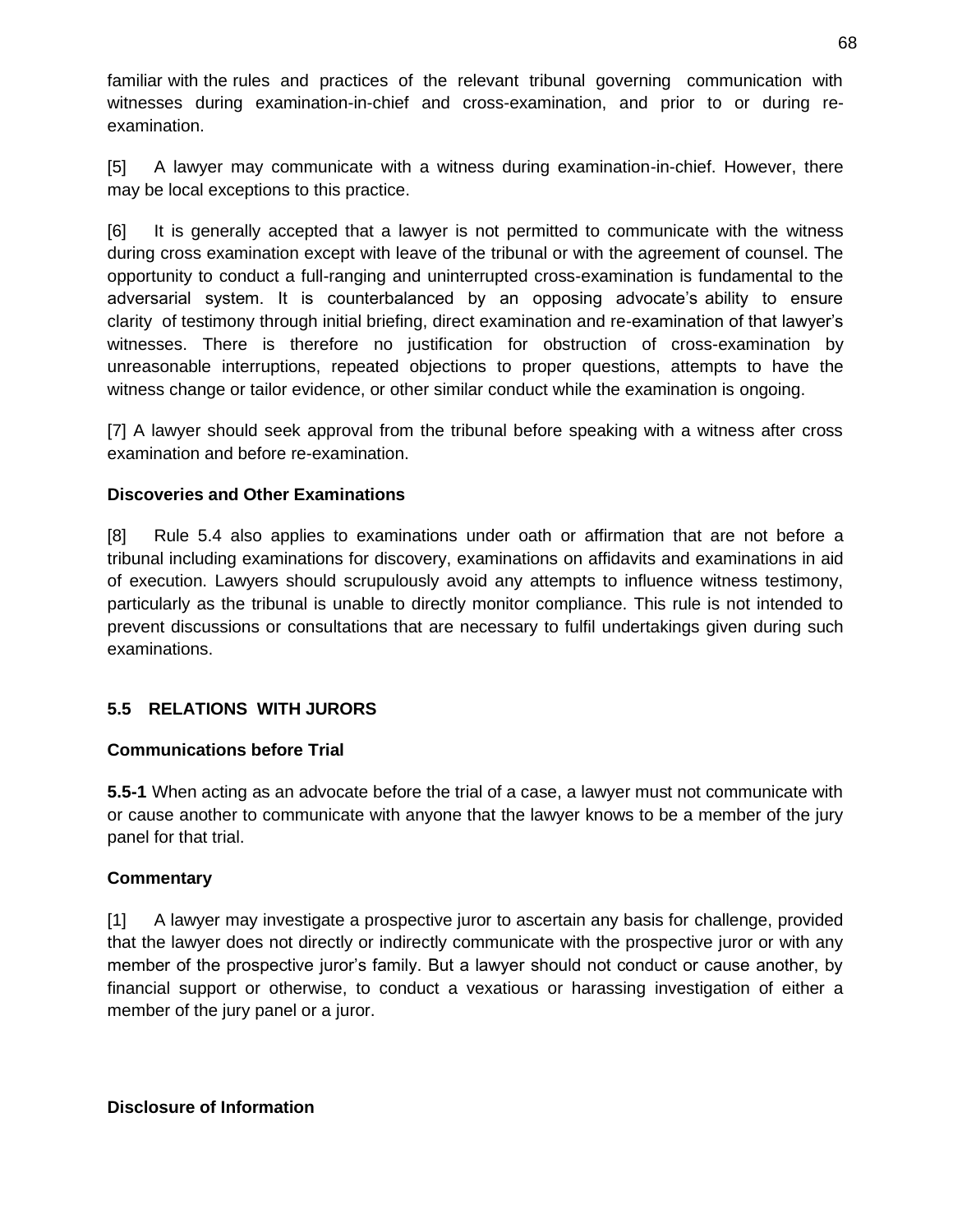**5.5-2** Unless the judge and opposing counsel have previously been made aware of the information, a lawyer acting as an advocate must disclose to them any information of which the lawyer is aware that a juror or prospective juror:

- (a) has or may have an interest, direct or indirect, in the outcome of the case;
- (b) is acquainted with or connected in any manner with the presiding judge, any counsel or any litigant; or
- (c) is acquainted with or connected in any manner with any person who has appeared or who is expected to appear as a witness.

**5.5-3** A lawyer must promptly disclose to the court any information that the lawyer reasonably believes discloses improper conduct by a member of a jury panel or by a juror.

# **Communication During Trial**

**5.5-4** Except as permitted by law, a lawyer acting as an advocate must not communicate with or cause another to communicate with any member of the jury during a trial of a case.

**5.5-5** A lawyer who is not connected with a case before the court must not communicate with or cause another to communicate with any member of the jury about the case.

**5.5-6** A lawyer must not have any discussion after trial with a member of the jury about its deliberations.

# **Commentary**

[1] The restrictions on communications with a juror or potential juror should also apply to communications with or investigations of members of their family.

# **5.6 THE LAWYER AND THE ADMINISTRATION OF JUSTICE**

# **Encouraging Respect for the Administration of Justice**

**5.6-1** A lawyer must encourage public respect for and try to improve the administration of justice.

# **Commentary**

[1] The obligation outlined in the rule is not restricted to the lawyer's professional activities but is a general responsibility resulting from the lawyer's position in the community. A lawyer's responsibilities are greater than those of a private citizen. A lawyer should take care not to weaken or destroy public confidence in legal institutions or authorities by irresponsible allegations. The lawyer in public life should be particularly careful in this regard because the mere fact of being a lawyer will lend weight and credibility to public statements. Yet, for the same reason, a lawyer should not hesitate to speak out against an injustice.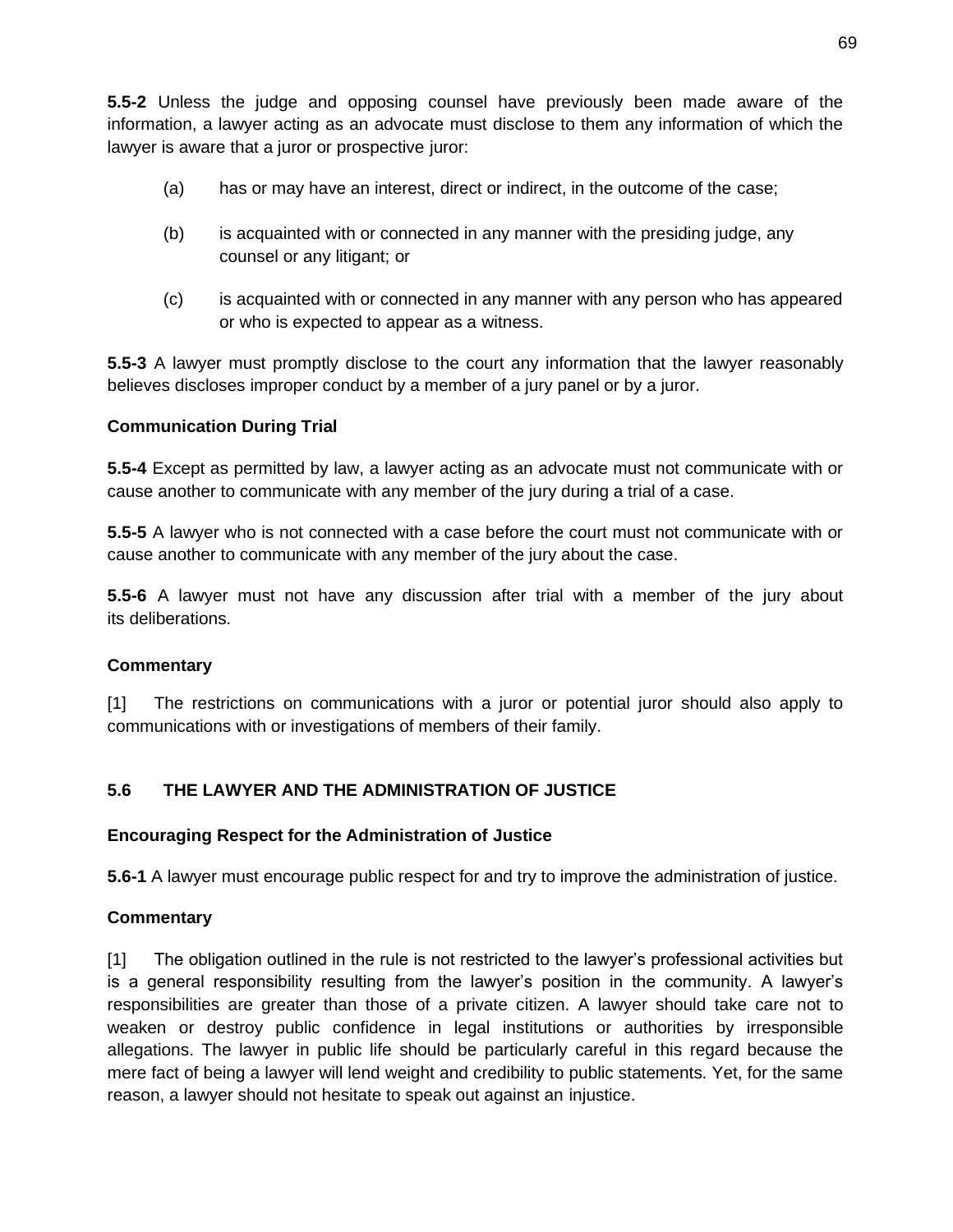[2] Admission to and continuance in the practice of law implies, on the part of a lawyer, a basic commitment to the concept of equal justice for all within an open, ordered and impartial system. However, judicial institutions will not function effectively unless they command the respect of the public, and, because of changes in human affairs and imperfections in human institutions, constant efforts must be made to improve the administration of justice and thereby, to maintain public respect for it.

[3] Criticizing Tribunals - Proceedings and decisions of courts and tribunals are properly subject to scrutiny and criticism by all members of the public, including lawyers, but judges and members of tribunals are often prohibited by law or custom from defending themselves. Their inability to do so imposes special responsibilities upon lawyers. First, a lawyer should avoid criticism that is petty, intemperate or unsupported by a bona fide belief in its real merit, since, in the eyes of the public, professional knowledge lends weight to the lawyer's judgments or criticism. Second, if a lawyer has been involved in the proceedings, there is the risk that any criticism may be, or may appear to be, partisan rather than objective. Third, when a tribunal is the object of unjust criticism, a lawyer, as a participant in the administration of justice, is uniquely able to, and should, support the tribunal, both because its members cannot defend themselves and because, in doing so, the lawyer contributes to greater public understanding of, and therefore respect for, the legal system.

[4] A lawyer, by training, opportunity and experience, is in a position to observe the workings and discover the strengths and weaknesses of laws, legal institutions and public authorities. A lawyer should, therefore, lead in seeking improvements in the legal system, but any criticisms and proposals should be bona fide and reasoned.

#### **Seeking Legislative or Administrative Changes**

**5.6-2** A lawyer who seeks legislative or administrative changes must disclose the interest being advanced, whether the lawyer's interest, the client's interest or the public interest.

#### **Commentary**

[1] The lawyer may advocate legislative or administrative changes on behalf of a client although not personally agreeing with them, but the lawyer who purports to act in the public interest should espouse only those changes that the lawyer conscientiously believes to be in the public interest.

#### **Security of Court Facilities**

**5.6-3** A lawyer who has reasonable grounds for believing that a dangerous situation is likely to develop at a court facility must inform the persons having responsibility for security at the facility and give particulars.

## **Commentary**

[1] If possible, the lawyer should suggest solutions to the anticipated problem such as: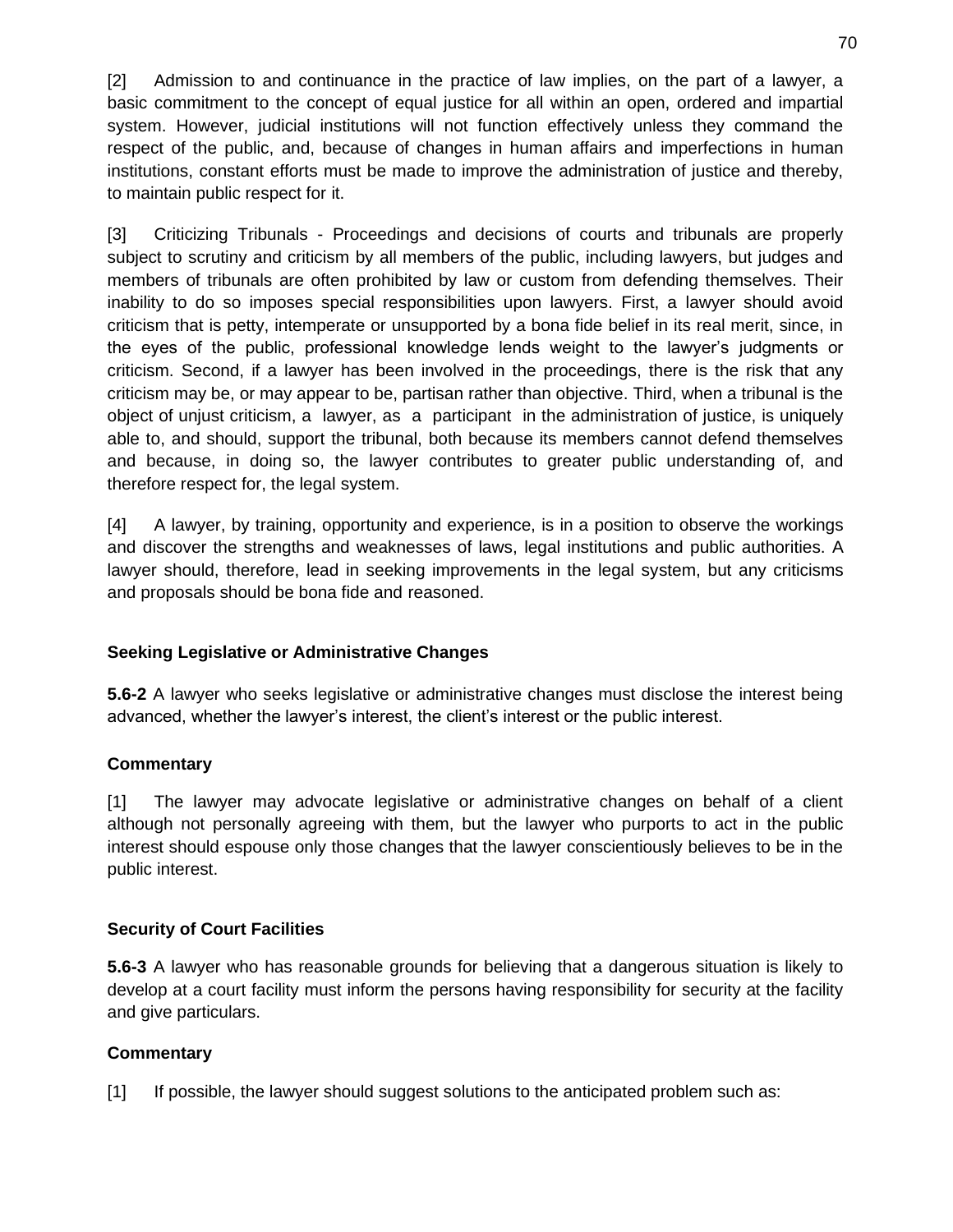- (a) further security, or
- (b) reserving judgment.

[2] If possible, the lawyer should also notify other lawyers who are known to be involved in proceedings at the court facility where the dangerous situation is likely to develop. Beyond providing a warning of danger, this notice is desirable because it may allow them to suggest security measures that do not interfere with an accused's or a party's right to a fair trial.

[3] If client information is involved in those situations, the lawyer should be guided by the provisions of section 3.3 (Confidentiality).

# **5.7 LAWYERS AND MEDIATORS**

## **Role of Mediator**

**5.7-1** A lawyer who acts as a mediator must, at the outset of the mediation, ensure that the parties to it understand fully that:

- (a) the lawyer is not acting as a lawyer for either party but, as mediator, is acting to assist the parties to resolve the matters in issue; and
- (b) although communications pertaining to and arising out of the mediation process may be covered by some other common law privilege, they will not be covered by solicitor-client privilege.

# **Commentary**

[1] In acting as a mediator, generally a lawyer should not give legal advice, as opposed to legal information, to the parties during the mediation process. This does not preclude the mediator from giving direction on the consequences if the mediation fails.

[2] Generally, neither the lawyer-mediator nor a partner or associate of the lawyer-mediator should render legal representation or give legal advice to either party to the mediation, bearing in mind the provisions of section 3.4 (Conflicts) and its commentaries and the common law authorities.

[3] If the parties have not already done so, a lawyer-mediator generally should suggest that they seek the advice of separate counsel before and during the mediation process, and encourage them to do so.

[4] If, in the mediation process, the lawyer-mediator prepares a draft contract for the consideration of the parties, the lawyer-mediator should expressly advise and encourage them to seek separate independent legal representation concerning the draft contract.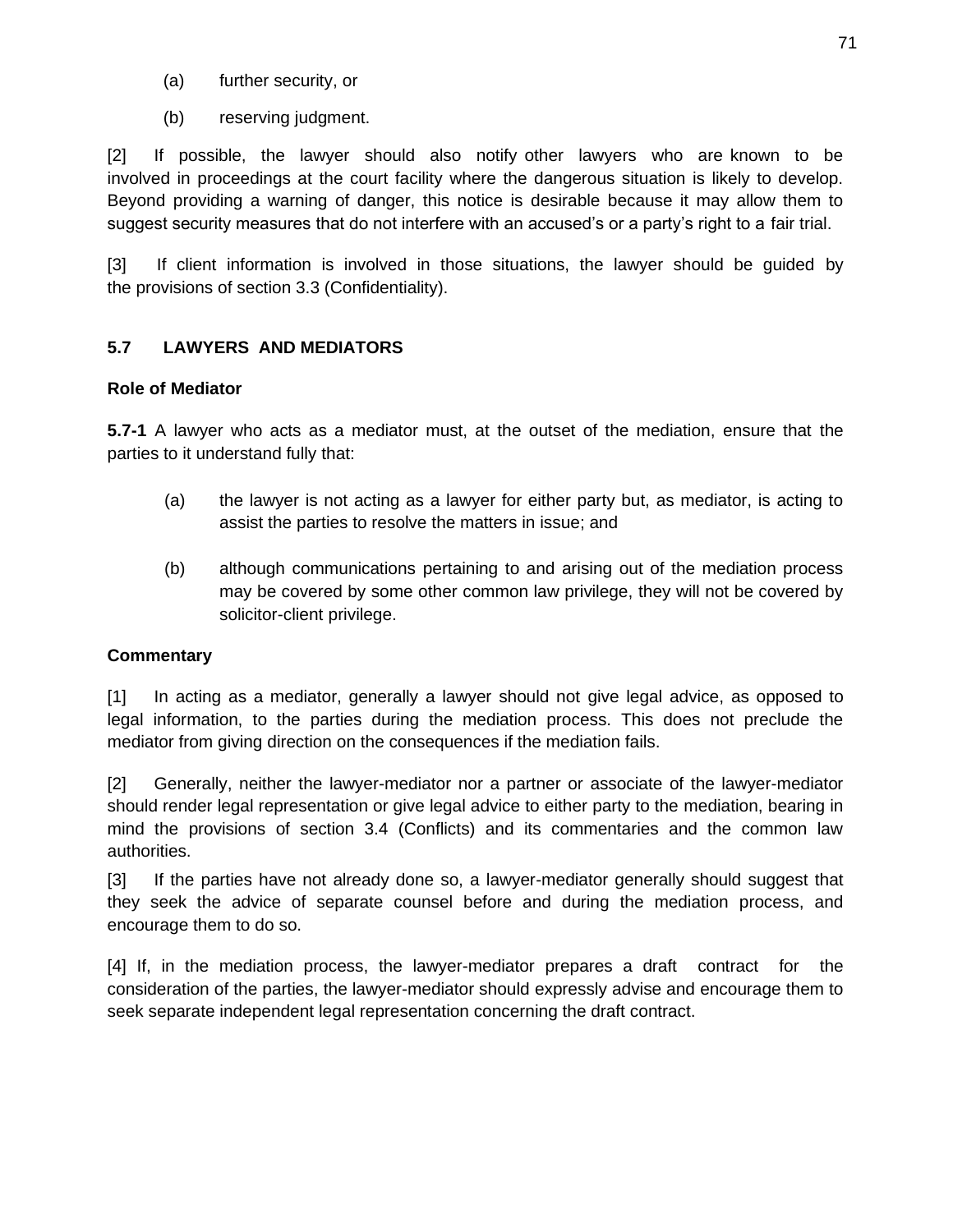#### **CHAPTER 6 - RELATIONSHIP TO STUDENTS, EMPLOYEES, AND OTHERS**

#### **6.1 SUPERVISION**

#### **Direct Supervision Required**

**6.1-1** A lawyer has complete professional responsibility for all business entrusted to them and must directly supervise staff and assistants to whom the lawyer delegates particular tasks and functions.

#### **Commentary**

[1] A lawyer may permit a non-lawyer to act only under the supervision of a lawyer. The extent of supervision will depend on the type of legal matter, including the degree of standardization and repetitiveness of the matter, and the experience of the non-lawyer generally and with regard to the matter in question. The burden rests on the lawyer to educate a non- lawyer concerning the duties that the lawyer assigns to the non-lawyer and then to supervise the manner in which such duties are carried out. A lawyer should review the non-lawyer's work at sufficiently frequent intervals to enable the lawyer to ensure its proper and timely completion.

- [2] A lawyer who practises alone or operates a branch or part time office should ensure that
	- (a) all matters requiring a lawyer's professional skill and judgment are dealt with by a lawyer qualified to do the work; and
	- (b) no unauthorized persons give legal advice, whether in the lawyer's name or otherwise.

[3] If a non-lawyer has received specialized training or education and is competent to do independent work under the general supervision of a lawyer, a lawyer may delegate work to the non-lawyer.

[4] A lawyer in private practice may permit a non-lawyer to perform tasks delegated and supervised by a lawyer, so long as the lawyer maintains a direct relationship with the client. A lawyer in a community legal clinic funded by a provincial or territorial legal aid plan may do so, so long as the lawyer maintains direct supervision of the client's case in accordance with the supervision requirements of the legal aid plan and assumes full professional responsibility for the work.

[5] Subject to the provisions of any statute, rule or court practice in that regard, the question of what the lawyer may delegate to a non-lawyer generally turns on the distinction between any special knowledge of the non-lawyer and the professional and legal judgment of the lawyer, which, in the public interest, must be exercised by the lawyer whenever it is required.

## **Application**

**6.1-2** In this rule, a non-lawyer does not include an articling student**.**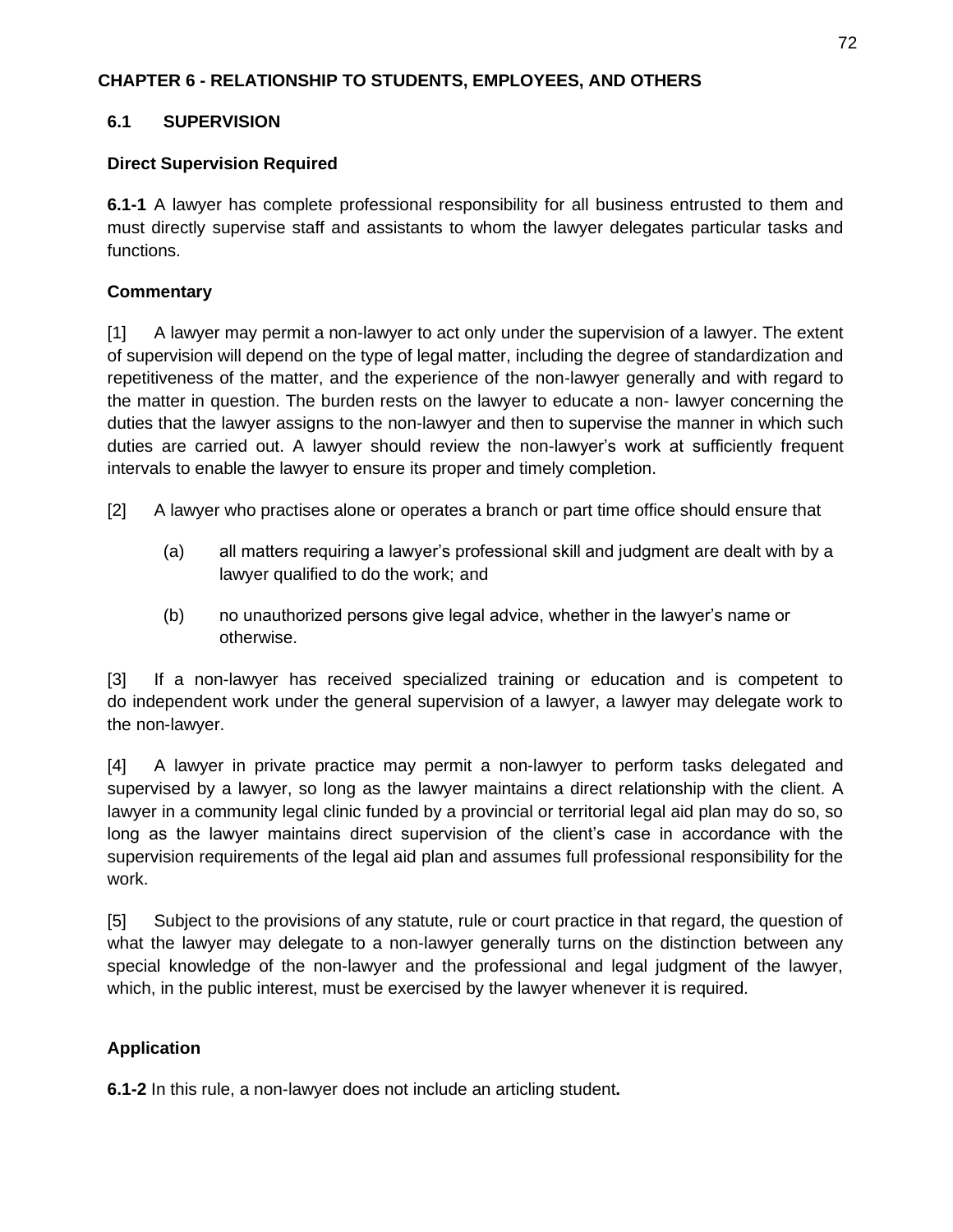**6.1-3** A lawyer must not permit a non-lawyer to:

- (a) accept cases on behalf of the lawyer, except that a non-lawyer may receive instructions from established clients if the supervising lawyer approves before any work commences;
- (b) give legal advice;
- (c) give or accept undertakings or accept trust conditions, except at the direction of and under the supervision of a lawyer responsible for the legal matter, providing that, in any communications, the fact that the person giving or accepting the undertaking or accepting the trust condition is a non-lawyer is disclosed, the capacity of the person is indicated and the lawyer who is responsible for the legal matter is identified;
- (d) act finally without reference to the lawyer in matters involving professional legal judgment;
- (e) be held out as a lawyer;
- (f) appear in court or actively participate in formal legal proceedings on behalf of a client except as set forth above or except in a supporting role to the lawyer appearing in such proceedings;
- (g) be named in association with the lawyer in any pleading, written argument or other like document submitted to a court;
- (h) be remunerated on a sliding scale related to the earnings of the lawyer, unless the non-lawyer is an employee of the lawyer;
- (i) conduct negotiations with third parties, other than routine negotiations if the client consents and the results of the negotiation are approved by the supervising lawyer before action is taken;
- (j) take instructions from clients, unless the supervising lawyer has directed the client to the non-lawyer for that purpose and the instructions are relayed to the lawyer as soon as reasonably possible;
- (k) sign correspondence containing a legal opinion;
- (l) sign correspondence, unless
	- i. it is of a routine administrative nature,
	- ii. the non-lawyer has been specifically directed to sign the correspondence by a supervising lawyer,
	- iii. the fact the person is a non-lawyer is disclosed, and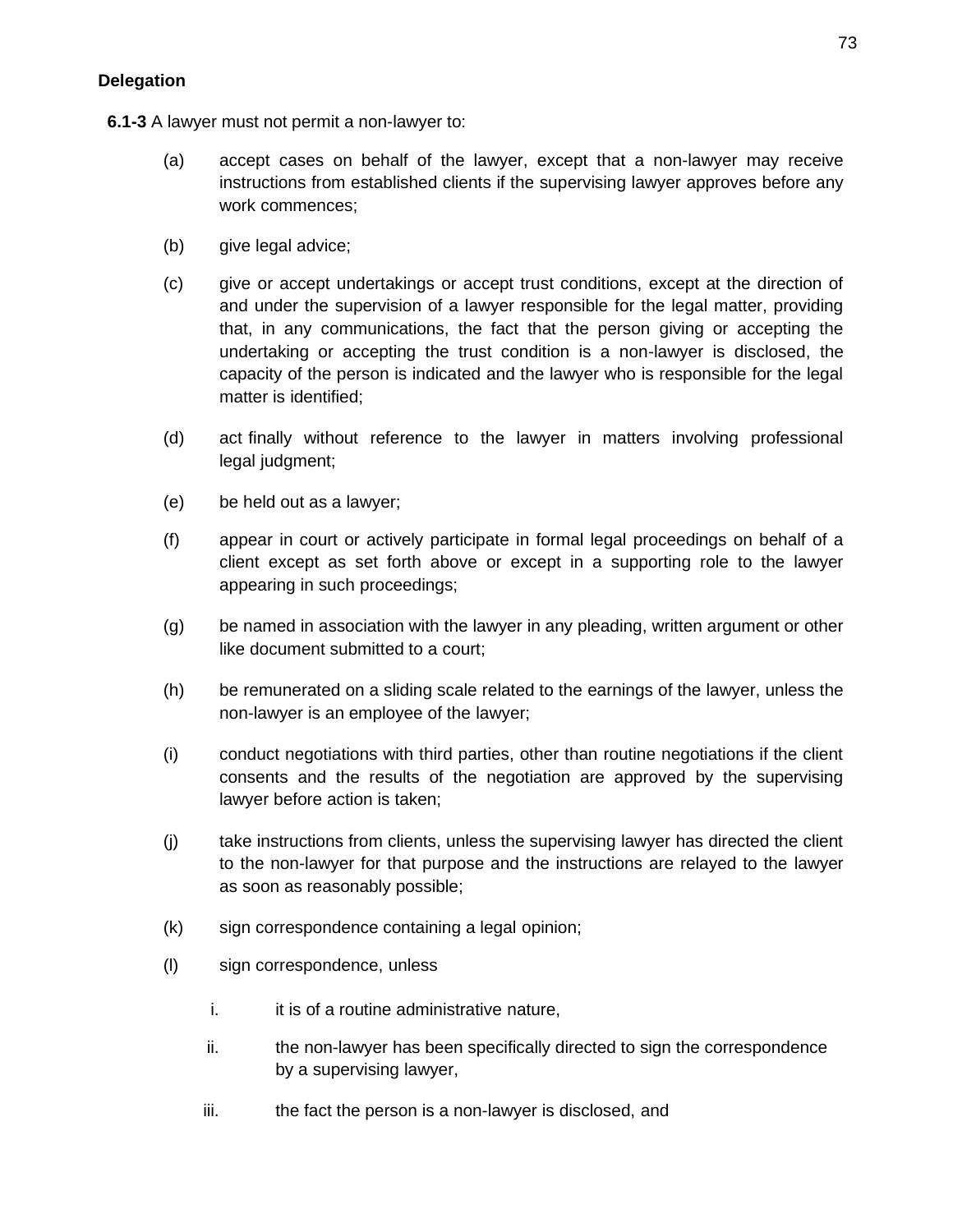- iv. the capacity in which the person signs the correspondence is indicated;
- (m) forward to a client or third party any documents, other than routine, standard form documents, except with the lawyer's knowledge and direction;
- (n) perform any of the duties that only lawyers may perform or do things that lawyers themselves may not do; or
- (o) issue statements of account.

[1] A lawyer is responsible for any undertaking given or accepted and any trust condition accepted by a non-lawyer acting under their supervision.

[2] A lawyer should ensure that the non-lawyer is identified as such when communicating orally or in writing with clients, lawyers or public officials or with the public generally, whether within or outside the offices of the law firm of employment.

[3] In real estate transactions using a system for the electronic submission or registration of documents, a lawyer who approves the electronic registration of documents by a non-lawyer is responsible for the content of any document that contains the electronic signature of the nonlawyer.<sup>17</sup>

## **Suspended or Disbarred Lawyers**

**6.1-4** Without the express approval of the lawyer's governing body, a lawyer must not retain, occupy office space with, use the services of, partner or associate with or employ in any capacity having to do with the practice of law any person who, in any jurisdiction, has been disbarred and struck off the Rolls, suspended, undertaken not to practise or who has been involved in disciplinary action and been permitted to resign and has not been reinstated or readmitted.

# **Commentary**

Lawyers should also refer to the Legal Profession Act of Nunavut regarding the employment of suspended or disbarred lawyers.

# **Electronic Registration of Documents**

**6.1-5** A lawyer who has personalized encrypted electronic access to any system for the electronic submission or registration of documents must not

- (a) permit others, including a non-lawyer employee, to use such access; or
- (b) disclose their password or access phrase or number to others.

74

<sup>17</sup> Amended in June 2022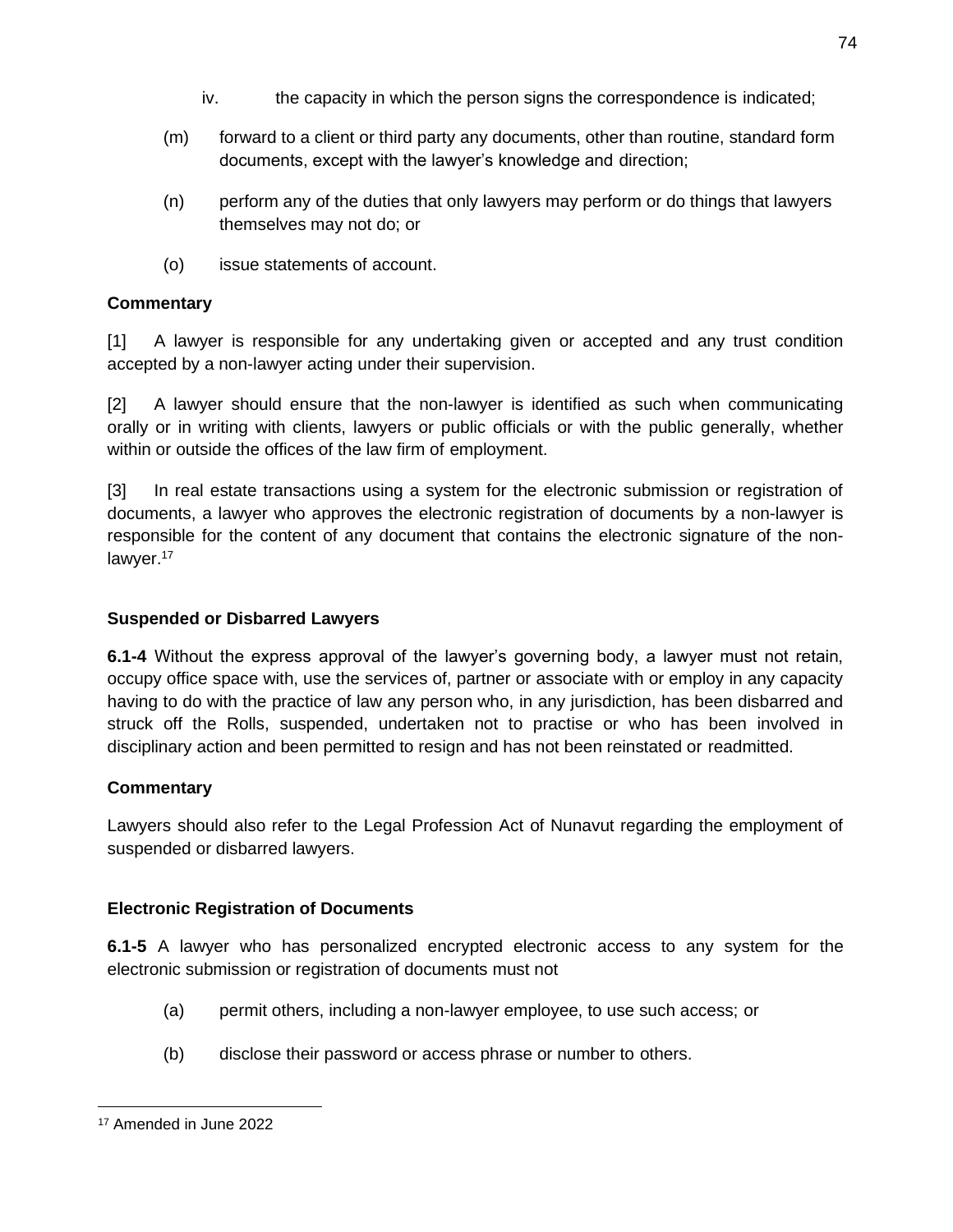**6.1-6** When a non-lawyer employed by a lawyer has a personalized encrypted electronic access to any system for the electronic submission or registration of documents, the lawyer must ensure that the non-lawyer does not

- (a) permit others to use such access; or
- (b) disclose their password or access phrase or number to others.

## **Commentary**

[1] The implementation of systems for the electronic registration of documents imposes special responsibilities on lawyers and others using the system. The integrity and security of the system is achieved, in part, by its maintaining a record of those using the system for any transactions. Statements professing compliance with law without registration of supporting documents may be made only by lawyers in good standing. It is, therefore, important that lawyers should maintain and ensure the security and the exclusively personal use of the personalized access code, diskettes, etc., used to access the system and the personalized access pass phrase or number.

[2] In a real estate practice, when it is permissible for a lawyer to delegate responsibilities to a non-lawyer who has such access, the lawyer should ensure that the non-lawyer maintains and understands the importance of maintaining the security of the system.<sup>18</sup>

## **6.2 STUDENTS**

## **Recruitment and Engagement Procedures**

**6.2-1** A lawyer must observe any procedures of the Society about the recruitment and engagement of articling or other students.

## **Duties of Principal**

**6.2-2** A lawyer acting as a principal to a student must provide the student with meaningful training and exposure to and involvement in work that will provide the student with knowledge and experience of the practical aspects of the law, together with an appreciation of the traditions and ethics of the profession.

## **Commentary**

[1] A principal or supervising lawyer is responsible for the actions of students acting under their direction.

## **Duties of Articling Student**

**6.2-3** An articling student must act in good faith in fulfilling and discharging all the commitments and obligations arising from the articling experience.

<sup>18</sup> Amended in June 2022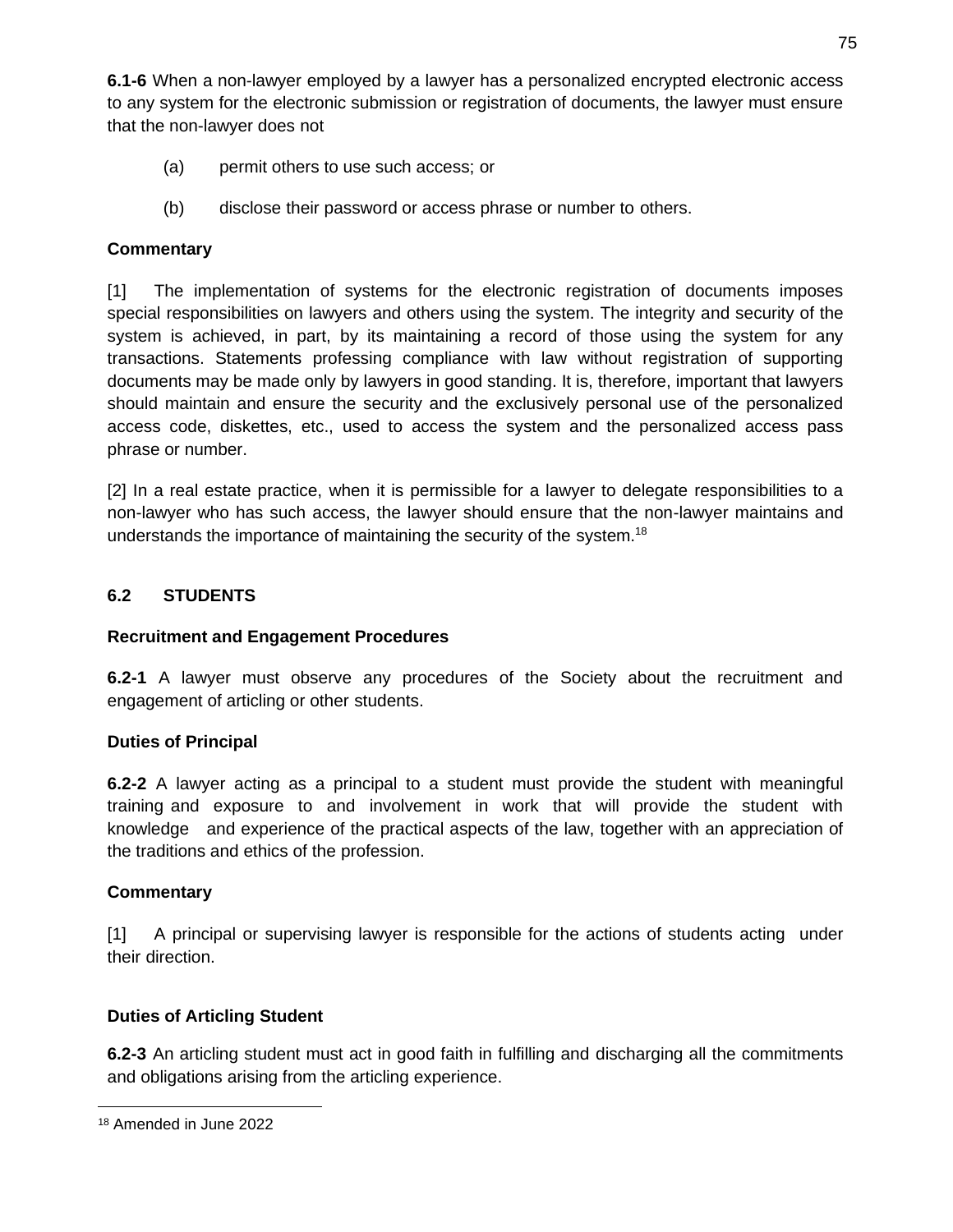Articling students are subject to the authority of the Society and bound by all of the provisions of the *Legal Profession Act*, the *Code of Professional Conduct* and the *Rules of the Law Society of Nunavut*. Consequently, they are subject to discipline by the Society for breaches and misconduct.

## **6.3 HARASSMENT AND DISCRIMINATION**

**6.3-1** The principles of human rights laws and related case law apply to the interpretation of this rule.

**6.3-2** A term used in this rule that is defined in human rights legislation has the same meaning as in the legislation.

**6.3-3** A lawyer must not sexually harass any person.

**6.3-4** A lawyer must not engage in any other form of harassment of any person.

**6.3-5** A lawyer must not discriminate against any person.

#### **Commentary**

[1] A lawyer has a special responsibility to respect the requirements of human rights laws in force in Canada, its provinces and territories and, specifically, to honour the obligations enumerated in human rights laws.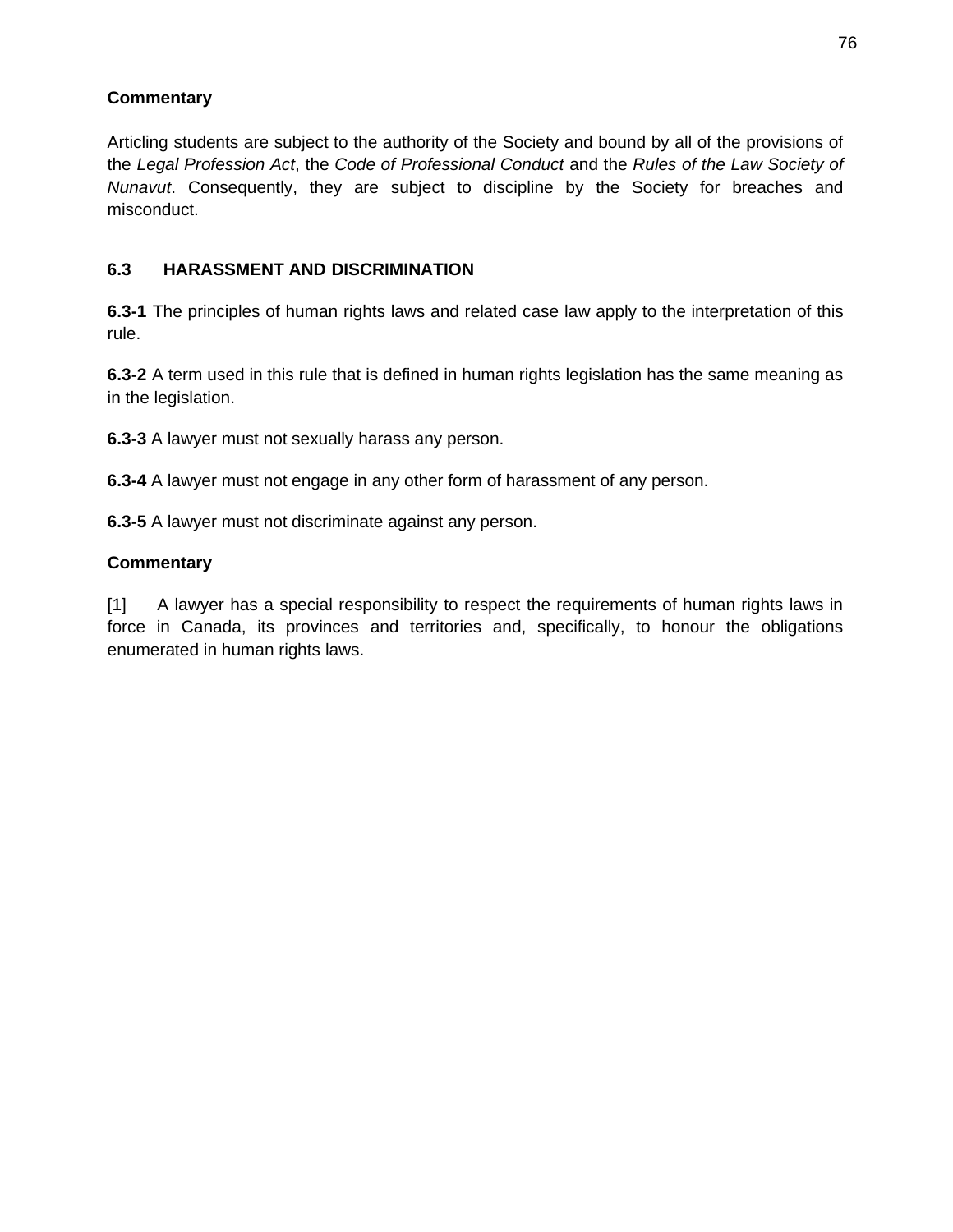#### **CHAPTER 7 - RESPONSIBILITY TO THE SOCIETY AND THE PROFESSION**

## **7.1 RESPONSIBILITY TO THE SOCIETY AND THE PROFESSION GENERALLY**

#### **Communications from the Society**

**7.1-1** A lawyer must reply promptly and completely to any communication from the Society.

#### **Meeting Financial Obligations**

**7.1-2** A lawyer must promptly meet financial obligations in relation to their practice, including payment of the deductible under a professional liability insurance policy, when called upon to do so.

#### **Commentary**

[1] In order to maintain the honour of the Bar, lawyers have a professional duty (quite apart from any legal liability) to meet financial obligations incurred, assumed or undertaken on behalf of clients, unless, before incurring such an obligation, the lawyer clearly indicates in writing that the obligation is not to be a personal one.

[2] When a lawyer retains a consultant, expert or other professional, the lawyer should clarify the terms of the retainer in writing, including specifying the fees, the nature of the services to be provided and the person responsible for payment. If the lawyer is not responsible for the payment of the fees, the lawyer should help in making satisfactory arrangements for payment if it is reasonably possible to do so.

[3] If there is a change of lawyer, the lawyer who originally retained a consultant, expert or other professional should advise them about the change and provide the name, address, telephone number, fax number and email address of the new lawyer.

#### **Duty to Report**

**7.1-3** Unless to do so would be unlawful or would involve a breach of solicitor-client privilege, a lawyer must report to the Society:

- (a) the misappropriation or misapplication of trust monies;
- (b) the abandonment of a law practice;
- (c) participation in criminal activity related to a lawyer's practice;
- (d) conduct that raises a substantial question as to another lawyer's honesty, trustworthiness, or competency as a lawyer;
- (e) conduct that raises a substantial question about the lawyer's capacity to provide professional services; and
- (f) any situation in which a lawyer's clients are likely to be materially prejudiced.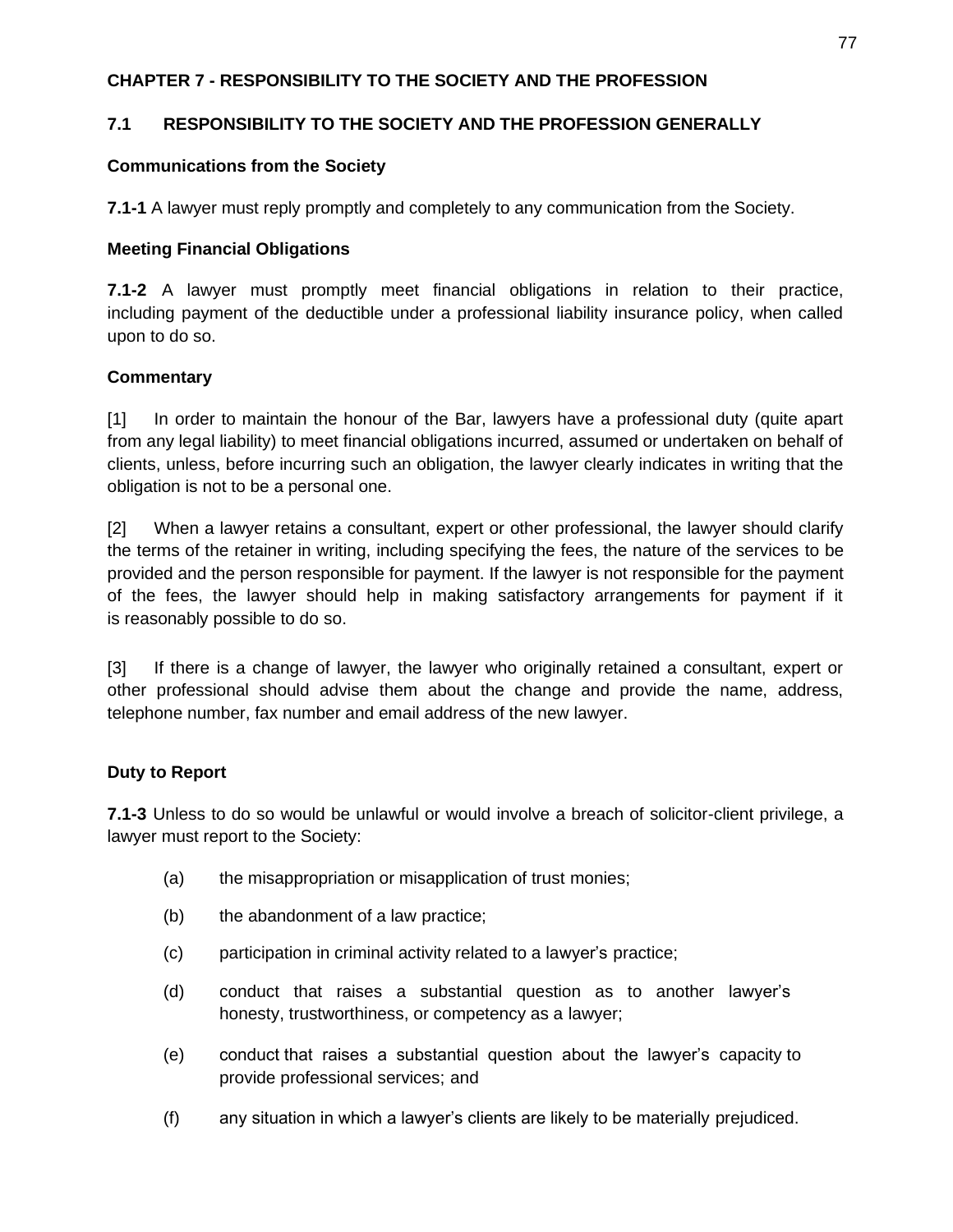[1] Unless a lawyer who departs from proper professional conduct or competence is checked at an early stage, loss or damage to clients or others may ensue. Evidence of minor breaches may, on investigation, disclose a more serious situation or may indicate the commencement of a course of conduct that may lead to serious breaches in the future. It is, therefore, proper (unless it is privileged or otherwise unlawful) for a lawyer to report to the Society any instance involving a breach of these rules. If a lawyer is in any doubt whether a report should be made, the lawyer should consider seeking the advice of the Society directly or indirectly (e.g., through another lawyer). In all cases, the report must be made without malice or ulterior motive.

[1A] The criminal activity contemplated by this rule should be actual and known to the reporting lawyer as a matter that is likely to interfere with a lawyer's ability to provide effective legal services.

[2] Nothing in this rule is meant to interfere with the lawyer-client relationship.

[3] Instances of conduct described in this rule can arise from a variety of causes, including addictions or physical, mental or emotional conditions and disorders. Lawyers who face such challenges or suffer from such problems should be encouraged by other lawyers to seek assistance as early as possible.

[4] The Society supports professional support groups, such as the Lawyers' Assistance Program (ASSIST), in their commitment to the provision of confidential counselling. Therefore, lawyers providing peer support acting in the capacity of counsellors for professional support groups will not be called by the Society or by any investigation committee to testify at any conduct, capacity or competence hearing without the consent of the lawyer from whom the information was received. Notwithstanding the above, a lawyer counselling another lawyer has an ethical obligation to report to the Society upon learning that the lawyer being assisted is engaging in serious misconduct or in criminal activity related to the lawyer's practice or there is a substantial risk that the lawyer may in the future engage in such conduct or activity. The Society cannot countenance such conduct regardless of a lawyer's attempts at rehabilitation.

## **Encouraging Client to Report Dishonest Conduct**

**7.1-4** A lawyer must encourage a client who has a claim or complaint against an apparently dishonest lawyer to report the facts to the Society as soon as reasonably practicable.<sup>19</sup>

# **7.2 RESPONSIBILITY TO LAWYERS AND OTHERS**

## **Courtesy and Good Faith**

**7.2-1** A lawyer must be courteous and civil and act in good faith with all persons with whom the lawyer has dealings in the course of their practice.

<sup>19</sup> Amended in June 2022. Commentary deleted.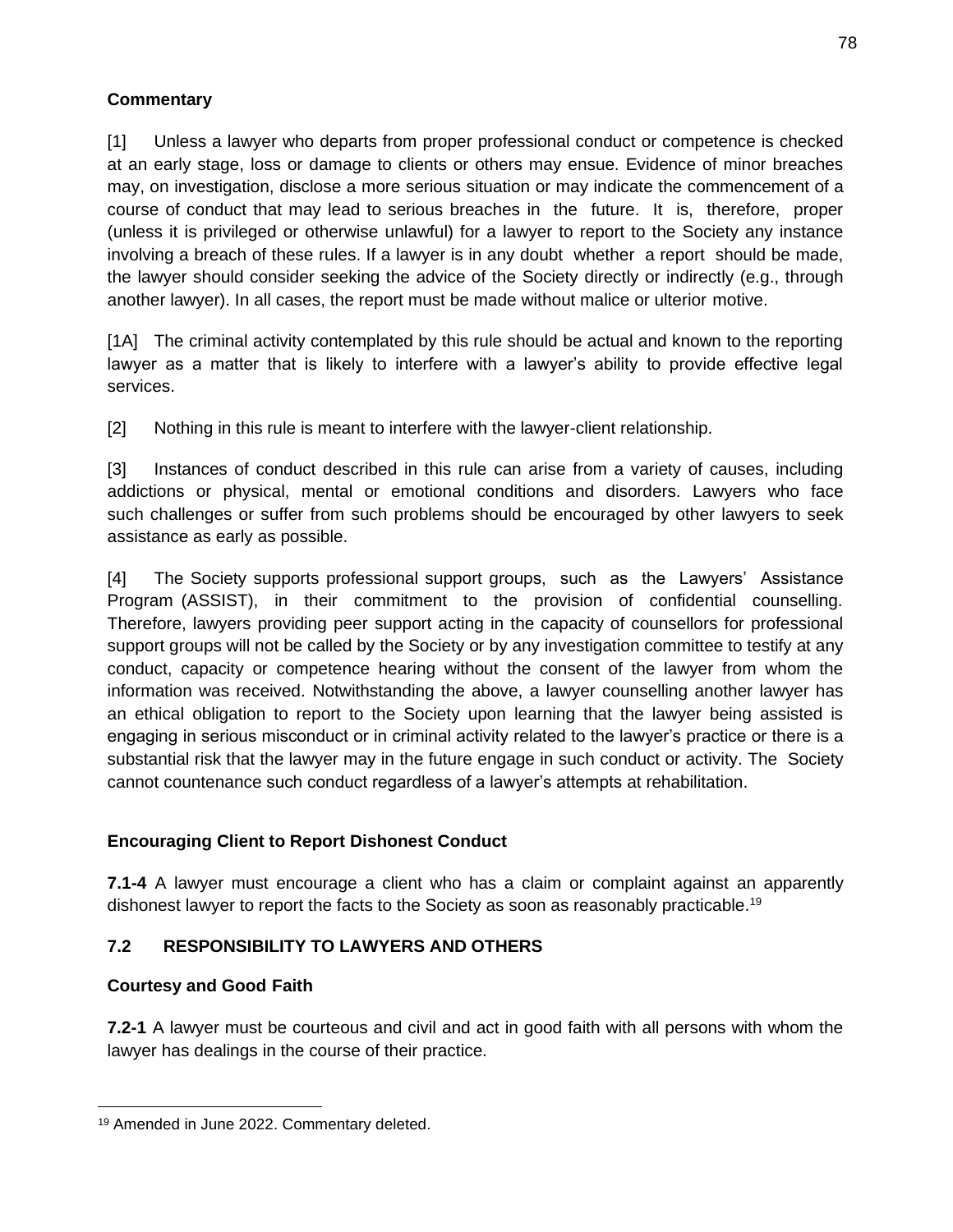[1] The public interest demands that matters entrusted to a lawyer be dealt with effectively and expeditiously, and fair and courteous dealing on the part of each lawyer engaged in a matter will contribute materially to this end. The lawyer who behaves otherwise does a disservice to the client, and neglect of the rule will impair the ability of lawyers to perform their functions properly.

[2] Any ill feeling that may exist or be engendered between clients, particularly during litigation, should never be allowed to influence lawyers in their conduct and demeanour toward each other or the parties. The presence of personal animosity between lawyers involved in a matter may cause their judgment to be clouded by emotional factors and hinder the proper resolution of the matter. Personal remarks or personally abusive tactics interfere with the orderly administration of justice and have no place in our legal system.

[3] A lawyer should avoid ill-considered or uninformed criticism of the competence, conduct, advice or charges of other lawyers, but should be prepared, when requested, to advise and represent a client in a complaint involving another lawyer.

[4] A lawyer should agree to reasonable requests concerning trial dates, adjournments, the waiver of procedural formalities and similar matters that do not prejudice the rights of the client.

**7.2-2** A lawyer must avoid sharp practice and must not take advantage of or act without fair warning upon slips, irregularities or mistakes on the part of other lawyers not going to the merits or involving the sacrifice of a client's rights.

**7.2-3** A lawyer must not, in the course of the lawyer's practice, use any device to record a conversation between the lawyer and a client, another lawyer or any person, even if lawful, without first informing the other person of the intention to do so.

## **Communications**

**7.2-4** A lawyer must not, in the course of a professional practice, send correspondence or otherwise communicate to a client, another lawyer or any other person in a manner that is abusive, offensive, or otherwise inconsistent with the proper tone of a professional communication from a lawyer.

**7.2-5** A lawyer must answer with reasonable promptness all professional letters and communications from other lawyers that require an answer, and a lawyer must be punctual in fulfilling all commitments.

**7.2-6** Subject to Rules 7.2-6A and 7.2-7, if a person is represented by a lawyer in respect of a matter, another lawyer must not, except through or with the consent of the person's lawyer:

- (a) approach, communicate or deal with the person on the matter; or
- (b) attempt to negotiate or compromise the matter directly with the person.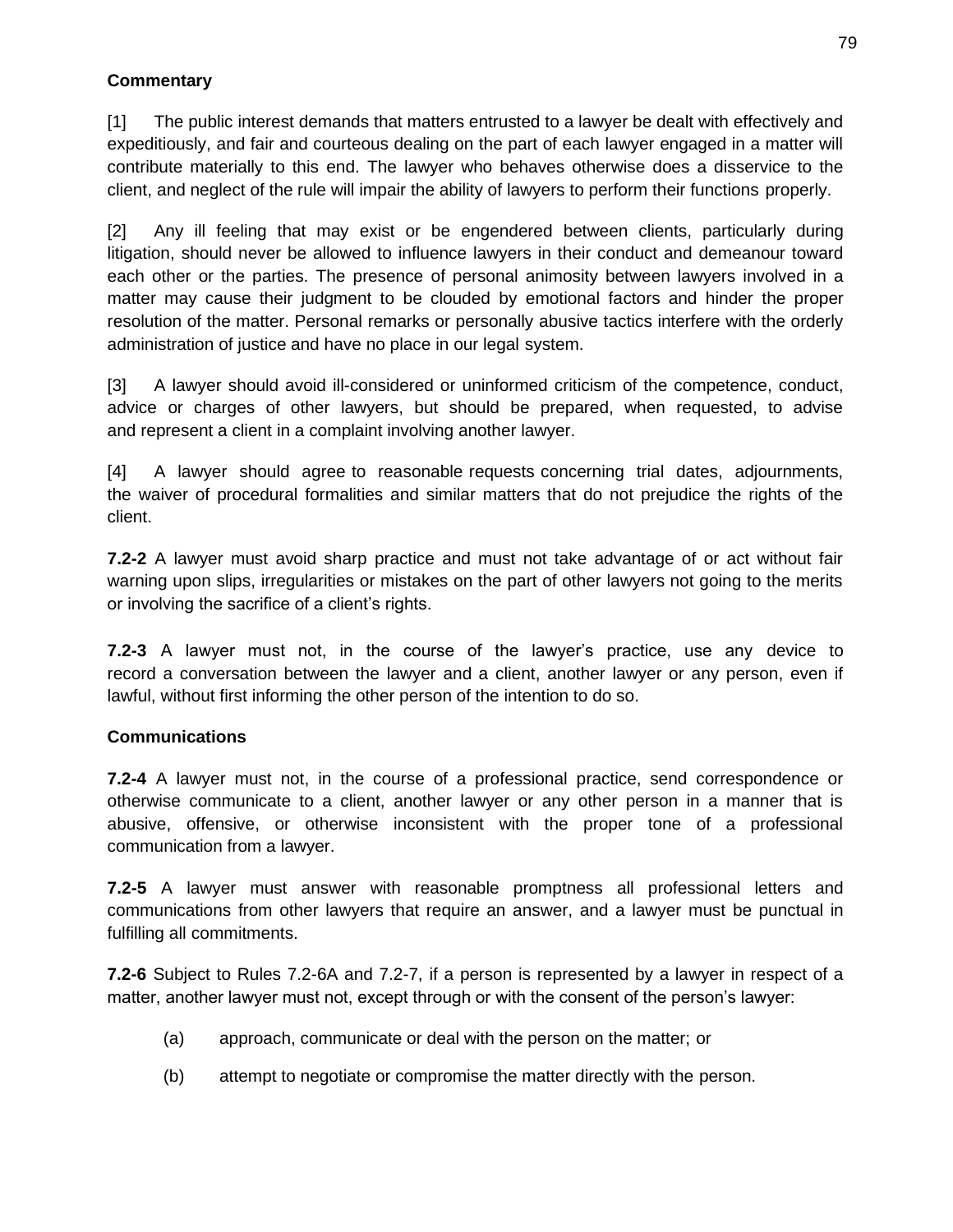**7.2-6A** Where a person is represented by a lawyer under a limited scope retainer on a matter, another lawyer may, without the consent of the lawyer providing the limited scope legal services, approach, communicate or deal with the person directly on the matter unless the lawyer has been given written notice of the nature of the legal services being provided under the limited scope retainer and the approach, communication or dealing falls within the scope of that retainer.

## **Commentary**

[1] See the rule respecting limited scope retainers, Rule 3.2-1A. Where notice as described in Rule 7.2-6A has been provided to a lawyer for an opposing party, the opposing lawyer is required to communicate with the person's lawyer, but only to the extent of the limited representation as identified by the lawyer. The opposing lawyer may communicate with the person on matters outside of the limited scope retainer.

**7.2-7** A lawyer who is not otherwise interested in a matter may give a second opinion to a person who is represented by a lawyer with respect to that matter.

## **Commentary**

[1] Rule 7.2-6 applies to communications with any person, whether or not a party to a formal adjudicative proceeding, contract or negotiation, who is represented by a lawyer concerning the matter to which the communication relates. A lawyer may communicate with a represented person concerning matters outside the representation. This rule does not prevent parties to a matter from communicating directly with each other.

[2] The prohibition on communications with a represented person applies only where the lawyer knows that the person is represented in the matter to be discussed. This means that the lawyer has actual knowledge of the fact of the representation, but actual knowledge may be inferred from the circumstances. This inference may arise when there is substantial reason to believe that the person with whom communication is sought is represented in the matter to be discussed. Thus, a lawyer cannot evade the requirement of obtaining the consent of the other lawyer by closing their eyes to the obvious.

[3] Rule 7.2-7 deals with circumstances in which a client may wish to obtain a second opinion from another lawyer. While a lawyer should not hesitate to provide a second opinion, the obligation to be competent and to render competent services requires that the opinion be based on sufficient information. In the case of a second opinion, such information may include facts that can be obtained only through consultation with the first lawyer involved. The lawyer should advise the client accordingly and, if necessary, consult the first lawyer unless the client instructs otherwise.

**7.2-8** A lawyer retained to act on a matter involving a corporate or other organization represented by a lawyer must not approach an officer or employee of the organization:

- (a) who has the authority to bind the organization;
- (b) who supervises, directs or regularly consults with the organization's lawyer; or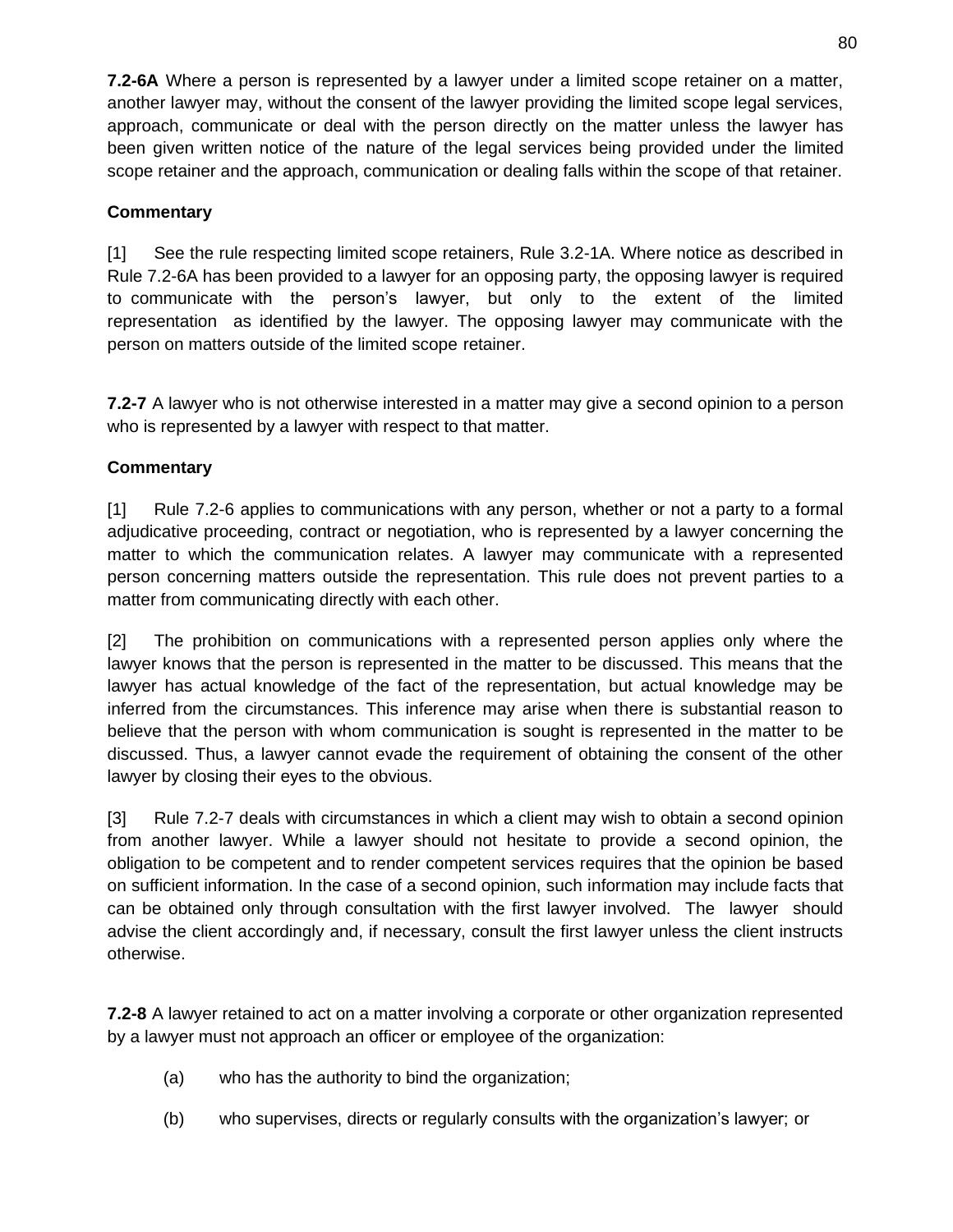(c) whose own interests are directly at stake in the representation,

in respect of that matter, unless the lawyer representing the organization consents or the contact is otherwise authorized or required by law.

# **Commentary**

[1] This rule applies to corporations and other organizations. "Other organizations" include partnerships, limited partnerships, associations, unions, unincorporated groups, government departments and agencies, tribunals, regulatory bodies and sole proprietorships. This rule prohibits a lawyer representing another person or entity from communicating about the matter in question with persons likely involved in the decision-making process for a corporation or other organization. If an agent or employee of the organization is represented in the matter by a lawyer, the consent of that lawyer to the communication will be sufficient for purposes of this rule. A lawyer may communicate with employees or agents concerning matters outside the representation.

[2] A lawyer representing a corporation or other organization may also be retained to represent employees of the corporation or organization. In such circumstances, the lawyer must comply with the requirements of section 3.4 (Conflicts), and particularly Rules 3.4-5 to 3.4-9. A lawyer must not represent that they act for an employee of a client, unless the requirements of section 3.4 have been complied with, and must not be retained by an employee solely for the purpose of sheltering factual information from another party.

**7.2-9** When a lawyer deals on a client's behalf with an unrepresented person, the lawyer must:

- (a) urge the unrepresented person to obtain independent legal representation;
- (b) take care to see that the unrepresented person is not proceeding under the impression that their interests will be protected by the lawyer; and
- (c) make it clear to the unrepresented person that the lawyer is acting exclusively in the interests of the client.

# **Commentary**

[1] If an unrepresented person requests the lawyer to advise or act in the matter, the lawyer should be governed by the considerations outlined in this rule about joint retainers.

# **Inadvertent Communications**

**7.2-10** A lawyer who receives a document relating to the representation of the lawyer's client and knows or reasonably should know that the document was inadvertently sent must promptly notify the sender. $20$ 

<sup>&</sup>lt;sup>20</sup> Amended in June 2022; including Commentary.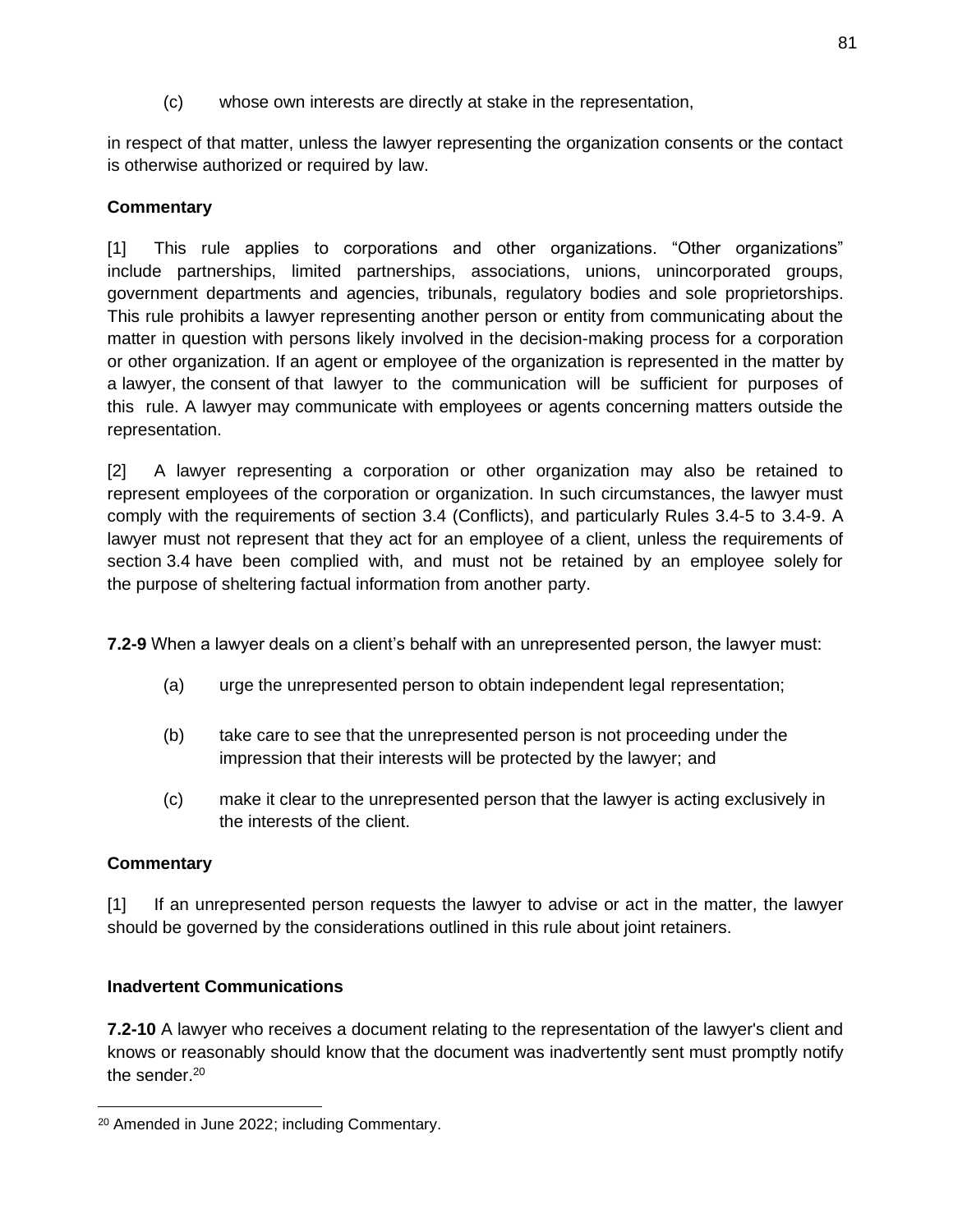[1] Lawyers sometimes receive documents that were mistakenly sent or produced by opposing parties or their lawyers. If a lawyer knows or reasonably should know that such a document was sent inadvertently, then this rule requires the lawyer to notify the sender promptly in order to permit that person to take protective measures. Whether the lawyer is required to take additional steps, such as returning the original document, is a matter of law beyond the scope of these rules, as is the question of whether the privileged status of a document has been lost. Similarly, this rule does not address the legal duties of a lawyer who receives a document that the lawyer knows or reasonably should know may have been wrongfully obtained by the sending person. For purposes of this rule, "document" includes email or other electronic modes of transmission subject to being read or put into readable form.

[2] Some lawyers may choose to return a document unread, for example, when the lawyer learns before receiving the document that it was inadvertently sent to the wrong address. Unless a lawyer is required by applicable law to do so, the decision to voluntarily return such a document is a matter of professional judgment ordinarily reserved to the lawyer.

## **Undertakings and Trust Conditions**

**7.2-11** A lawyer must not give an undertaking that cannot be fulfilled and must fulfill every undertaking given and honour every trust condition once accepted.

## **Commentary**

[1] Undertakings should be written or confirmed in writing and should be absolutely unambiguous in their terms. If a lawyer giving an undertaking does not intend to accept personal responsibility, this should be stated clearly in the undertaking itself. In the absence of such a statement, the person to whom the undertaking is given is entitled to expect that the lawyer giving it will honour it personally. The use of such words as "on behalf of my client" or "on behalf of the vendor" does not relieve the lawyer giving the undertaking of personal responsibility.

[2] Trust conditions should be clear, unambiguous and explicit and should state the time within which the conditions must be met. Trust conditions should be imposed in writing and communicated to the other party at the time the property is delivered. Trust conditions should be accepted in writing and, once accepted, constitute an obligation on the accepting lawyer that the lawyer must honour personally. The lawyer who delivers property without any trust condition cannot retroactively impose trust conditions on the use of that property by the other party.

[3] The lawyer should not impose or accept trust conditions that are unreasonable, nor accept trust conditions that cannot be fulfilled personally. When a lawyer accepts property subject to trust conditions, the lawyer must fully comply with such conditions, even if the conditions subsequently appear unreasonable. It is improper for a lawyer to ignore or breach a trust condition they have accepted on the basis that the condition is not in accordance with the contractual obligations of the clients. It is also improper to unilaterally impose cross conditions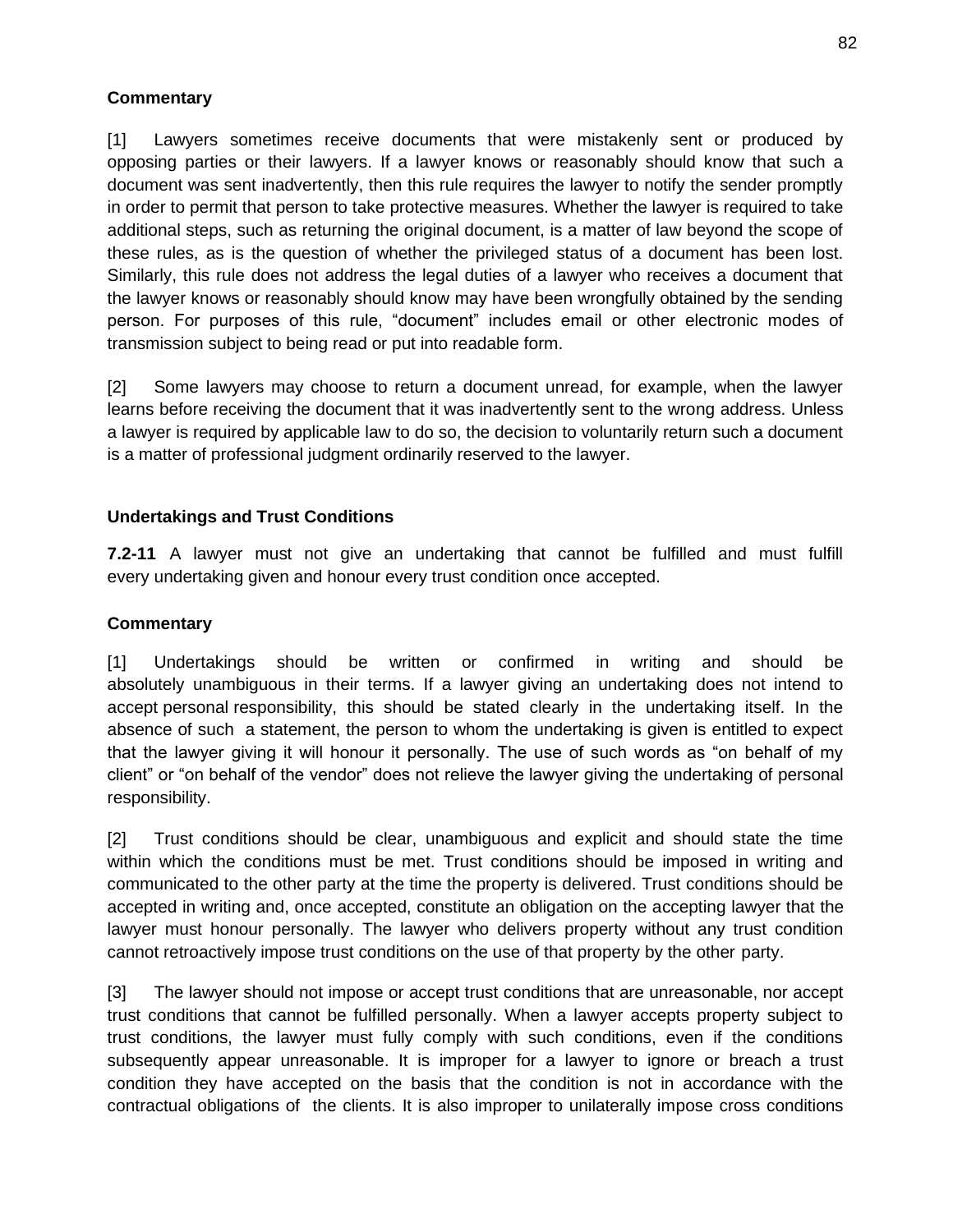respecting one's compliance with the original trust conditions.

[4] If a lawyer is unable or unwilling to honour a trust condition imposed by someone else, the subject of the trust condition should be immediately returned to the person imposing the trust condition, unless its terms can be forthwith amended in writing on a mutually agreeable basis.

[5] Trust conditions can be varied with the consent of the person imposing them. Any variation should be confirmed in writing. Clients or others are not entitled to require a variation of trust conditions without the consent of the lawyer who has imposed the conditions and the lawyer who has accepted them.

[6] Any trust condition that is accepted is binding upon a lawyer, whether imposed by another lawyer or by a lay person. A lawyer may seek to impose trust conditions upon a non-lawyer, whether an individual or a corporation or other organization, but great caution should be exercised in so doing since such conditions would be enforceable only through the courts as a matter of contract law and not by reason of the ethical obligations that exist between lawyers.

[7] A lawyer should treat money or property that, on a reasonable construction, is subject to trust conditions or an undertaking in accordance with these rules.

# **7.3 OUTSIDE INTERESTS AND THE PRACTICE OF LAW**

## **Maintaining Professional Integrity and Judgment**

**7.3-1** A lawyer who engages in another profession, business or occupation concurrently with the practice of law must not allow such outside interest to jeopardize the lawyer's professional integrity, independence or competence.

## **Commentary**

[1] A lawyer must not carry on, manage or be involved in any outside interest in such a way that makes it difficult to distinguish in which capacity the lawyer is acting in a particular transaction, or that would give rise to a conflict of interest or duty to a client.

[2] When acting or dealing in respect of a transaction involving an outside interest, the lawyer should be mindful of potential conflicts and the applicable standards referred to in the conflicts rule and disclose any personal interest.

**7.3-2** A lawyer must not allow involvement in an outside interest to impair the exercise of the lawyer's independent judgment on behalf of a client.

## **Commentary**

[1] The term "outside interest" covers the widest possible range of activities and includes activities that may overlap or be connected with the practice of law such as engaging in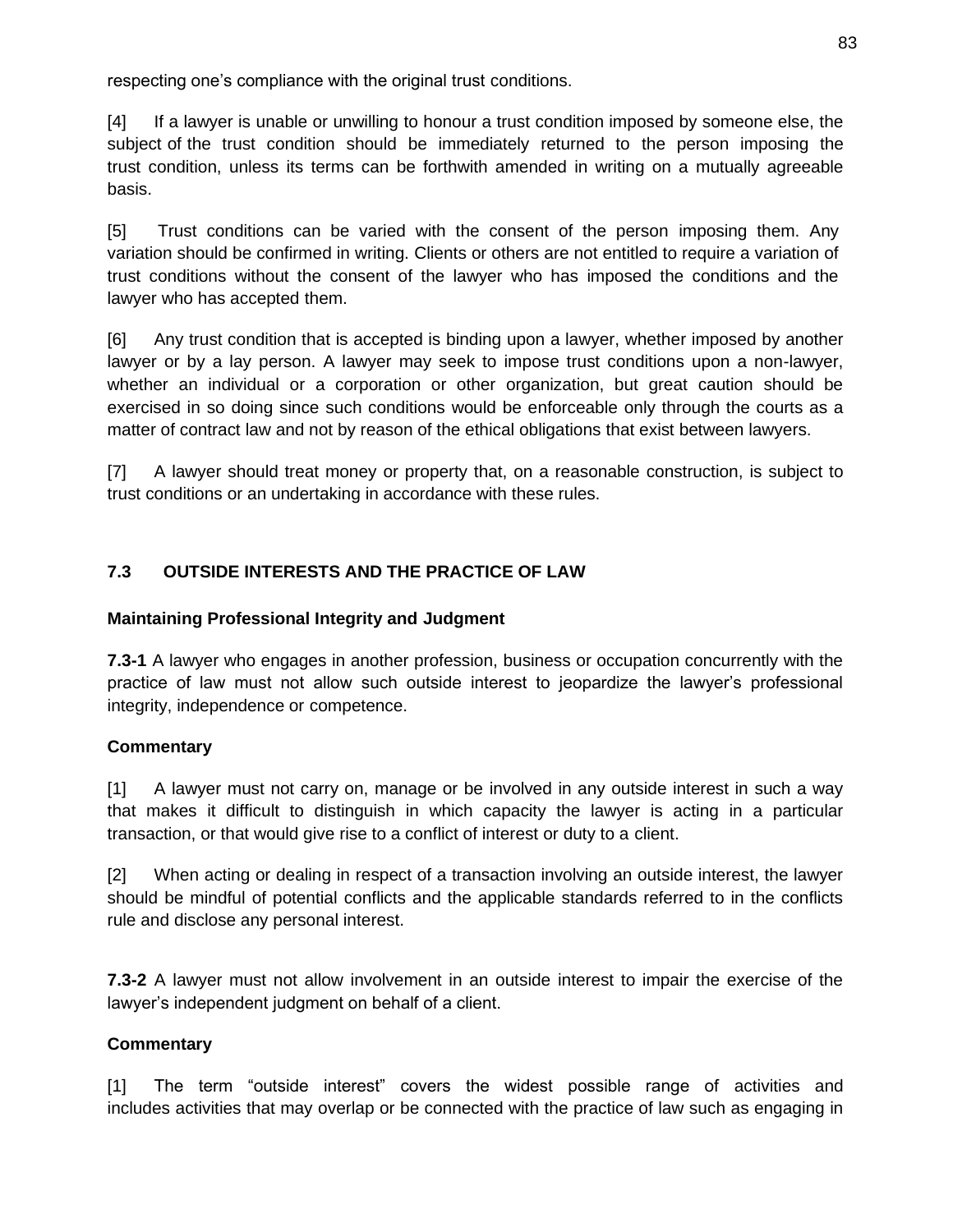the mortgage business, acting as a director of a client corporation or writing on legal subjects, as well as activities not so connected, such as a career in business, politics, broadcasting or the performing arts. In each case, the question of whether and to what extent the lawyer may be permitted to engage in the outside interest will be subject to any applicable law or rule of the Society.

[2] When the outside interest is not related to the legal services being performed for clients, ethical considerations will usually not arise unless the lawyer's conduct might bring the lawyer or the profession into disrepute or impair the lawyer's competence, such as if the outside interest might occupy so much time that clients' interests would suffer because of inattention or lack of preparation.

# **7.4 THE LAWYER IN PUBLIC OFFICE**

## **Standard of Conduct**

**7.4** A lawyer who holds public office must, in the discharge of official duties, adhere to standards of conduct as high as those required of a lawyer engaged in the practice of law.

# **Commentary**

[1] The rule applies to a lawyer who is elected or appointed to a legislative or administrative office at any level of government, regardless of whether the lawyer attained the office because of professional qualifications. Because such a lawyer is in the public eye, the legal profession can more readily be brought into disrepute by a failure to observe its ethical standards.

[2] Generally, the Society is not concerned with the way in which a lawyer holding public office carries out official responsibilities, but conduct in office that reflects adversely upon the lawyer's integrity or professional competence may be the subject of disciplinary action.

[3] Lawyers holding public office are also subject to the provisions of section 3.4 (Conflicts) when they apply.

# **7.5 PUBLIC APPEARANCES AND PUBLIC STATEMENTS**

## **Communication with the Public**

**7.5-1** Provided that there is no infringement of the lawyer's obligations to the client, the profession, the courts, or the administration of justice, a lawyer may communicate information to the media and may make public appearances and statements.

# **Commentary**

[1] Lawyers in their public appearances and public statements should conduct themselves in the same manner as they do with their clients, their fellow practitioners, the courts, and tribunals. Dealings with the media are simply an extension of the lawyer's conduct in a professional capacity. The mere fact that a lawyer's appearance is outside of a courtroom, a tribunal or the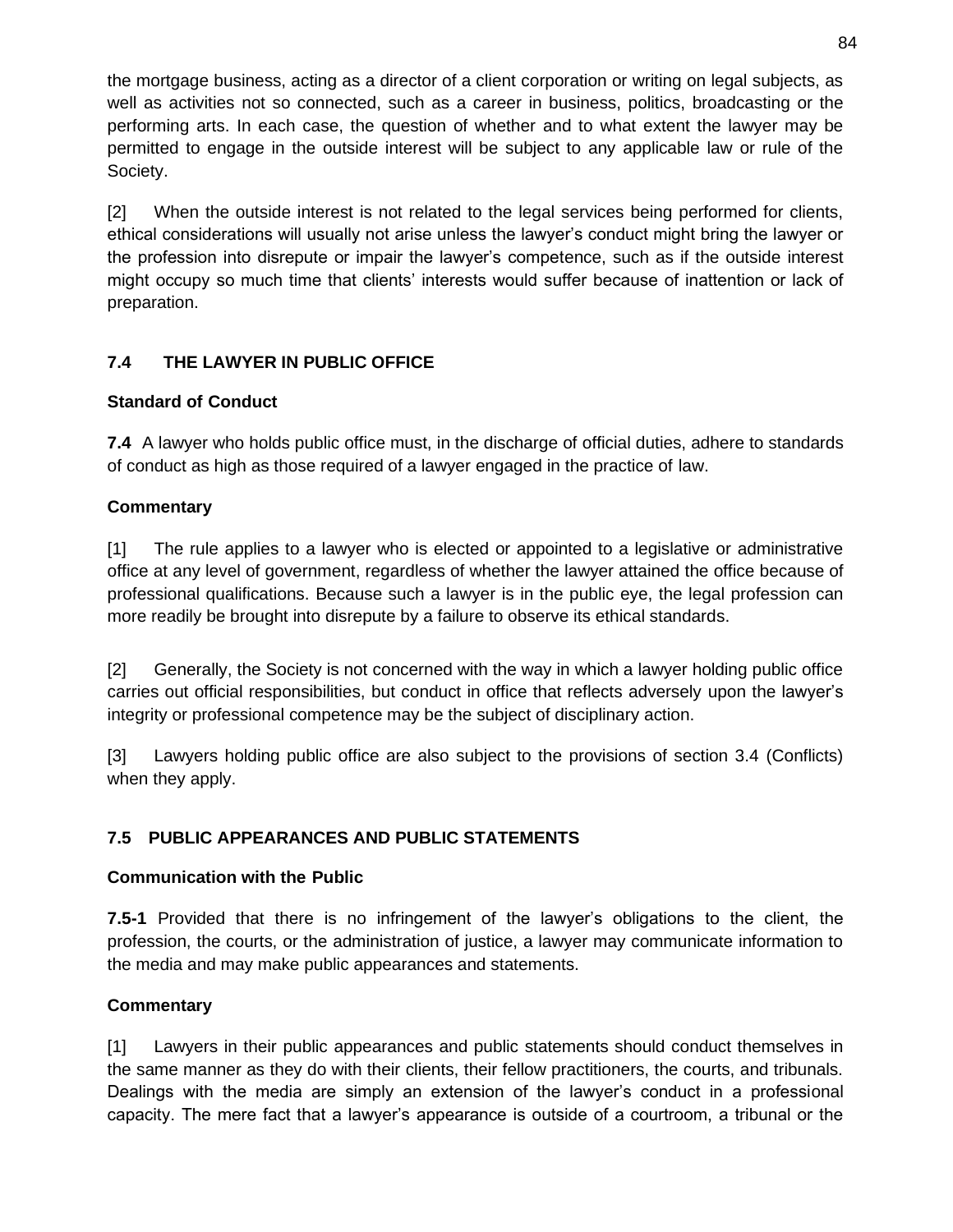lawyer's office does not excuse conduct that would otherwise be considered improper.

[2] A lawyer's duty to the client demands that, before making a public statement concerning the client's affairs, the lawyer must first be satisfied that any communication is in the best interests of the client and within the scope of the retainer.

[3] Public communications about a client's affairs should not be used for the purpose of publicizing the lawyer and should be free from any suggestion that a lawyer's real purposes self-promotion or self-aggrandizement.

[4] Given the variety of cases that can arise in the legal system, particularly in civil, criminal and administrative proceedings, it is impossible to set down guidelines that would anticipate every possible circumstance. Circumstances arise in which the lawyer should have no contact with the media, but there are other cases in which the lawyer should contact the media to properly serve the client.

[5] Lawyers are often involved in non-legal activities involving contact with the media to publicize such matters as fund-raising, expansion of hospitals or universities, programs of public institutions or political organizations. They sometimes act as spokespersons for organizations that, in turn, represent particular racial, religious or other special interest groups. This is a wellestablished and completely proper role for lawyers to play in view of the obvious contribution that it makes to the community.

[6] Lawyers are often called upon to comment publicly on the effectiveness of existing statutory or legal remedies or the effect of particular legislation or decided cases, or to offer an opinion about cases that have been instituted or are about to be instituted. This, too, is an important role the lawyer can play to assist the public in understanding legal issues.

[7] Lawyers should be aware that, when they make a public appearance or give a statement, they ordinarily have no control over any editing that may follow or the context in which the appearance or statement may be used or under what headline it may appear.

## **Interference with Right to Fair Trial or Hearing**

**7.5-2** A lawyer must not communicate information to the media or make public statements about a matter before a tribunal if the lawyer knows or ought to know that the information or statement will have a substantial likelihood of materially prejudicing a party's right to a fair trial or hearing.

## **Commentary**

[1] Fair trials and hearings are fundamental to a free and democratic society. It is important that the public, including the media, be informed about cases before courts and tribunals. The administration of justice benefits from public scrutiny. It is also important that a person's, particularly an accused person's, right to a fair trial or hearing not be impaired by inappropriate public statements made before the case has concluded.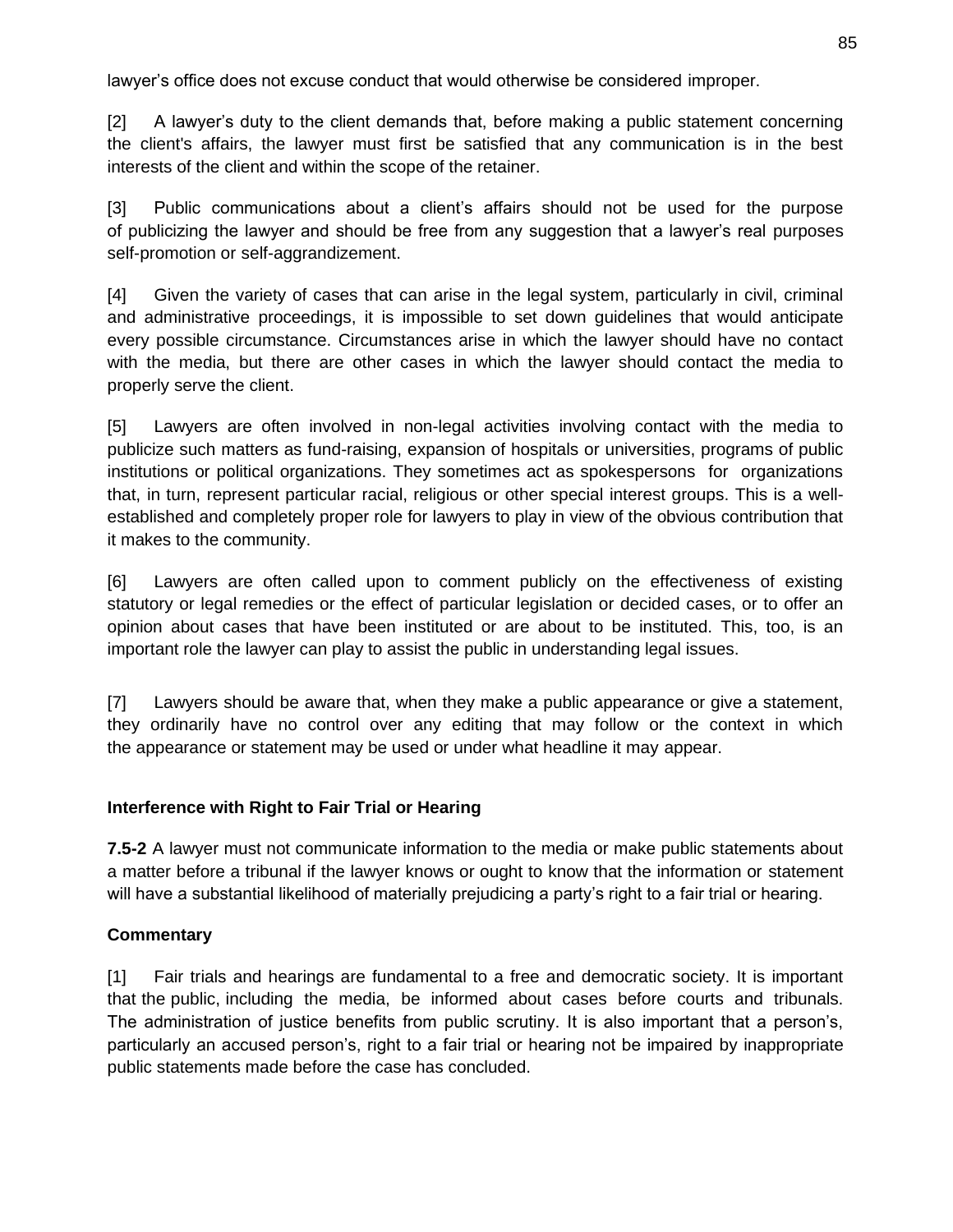#### **7.6 PREVENTING UNAUTHORIZED PRACTICE**

#### **Preventing Unauthorized Practice**

**7.6** A lawyer must assist in preventing the unauthorized practice of law.

#### **Commentary**

[1] Statutory provisions against the practice of law by unauthorized persons are for the protection of the public. Unauthorized persons may have technical or personal ability, but they are immune from control, from regulation and, in the case of misconduct, from discipline by the Society. Moreover, the client of a lawyer who is authorized to practise has the protection and benefit of the lawyer-client privilege, the lawyer's duty of confidentiality, the professional standard of care that the law requires of lawyers, and the authority that the courts exercise over them. Other safeguards include mandatory professional liability insurance, the assessment of lawyers' bills, regulation of the handling of trust monies and the maintenance of compensation funds.

## **7.7 RETIRED JUDGES RETURNING TO PRACTICE**

**7.7** A judge who returns to practice after retiring, resigning or being removed from the bench must not, for a period of three years, unless the governing body approves on the basis of exceptional circumstances, appear as a lawyer before the court of which the former judge was a member or before any courts of inferior jurisdiction to that court or before any administrative board or tribunal over which that court exercised an appellate or judicial review jurisdiction in any province in which the judge exercised judicial functions.

## **7.8 ERRORS AND OMISSIONS**

## **Informing Client of Errors or Omissions**

**7.8-1** When, in connection with a matter for which a lawyer is responsible, a lawyer discovers an error or omission that is or may be damaging to the client and that cannot be rectified readily, the lawyer must:

- (a) promptly inform the client of the error or omission without admitting legal liability;
- (b) recommend that the client obtain independent legal advice concerning the matter, including any rights the client may have arising from the error or omission; and
- (c) advise the client of the possibility that, in the circumstances, the lawyer may no longer be able to act for the client.

## **Commentary**

[1] In addition to the obligations imposed by Rule 7.8-1, the lawyer has the contractual obligation to report to the lawyer's insurer. Rule 7.8-2 also imposes an ethical duty to report to the insurer(s). Rule 7.8-1 does not relieve a lawyer from the duty to report to the insurer or other indemnitor even if the lawyer attempts to rectify.